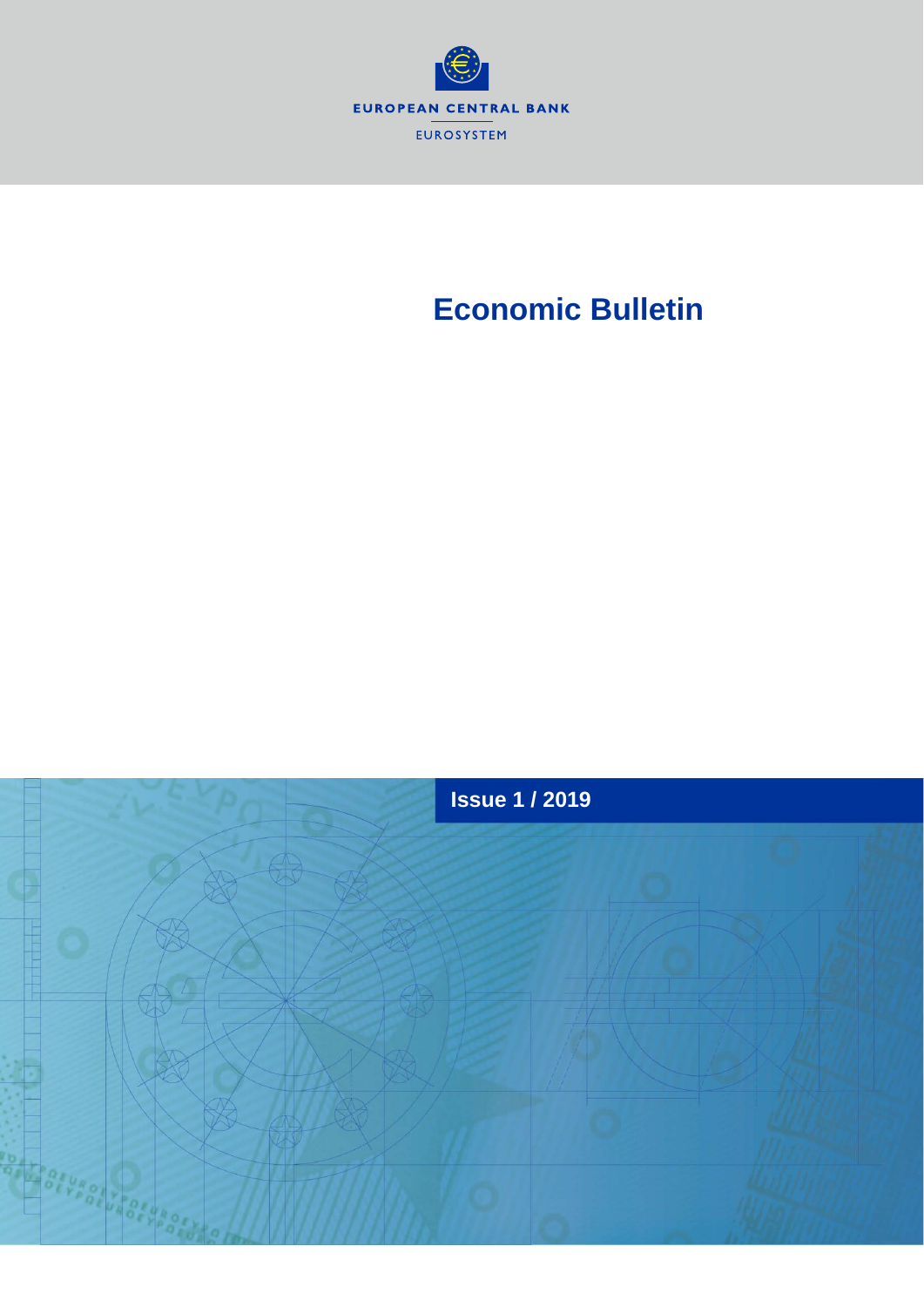# **Contents**

| <b>Update on economic and monetary developments</b> |                                                                                                                 | $\mathbf{2}$            |
|-----------------------------------------------------|-----------------------------------------------------------------------------------------------------------------|-------------------------|
| <b>Summary</b>                                      |                                                                                                                 | $\overline{2}$          |
| 1                                                   | <b>External environment</b>                                                                                     | $\overline{\mathbf{4}}$ |
| 2                                                   | <b>Financial developments</b>                                                                                   | $\overline{7}$          |
| 3                                                   | Economic activity                                                                                               | 9                       |
| 4                                                   | <b>Prices and costs</b>                                                                                         | 13                      |
| 5                                                   | Money and credit                                                                                                | 16                      |
| <b>Boxes</b>                                        |                                                                                                                 | 20                      |
| 1                                                   | Recent developments in oil prices                                                                               | 20                      |
| 2                                                   | Driving factors of and risks to domestic demand in the euro area                                                | 25                      |
| 3                                                   | The mechanical impact of changes in oil price assumptions on<br>projections for euro area HICP energy inflation | 31                      |
| <b>Articles</b>                                     |                                                                                                                 | 34                      |
| 1                                                   | Twenty years of the ECB Survey of Professional Forecasters                                                      | 34                      |
| 2                                                   | Fiscal spillovers in a monetary union                                                                           | 59                      |
| <b>Statistics</b>                                   |                                                                                                                 | S <sub>1</sub>          |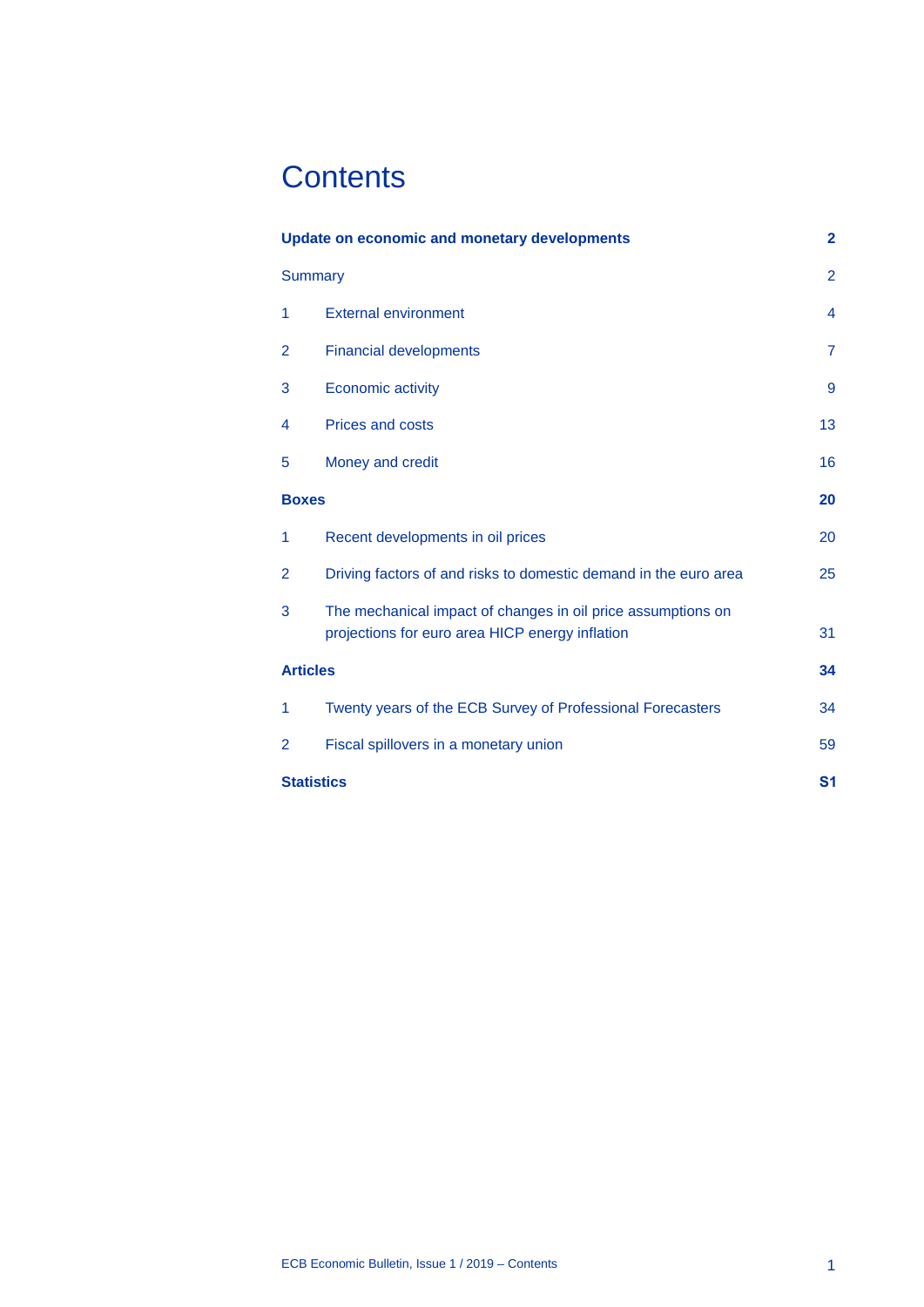# <span id="page-2-0"></span>Update on economic and monetary developments

## <span id="page-2-1"></span>**Summary**

The incoming information that has become available since the Governing Council's decision to end net asset purchases in December 2018 has continued to be weaker than expected on account of softer external demand and some country and sector-specific factors. In particular, the persistence of uncertainties relating to geopolitical factors and the threat of protectionism is weighing on economic sentiment.

At the same time, supportive financing conditions, favourable labour market dynamics and rising wage growth continue to underpin the euro area expansion and gradually rising inflation pressures. This underlying strength of the economy supports the Governing Council's confidence in the continued sustained convergence of inflation to levels that are below, but close to, 2% over the medium term. Nevertheless, significant monetary policy stimulus remains essential to support the further build-up of domestic price pressures and headline inflation developments over the medium term. This will be provided by the Governing Council's forward guidance on the key ECB interest rates, reinforced by the reinvestments of the sizeable stock of acquired assets. The Governing Council confirmed that it stands ready to adjust all of its instruments, as appropriate, to ensure that inflation continues to move towards the Governing Council's inflation aim in a sustained manner.

The global economic growth momentum has slowed recently amid geopolitical uncertainties and vulnerabilities in emerging markets. Global trade decelerated towards the end of 2018 as downside risks related to unresolved trade disputes remained prominent and growth in emerging markets slowed down. While financial conditions are favourable overall, the weaker global growth momentum has fuelled stock market volatility. A more accommodative monetary policy stance has been taken in China in the light of the slowing growth momentum.

Euro area government bond yields declined somewhat as global risk-free rates decreased and sovereign bond spreads in the euro area remained stable. Despite heightened intra-period volatility, equity prices in the euro area stayed, overall, broadly unchanged. Similarly, yield spreads on corporate bonds increased only modestly. In foreign exchange markets, the euro depreciated in trade-weighted terms.

Euro area real GDP increased by 0.2%, quarter on quarter, in the third quarter of 2018, following growth of 0.4% in the previous two quarters. Incoming data have continued to be weaker than expected resulting from a slowdown in external demand which was compounded by several country and sector-specific factors. While the impact of some of these factors is expected to fade, the near-term growth momentum is likely to be weaker than previously anticipated. Looking ahead, the euro area expansion will continue to be supported by favourable financing conditions, further employment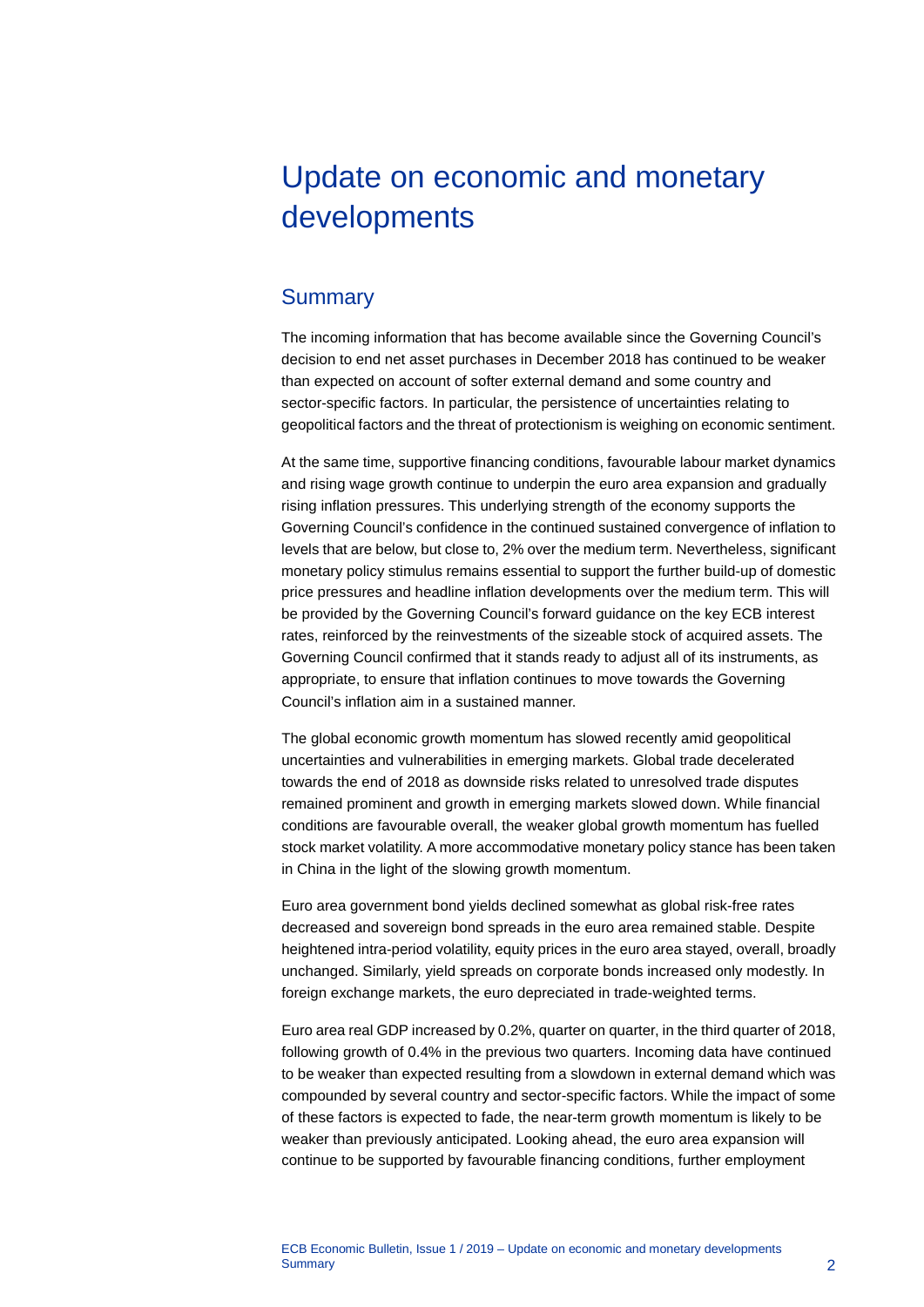gains and rising wages, lower energy prices, and the ongoing – albeit somewhat slower – expansion in global activity.

Euro area annual HICP inflation declined to 1.6% in December 2018, from 1.9% in November, reflecting mainly lower energy price inflation. On the basis of current futures prices for oil, headline inflation is likely to decline further over the coming months. Measures of underlying inflation remain generally muted, but labour cost pressures are continuing to strengthen and broaden amid high levels of capacity utilisation and tightening labour markets. Looking ahead, underlying inflation is expected to increase over the medium term, supported by the ECB's monetary policy measures, the ongoing economic expansion and rising wage growth.

Overall, the risks surrounding the euro area growth outlook have moved to the downside on account of the persistence of uncertainties related to geopolitical factors and the threat of protectionism, vulnerabilities in emerging markets and financial market volatility.

The monetary analysis shows that broad money (M3) growth decreased to 3.7% in November 2018, after 3.9% in October. M3 growth continues to be backed by bank credit creation. The narrow monetary aggregate M1 remained the main contributor to broad money growth. The annual growth rate of loans to non-financial corporations stood at 4.0% in November 2018, after 3.9% in October, while the annual growth rate of loans to households remained broadly unchanged at 3.3%. The euro area bank lending survey for the fourth quarter of 2018 suggests that overall bank lending conditions remained favourable, following an extended period of net easing, and demand for bank credit continued to rise, thereby underpinning loan growth.

The outcome of the economic analysis and the signals coming from the monetary analysis confirmed that an ample degree of monetary accommodation is still necessary for the continued sustained convergence of inflation to levels that are below, but close to, 2% over the medium term.

Based on this assessment, the Governing Council decided to keep the key ECB interest rates unchanged and continues to expect them to remain at their present levels at least through the summer of 2019, and in any case for as long as necessary to ensure the continued sustained convergence of inflation to levels that are below, but close to, 2% over the medium term.

Regarding non-standard monetary policy measures, the Governing Council confirmed that the Eurosystem will continue to reinvest, in full, the principal payments from maturing securities purchased under the asset purchase programme for an extended period of time past the date when the Governing Council starts raising the key ECB interest rates, and in any case for as long as necessary to maintain favourable liquidity conditions and an ample degree of monetary accommodation.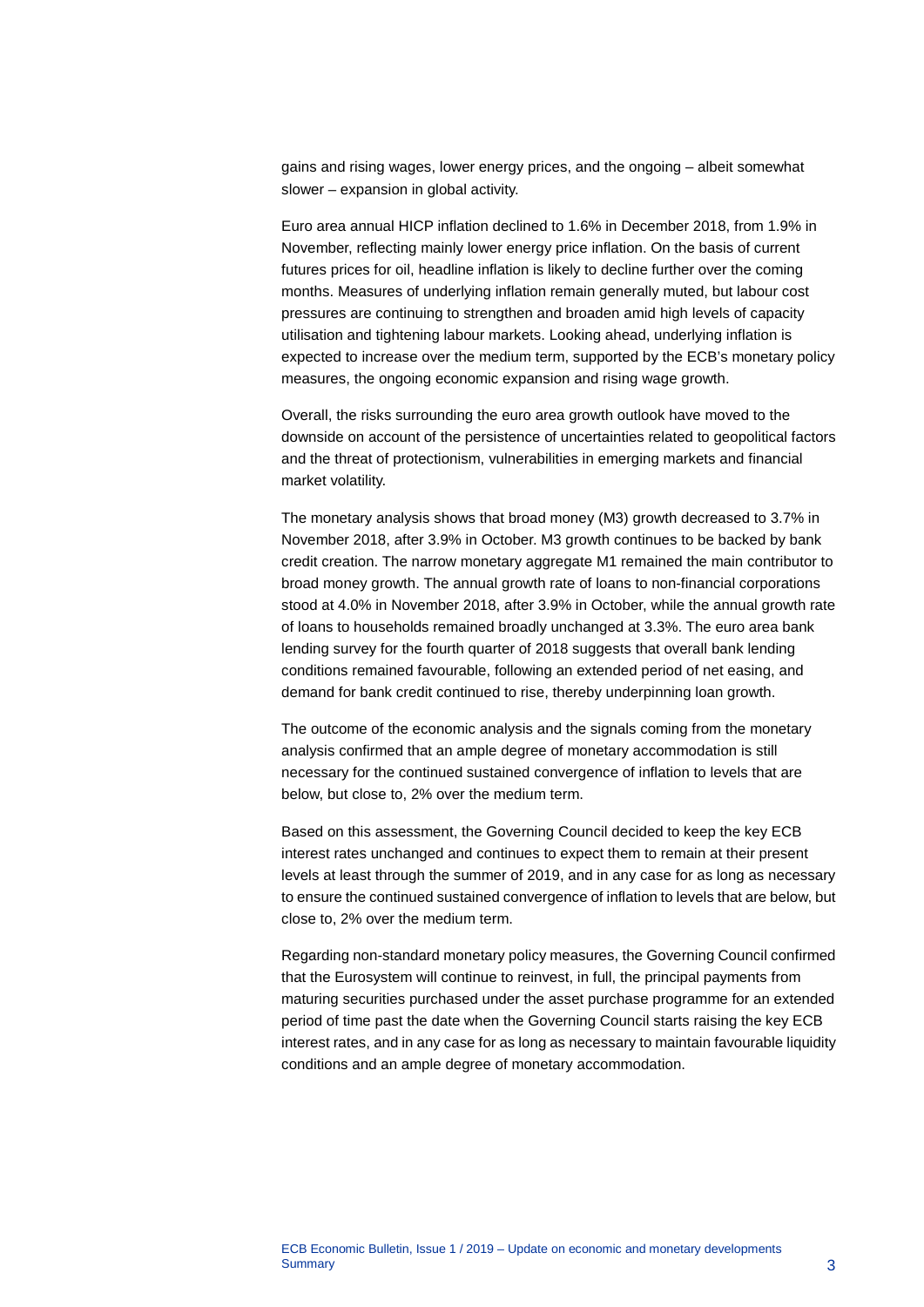### 1 External environment

<span id="page-4-0"></span>**Economic indicators signal a moderation in global growth momentum.** The global composite output Purchasing Managers' Index (PMI) excluding the euro area weakened in late 2018 (see Chart 1), mainly owing to a continued deceleration in global manufacturing activity. The services sector remained more resilient than manufacturing, notwithstanding some volatility in the figures. Consumer confidence has declined recently, albeit from high levels.

### **Chart 1**

### Global composite output PMI



Sources: Haver Analytics, Markit and ECB calculations. Notes: The latest observations are for December 2018. "Long-term average" refers to the period from January 1999 to December 2018.

**Downside risks to global activity have been increasing and a further escalation of trade disputes could weigh on global growth.** While the postponement of further tariff increases by the United States and China has sent a positive signal, considerable uncertainty remains as to whether the negotiations will lead to a significant de-escalation of US-Chinese trade tensions. Other downside risks relate to a faster tightening of global financial conditions and broader stress in emerging markets, uncertainties regarding China's economic prospects, as well as political and geopolitical uncertainties, including risks related to Brexit.

**Financial conditions remain accommodative overall, while concerns over US and global economic activity have fuelled stock market volatility.** In China, fiscal policy and monetary policy have eased in response to a weakening, in particular, of the manufacturing sector. Market expectations of further interest rate increases in the United States have eased somewhat, amid a further decline in Treasury yields, partly reflecting developments in term premia. Looking ahead, the Federal Open Market Committee (FOMC) is proceeding with its gradual policy normalisation, albeit against a more cautious economic outlook and a slightly lower interest rate path projection.

### **Global trade momentum decelerated towards the end of 2018.** Global

merchandise imports weakened in October, while in December the global PMI for new export orders pointed, for the fourth consecutive month, to a contraction (see Chart 2).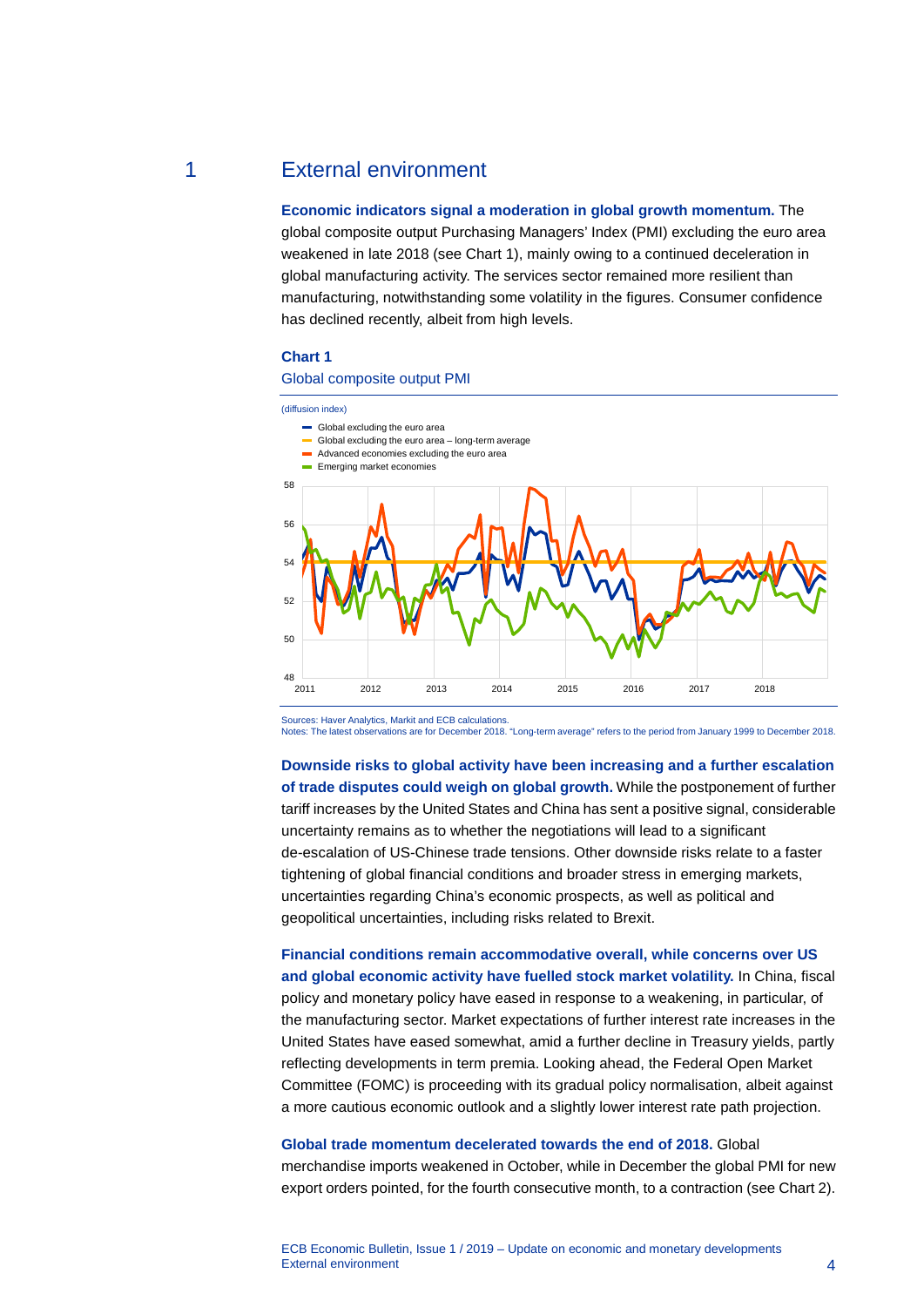Overall, data suggest that trade tensions between the United States and China may be affecting manufacturing sentiment and adversely impacting global trade growth.

### **Chart 2**

Surveys and global trade in goods



Note: The latest observations are for October 2018 for global merchandise imports and December 2018 for the PMIs.

**Global inflation slowed in November.** Annual consumer price inflation in the countries of the Organisation for Economic Co-operation and Development (OECD) moderated to 2.7% in November, largely as a result of easing energy prices, while inflation excluding food and energy decreased marginally to 2.2%. Global inflationary pressures are expected to remain contained. Wage growth in advanced economies continues to be moderate, despite a tightening of labour markets and rising capacity constraints.

**Oil markets have remained broadly stable.** Oil prices declined in the fourth quarter of 2018, mainly on account of oversupply fears related to the waivers on the US sanctions on Iranian oil exports, coupled with continued high production growth in the United States. These effects initially outweighed the possible price effects of production cuts by OPEC and a group of allied oil-producing nations, particularly because market uncertainty persisted regarding the cuts agreed on 7 December 2018. However, prices recovered after data releases indicated lower than expected production levels, and Brent crude oil prices stood at USD 61 per barrel on 22 January. Non-oil commodity prices have increased slightly, mainly on the back of food price increases.

**The US economy recorded strong growth in 2018, in the context of a pro-cyclical fiscal stimulus, but lower confidence and weaker than expected data have clouded the growth outlook.** Real GDP growth expanded at an annualised rate of 3.4% in the third quarter of 2018 – well above potential – albeit slowing from 4.2% in the previous quarter on the back of declining net exports and decelerating private fixed investment. The US government shutdown has added to the uncertainty generated by US trade policy in respect of China and is (temporarily) weighing on US economic activity in the near term. Headline consumer price inflation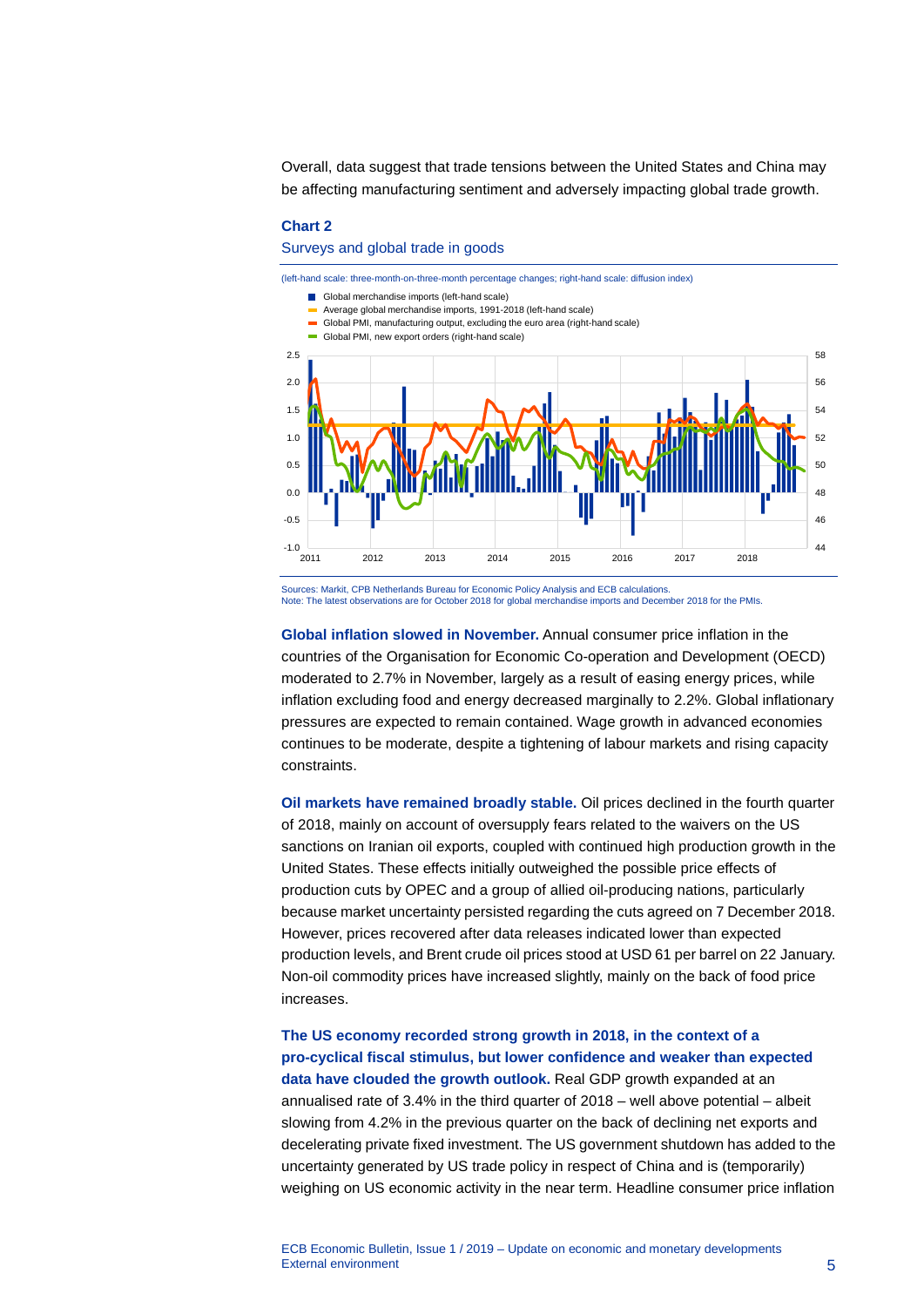declined to 1.9% in December due to a sharp deceleration in energy prices, while average hourly earnings remained strong. Against this background, the FOMC raised the federal funds rate target range at its December 2018 meeting by 25 basis points, as expected, and slightly lowered its projections for GDP growth and core inflation for the next years.

**In Japan, real GDP for the fourth quarter of 2018 is set to return to positive growth, but inflation remains weak.** Volatility in GDP in 2018 was mainly due to the impact of natural disasters and extreme weather conditions. Looking ahead, the economy is expected to remain on a moderate growth path, supported by highly accommodative monetary policy and the domestic capital expenditure cycle. The reflation momentum in the economy has weakened, with headline inflation declining significantly in December due to the recent softening of oil and food prices.

**In the United Kingdom, growth looks set to decline after a robust outturn in the third quarter of 2018.** The strong quarter-on-quarter growth of 0.6% in the third quarter reflected a temporary boost to consumption and public investment, as well as a strong rebound in exports. However, business investment fell for the third consecutive quarter. Overall, activity is expected to remain muted in the medium term. Annual CPI inflation decreased slightly to 2.1% in December, resulting in a fourth quarter average of 2.3%, following strong declines in previous months.

**The Chinese economy is losing growth momentum, with the manufacturing sector in particular showing signs of weakening.** In December 2018, the manufacturing PMI dropped below 50 for the first time since 2017, while the services sector – less exposed to the US trade tensions – was more resilient. The People's Bank of China enacted new policies to cushion the slowdown, including a 100-basis point reduction in the required reserve ratio in early January and a new lending facility to support small firms in December. New fiscal policy measures are also expected, although fiscal spending by local governments may face constraints. Annual headline CPI inflation fell to 1.9% in December, reflecting a lower contribution from non-food items, while core inflation remained steady. Producer price index inflation decelerated sharply to 0.9% in the same month in response to lower oil and commodity prices, and also to the slowdown in Chinese manufacturing activity.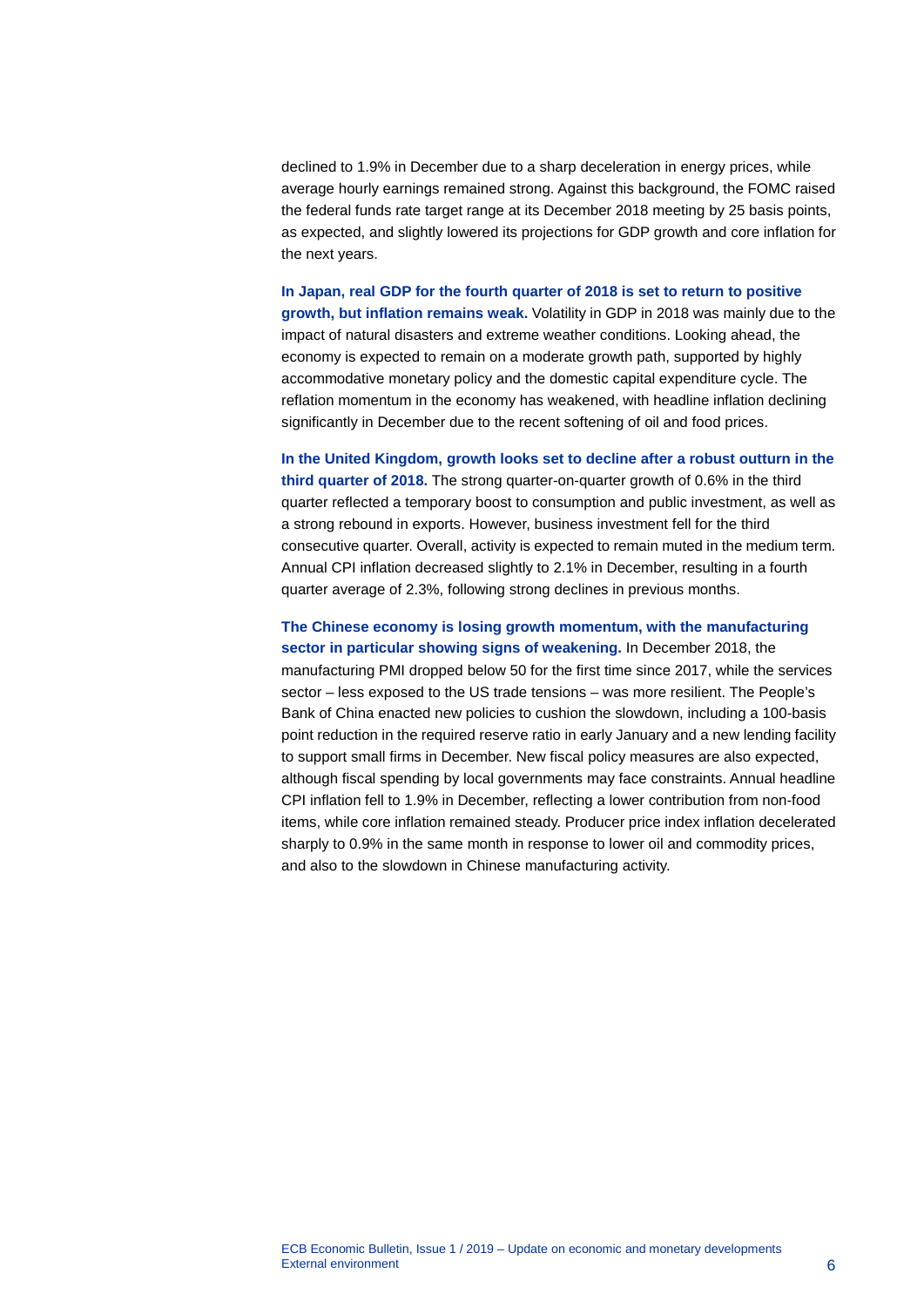### 2 Financial developments

<span id="page-7-0"></span>**Long-term yields have declined in the euro area and in the United States.** During the period under review (from 13 December 2018 to 23 January 2019), the GDP-weighted euro area ten-year sovereign bond yield fell to 0.98% (down 9 basis points) as global risk-free rates decreased and intra-period financial market volatility increased (see Chart 3). In the United States, the ten-year sovereign bond yield fell by 16 basis points to 2.74%, while in the United Kingdom the ten-year sovereign bond yield rose by 2 basis points to 1.33%.

### **Chart 3**

Ten-year sovereign bond yields



Sources: Thomson Reuters and ECB calculations.

Notes: Daily data. The vertical grey line denotes the start of the review period on 13 December 2018. The latest observation is for 23 January 2019.

**Euro area sovereign bond spreads relative to the risk-free OIS rate are broadly unchanged.** Spreads for Spanish and Portuguese sovereign bonds were broadly unchanged during the review period, at 72 basis points and 100 basis points respectively. Italian spreads decreased by 8 basis points but remained at elevated levels around 2.17%. German spreads increased by 6 basis points to -0.37% and French spreads increased by 1 basis point to 0.04%.

**Broad indices of euro area equity prices are, overall, broadly unchanged despite heightened market volatility around the turn of the year.** Over the review period, equity prices of euro area banks and non-financial corporations increased by around 1%. Elevated levels of global uncertainty, coupled with negative macroeconomic surprises, led to a broad-based sell-off across jurisdictions and a heightened level of volatility, exacerbated by temporarily low liquidity around the turn of the year. Thereafter, equity markets partly recovered from earlier losses and volatility became more muted.

### **Euro area corporate bond spreads widened somewhat over the review period.**

Since December the spread on investment-grade NFC bonds relative to the risk-free rate has increased by around 2 basis points to stand at 95 basis points. Yields on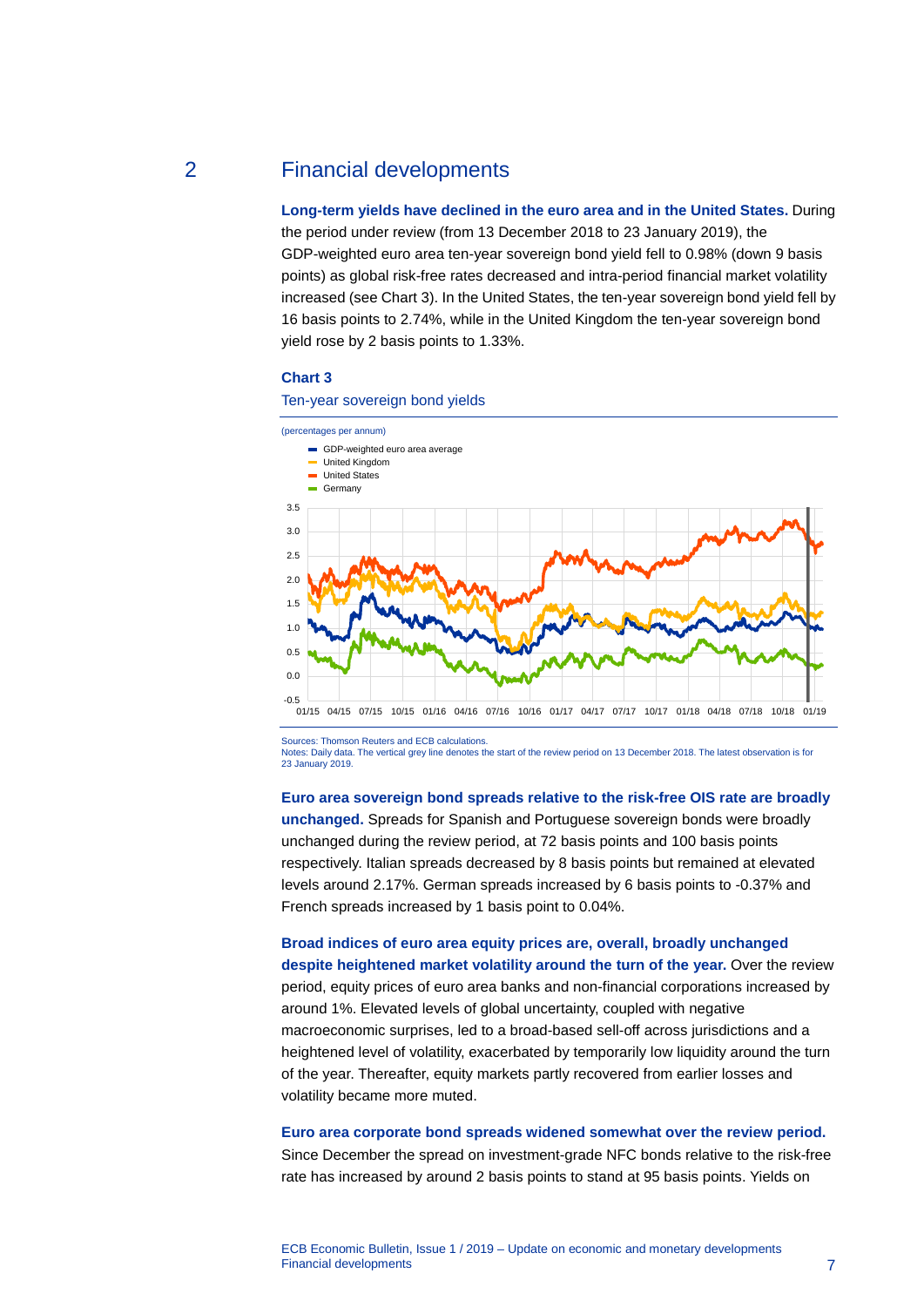financial sector debt have also increased slightly, resulting in a widening of the spread of around 2 basis points to 120 basis points. Overall, despite a gradual increase in 2018, corporate bond spreads still remain below the levels observed in March 2016, prior to the announcement and subsequent launch of the corporate sector purchase programme.

**The euro overnight index average (EONIA) was, on average, -36 basis points over the review period.** Excess liquidity declined by around €43 billion to around €1,847 billion. This decline was mainly driven by an increase in net autonomous factors and, to a lesser extent, early repayments in the second series of targeted longer-term refinancing operations (TLTRO-II).

**The EONIA forward curve shifted downwards somewhat over the review period.** The curve remains below zero for horizons prior to 2021, reflecting market expectations of a prolonged period of negative interest rates.

**In foreign exchange markets, the euro has depreciated in trade-weighted terms (see Chart 4).** Over the review period the nominal effective exchange rate of the euro, measured against the currencies of 38 of the euro area's most important trading partners, depreciated by 1.0%. This resulted from a broad-based depreciation of the euro against most major currencies. In particular, the euro depreciated against the Japanese yen (by 3.4%) and the British pound (by 2.9%), while it was broadly unchanged against the US dollar. The euro also weakened against the Chinese renminbi (by 1.4%) and the currencies of other major emerging economies, including the Turkish lira, the Brazilian real and the Russian rouble, which continued to recover some of their previous losses.

### **Chart 4**

#### Changes in the exchange rate of the euro vis-à-vis selected currencies



Source: ECB.

Notes: "EER-38" is the nominal effective exchange rate of the euro against the currencies of 38 of the euro area's most important trading partners. All changes have been calculated using the foreign exchange rates prevailing on 23 January 2019.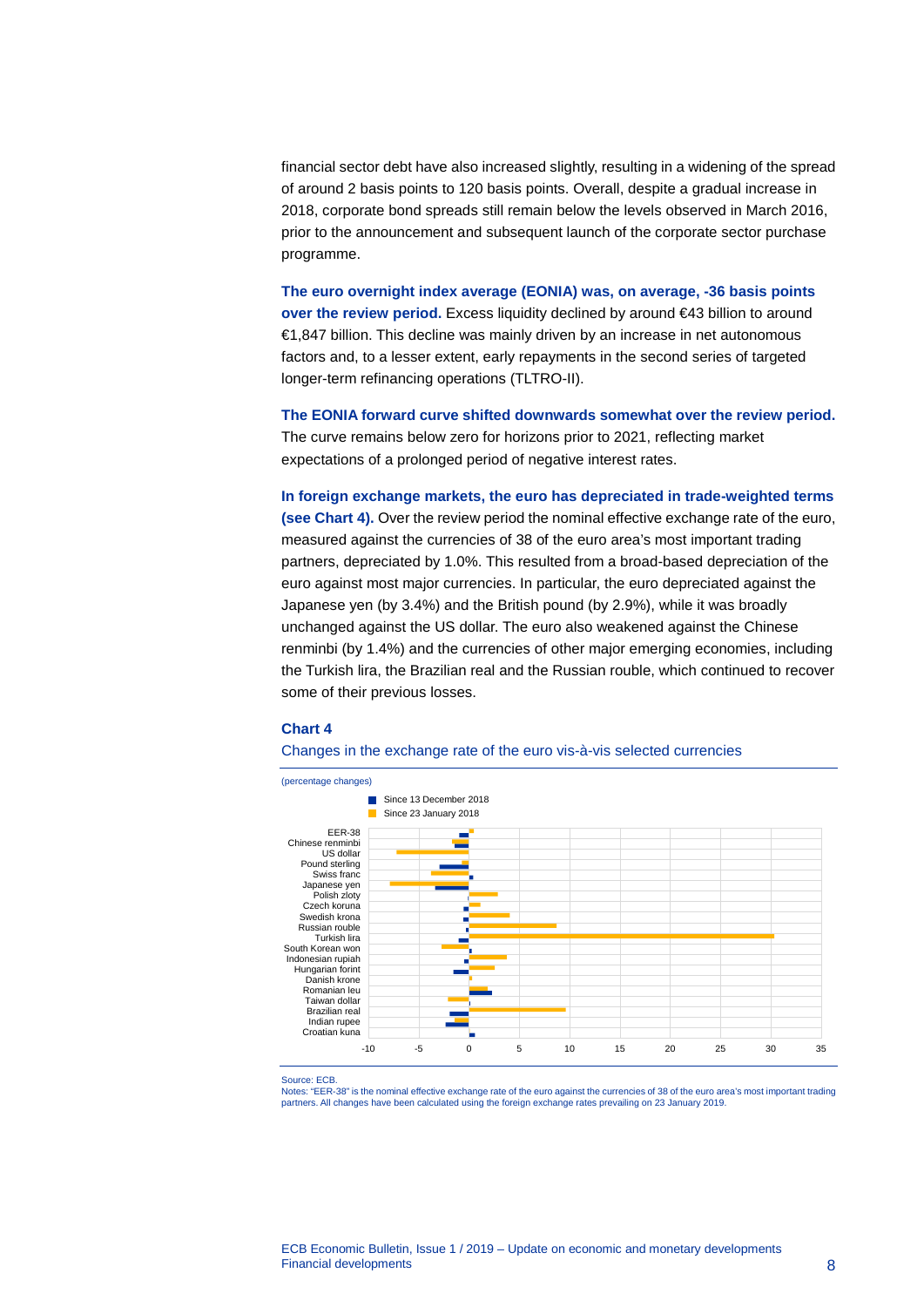## 3 Economic activity

<span id="page-9-0"></span>**Incoming information has surprised on the downside.** Real GDP increased by 0.2%, quarter on quarter, in the third quarter of 2018, following growth of 0.4% in the two previous quarters (see Chart 5). Domestic demand and changes in inventories made positive contributions to the third quarter outcome, whereas net trade contributed negatively to GDP growth. Economic indicators point to ongoing but continued moderate growth in the final quarter of last year.

### **Chart 5**

Euro area real GDP, Economic Sentiment Indicator and composite output Purchasing Managers' Index



Sources: Eurostat, European Commission, Markit and ECB calculations.

Notes: The Economic Sentiment Indicator (ESI) is standardised and rescaled to have the same mean and standard deviation as the Purchasing Managers' Index (PMI). The latest observations are for the third quarter of 2018 for real GDP and December 2018 for the ESI and the PMI.

**Employment continued to increase in the third quarter of the year, rising by 0.2%, quarter on quarter (see Chart 6).** The level of employment currently stands 2.6% above the pre-crisis peak recorded in the first quarter of 2008. Employment increased in most euro area countries and the increase was also broadly based across sectors. With the latest increase, cumulative employment growth in the euro area since the trough in the second quarter of 2013 amounts to 9.6 million persons. Continuing employment growth in combination with the decline in GDP growth in 2018 has translated into a moderation in productivity growth, following a modest pick-up in 2017.

### **Looking ahead, short-term indicators point to continued positive employment growth in the coming quarters, although it is likely to be slower than before.** The euro area headline unemployment rate declined to 7.9% in November – the lowest level seen since October 2008 – after being flat for three months (see Chart 6). Survey indicators weakened in the last quarter of 2018, and point to weaker employment growth in the coming quarters, though still in a positive range.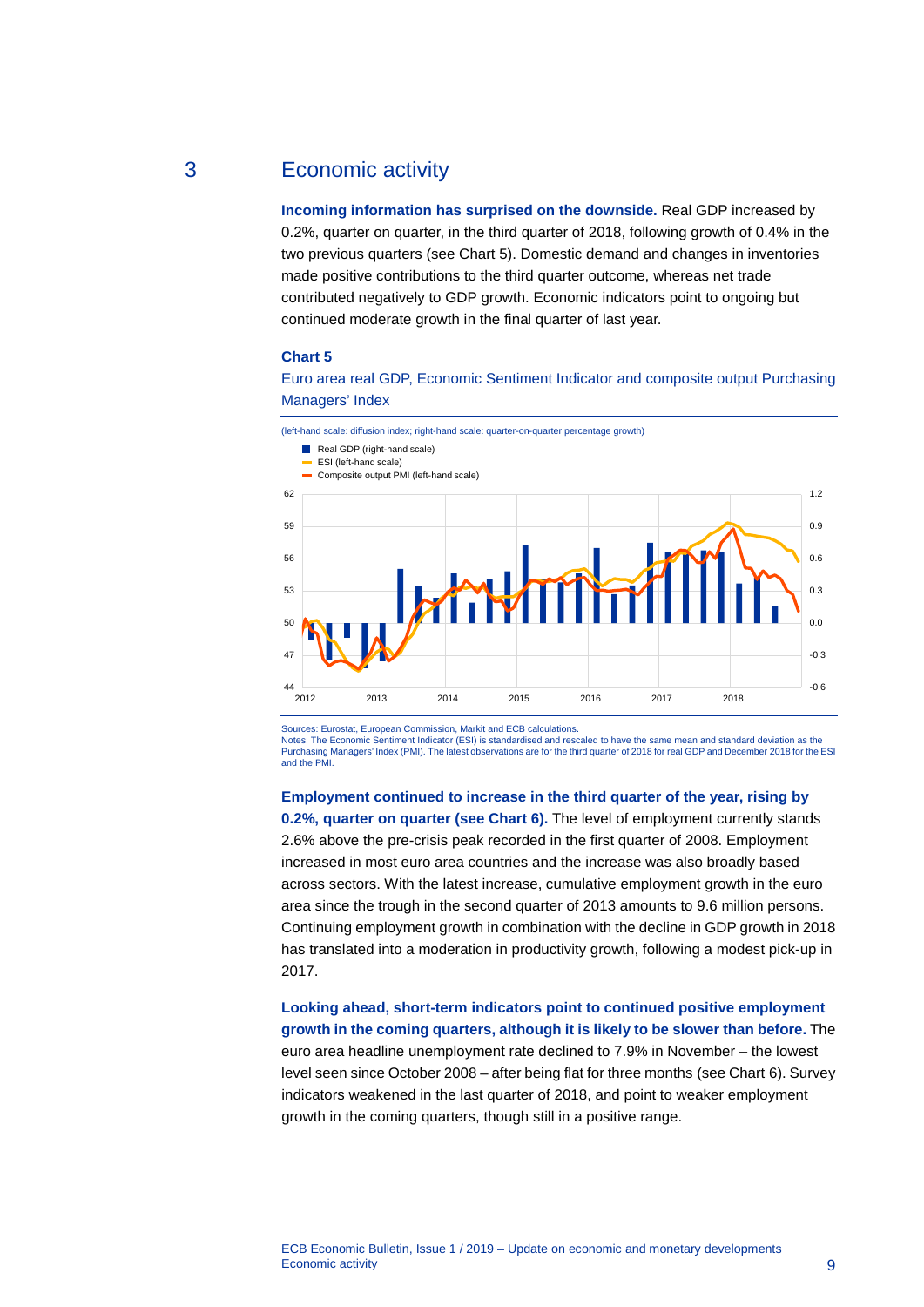### **Chart 6**



#### Euro area employment, PMI assessment of employment and unemployment

(left-hand scale: quarter-on-quarter percentage changes; diffusion index; right-hand scale: percentage of labour force)

Sources: Eurostat, Markit and ECB calculations.

Notes: The Purchasing Managers' Index (PMI) is expressed as a deviation from 50 divided by 10. The latest observations are for the third quarter of 2018 for employment, December 2018 for the PMI and November 2018 for the unemployment rate

### **Rising employment continued to support household income and consumer**

**spending.** Private consumption rose by 0.1%, quarter on quarter, in the third quarter of 2018, following a similar rate of expansion in the previous quarter. Temporary bottlenecks in car production following the introduction of the new Worldwide Harmonised Light Vehicle Test Procedure (WLTP) had an adverse impact on economic activity and, in particular, the consumption of durable goods. Growth of consumption of non-durable goods, i.e. food and energy, also slowed down. As this component of consumer spending has arguably been more sensitive to past increases in oil prices, and oil prices weakened in the fourth quarter, its weakness is also to some extent of a more temporary nature. By contrast, in line with strong growth in the real compensation of employees, consumption of services, the largest component of consumer spending, remained robust.

**Despite the recent deceleration in growth, private consumption is expected to regain momentum going forward.** Recent data on the volume of retail sales and new passenger car registrations point to slow but steady growth in consumer spending in the fourth quarter of 2018. Other indicators, however, support the picture of more resilient consumption dynamics. The latest survey results signal further labour market improvements, which should continue to support household income and consumer spending. Moreover, households' net worth continued to increase at robust rates in the third quarter. Although consumer confidence has been on a broadly declining trend since the end of 2017, it still stands above its long-term average.

**Following a strong second quarter in 2018, investment growth slowed in the third quarter.** Following a rate of 1.8%, quarter on quarter in the second quarter, non-construction investment grew by 1.2% in the third quarter, driven by machinery and equipment, intellectual property products (IPP) and transport equipment. The decline in growth would have been stronger had it not been for a special effect associated with R&D and IPP investment in Ireland. Quarterly growth in construction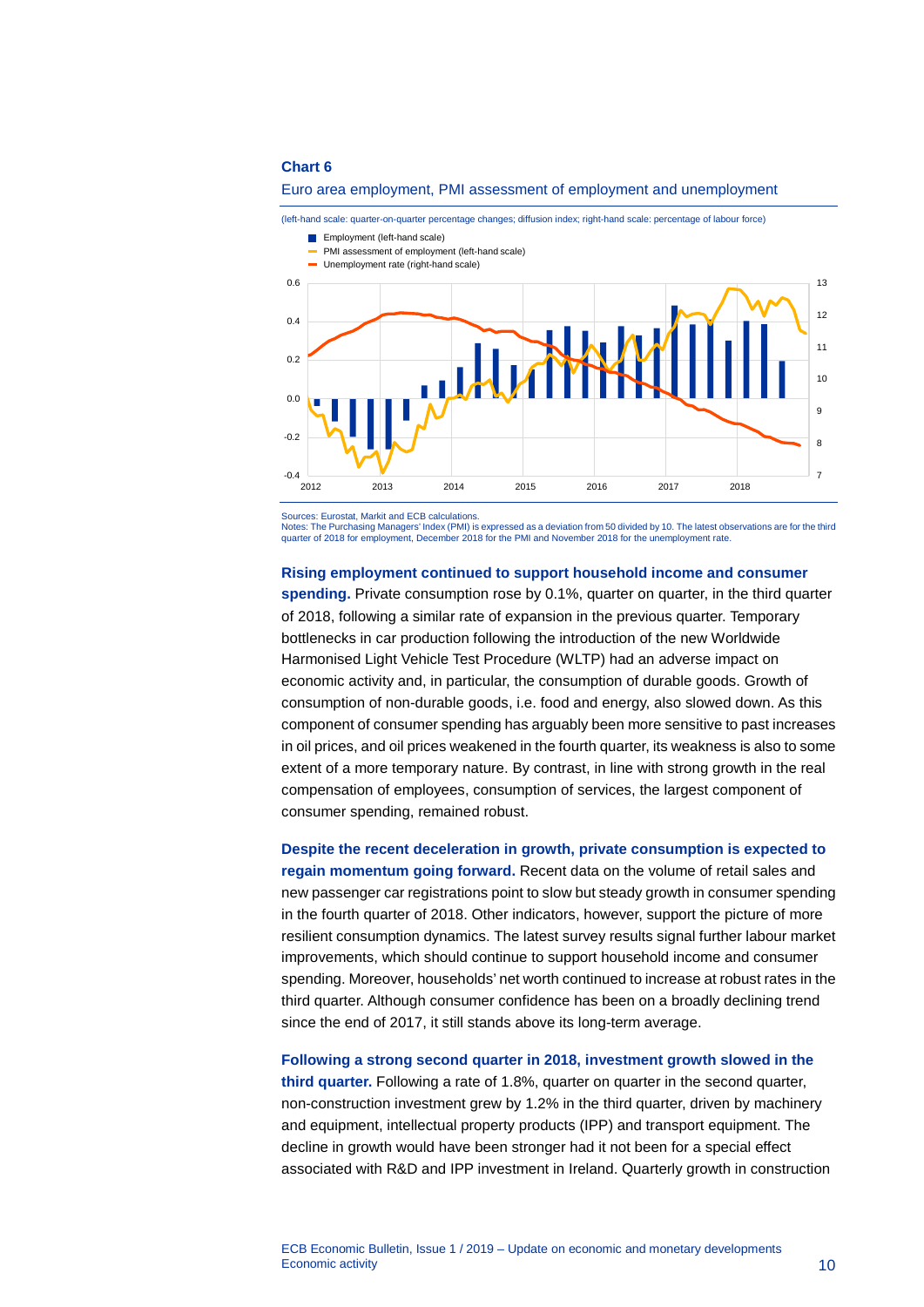investment moderated to 0.2%, supported by dynamic residential investment growth at 0.7%. For the fourth quarter of 2018, short-term indicators point to continued growth. In October and November monthly data on capital goods production stood on average at the same level as in the third quarter, when growth was 0.9% on a quarterly basis, which points to a further slowdown in non-construction growth. Indicators such as capacity utilisation, confidence and new orders are also consistent with slower growth in the fourth quarter. With regard to construction investment, construction production contracted in October and November, while PMI and confidence indices for the construction sector up to December still pointed to continued – but moderating – growth in the fourth quarter of 2018.

**Investment is expected to continue to grow, though at a slowing pace.** The

slightly declining path expected for non-construction investment growth will be driven by weakening domestic and foreign demand as well as decreasingly favourable financial conditions. Also profits, which are firms' main source of funding for investment, seem to be growing at a declining rate. According to the euro area sectoral accounts for the third quarter of 2018, non-financial corporations' gross operating surplus slowed strongly in year-on-year terms. Moreover, uncertainties surrounding Brexit, trade protectionism and the general outlook for global growth, inter alia, may already be proving unfavourable to investment decisions. As regards construction investment, households' increasing intentions to buy or renovate, constructors' buoyant price and employment expectations, and stable issuance of building permits, amid persistent limits from labour shortages and insufficient demand, point to a positive – but softening – momentum in the construction sector going forward.

**After disappointing in the third quarter, growth in euro area foreign trade appears set to decline further in the fourth quarter of 2018.** The pace of euro area export growth slowed down substantially (to 0.1%) in the third quarter, whereas growth in imports eased (to 1.0%). As a result net trade exerted a drag on economic activity with a large negative contribution to GDP growth (of 0.4 percentage point). Based on information up to November, euro area foreign trade is assessed as having further weakened in the fourth quarter, reflecting a moderation in growth in intra-euro area trade amid weak foreign demand. The expansion of export volumes of goods (obtained by deflating trade values by producer price indices) remained very moderate (at 0.8%, quarter on quarter), while import growth is likely to have undergone a correction (to -0.8%) in the fourth quarter. Survey indicators with leading properties for trade, such as the Purchasing Managers' Index (PMI) for new manufacturing export orders and the European Commission's assessment of export order book levels, also anticipate a gloomier outlook towards the end of the year.

**Incoming data have been weaker than expected, reflecting a diminishing contribution from external demand and some country and sector-specific factors.** While some of these factors are likely to unwind, this may suggest some slower growth momentum ahead. Following growth of close to zero in October, industrial production (excluding construction) declined by 1.7%, month on month, in November. As a result, on average over these two months production stood 0.7% below the level seen in the third quarter of 2018, when it declined by 0.1% on a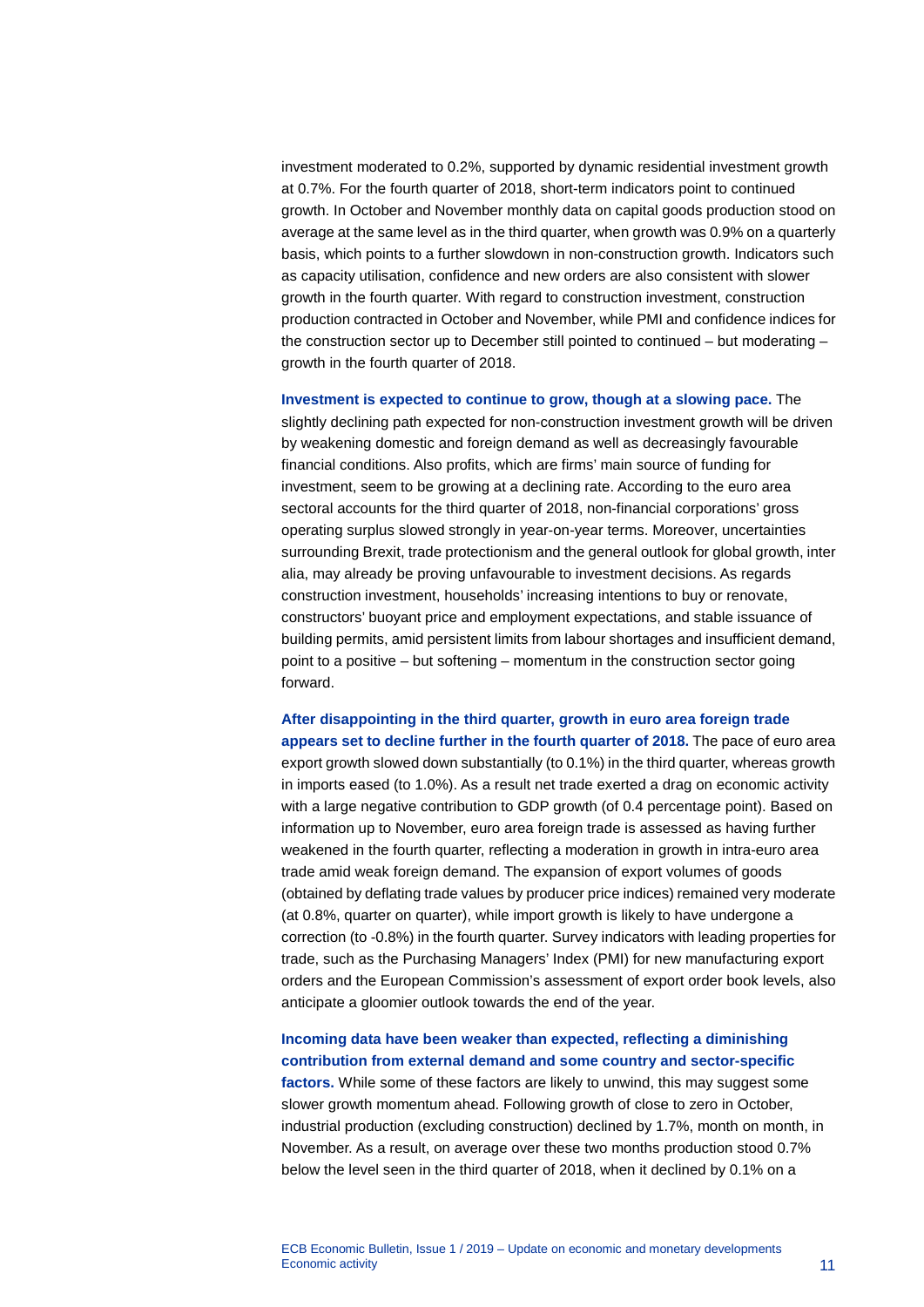quarterly basis. The weak November outcome was broadly based across the main industrial groupings as well as the largest euro area countries. More timely survey data signal continued moderate growth, but at rates lower than those seen during the first half of last year. The composite output PMI averaged 52.3 in the fourth quarter of 2018, compared with 54.3 in the third quarter, while the European Commission's Economic Sentiment Indicator (ESI) eased to 108.8 from 111.5 between the same quarters (see Chart 5). While the ESI has continued to stand above its long-term average, the PMI is now below its historical average.

**Looking ahead, the euro area expansion will continue to be supported by favourable financing conditions.** In addition, growth should also be underpinned by further employment gains and rising wages, lower energy prices, and the ongoing – albeit somewhat slower – expansion in global activity. Box 2 elaborates further on factors that are expected to either underpin or adversely affect domestic activity going forward. The results of the latest round of the [ECB Survey of Professional](http://www.ecb.europa.eu/stats/prices/indic/forecast/html/index.en.html)  [Forecasters,](http://www.ecb.europa.eu/stats/prices/indic/forecast/html/index.en.html) conducted in early January, show that the GDP growth forecasts made by the private sector were revised downwards for 2019 and 2020 compared with the previous round, conducted in early October.

**The risks surrounding the euro area growth outlook have moved to the downside.** The more negative risk assessment reflects the persistence of uncertainties related to geopolitical factors and the threat of protectionism, vulnerabilities in emerging markets, and financial market volatility.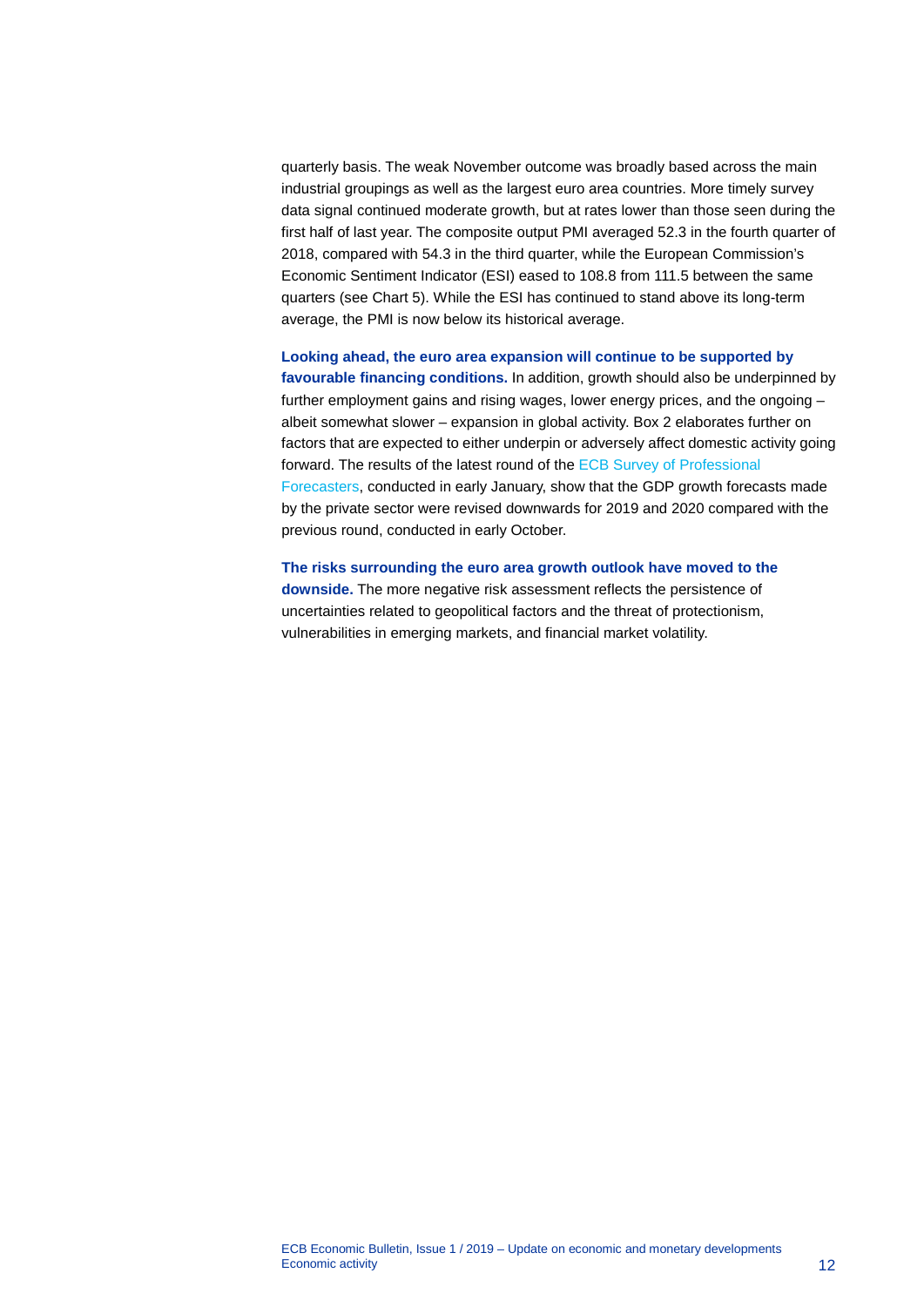### 4 Prices and costs

<span id="page-13-0"></span>**Euro area annual HICP inflation was 1.6% in December 2018, down from 1.9% in November (see Chart 7).** This decrease mainly reflected lower energy price inflation and also, to a lesser extent, lower food price inflation. The decline in headline inflation since its peak in October 2018 was largely due to energy inflation, which was pushed down by a base effect and the impact of recent declines in oil prices. The decline in oil prices and the corresponding futures prices after mid-November was more substantial than had been expected in the December 2018 Eurosystem staff projections. This mechanically implies a weaker short-run outlook for headline inflation (see the box entitled "The mechanical impact of changes in oil price assumptions on projections for euro area HICP energy inflation" in this issue of the Economic Bulletin).

### **Chart 7**

### Contributions of components of euro area headline HICP inflation



Sources: Eurostat and ECB calculations.

Note: The latest observations are for December 2018.

#### **Measures of underlying inflation have been moving sideways recently but**

**stand above earlier lows.** HICP inflation excluding energy and food was 1.0% in December, unchanged from November. The same holds for HICP inflation excluding energy, food and highly volatile components, such as travel-related items, clothing and footwear. In recent months broadly sideways developments were also evident in two model-based measures of underlying inflation, the Persistent and Common Component of Inflation indicator and the Supercore indicator. Nonetheless, each of the statistical and model-based measures remained higher than their respective lows in 2016.

### **Supply chain price pressures for HICP non-energy industrial goods remained resilient despite further weakness in the early stages of the chain.** Price

pressures in the early stages continued to weaken; the annual rate of change of oil prices in euro was -4.9% in December, down from 9.7% in November and 43.8% in October, and the annual rate of change of raw material prices was 0.4% in December, down from 4.8% and 6.2% the previous two months. In the later stages of the supply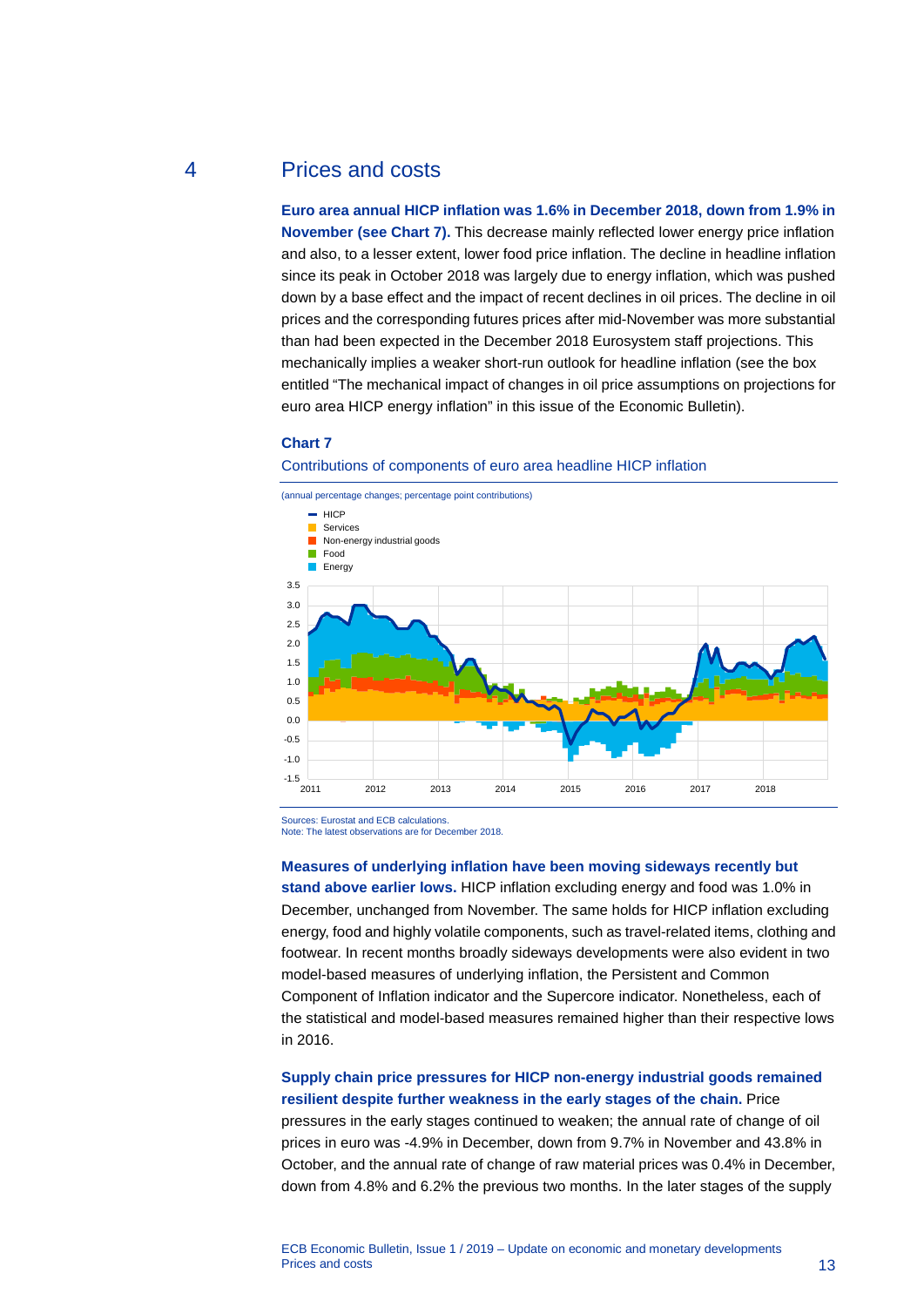chain, import price inflation for non-food consumer goods continued to strengthen in November, and so remained substantially higher than its lows in early 2018. Domestic producer price inflation for non-food consumer goods increased further to 0.9% in November, its highest rate since April 2012, and above its long-term average of 0.6%. Overall, price pressures in the later stages of the supply chain for industrial goods remained steady, albeit with a risk of the continued weakness in the early stages filtering through.

### **Rising labour cost pressures did not translate into further increases in overall domestic price pressures recently as they were buffered by profit margins.**

Price pressures from labour costs continued to intensify in the third quarter of 2018 due to higher growth in compensation per employee as well as weaker growth in productivity. Still, the annual percentage change in the GDP deflator remained stable at 1.4% in the first three quarters of 2018, as the overall weakening in the cyclical momentum of the economy, together with deteriorations in the terms of trade (related particularly to the past increases in oil prices), weighed on profit margin developments. These latest developments in the GDP deflator and its decomposition are characteristic of a more mature phase of a demand-driven recovery<sup>[1](#page-14-0)</sup>.

### **Both market-based and survey-based measures of longer-term inflation**

**expectations declined.** The five-year forward inflation-linked swap rate five years ahead stood at 1.54% on 23 January 2019, around 9 basis points lower than the level that prevailed in mid-December. The forward profile of market-based measures of inflation expectations continues to point towards a prolonged period of low inflation with a very gradual return to inflation levels below, but close to, 2% (see Chart 8). The risk-neutral probability of negative average inflation over the next five years implied by inflation options markets remains negligible, which suggests that markets currently consider the risk of deflation to be very low. The results of the ECB [Survey of](https://www.ecb.europa.eu/stats/ecb_surveys/survey_of_professional_forecasters/html/ecb.spf2019q1%7Ed3429e5ec8.en.html)  [Professional Forecasters \(SPF\) for the first quarter of 2019](https://www.ecb.europa.eu/stats/ecb_surveys/survey_of_professional_forecasters/html/ecb.spf2019q1%7Ed3429e5ec8.en.html) show average headline inflation expectations for the euro area of 1.5% in 2019, 1.6% in 2020 and 1.7% in 2021. This represents downward revisions of 0.2 and 0.1 percentage point to 2019 and 2020, respectively, compared with the previous survey, mainly attributable to oil price developments. According to the SPF, average longer-term inflation expectations were 1.8%, a downward revision of 0.1 percentage point.

<span id="page-14-0"></span>-

See the box entitled ["The role of wages in the pick-up of inflation"](https://www.ecb.europa.eu/pub/economic-bulletin/focus/2018/html/ecb.ebbox201805_04.en.html) Economic Bulletin, Issue 5, ECB, 2018.

ECB Economic Bulletin, Issue 1 / 2019 – Update on economic and monetary developments<br>Prices and costs Prices and costs **14**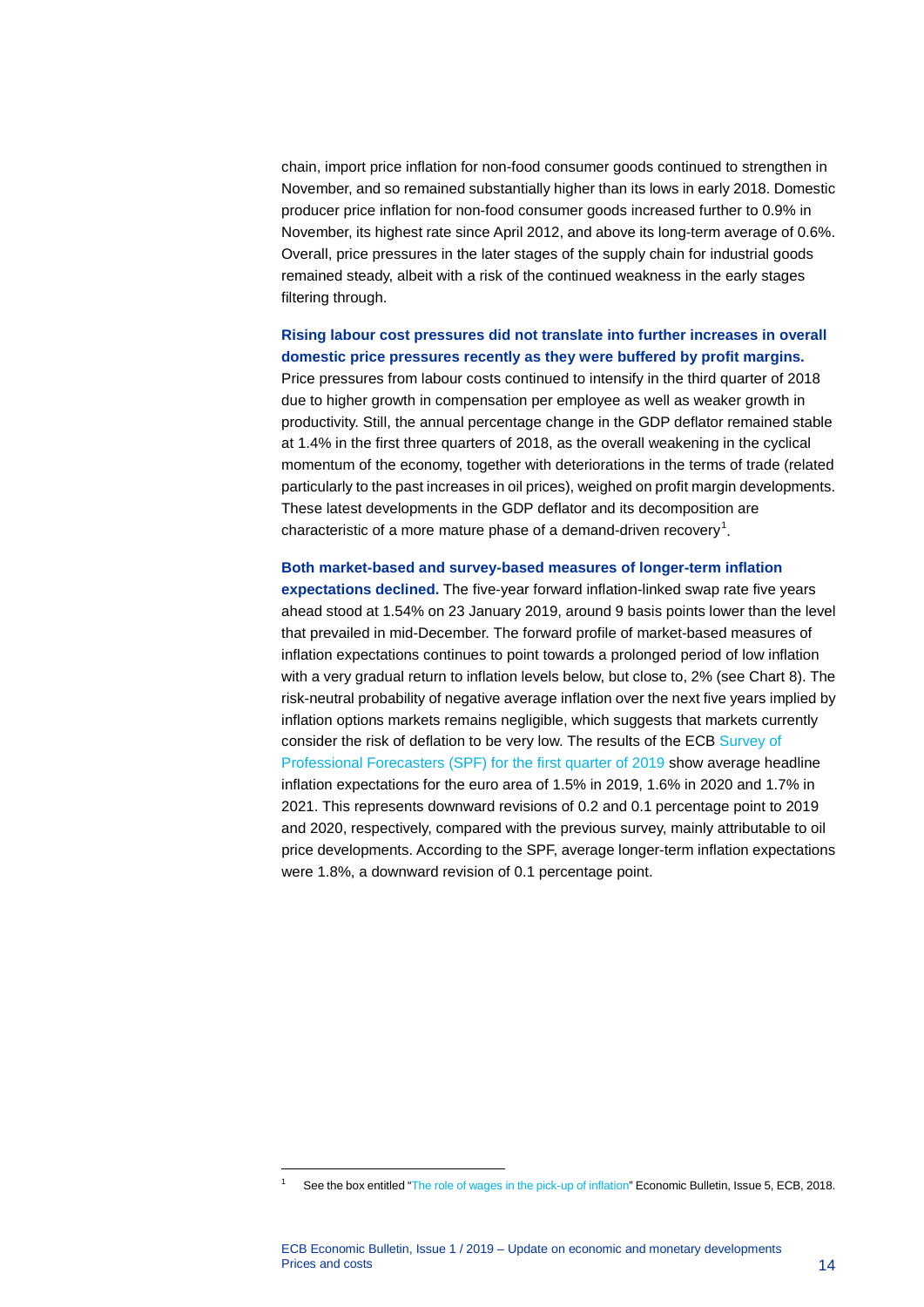### **Chart 8**





Sources: ECB Survey of Professional Forecasters (SPF), Eurosystem staff macroeconomic projections for the euro area and Consensus Economics. Notes: The SPF survey for the first quarter of 2019 was conducted between 7 and 11 January 2019. The market-implied curve is based

on the one-year spot inflation rate and the one-year forward rate one year ahead, the one-year forward rate two years ahead, the<br>one-year forward rate three years ahead and the one-year forward rate four years ahead. The l inflation are for 23 January 2019.

#### **Residential property prices in the euro area continued to rise in the third**

**quarter of 2018.** According to the ECB's residential property price indicator, prices for houses and flats in the euro area increased by 4.3% year on year in the third quarter of 2018, compared with 4.2% and 4.3% in the second and first quarters of 2018 respectively. The data for the first three quarters of 2018 thus imply a sideways movement at robust rates of growth.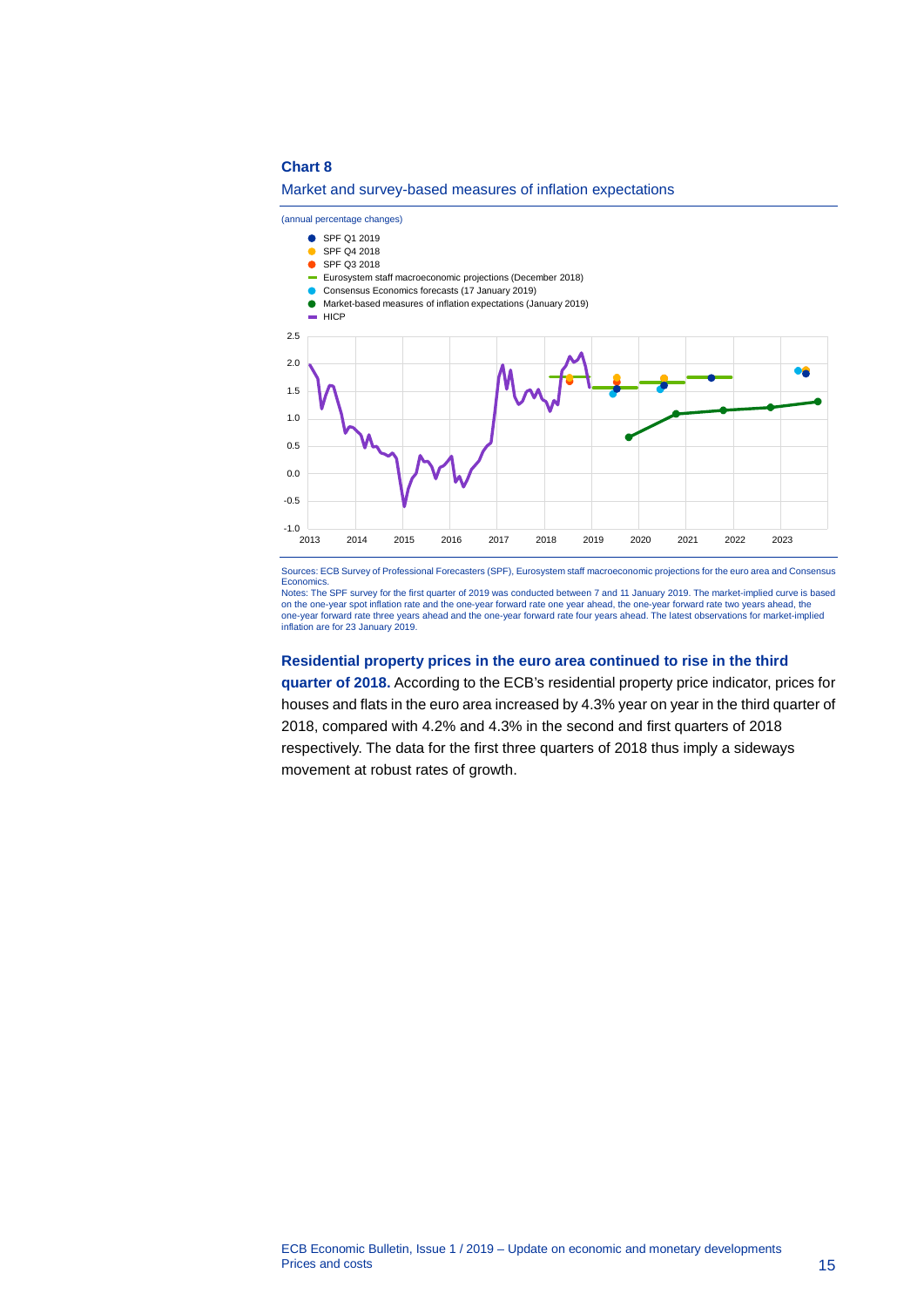### 5 Money and credit

<span id="page-16-0"></span>**Broad money growth moderated in November.** The annual growth rate of M3 decreased to 3.7% in November from 3.9% in October (see Chart 9). The reduction in net asset purchases (from €80 billion to €60 billion in April 2017, to €30 billion in January 2018, and then to €15 billion in October 2018) has led to a smaller positive impact of the APP on M3 growth. The annual growth rate of M1, which again made a significant contribution to broad money growth, decreased to 6.7% in November (down from 6.8% in October). Money growth continued to be bolstered by sustained economic expansion and the low opportunity cost of holding the most liquid instruments in an environment of very low interest rates.

### **Chart 9**

### M3 and its counterparts

(annual percentage changes; contributions in percentage points; adjusted for seasonal and calendar effects) Source: ECB. -6<br>2013 -4 -2  $\overline{0}$  $\overline{2}$ 4 6 8 10 2013 2014 2015 2016 2017 2018  $\blacksquare$  M3 Net external assets General government debt securities held by the Eurosystem **Credit to general government from MFIs excluding the Eurosystem Credit to the private sector** Inflows from longer-term financial liabilities and other counterparts

Notes: Credit to the private sector includes MFI loans to the private sector and MFI holdings of securities issued by the euro area private non-MFI sector. As such, it also covers the Eurosystem's purchases of non-MFI debt securities under the corporate sector purchase programme. The latest observation is for November 2018.

### **Credit to the private sector remained the largest driver of broad money growth.**

From a counterpart perspective, the positive contribution to M3 growth from general government securities held by the Eurosystem decreased further (see the red bars in Chart 9) in the context of the aforementioned reduction in monthly net purchases under the APP. It has been largely offset by a moderate increase in the contribution from credit to the private sector since late 2017 (see the blue bars in Chart 9). This marks an ongoing shift towards more self-sustained sources of money creation, with credit to the private sector surpassing Eurosystem purchases of general government debt securities as the largest contributor to M3 growth since October 2018. By contrast, government bond sales by euro area monetary financial institutions (MFIs) excluding the Eurosystem dampened M3 growth (see the light green bars in Chart 9). Finally, the contribution from net external assets (see the yellow bars in Chart 9) was again positive in November.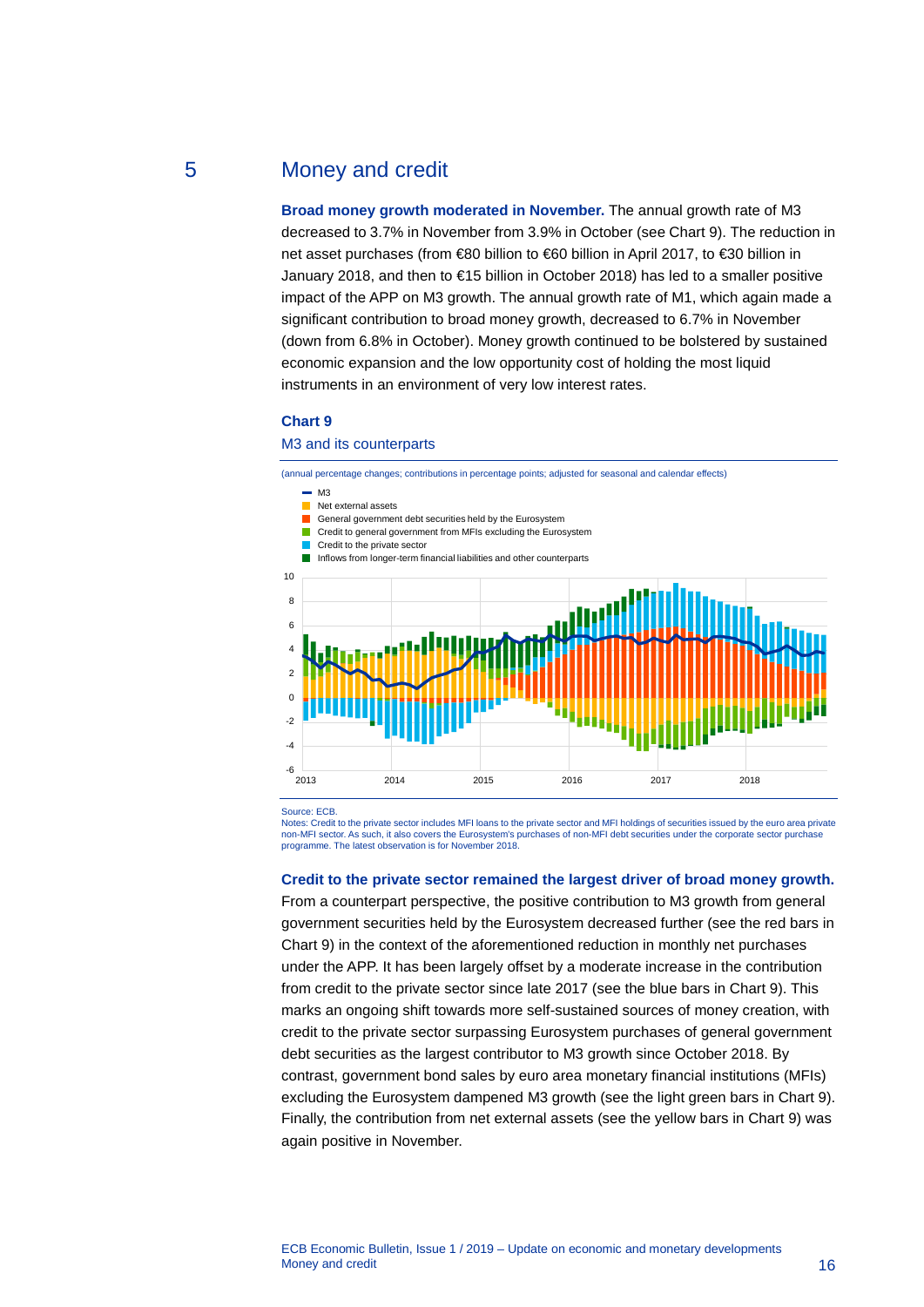### **The annual growth of loans to the private sector remained stable in November.**

The annual growth rate of MFI loans to the private sector (adjusted for loan sales, securitisation and notional cash pooling) was unchanged in November at 3.3% (see Chart 10). It benefited from increases in the annual growth rate of loans to NFCs, which increased from 3.9% in October to 4.0% in November, and of loans to households, which increased from 3.2% in October to 3.3% in November. These slight increases in loans to NFCs and households were offset by a decrease in the annual growth rate of loans to financial intermediaries, leading to no change in the growth rate of loans to the private sector overall. While the annual growth rate of loans to households for house purchase remained moderate from a historical perspective, loan origination was strong. The recovery in loan growth has been supported by the significant decline in bank lending rates across the euro area since mid-2014 (notably owing to the ECB's non-standard monetary policy measures) and by overall improvements in the supply of, and demand for, bank loans. In addition, banks have made progress in consolidating their balance sheets, although the volume of non-performing loans (NPLs) remains high in some countries and may constrain financial intermediation.<sup>[2](#page-17-0)</sup>

### **Chart 10**

### Loans to the private sector



Source: ECB.

-

Notes: Loans are adjusted for loan sales, securitisation and notional cash pooling. The latest observation is for November 2018.

**Loan growth continued to be supported by favourable bank lending conditions and increasing loan demand across all loan categories.** According to the January 2019 [euro area bank lending survey,](http://www.ecb.europa.eu/stats/ecb_surveys/bank_lending_survey/html/index.en.html) credit standards for loans to enterprises and loans to households for house purchase remained broadly unchanged in the fourth quarter of 2018. These developments follow a considerable overall net easing of credit standards since 2014. Competitive pressures continued to contribute to an easing of credit standards for loans to enterprises and housing loans, while lower risk perceptions only contributed to an easing of credit standards for housing loans. Increasing net loan demand is largely due to the low general level of interest rates, fixed investment, inventories and working capital, merger and acquisition activity,

<span id="page-17-0"></span><sup>&</sup>lt;sup>2</sup> See also Chapter 3 of the ["Financial Stability Review",](http://www.ecb.europa.eu/pub/pdf/fsr/ecb.fsr201811.en.pdf) ECB, November 2018.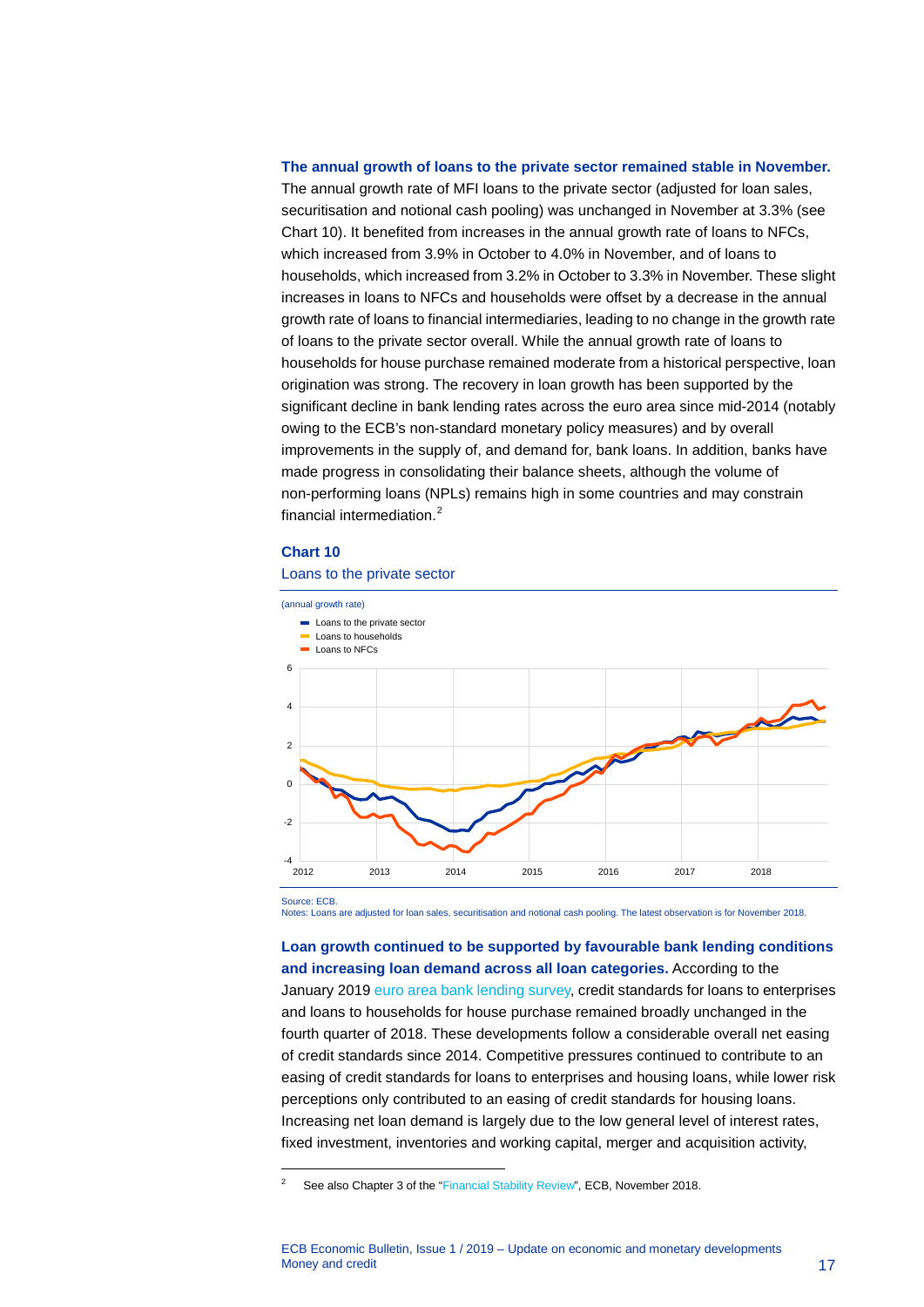favourable housing market prospects and consumer confidence. Euro area banks also reported that regulatory or supervisory actions led to a further strengthening of their capital positions in the second half of 2018 and a tightening of their credit standards across all loan categories. With regard to the impact of NPL ratios on lending policies, euro area banks reported that these ratios had a tightening impact on their credit standards for loans to enterprises and housing loans over the past six months, which is expected to persist and to affect all loan categories.

### **Very favourable lending rates continued to support euro area economic growth.**

In November 2018 the composite bank lending rate for loans to NFCs remained broadly stable at 1.66%, which is close to its historical low in May 2018. The composite bank lending rate for housing loans remained stable in November at 1.81%, also close to its historical low in December 2016 (see Chart 11). Composite bank lending rates for loans to NFCs and households have fallen significantly and by more than market reference rates since the ECB's credit easing measures were announced in June 2014. The reduction in bank lending rates for loans to NFCs, as well as for loans to small firms (assuming that very small loans of up to €0.25 million are primarily granted to small firms), was particularly significant in those euro area countries that were most exposed to the financial crisis. This indicates a more uniform transmission of monetary policy to bank lending rates across euro area countries and firm sizes.

### **Chart 11**



#### Composite bank lending rates for NFCs and households

Source: ECB.

Notes: Composite bank lending rates are calculated by aggregating short and long-term rates using a 24-month moving average of new business volumes. The latest observation is for November 2018.

## **Net issuance of debt securities by euro area NFCs decreased slightly in the first two months of the fourth quarter of 2018 after increasing moderately in the same months of the previous quarter.** The latest ECB data indicate that, on a net basis, the total flow of debt securities issued by NFCs in October and November 2018

was marginally negative. This contrasts with the typical seasonal patterns observed over the last few years, in which weakness in issuance has tended to be concentrated in the last month of the fourth quarter. From a more medium-term perspective (see Chart 12), the annual flows of debt securities continued to decrease. They reached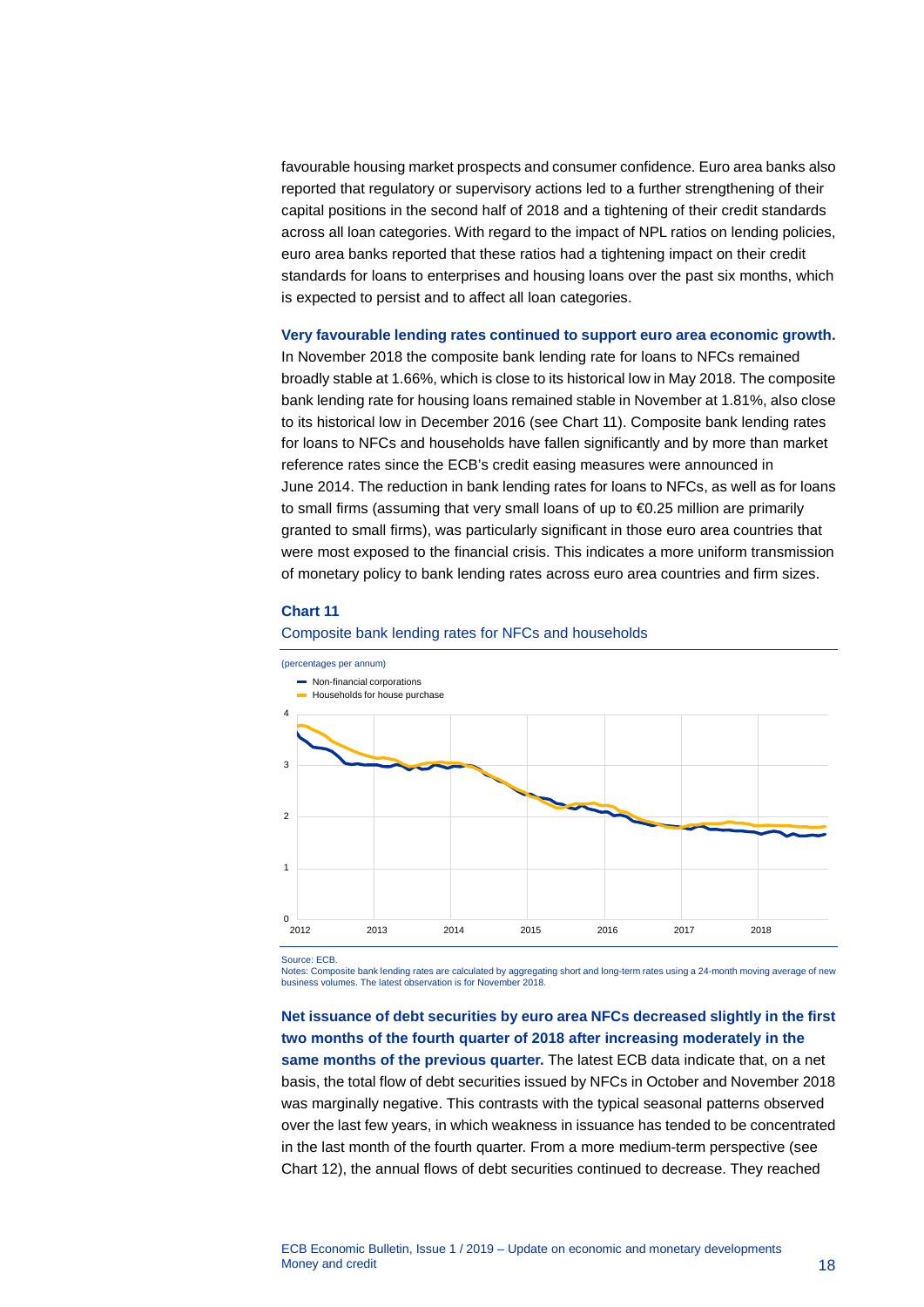€44 billion in November 2018, following a drop of €30 billion over the previous 12 months. Available market data suggest that net debt securities issuance remained weak in December 2018 but eventually recovered somewhat at the beginning of January 2019. In October and November 2018, total net issuance of quoted shares by NFCs was quite robust, improving from the slightly negative figure recorded in the first two months of the third quarter of 2018. In terms of annual flows, net issuance of quoted shares remained close to the highest levels recorded since 2012.

### **Chart 12**





Source: ECB.

Notes: Monthly figures based on a 12-month rolling period. The latest observation is for November 2018.

### **Despite edging up in recent months, financing costs for euro area NFCs**

**remained favourable overall.** The overall nominal cost of external financing for NFCs, comprising bank lending, debt issuance in the market and equity finance, remained at around 4.7% in November and is projected to have increased further in December 2018 and January 2019. Although the cost of financing is currently estimated to be around 54 basis points above the historical low of August 2016, it is still below the levels observed in the summer of 2014. The increase in the cost of financing since the end of the third quarter of 2018 reflects an increase in both the cost of equity and in the cost of market-based debt. The cost of both short and long-term bank lending remained relatively stable over the same period.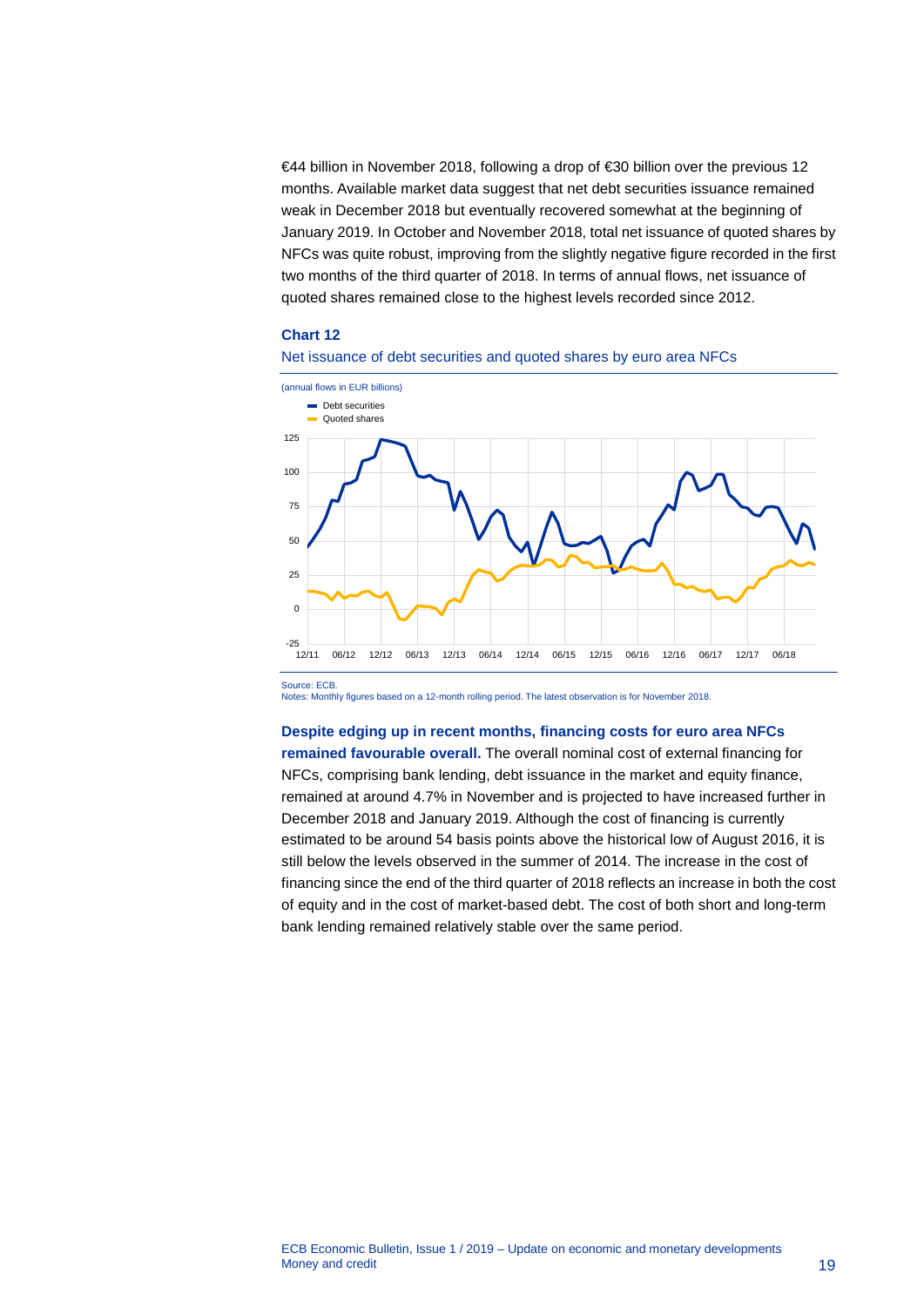# <span id="page-20-0"></span>Boxes

### 1 Recent developments in oil prices

### <span id="page-20-1"></span>**Prepared by Dominic Quint**

Against the background of large swings in oil prices in recent months, this box assesses the key drivers of oil market developments. While demand has been relatively stable, supply factors have been the main driving force behind recent oil price volatility.

**The past few months have seen a marked turnaround in oil prices accompanied by a strong increase in implied price volatility.** After rising since the summer of 2017 and peaking at USD 86 per barrel in early October 2018, the Brent crude oil price has undergone a marked correction, falling by around 40% by the end of 2018 (see Chart A). A similar correction occurred four years ago. Oil prices dropped sharply in 2014 after a period in which Brent crude had traded at around USD 110 per barrel for several years. And in January 2016 prices fell to below USD 30 per barrel. These periods of oil price collapse tend to be accompanied by a high degree of uncertainty. Based on United States Oil Fund options, the Oil Volatility Index (OVX) captures expectations regarding oil price volatility in the near future. In November, uncertainty in oil markets reached levels last seen during the sharp drop in oil prices at the turn of the year 2014/15 and at the beginning of 2016.

### **Chart A**

#### Oil price



Sources: Bloomberg and Haver Analytics.

Notes: The Chicago Board Options Exchange (CBOE) Crude Oil ETF Volatility Index (OVX) measures the market's expectation of<br>30-day volatility of crude oil prices by applying the VIX methodology to United States Oil Fund opt prices. The latest observation is for 21 January 2019.

# **Shifts in sources of oil supply have been an important driver of oil prices**

**following the advent of US shale oil.** Since 2011 US shale oil production capacity has expanded greatly, allowing the United States to compete with two of the world's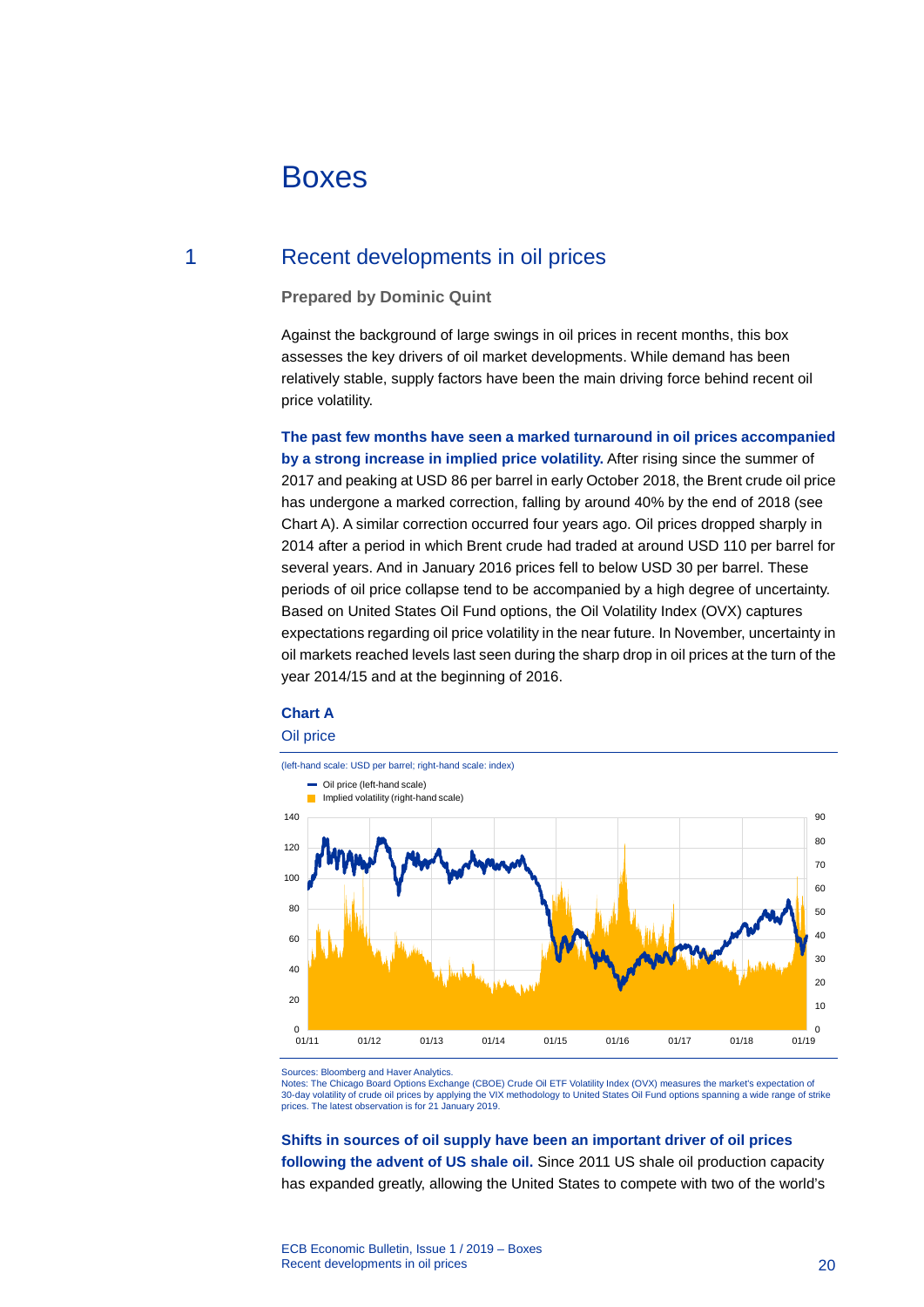largest oil producers, Russia and Saudi Arabia, in terms of daily extraction volumes.<sup>[3](#page-21-0)</sup> Advances in extraction technology and investments in pipeline systems and rail capacity have allowed US producers to expand production, making the United States an important factor in global oil supply. Its share in aggregate supply increased significantly between 2011 and the summer of 2014 (see Chart B). In late 2014 members of the Organization of the Petroleum Exporting Countries (OPEC) appeared to change their strategy, abandoning production quotas in an attempt to regain market share and, according to some market analysts, crowd out US supply by driving oil prices below levels at which US shale oil producers could be profitable.<sup>[4](#page-21-1)</sup> OPEC's actions led only to a short-lived curtailing of shale oil production. In late 2016 it had to reconsider its approach as global demand worries led to further declines in oil prices. In addition, OPEC's strategy had put strains on the public finances of its members and fiscal sustainability indicators deteriorated sharply between 2014 and 2016 for most OPEC countries.<sup>[5](#page-21-2)</sup> Once oil prices started to increase again in 2017, US producers quickly regained market shares.<sup>[6](#page-21-3)</sup>

### **Chart B**

-

### Market shares of oil producers



Sources: International Energy Agency and ECB staff calculations. Note: The latest observation is for December 2018.

**The most recent swings in oil prices towards the end of 2018 were also driven by significant shifts in the market's assessment of oil supply prospects.** Despite increasing US production, oil prices rose during the first three quarters of 2018 as market participants focused on falling production in Venezuela and the prospect of lower Iranian exports after the US withdrawal from the 2015 Iran nuclear agreement. In May 2018 the United States announced that it would reimpose sanctions on Iranian

<span id="page-21-0"></span><sup>&</sup>lt;sup>3</sup> For further reflections on US shale oil production, see the article entitled "The oil market in the age of [shale oil"](https://www.ecb.europa.eu/pub/pdf/other/ebart201708_01.en.pdf), *Economic Bulletin*, Issue 8, ECB, 2017.

<span id="page-21-1"></span><sup>4</sup> For an economic interpretation of OPEC's strategic actions, see, for example, Behar, A. and Ritz, R.A., ["An analysis of OPEC's strategic actions, US shale growth and the 2014 oil price crash"](https://www.imf.org/external/pubs/ft/wp/2016/wp16131.pdf), *IMF Working Papers*, No 16/131, July 2016.

<span id="page-21-2"></span><sup>&</sup>lt;sup>5</sup> See, for example, Kose, M.A., Kurlat, S., Ohnsorge, F. and Sugawara, N, "A Cross-Country Database of [Fiscal Space"](http://documents.worldbank.org/curated/en/601211501678994591/pdf/WPS8157.pdf), *Policy Research Working Paper*, No 8157, World Bank, August 2017.

<span id="page-21-3"></span> $6$  In late 2018 the United States even became a net oil exporter for the first time in its history, taking into account all imports and exports of crude and refined products.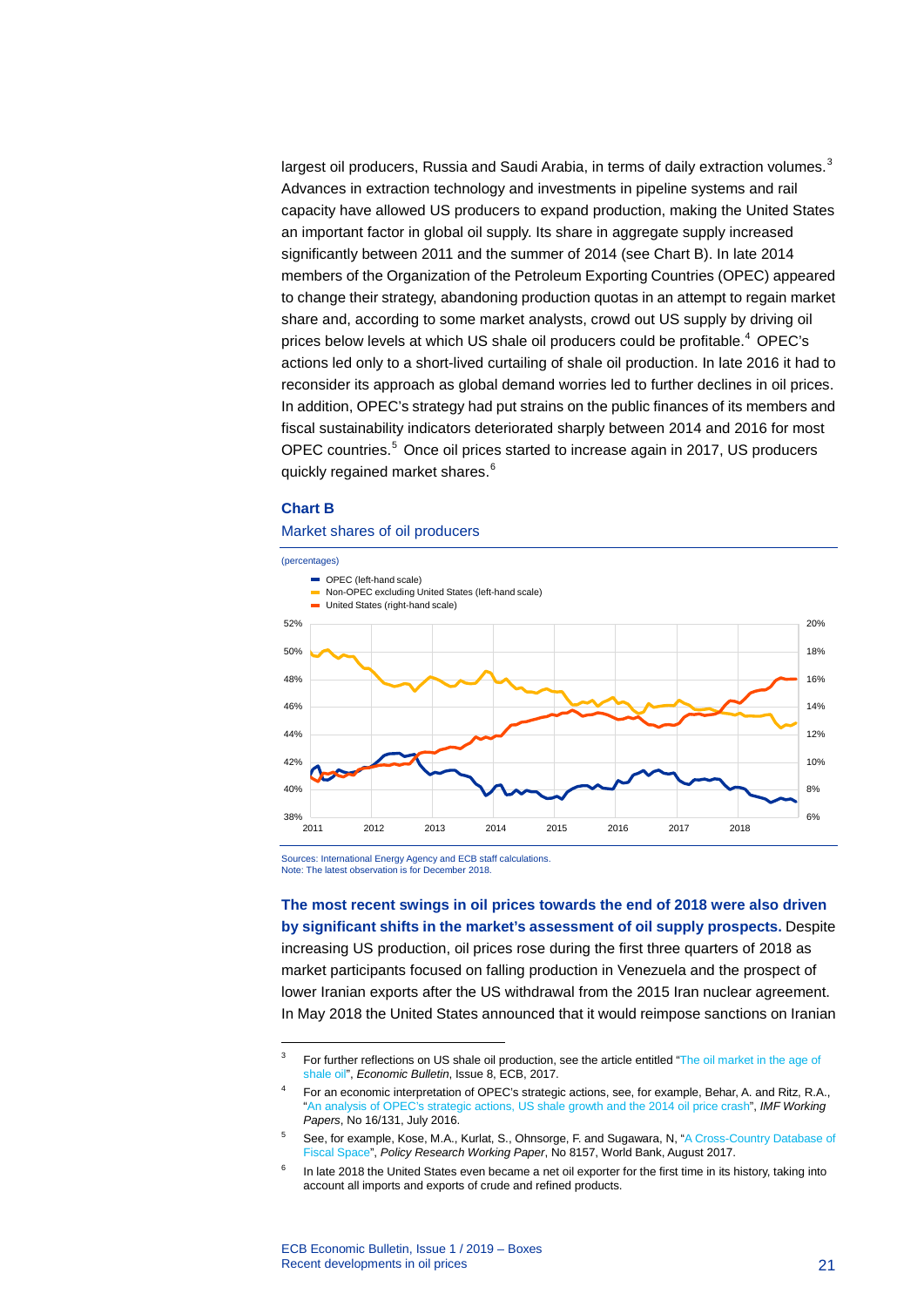oil exports, starting from November 2018. By October 2018 Iranian oil exports had already decreased by about 0.35 million barrels per day.<sup>[7](#page-22-0)</sup> At the same time, the market had been concerned about whether OPEC would react by increasing production to compensate for the loss of Iranian production in global markets. Starting in early October, however, there was a marked correction in prices. Saudi Arabia and Russia provided reassurances that they would indeed increase production if needed after the implementation of the sanctions. Further downward pressure came from the US Government's decision to grant six-month waivers for imports of oil to key customers of Iran. Together with major non-OPEC producers, OPEC agreed on production cuts in early December 2018. However, the proposed cuts were at the lower end of what markets considered necessary to have a lasting impact on prices, while there were also doubts about the extent to which members would comply with the production cuts.<sup>[8](#page-22-1)</sup> Consequently, the decline in oil prices did not halt until the beginning of 2019 after initial indicators for December pointed to a significant drop in OPEC production.

**Growth in aggregate demand for oil has been more stable over recent years, but is expected to decline in 2019.** Over the past decade, energy consumption in non-OECD countries, particularly in China, has been the main driver of global oil demand (see Chart C). However, rising demand in emerging and developing economies was balanced by slowing demand in OECD countries. More recently, with economic expansion having slowed somewhat in emerging and developing economies, there has been a degree of convergence in oil demand growth in OECD and non-OECD countries. With global economic activity expected to moderate somewhat during 2019, forecasts for oil demand growth have been revised downwards by the International Energy Agency in recent months. This has put additional pressure on prices, particularly in the second half of December, amid a broad-based correction in global financial markets.

-

<sup>7</sup> This is less severe than in 2012 when sanctions caused Iran's oil exports to fall by around 1 million barrels per day.

<span id="page-22-1"></span><span id="page-22-0"></span><sup>8</sup> The unity among OPEC members was further challenged by Qatar's decision to withdraw from OPEC. Qatar, which until then had been the 11th largest oil producer in OPEC, intends to focus more on its natural gas production and no longer wants to be bound by OPEC agreements.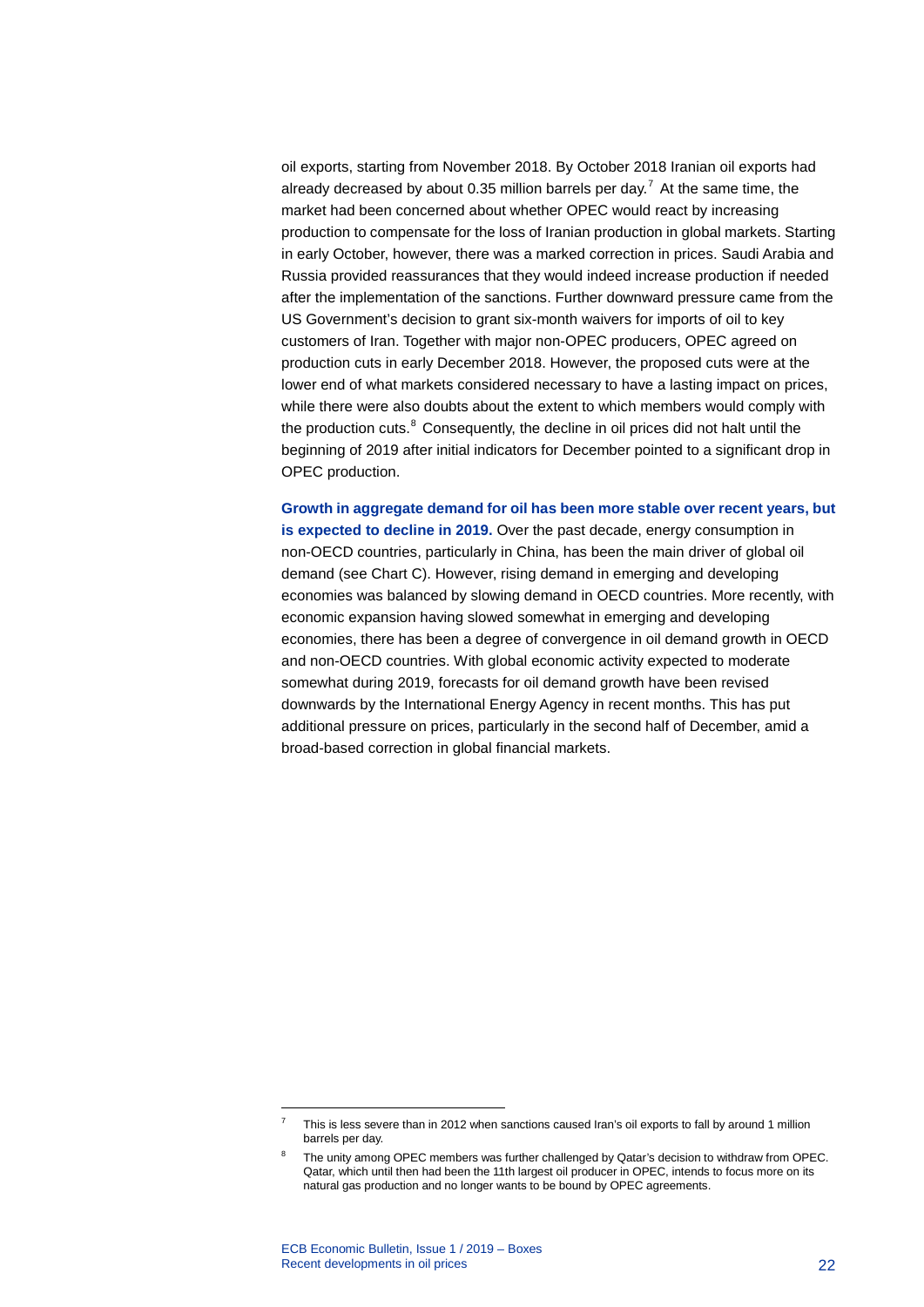### **Chart C**

### Oil demand



Sources: International Energy Agency and ECB staff calculations. Note: The latest observation is for the fourth quarter of 2018.

### **Although diminished, the role of OPEC and the other major producers that cooperate with OPEC remains an important factor in oil price dynamics.** Large

conventional "swing producers" like Saudi Arabia still play an important role. For example, it is still only OPEC countries that have sufficient spare capacity to increase production in response to sudden peaks in demand.<sup>[9](#page-23-0)</sup> Nonetheless, OPEC's strategy of lowering oil prices in 2014 and 2015 did not succeed in permanently crowding out US shale oil production, suggesting that, over longer horizons, OPEC's ability to stabilise prices around desired levels has diminished. While conventional extraction methods are usually less costly than shale oil production, most traditional oil-exporting countries need higher oil prices to balance their public-sector budgets. [10](#page-23-1) However, the shale revolution has helped to limit upward pressures on oil prices, as US production tends to increase once prices rise above break-even levels. According to an energy survey conducted by the Federal Reserve Bank of Dallas, operating existing wells can be profitable in a price range of USD 25-35 per barrel. For the exploitation of new wells, however, producers need prices to be somewhat higher (see Chart D).

**Overall, the shale revolution has change the structure of the oil market. OPEC strategies now need to take into account the endogenous reaction of shale oil producers.** Competition from shale oil may reduce the power of traditional oil producers to drive up prices beyond a given level over long horizons. At the same time, the process of OPEC adapting its strategies to the new source of competition has introduced some volatility in oil prices in recent years, including during the second half of 2018.

<span id="page-23-0"></span>-

The spare capacity of OPEC is estimated at between 1 million and 2 million barrels per day, i.e. it should be able to increase production by this amount within 30 to 90 days. The United State's ability to increase supply significantly at short notice is still limited. To increase production by 0.5 million barrels per day, US producers would need six months to step up drilling activities. See Newell, R.G. and Prest, B.C., ["Is the](http://www.rff.org/files/document/file/RFF-WP-17-15.pdf)  [US the New Swing Producer? The Price-Responsiveness of Tight Oil",](http://www.rff.org/files/document/file/RFF-WP-17-15.pdf) *RFF Working Paper*, No 17-15, Resources for the Future, June 2017.

<span id="page-23-1"></span><sup>10</sup> See th[e Statistical Appendix](https://www.imf.org/%7E/media/Files/Publications/REO/MCD-CCA/2018/November/En/CCA/reo-statistical-appendix-cca.ashx?la=en) to the *Regional Economic Outlook: Middle East and Central Asia*, IMF, November 2018.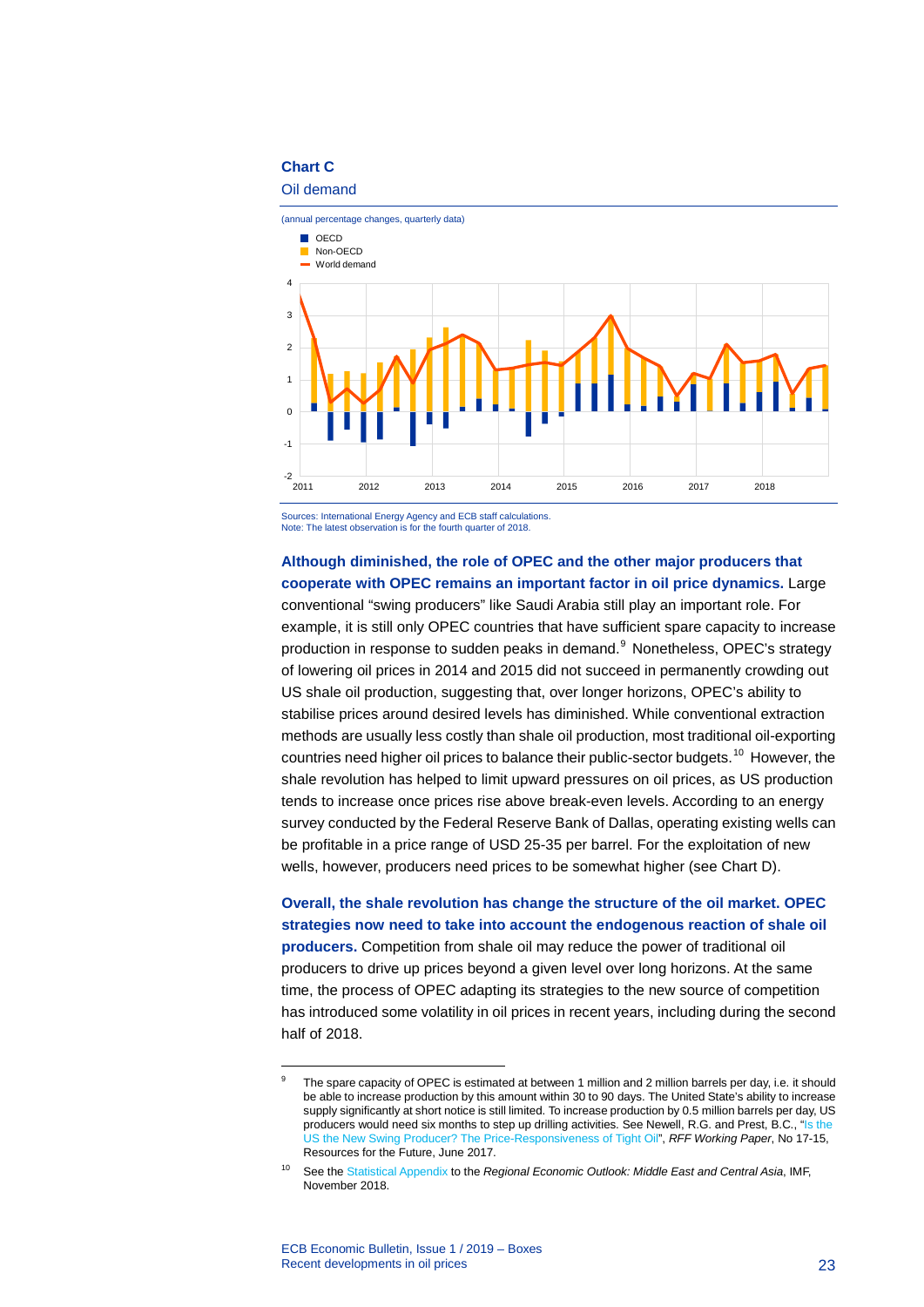### **Chart D**



Break-even oil price for US producers



Source: Dallas Fed Energy Survey.<br>Notes: Average prices necessary to cover operating expenses for new and existing wells across regions. The reference price is the West<br>Texas Intermediate (WTI) oil price, which trades on a conducted in the period 14-22 March 2018.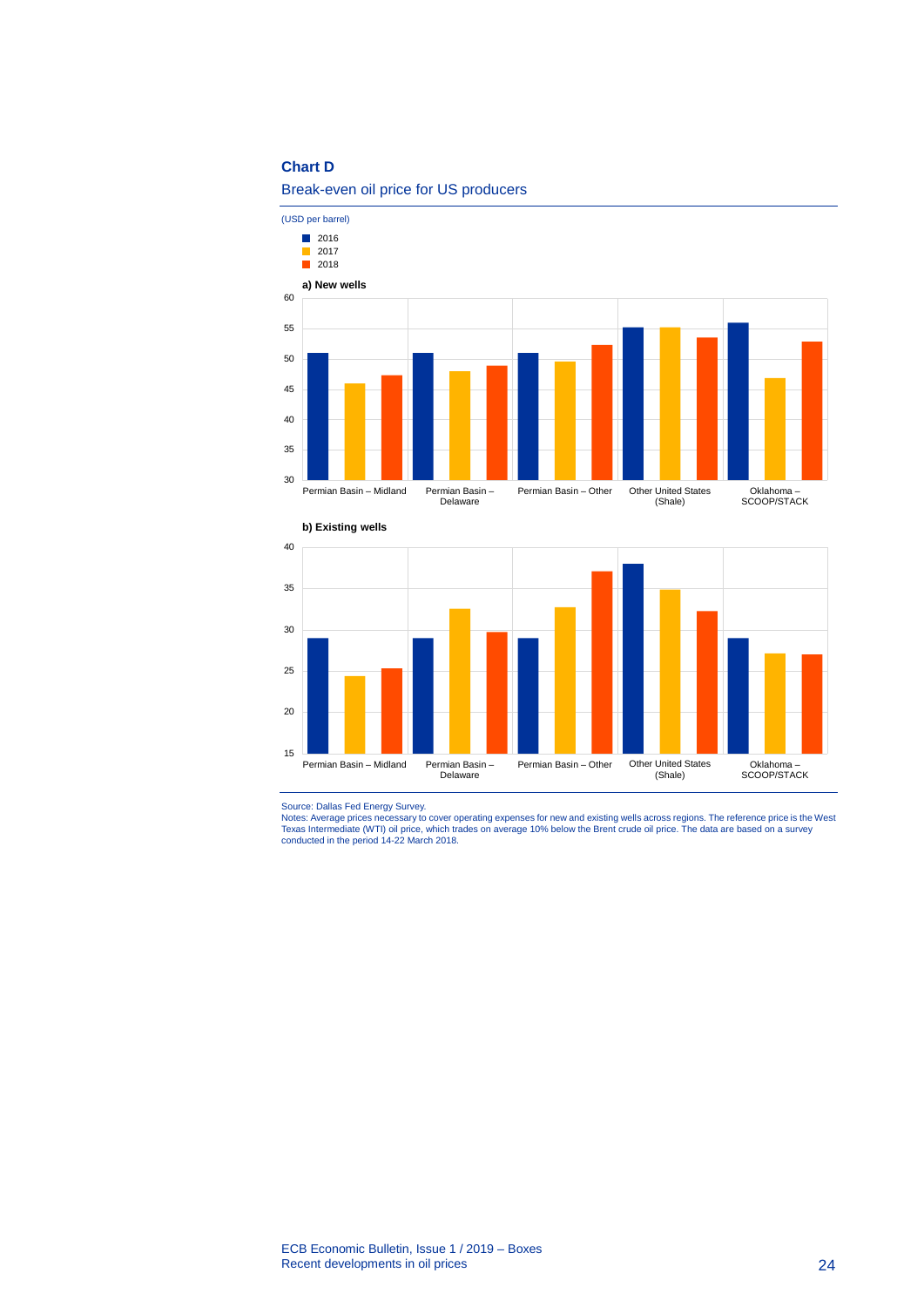## 2 Driving factors of and risks to domestic demand in the euro area

<span id="page-25-0"></span>**Prepared by Malin Andersson and Benjamin Mosk**

**Activity in the euro area is expected to continue to expand at a moderate pace, while more elevated uncertainty points to intensified downside risks to the growth outlook.** Heightened uncertainties at the global level, the prospect of Brexit, escalating protectionism, volatility in emerging market economies (EMEs) and policy uncertainty in some parts of the euro area pose major challenges to the sustainability of domestic demand going forward. According to the December 2018 Eurosystem staff macroeconomic projections,<sup>[11](#page-25-1)</sup> the growth outlook is expected to be underpinned by sustained growth in domestic demand over the next few years, notwithstanding a very limited contribution from net exports and inventories (see Chart A). Even though growth is expected to slow, which is consistent with a maturing business cycle in which labour supply shortages increase in some countries and saving ratios recover from their low levels, activity is expected to be relatively resilient owing to a number of factors, including the expected continued expansion of global activity, the accommodative monetary policy stance supporting financing conditions, improving labour markets, rising wages and some fiscal loosening. This box reviews the factors underpinning domestic expenditure and assesses the potential adverse effects on domestic activity of heightened global uncertainty.

### **Chart A**

-

### Breakdown of euro area real GDP growth



Notes: The latest observations of actual outcomes are for the third quarter of 2018. Data to the right of the vertical grey line are **projections** 

**According to the December 2018 Eurosystem staff macroeconomic projections, private consumption is expected to remain supported by employment and income growth as important drivers of growth in household income.** The

<span id="page-25-1"></span><sup>&</sup>lt;sup>11</sup> See the ["December 2018 Eurosystem staff macroeconomic projections for the euro area"](https://www.ecb.europa.eu/pub/pdf/other/ecb.projections201812_eurosystemstaff.en.pdf), ECB, 2018.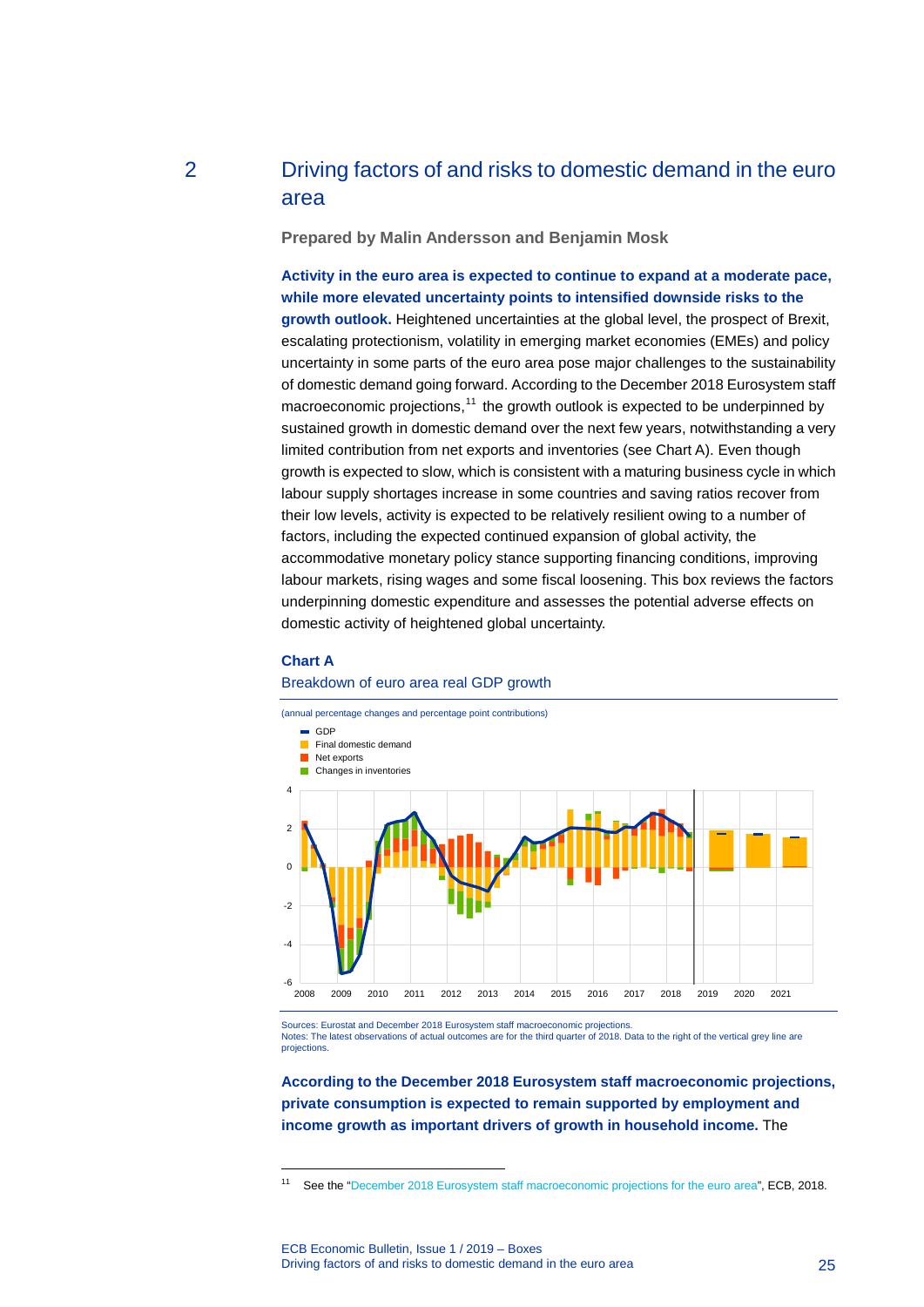moderation in euro area real GDP growth<sup>[12](#page-26-0)</sup> in the first three quarters of 2018 was partly related to growth in private consumption, which slowed up to the third quarter. Consumer confidence declined in the course of 2018, but has remained above its long-term average. Looking forward, consumption growth is expected to continue to evolve in line with real disposable income developments. The main contribution to real disposable income growth stems from real labour income growth (see Chart B), which is expected to be driven to an increasing extent by wage developments and less by employment growth. This composition partly explains the slowdown in consumption growth, as the latter typically reacts more strongly to changes in employment than to income. The terms of trade – reflecting the relationship between export prices and import prices – are expected to improve and to provide additional support to disposable income<sup>[13](#page-26-1)</sup> as oil prices are assumed to fall back after having risen in the third quarter of 2018, subject to the caveat that oil prices can be highly volatile, as recently witnessed. Property income is also expected to continue to support real disposable income. While fiscal policies overall have contributed negatively to disposable income in recent years, in line with the cyclical mechanism of fiscal stabilisers, they are expected to give some support to disposable income in 2019. In addition, progress achieved in household sector deleveraging should also support consumption, although household debt is still at a relatively high level. All in all, real disposable income will underpin private consumption while at the same time allowing a gradual build-up of household savings.

### **Chart B**





Sources: Eurostat and ECB calculations.

-

Notes: The contribution from terms of trade is proxied by the differential between the GDP and consumption deflators. The latest observations are for the third quarter of 2018.

<span id="page-26-0"></span><sup>&</sup>lt;sup>12</sup> See the box entitled "The recent slowdown in euro area output growth reflects both cyclical and [temporary factors"](https://www.ecb.europa.eu/pub/economic-bulletin/focus/2018/html/ecb.ebbox201804_02.en.html), *Economic Bulletin*, Issue 4, ECB, 2018.

<span id="page-26-1"></span><sup>13</sup> See the box entitled ["Oil prices, the terms of trade and private consumption"](https://www.ecb.europa.eu/pub/economic-bulletin/focus/2018/html/ecb.ebbox201806_03.en.html), *Economic Bulletin*, Issue 6, ECB, 2018.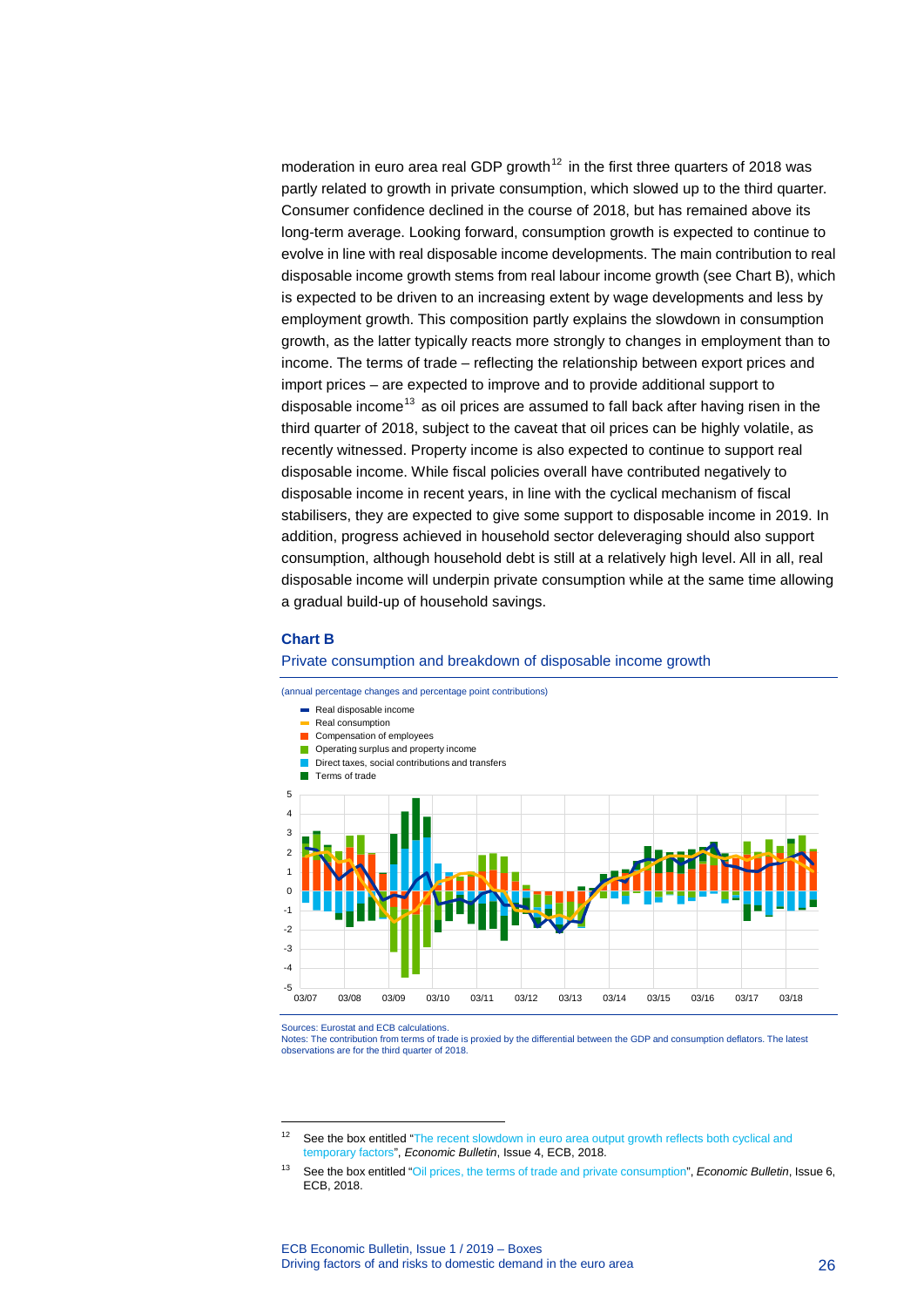### **In the context of a maturing business cycle, growth in business investment is still expected to continue, despite a more uncertain environment.** Business investment will be underpinned by domestic demand developments, capacity constraints and profitability in line with historical patterns (see Chart C), albeit exhibiting a slowing pace as the business cycle matures and profit and demand conditions weaken. Financial conditions remain accommodative, but are expected to gradually become less supportive of investment. In addition, improving balance sheets and easing liquidity needs for euro area firms will also support business investment. As for the housing market, short-term indicators at the turn of the year – such as subdued Purchasing Managers' Index levels and construction production – reflect rising labour shortages in some countries and point to a near-term deceleration in housing investment growth. Nevertheless, the medium-term upturn in housing investment should continue from below pre-crisis levels in many of the larger euro area countries, supported by house price developments.

### **Chart C**

### Growth in machinery and equipment investment and profits



Source: Eurostat.

Note: The latest observations are for the third quarter of 2018.

**There are also signs that growth is increasingly supported by structural factors as well as cyclical ones, despite some vulnerabilities.** The reduction in macroeconomic imbalances, notably in former programme countries, and structural reforms have strengthened the euro area's resilience and the effectiveness of monetary policy. This should also reduce adverse repercussions of idiosyncratic shocks in euro area countries. At the same time, potential vulnerabilities stem from, among other things, still high public and private debt levels, non-performing loans on banks' balance sheets, below pre-crisis household savings and remaining structural rigidities in some countries.

**The resilience of the domestic demand components could be particularly challenged by increasing global uncertainty related inter alia to an escalation in trade tensions.** As for private consumption, data suggest that labour income growth can be expected to continue to support household spending, despite possible adverse impacts from global trade uncertainty. This is evidenced by survey data on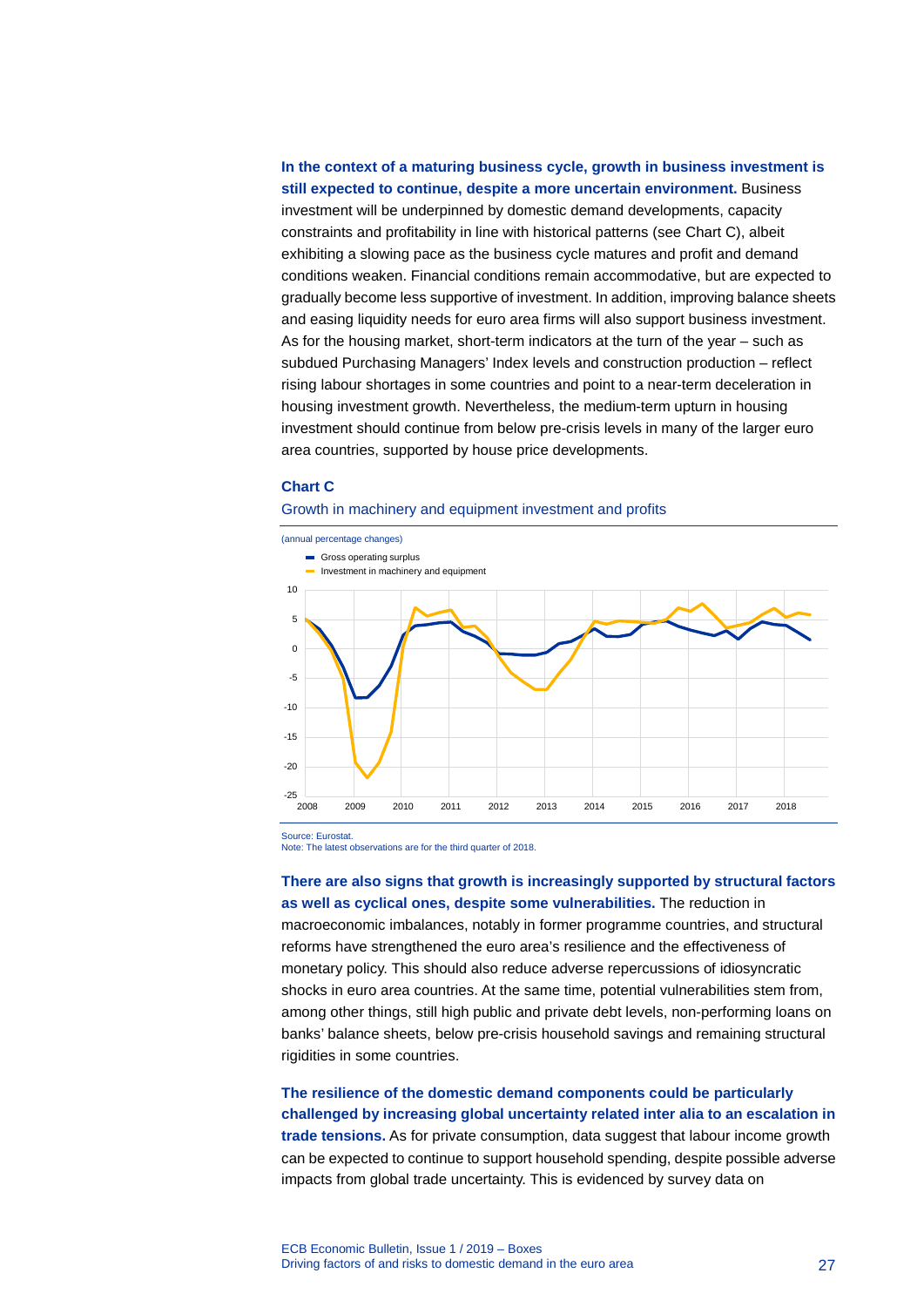employment expectations, which remain at high levels overall, although prospects in sectors more exposed to trade (e.g. manufacturing) have declined somewhat (see Chart D).

### **Chart D**

Employment expectations



Source: European Commission.

-

Note: The latest observations are for December 2018.

**The adverse impact of heightened global uncertainty could potentially be greater for business investment than for private consumption, according to survey data and model evidence.** While uncertainty is difficult to measure, heightened uncertainty has a well-documented adverse impact on business  $i$ nvestment decisions.<sup>[14](#page-28-0)</sup> As evidence of this impact, country surveys suggest that increasing global uncertainty is causing some delay in investment decisions.<sup>[15](#page-28-1)</sup> In order to assess the impact, two simulations were run using the ECB's multi-country forecast model.<sup>[16](#page-28-2)</sup> In both simulations, the residuals of the investment equations for the largest euro area countries in the model were shocked to replicate an increase in the VIX volatility index (see Chart E), exploiting historical correlations between the VIX and the residuals. In the first scenario, the VIX was increased by one standard

<span id="page-28-0"></span><sup>&</sup>lt;sup>14</sup> In response to uncertainty shocks, firms can adjust their inventory policies by disproportionately cutting their orders of foreign intermediates, leading to a bigger contraction in international trade flows than in domestic economic activity (see, for example, Novy, D. and Taylor, A.M., ["Trade and Uncertainty"](http://cep.lse.ac.uk/pubs/download/dp1266.pdf), *CEP Discussion Paper*, No 1266, Centre for Economic Performance, May 2014). An uncertain trade policy outlook gives firms a reason to delay entry into a foreign market (extensive margin) and to delay upgrading their technology (intensive margin) (see Handley, K. and Limão, N., ["Trade and Investment](https://pubs.aeaweb.org/doi/pdfplus/10.1257/pol.20140068)  [under Policy Uncertainty: Theory and Firm Evidence"](https://pubs.aeaweb.org/doi/pdfplus/10.1257/pol.20140068), *American Economic Journal: Economic Policy*, Vol. 7, No 4, November 2015). The impact of trade policy uncertainty can be magnified by global value chains (GVCs) (see Osnago, A., Piermartini, R. and Rocha, N., ["The Heterogeneous Effects of Trade](http://documents.worldbank.org/curated/en/907341535379025233/pdf/WPS8567.pdf)  [Policy Uncertainty: How Much Do Trade Commitments Boost Trade?"](http://documents.worldbank.org/curated/en/907341535379025233/pdf/WPS8567.pdf), *Policy Research Working Paper*, No 8567, World Bank, August 2018).

<span id="page-28-1"></span><sup>15</sup> See, for example, [Economic Bulletin,](https://www.bancaditalia.it/pubblicazioni/bollettino-economico/2018-4/index.html?com.dotmarketing.htmlpage.language=1) No 4, Banca d'Italia, 2018; ["The air is getting thinner",](https://www.dihk.de/ressourcen/downloads/dihk-konjunkturumfrage-10-2018-engl) *DIHK Economic Survey*, Fall 2018, Association of German Chambers of Industry and Commerce, October 2018; an[d Economic Bulletin,](https://www.bde.es/bde/en/secciones/informes/boletines/Boletin_economic/) No 3, Banco de España, 2018.

<span id="page-28-2"></span>See Dieppe, A., Gonzáles-Pandiella, A. and Willman, A., "The ECB's New Multi-Country Model for the euro area: NMCM – [Simulated with rational expectations"](https://doi.org/10.1016/j.econmod.2012.07.010), *Economic Modelling*, Vol. 29, Issue 6, 2012, pp. 2597-2614; and Dieppe, A., Gonzáles-Pandiella, A., Hall, S. and Willman, A., ["Limited information](https://doi.org/10.1016/j.econmod.2013.05.003)  [minimal state variable learning in a medium-scale multi-country model",](https://doi.org/10.1016/j.econmod.2013.05.003) *Economic Modelling*, Vol. 33, 2013, pp. 808-825.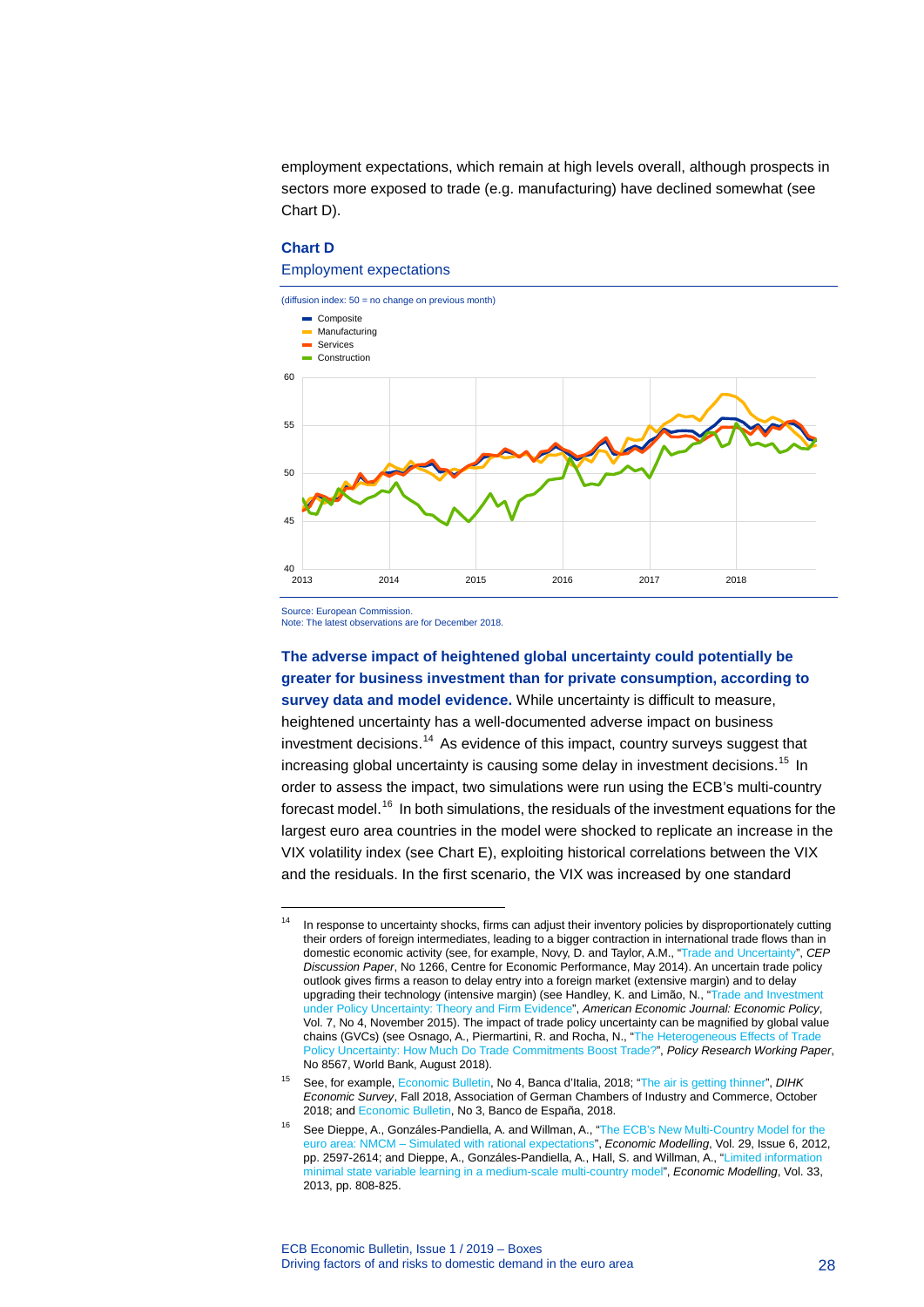deviation of the index in the fourth quarter of 2018, with subsequent values of the VIX in line with its historical persistence pattern. This shock leads to lower investment, with an adverse impact that peaks in the second half of 2019 (see Chart F). In a second scenario, the initial increase in the VIX matches the quarter-on-quarter increase in the VIX observed at the height of the European sovereign debt crisis, with the subsequent values of the VIX also following historical patterns. The simulation yields a larger adverse impact on investment (see Chart F). In both scenarios, almost half of the peak loss in the investment level is recovered after 2.5 years as uncertainty subsides.

#### **Chart E**



Source: Haver Analytics.

Note: The latest observation is for 21 January 2019.

#### **Chart F**

#### Impact of uncertainty shocks on euro area total investment



#### Source: ECB calculations.

Notes: The scenarios considered are based on historical VIX patterns, as captured through an AR(1)MA(1) regression on 12 years of quarterly averaged VIX data. The one standard deviation (1 std) confidence shock amounts to an initial increase of 5.5 percentage points, which is in line with the increase in the quarterly averaged VIX levels between the third and fourth quarters of 2018. The larger<br>confidence shock scenario, based on the increase in volatility at the height of the increase of 16 percentage points.

#### ECB Economic Bulletin, Issue 1 / 2019 – Boxes Driving factors of and risks to domestic demand in the euro area 29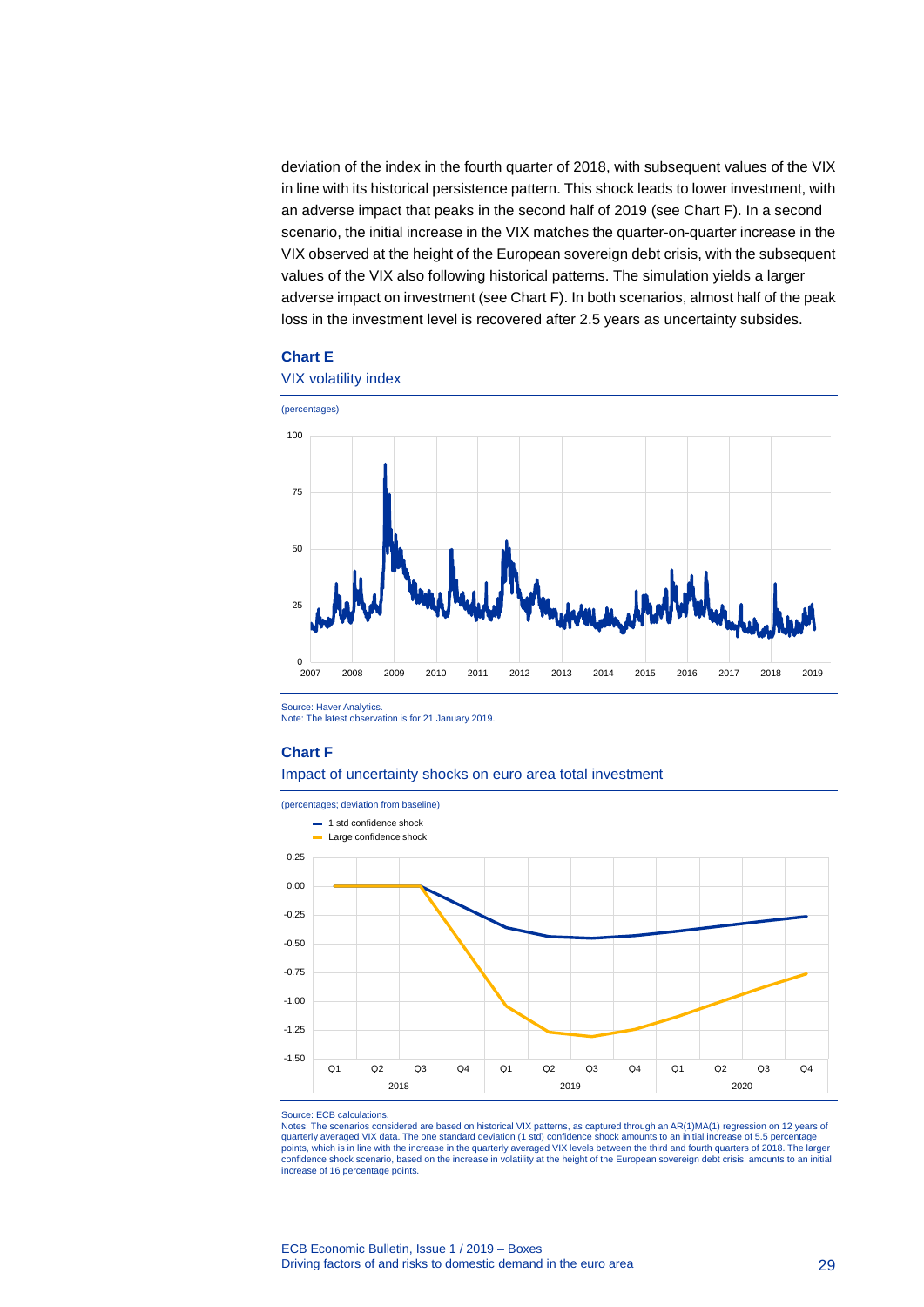To conclude, domestic demand growth, in particular private consumption, will remain a key driver of activity over the next few years, albeit with a diminishing contribution, reflecting the expected maturing of the business cycle. Meanwhile, increasing uncertainties at the global level constitute a downside risk to the outlook, particularly for business investment.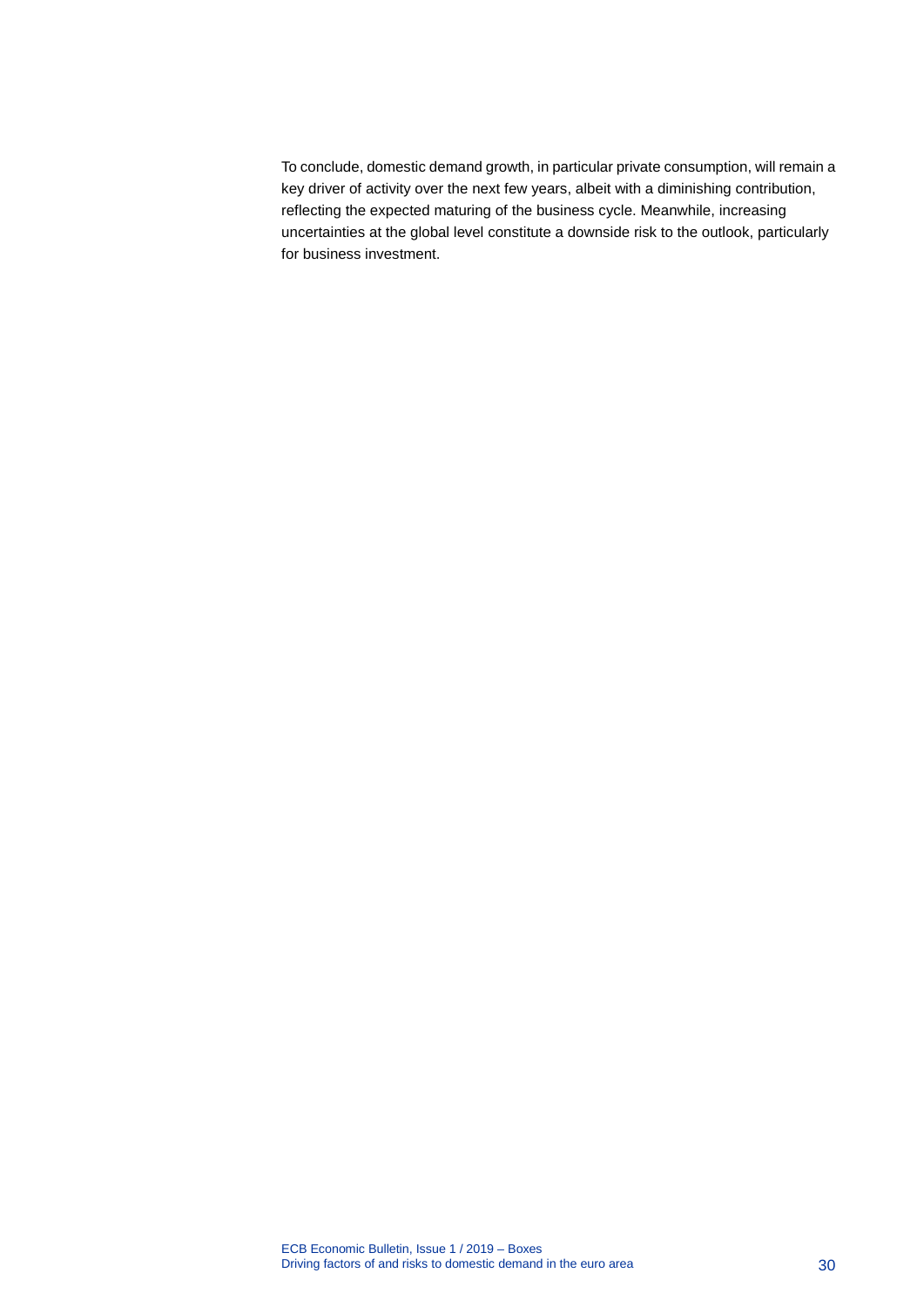# <span id="page-31-0"></span>3 The mechanical impact of changes in oil price assumptions on projections for euro area HICP energy inflation

**Prepared by Mario Porqueddu**

**Inflation projections are based on models, assumptions and expert judgement. These include assumptions regarding the future evolution of oil prices.** In the case of the Eurosystem/ECB projection exercises, the inflation projections are based on the assumption that oil prices will evolve in line with the average futures prices observed over a two-week period prior to the projection cut-off date. Using the oil price futures has an important bearing on the projections for HICP energy inflation. For instance, the pattern of HICP inflation in the December 2018 Eurosystem staff projections entailed, among other things, a strong decline in the contribution of energy inflation, from 0.6 percentage point in 2018 to 0.2 percentage point in 2019 and 0.1 percentage point in 2020 and 2021 (see Chart A).[17](#page-31-1) However, the cut-off date for the assumptions underlying these projections was 21 November 2018, and oil prices and their corresponding futures paths fell significantly after this date. While they have recovered somewhat lately compared with the end of 2018, they remain on balance substantially below the levels on the cut-off date. This box documents the mechanical implications of a shift in the oil price assumptions for the projections of the energy component of HICP inflation.

### **Chart A**

-



Contribution of energy inflation to headline inflation in the December 2018 Eurosystem staff projections

Sources: Eurostat, Eurosystem and ECB calculations.

Note: The first bar refers to actual Eurostat data for 2018. The other bars refer to the December 2018 Eurosystem projections.

### **Oil prices and oil futures have moved down significantly since autumn 2018.**

Energy inflation declined from 10.7% in October 2018 (the latest available data in the December 2018 Eurosystem staff projections) to 5.4% in December 2018. Latest oil

ECB Economic Bulletin, Issue 1 / 2019 – Boxes The mechanical impact of changes in oil price assumptions on projections for euro area HICP energy inflation 31

<span id="page-31-1"></span><sup>&</sup>lt;sup>17</sup> See the article entitled ["December 2018 Eurosystem staff macroeconomic projections for the euro area"](https://www.ecb.europa.eu/pub/pdf/other/ecb.projections201812_eurosystemstaff.en.pdf), published on the ECB's website on 13 December 2018.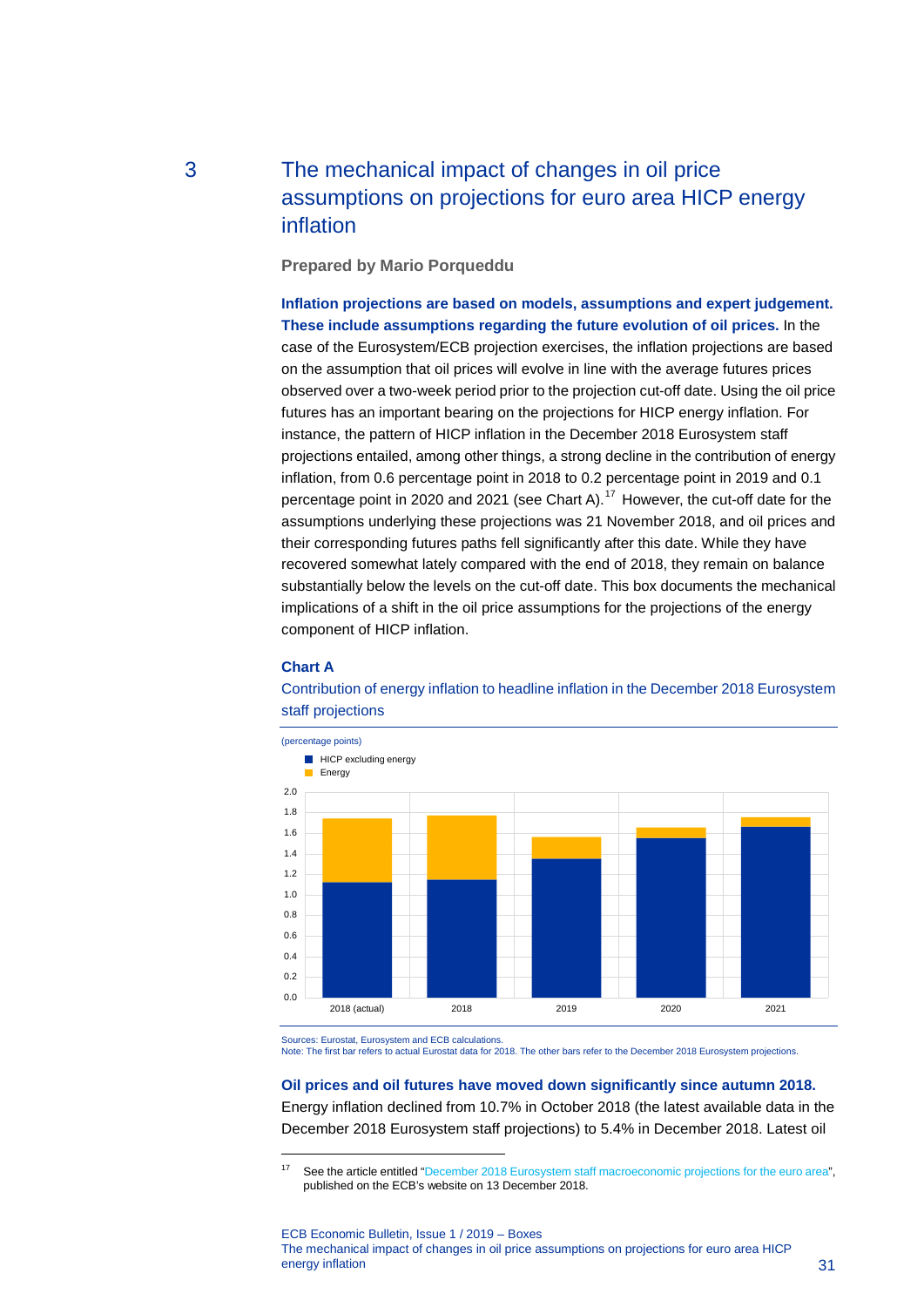futures<sup>[18](#page-32-0)</sup> data see oil prices hovering around USD 61 per barrel in 2019, which is  $9\%$ below the December 2018 projection assumptions for the average for that year (see Chart B). For the latter part of the projection horizon, the updated oil futures curve has a slightly upward-sloping shape, as compared with the slightly downward-sloping one seen at the time of the latest projection exercise, but in terms of annual growth rates this makes little difference beyond 2019.

### **Chart B**

### Oil price futures



Sources: Morningstar Global Market Data and ECB calculations.

Note: The lower (upper) bound is the 25th (75th) percentile of the distribution provided by the option-implied densities for the oil price on 23 January 2019.

### **Energy prices mirror oil price developments closely, but there is some**

**deviation between the two.** This is because energy items such as gas and electricity have a looser relationship with oil prices than do fuels (for which the relationship is very close). Moreover, the impact of taxes and margins also plays an important role in shaping energy price developments.<sup>[19](#page-32-1)</sup> Nevertheless, developments in the annual rate of change in oil prices are typically a fairly reliable gauge for developments in the annual rate of change in energy prices (see Chart C).

-

<span id="page-32-0"></span><sup>&</sup>lt;sup>18</sup> As at the cut-off date of 23 January.

<span id="page-32-1"></span><sup>&</sup>lt;sup>19</sup> For more details see the box entitled "The role of energy prices in recent inflation outcomes: a [cross-country perspective"](https://www.ecb.europa.eu/pub/economic-bulletin/focus/2018/html/ecb.ebbox201807_05.en.html), *Economic Bulletin*, Issue 7, ECB, 2018.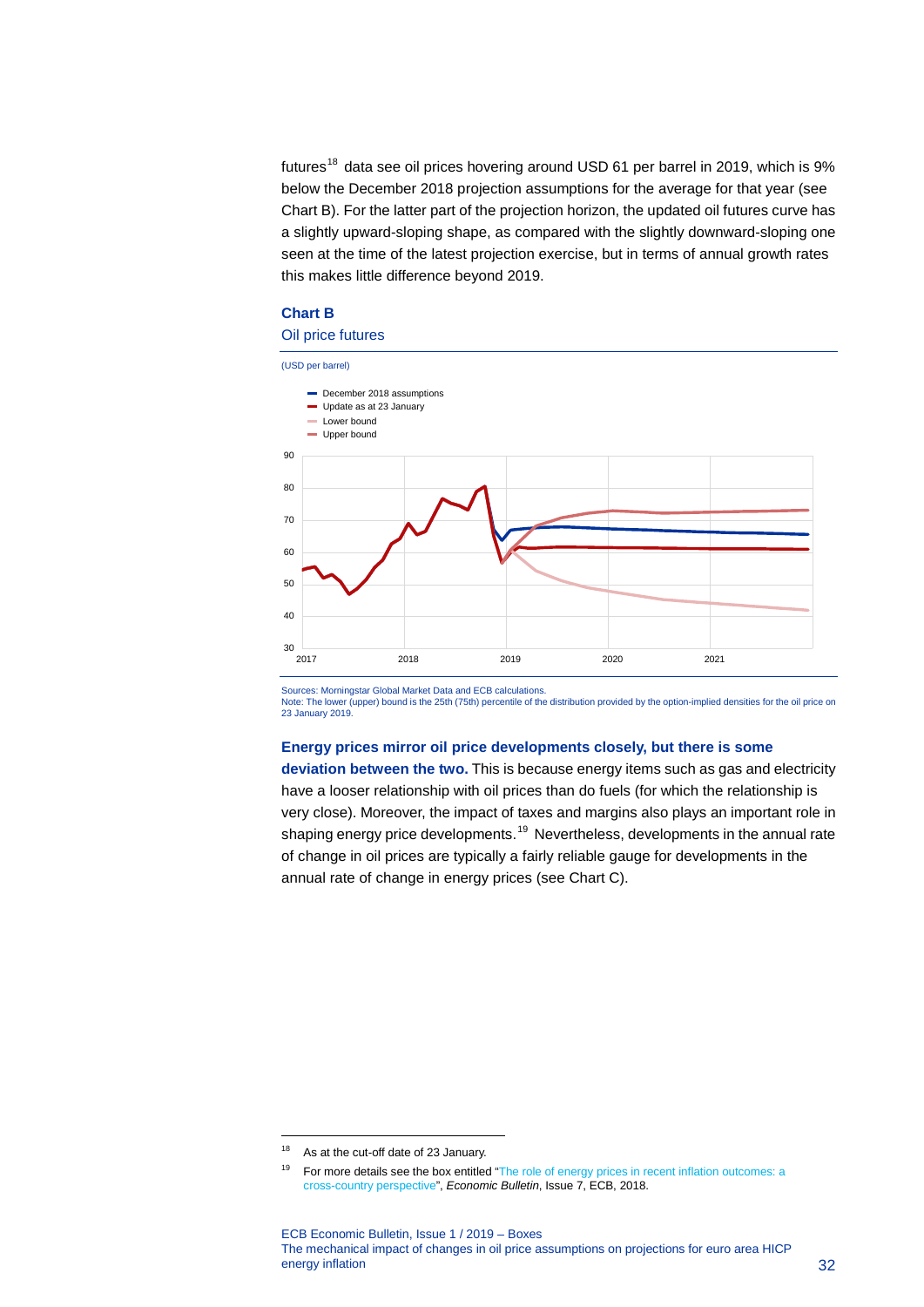### **Chart C**

### Oil prices and energy prices

(annual percentage changes)

- Brent oil prices in euro December 2018 Eurosystem projections (right-hand scale)
- Brent oil prices in euro Update as at 23 January (right-hand scale)





Sources: Eurostat, Bloomberg and ECB calculations.

Notes: The annual rates of change in oil prices were calculated on spot prices and on futures prices as at 21 November 2018, the cut-off<br>date for the assumptions for the December 2018 Eurosystem staff macroeconomic project futures prices as at 23 January 2019. The updated assumption for the EUR/USD exchange rate for 2019 corresponds to the average over the two-week period ending on 23 January (1.14 USD per euro), which is 0.5% above the December 2018 hypothesis. This means that almost all of the change in oil prices in euro corresponds to the downward shift of the oil price futures curve in USD.

**The implications of the recent oil price developments are a reminder of the uncertainty regarding energy inflation projections.** The option-implied density distribution of oil prices is wide (see the bands in Chart B), corresponding to an interquartile range of between around USD 53 per barrel and USD 69 per barrel on average in 2019 (22% below and 2% above the assumptions underlying the December 2018 Eurosystem staff projections). Cross-sectional distributions of future oil prices in expectation surveys offer another way to look at the uncertainty surrounding the projections for energy inflation. For instance, on average, the participants in the ECB's Survey of Professional Forecasters for the first quarter of  $2019^{20}$  $2019^{20}$  expected oil prices to stand at around USD 64 per barrel in 2019 (implying a steeper upward path than the oil futures curve), with a one standard deviation range in individual expectations of around USD 5 per barrel.

**Overall, changes in oil prices also have a notable impact beyond energy prices.**

It is important to bear in mind that changes in oil prices not only have direct effects on energy prices, they also have indirect effects on other consumer prices via cost and demand channels. While the cost advantage of lower oil prices may to some extent be passed on to consumer prices, the increase in purchasing power can be expected to support consumption and economic activity more generally, thereby exerting – with some delay – upward pressure on consumer prices. In addition, it is important to monitor to what extent oil price changes may influence inflation expectations. The full impact of changes in oil prices therefore needs to be assessed in the context of a fully-fledged projection exercise.

-

ECB Economic Bulletin, Issue 1 / 2019 – Boxes The mechanical impact of changes in oil price assumptions on projections for euro area HICP energy inflation 33

<span id="page-33-0"></span> $20$  The survey was conducted between 7 and 11 January 2019.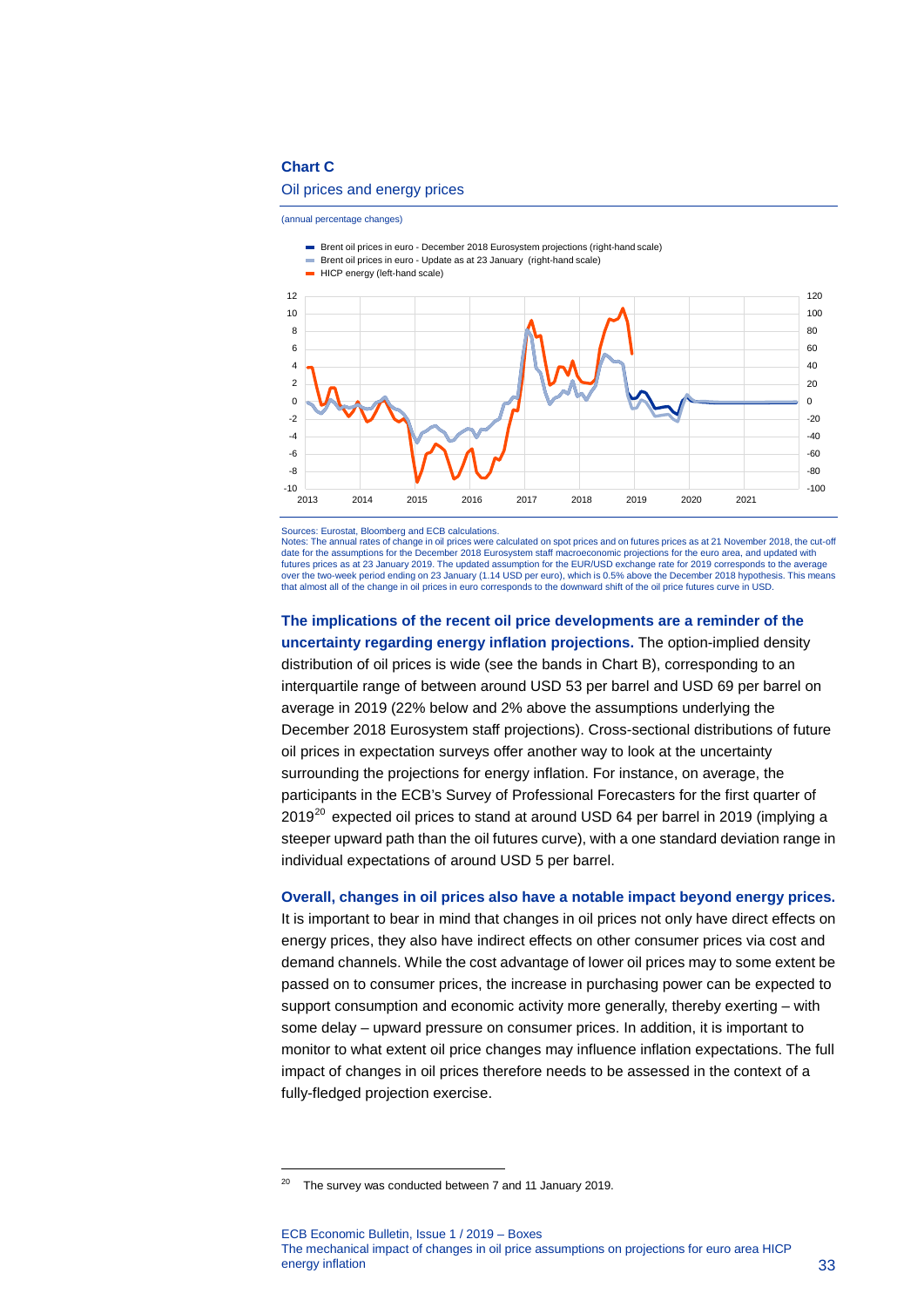# <span id="page-34-0"></span>Articles

## 1 Twenty years of the ECB Survey of Professional **Forecasters**

<span id="page-34-1"></span>**Prepared by Rupert de Vincent-Humphreys, Ivelina Dimitrova, Elisabeth Falck and Lukas Henkel**

*It is twenty years since the ECB first launched its Survey of Professional Forecasters (SPF). The survey asks for point forecasts and probability distributions for HICP inflation, HICP inflation excluding energy, food, alcohol and tobacco, real GDP growth and the unemployment rate at six horizons, as well as point forecasts for wage growth, the exchange rate, the oil price and the ECB's policy rate. All quantitative data collected in the survey are systematically published shortly after the completion of the survey. This makes the SPF the most long-standing, comprehensive and transparent survey of the aggregate euro area economy.*

*The past twenty years have seen a wide variety of economic conditions, including the Great Moderation, with relatively high economic growth and stable inflation, the financial crisis and, more recently, a prolonged period of subdued inflationary pressures. This article documents the evolution of the SPF through this changing economic landscape and what we have learned from it. The SPF remains as useful for economic analysis and as relevant to the monetary policy debate today as it was when it was first launched.*

### 1 Introduction to the Survey of Professional Forecasters

**Inflation expectations play a central role in the ECB's economic and monetary analyses, particularly in view of its mandate to maintain price stability in the euro area.** The ECB sets monetary policy with the aim of maintaining annual euro area HICP inflation at a rate below, but close to, 2% over the medium term. In this context, private agents' inflation expectations can affect the economy, because they can influence economic decisions in areas such as saving, consumption and investment, as well as wage and price setting. The role of inflation expectations in determining actual wage and price inflation can be modelled in a forward-looking Phillips curve relationship. Similarly, financial market participants' inflation expectations can directly influence the pricing of some financial instruments, such as nominal bonds, and thus directly affect the transmission of monetary policy to the real economy.[21](#page-34-2) In addition, inflation expectations also serve as a valuable cross-check on the inflation outlook in the Eurosystem/ECB staff macroeconomic projections, which in turn inform monetary policy decisions. The ECB therefore closely monitors private

-

<span id="page-34-2"></span><sup>&</sup>lt;sup>21</sup> For more information on market-based measures, see the article entitled "Interpreting recent developments in market‑based indicators of longer‑[term inflation expectations"](https://www.ecb.europa.eu/pub/economic-bulletin/articles/2018/html/ecb.ebart201806_02.en.html), *Economic Bulletin*, Issue 6, ECB, 2018.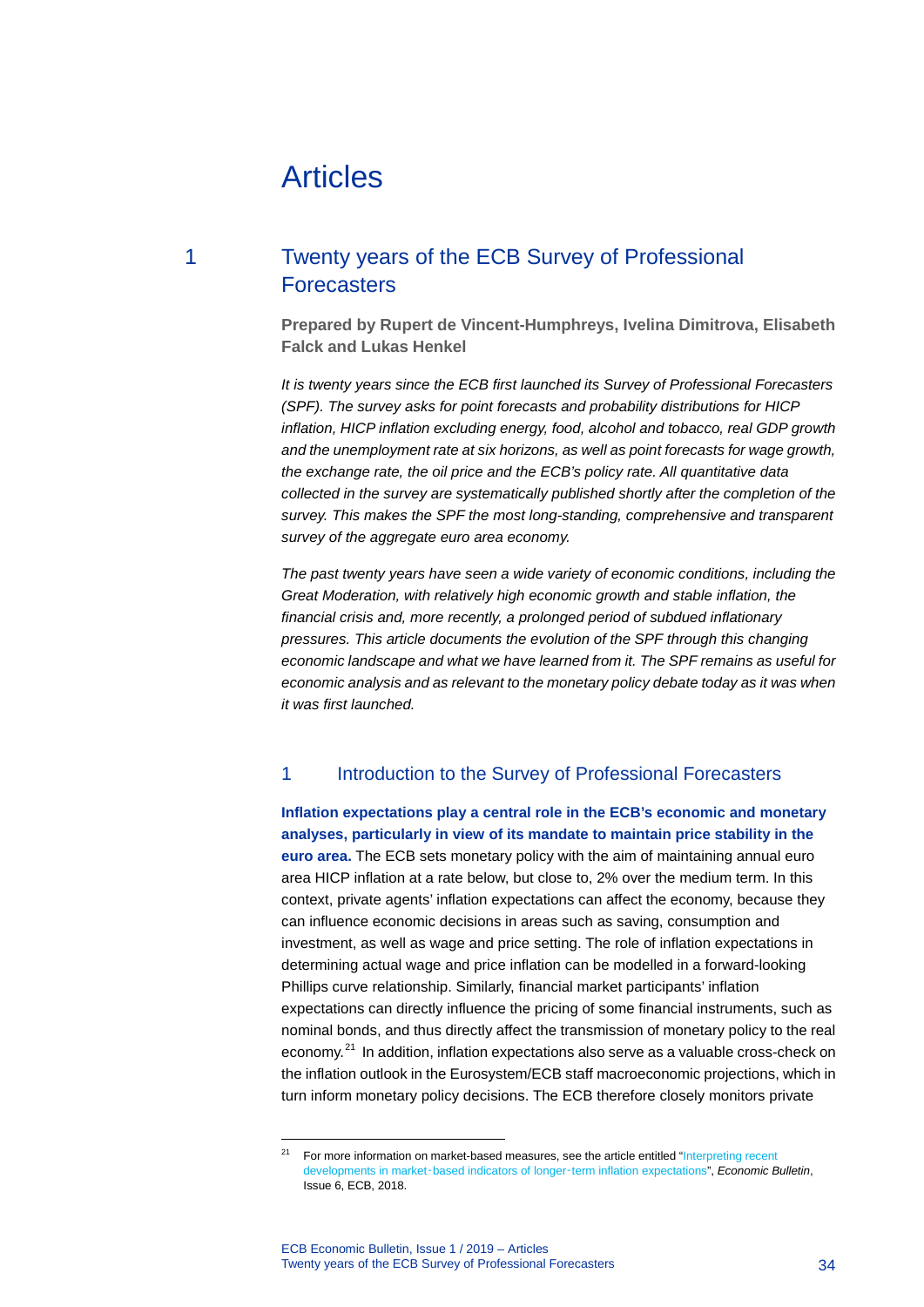agents' inflation expectations using a range of sources, not least the results of its own quarterly Survey of Professional Forecasters (SPF).

**The SPF has measured inflation expectations and other macroeconomic expectations since the beginning of monetary union.** At the time of its launch, the SPF was the only gauge of private sector macroeconomic expectations for the euro area as a whole. The survey collects information on the expected rates of consumer price inflation, wage growth, real GDP growth and unemployment in the euro area at several horizons, ranging from the current year to the longer term. In addition, respondents provide expectations for exogenous variables underpinning their forecasts, such as the oil price and the exchange rate, and qualitative comments that enrich their quantitative forecasts. Thus the overall survey results provide a comprehensive depiction of experts' aggregate assessment of the macroeconomic outlook.

**Expectations are sampled at different horizons for different purposes.** In the shorter term, expectations are collected for the current and the following two calendar years, as well as two rolling horizons, one year and two years ahead of the latest available data. The evolution of shorter-term expectations allows us to track how the professional forecasting community is assessing new information about the shocks hitting the economy, e.g. from the incoming data, as well as learning about the effect of a given shock. In this context, calendar year point forecasts can easily be compared with those published in other surveys or with Eurosystem/ECB staff macroeconomic projections. The rolling horizons are better suited to measuring how perceptions of risk and uncertainty evolve over time, because these abstract from the natural decline in uncertainty that tends to occur as the forecast horizon shrinks. Finally, longer-term expectations can reveal information about the perceived steady state of the economy. In particular, longer-term inflation expectations can tell us about confidence in meeting the inflation objective.

#### **Probability distributions provide a quantitative assessment of risk and**

**uncertainty.** A distinguishing feature of the SPF is that for inflation, core inflation, unemployment and real GDP growth, expectations at all horizons, including the longer term, are collected not just in the form of point forecasts, but also probability distributions. This allows a quantification of forecast uncertainty and of whether forecasters consider the uncertainty to be broadly balanced around their point forecast or skewed towards the upside or the downside.

### **The respondents to the survey are expert economists working in either financial or non-financial institutions, using different forecasting**

**methodologies.** Approximately 55 responses are received each quarter, which is relatively high compared with other expert macroeconomic surveys for the euro area as a whole. The majority of respondents are from financial institutions, although a significant number of economic research institutions also contribute. Since 2008 a special survey conducted every five years has provided additional insight on how the expectations reported in the SPF are formed (see Box 1).

**High data transparency and economic relevance have led to considerable research based on the SPF.** All the quantitative data, including microdata, are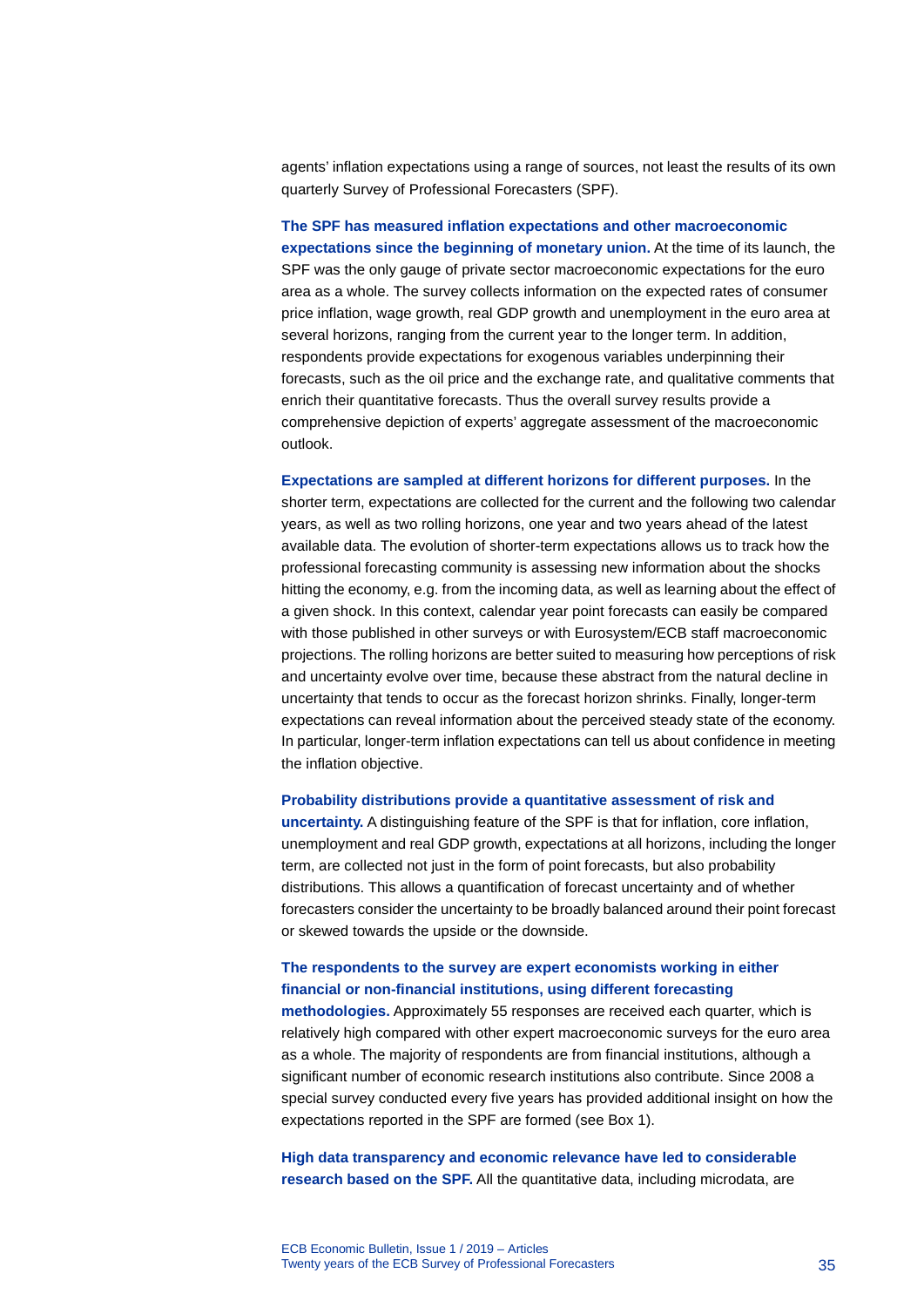published on the ECB's website each quarter, along with the summary report. This has helped stimulate substantial academic research into the SPF and what we can learn from its results. For a selective summary of such research, see Box 2.

**This article looks at twenty years of results from the SPF and what we have learned from them.** Section 2 explores the extent to which co-movement of expectations for pairs of variables is informative of the underlying economic relationships. Sections 3 and 4 examine, respectively, the point forecast results and the risk parameters implied by the probability distribution functions (PDFs), while Section 5 considers what we can learn from the longer-term expectations. Section 6 concludes.

### **Box 1**

The 2018 special survey: forecasting processes and methodologies and how they have changed over time

**Prepared by Rupert de Vincent-Humphreys and Ivelina Dimitrova**

**The five-yearly special survey is an important tool for understanding how SPF participants make their forecasts and form their expectations.** In particular, it can track whether and how forecasters are adapting to the challenges posed to underlying economic relationships by episodes such as the financial crisis or the more recent period of protracted low inflation. This box summarises selected results on forecasting processes and methodologies in the 2018 survey and discusses how they have changed over time.<sup>[22](#page-36-0)</sup>

**Reduced-form models remained the predominant tool for short and medium-term forecasts, while for longer-term forecasts models with economic structure were more widely used.** On average across variables, 80% of respondents in the 2018 survey indicated that they use reduced-form models for their short-term forecasts, compared with 60% for longer-term forecasts (see Chart A, upper panel). Models with economic structure are used by 40% of respondents for longer-term forecasts, compared with 20% for short-term forecasts. These numbers are broadly similar to those found in the 2013 survey, reconfirming the shift in relative usage compared with the 2008 survey.

**Expert judgement also continued to play an important role, especially for longer-term forecasts, for which it has become more important over time.** Across all variables and horizons, on average little more than 10% of respondents in the 2018 survey said that they rely solely on model outcomes. For most variables and horizons, the share is lower than in the 2008 and 2013 surveys. For longer-term horizons, approximately 50% of point forecasts were essentially judgement-based. Following the 2008 crisis, the shift towards increased judgement was reflected more in an increase in essentially judgement-based forecasts, while since the period of protracted low inflation there has been a greater shift towards models with judgement-based adjustment (see Chart A, lower panel). The degree of judgement underlying the probability distributions is generally higher than for the point forecasts. In the 2018 special survey, 75% of respondents indicated that their probability distributions were essentially judgement-based.

<span id="page-36-0"></span>**The shifts in relative importance are consistent with the answers to questions on the impact of specific economic episodes.** In the 2013 special survey, 70% of respondents reported that in

<sup>&</sup>lt;sup>22</sup> For further information, see th[e report on the results of the 2018 special survey.](https://www.ecb.europa.eu/stats/ecb_surveys/survey_of_professional_forecasters/html/ecb.spf201902_specialsurvey~7275f9e7e6.en.html)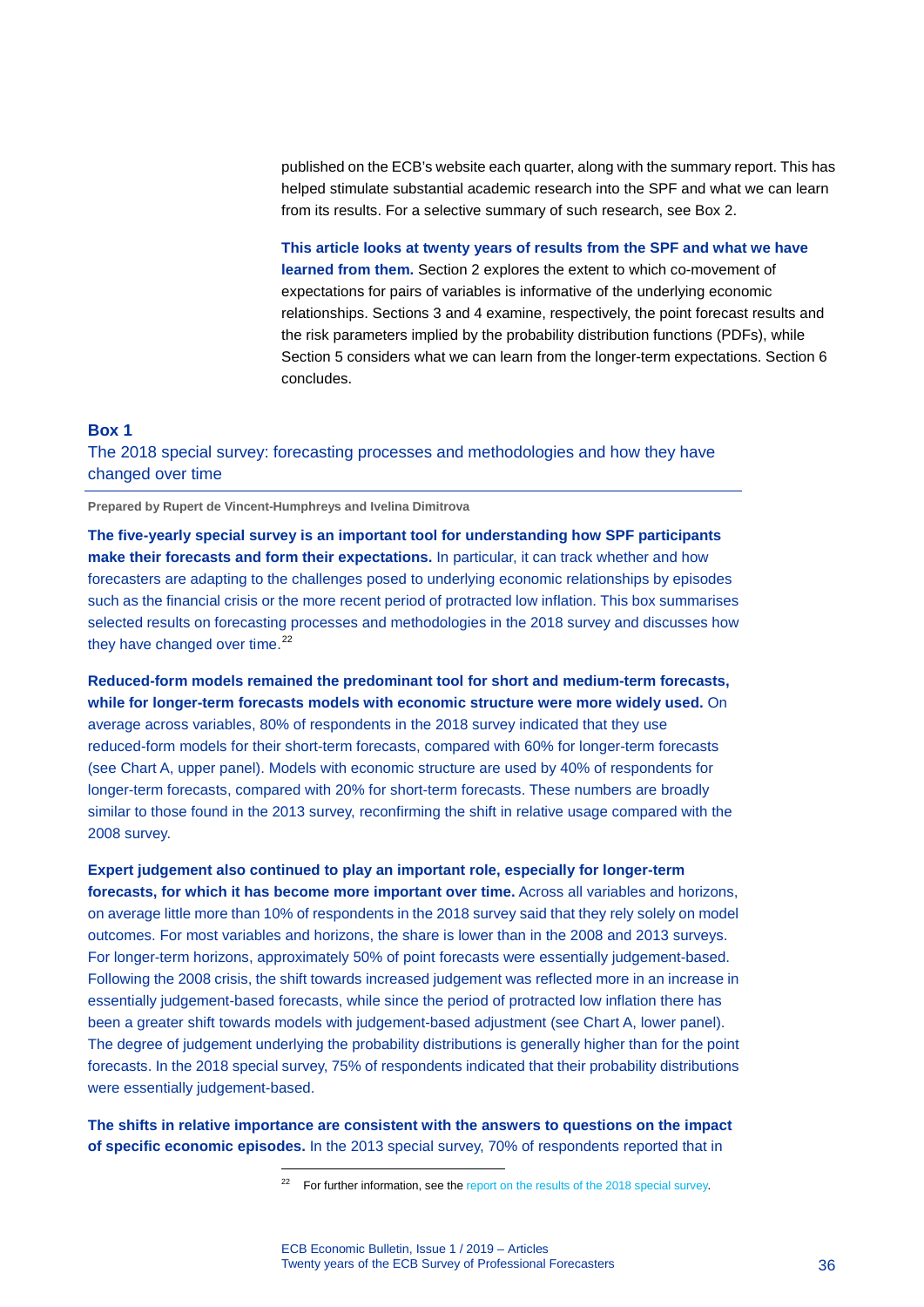response to the 2008 crisis they used more judgement. The 2018 special survey asked the same question in respect of the period of prolonged low inflation, and 75% of respondents indicated that they supplemented their models with a higher degree of judgement. In this respect, the higher degree of judgement after the 2008 crisis may have coincided with a greater use of reduced-form models for two possible reasons. On the one hand, the crisis may have undermined forecasters' confidence in the ability of structural models to capture the structure of the economy at a time of potentially large structural changes. On the other hand, forecasters may have opted for reduced-form models because of the relative ease of applying more judgement to them.

### **Chart A**

Use of reduced-form or structural models and model-based or judgement-based methods for short, medium and longer-term economic forecasts



Sources: SPF and ECB staff calculations.

Note: ST stands for short term, MT for medium term and LT for longer term.

### **Box 2**

A selective summary of economic research based on the SPF

**Prepared by Elisabeth Falck and Lukas Henkel**

**The rich body of information in the SPF has attracted researchers from academia and international institutions.** Besides aggregate forecasts, the ECB also publishes microdata on the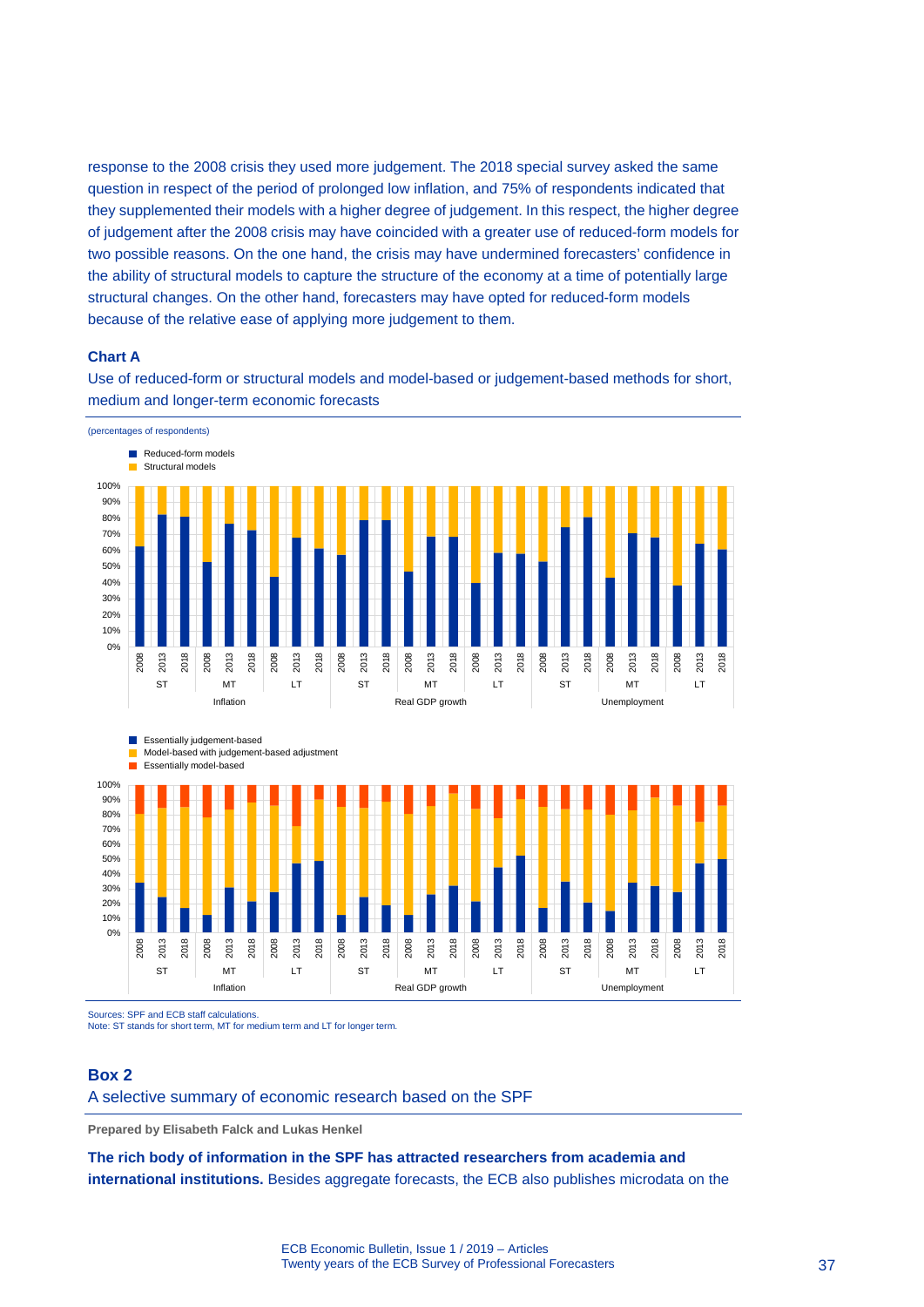point and density forecasts of individual SPF forecasters in an anonymised form. Researchers have used these various data dimensions for a variety of analytical purposes as follows:

**Forecast performance: One strand of the literature compares SPF forecasts to benchmark forecasting models and finds that the survey responses provide useful information about future economic developments.** Bowles et al. (2010) and Grothe and Meyler (2018) analyse aggregate forecast errors for unemployment, GDP growth and inflation at business cycle frequency. They conclude that average expectations in the SPF perform better than naïve or purely backward-looking benchmark models. Exploiting the panel dimension of the SPF data, Genre et al. (2013) apply several combination schemes of the individual forecasts, such as principal component analysis, performance-based weighting, and Bayesian shrinkage, and find that a simple average of SPF forecasts is hard to beat using the more sophisticated methods.<sup>[23](#page-38-0)</sup>

**Forecast uncertainty: Since the financial crisis there has been increased interest in the uncertainty surrounding SPF point forecasts.** Abel et al. (2016) find a countercyclical behaviour of forecast uncertainty and, in line with other papers (for example Łyziak an[d Paloviita,](https://www.sciencedirect.com/science/article/pii/S0176268016302786#!) 2017), document a rise in uncertainty in the post-crisis period. While the cross-sectional forecast disagreement has also increased since the crisis, it has proven to be a poor proxy of forecast uncertainty (see Glas and Hartmann, 2016). Rich and Tracy (2018) exploit the SPF microdata to calculate a measure of how much an individual respondent's distributional forecast differs from all others reported in a particular survey round. They find considerable heterogeneity across forecasters and document little relation between this measure of distributional difference and individual forecast uncertainty. While individual uncertainty is very persistent over time, the measure of distributional difference shows pronounced time-variation. $24$ 

**Anchoring of inflation expectations: Another strand of the literature highlights that the long-run inflation forecasts reflect trust in the central bank inflation objective.** Beechey et al. (2011) show that average long-run inflation expectations in the SPF are very stable and show little variation across forecasters. They conclude that expectations are firmly anchored, which is in line with the findings of Grishchenko et al. (2017), who estimate a dynamic factor model of aggregate US SPF and ECB SPF data. For a short and limited period after the crisis, Grishchenko et al. (2017) and Łyziak and [Paloviita](https://www.sciencedirect.com/science/article/pii/S0176268016302786#!) (2017) document mild signs of de-anchoring. In a panel analysis of the individual SPF inflation forecasts, Dovern and Kenny (2017) confirm the anchoring of SPF inflation

<span id="page-38-0"></span>See Bowles, C., Friz, R., Genre, V., Kenny, G., Meyler, A. and Rautanen, T., "An Evaluation of the Growth [and Unemployment Forecasts in the ECB Survey of Professional Forecasters",](https://doi.org/10.1787/jbcma-2010-5km33sg210kk) *OECD Journal: Journal of Business Cycle Measurement and Analysis*, Vol. 2010/2, OECD, December 2010; Grothe, M. and Meyler, A., "Inflation [Forecasts: Are Market-Based and Survey-Based Measures Informative?"](https://doi.org/10.5430/ijfr.v9n1p171), *International Journal of Financial Research*, Vol. 9(1), January 2018; and Genre, V., Kenny, G., Meyler, A. and Timmermann, A., ["Combining expert forecasts: Can anything beat the simple average?",](http://dx.doi.org/10.1016/j.ijforecast.2012.06.004) *International Journal of Forecasting*, Vol. 29(1), January-March 2013, pp. 108-121.

<span id="page-38-1"></span>See Abel, J., Rich, R., Song, J. and Tracy, J., "The Measurement and Behaviour of Uncertainty: Evidence [from the ECB Survey of Professional Forecasters"](https://doi.org/10.1002/jae.2430), *Journal of Applied Econometrics*, Vol. 31(3), April/May 2016, pp. 533-550; Łyziak, T. and Paloviita, M., ["Anchoring of inflation expectations in the Euro](https://doi.org/10.1016/j.ejpoleco.2016.11.001)  [Area: Recent evidence based on survey data",](https://doi.org/10.1016/j.ejpoleco.2016.11.001) *European Journal of Political Economy*, Vol. 46(C), January 2017, pp. 52-73; Rich, R. and Tracy, J., ["A Closer Look at the Behaviour of Uncertainty and](https://doi.org/10.24149/wp1811)  [Disagreement: Micro Evidence from the Euro Area",](https://doi.org/10.24149/wp1811) *Working Papers*, No 1811, Federal Reserve Bank of Dallas, July 2018; and Glas, A. and Hartmann, M., "Inflation uncertainty, disagreement and monetar [policy: Evidence from the ECB Survey of Professional Forecasters"](https://doi.org/10.1016/j.jempfin.2016.05.001), *Journal of Empirical Finance*, Vol. 39(B), December 2016, pp. 215-228.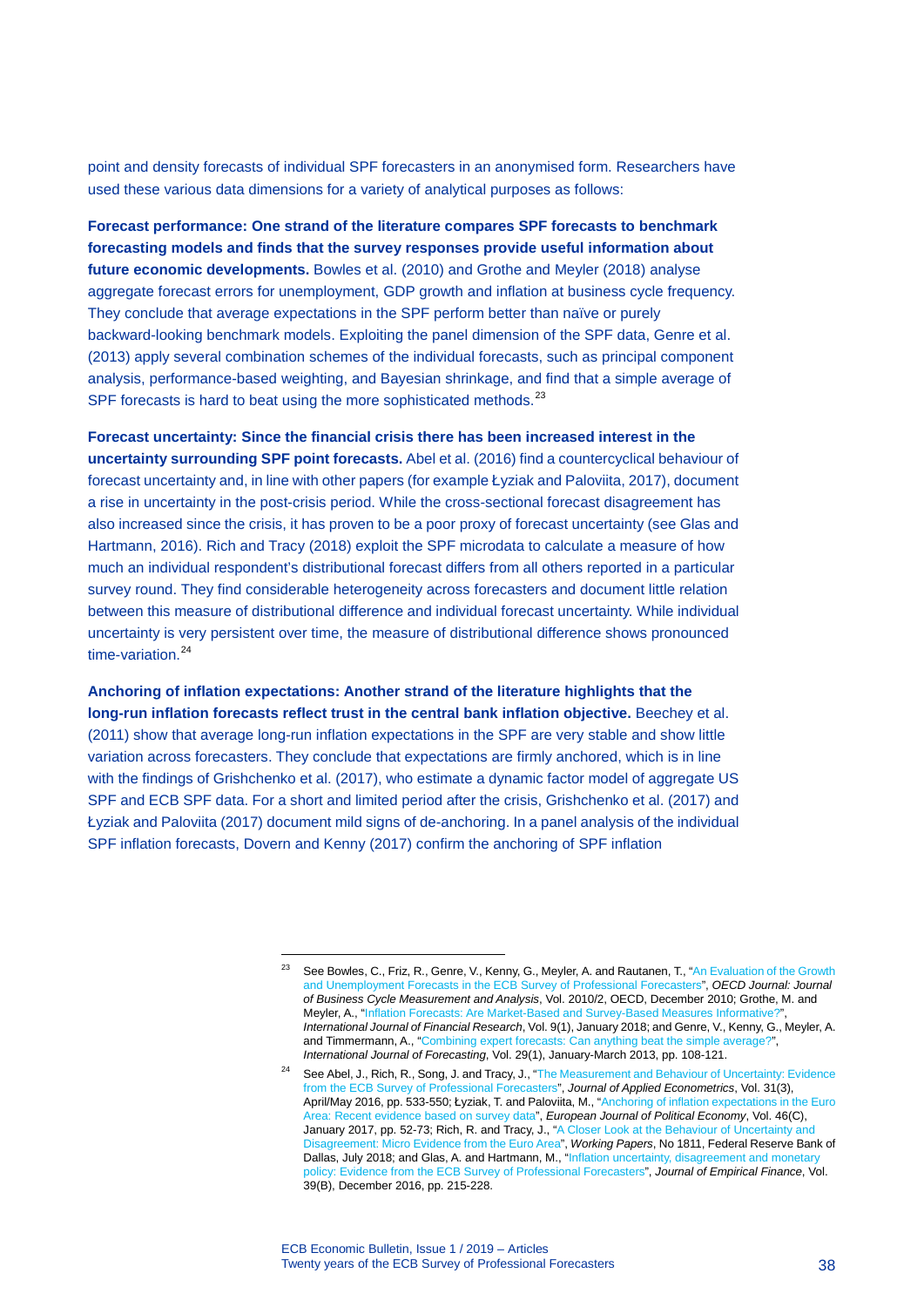expectations, but find significant shifts in higher moments of the distribution of long-run inflation forecasts in the post-crisis period.[25](#page-39-0)

**Expectations formation: Recent studies investigate whether forecasts are made according to specific economic relationships or rules.** Frenkel et al. (2011) find that the expectations of SPF participants are consistent with standard macroeconomic relationships, such as the Phillips curve or Okun's law. Reitz et al. (2012) study the individual oil price forecasts from the SPF and document a complex and non-linear formation process for oil price expectations.<sup>[26](#page-39-1)</sup>

**The wide range of research areas for which SPF data are used highlights the usefulness of the dataset for academic and applied research.** In particular, analyses related to the anchoring of long-term inflation expectations, changes in the expectation formation in the post-crisis period and the pronounced increase in forecast uncertainty are of high policy relevance.

# 2 What do SPF results reveal about underlying economic relationships?

**Forecasters typically form their expectations on the basis of economic concepts and relationships.** Differences in perceived underlying relationships can thus be an important source of differences between forecasts and need to be considered in the assessment and communication of expectations. For instance, relationships such as the Phillips curve or Okun's law are building blocks of many macroeconomic models and often shape the common economic thinking of the professional forecasting community. The ECB reviews and uses such relationships in its economic analysis, $^{27}$  $^{27}$  $^{27}$  and it is important to understand whether SPF expectations are also generated in line with corresponding economic relationships. So what are the conventional ways of specifying these relationships and to what extent can they be tested using SPF data?

**The Phillips curve connects price or wage movements with measures of economic slack, such as the output or unemployment gap.** A widely used version is the New Keynesian Phillips curve that can be expressed in the following equation:

 $\pi$ <sub>t</sub> =  $c$  +  $\kappa$  ( $u$ <sub>t</sub> - <sup>-</sup>) +  $_{t}(\pi_{t+1})$ 

<span id="page-39-0"></span><sup>&</sup>lt;sup>25</sup> See Beechey, M.J., Johannsen, B.K. and Levin, A.T., "Are Long-Run Inflation Expectations Anchored [More Firmly in the Euro Area Than in the United States?"](https://www.aeaweb.org/articles?id=10.1257/mac.3.2.104), *American Economic Journal: Macroeconomics*, Vol. 3(2), April 2011, pp. 104-129; Grishchenko, O., Mouabbi, S. and Renne, J.-P., ["Measuring Inflation Anchoring and Uncertainty: A US and Euro Area Comparison"](https://doi.org/10.17016/FEDS.2017.102), *Finance and Economics Discussion Series*, No 102, Board of Governors of the Federal Reserve System, 2017; and Dovern, J. and Kenny, G., ["Anchoring Inflation Expectations in Unconventional Times: Micro Evidence for](https://www.ecb.europa.eu/pub/conferences/shared/pdf/20170921_inflation_conference/7_Dovern_Kenny_paper.pdf)  [the Euro Area",](https://www.ecb.europa.eu/pub/conferences/shared/pdf/20170921_inflation_conference/7_Dovern_Kenny_paper.pdf) working paper featured at the ECB conference on "Understanding inflation: lessons from the past, lessons for the future?", September 2017.

<span id="page-39-1"></span><sup>&</sup>lt;sup>26</sup> See Frenkel, M., Lis, E.M. and Rülke, J.-C., "Has the economic crisis of 2007-2009 changed the [expectation formation process in the Euro area?",](https://doi.org/10.1016/j.econmod.2011.03.001) *Economic Modelling*, Vol. 28(4), July 2011, pp. 1808-1814; and Reitz, S., Rülke, J.-C. and Stadtmann, G., "Nonlinear expectations in speculat [markets – Evidence from the ECB survey of professional forecasters"](https://doi.org/10.1016/j.jedc.2012.02.007), *Journal of Economic Dynamics and Control*, Vol. 36(9), September 2012, pp. 1349-1363.

<span id="page-39-2"></span><sup>&</sup>lt;sup>27</sup> See Ciccarelli, M. and Osbat, C. (eds.), ["Low inflation in the euro area: Causes and consequences"](https://www.ecb.europa.eu/pub/pdf/scpops/ecbop181.en.pdf), *Occasional Paper Series*, No 181, ECB, January 2017.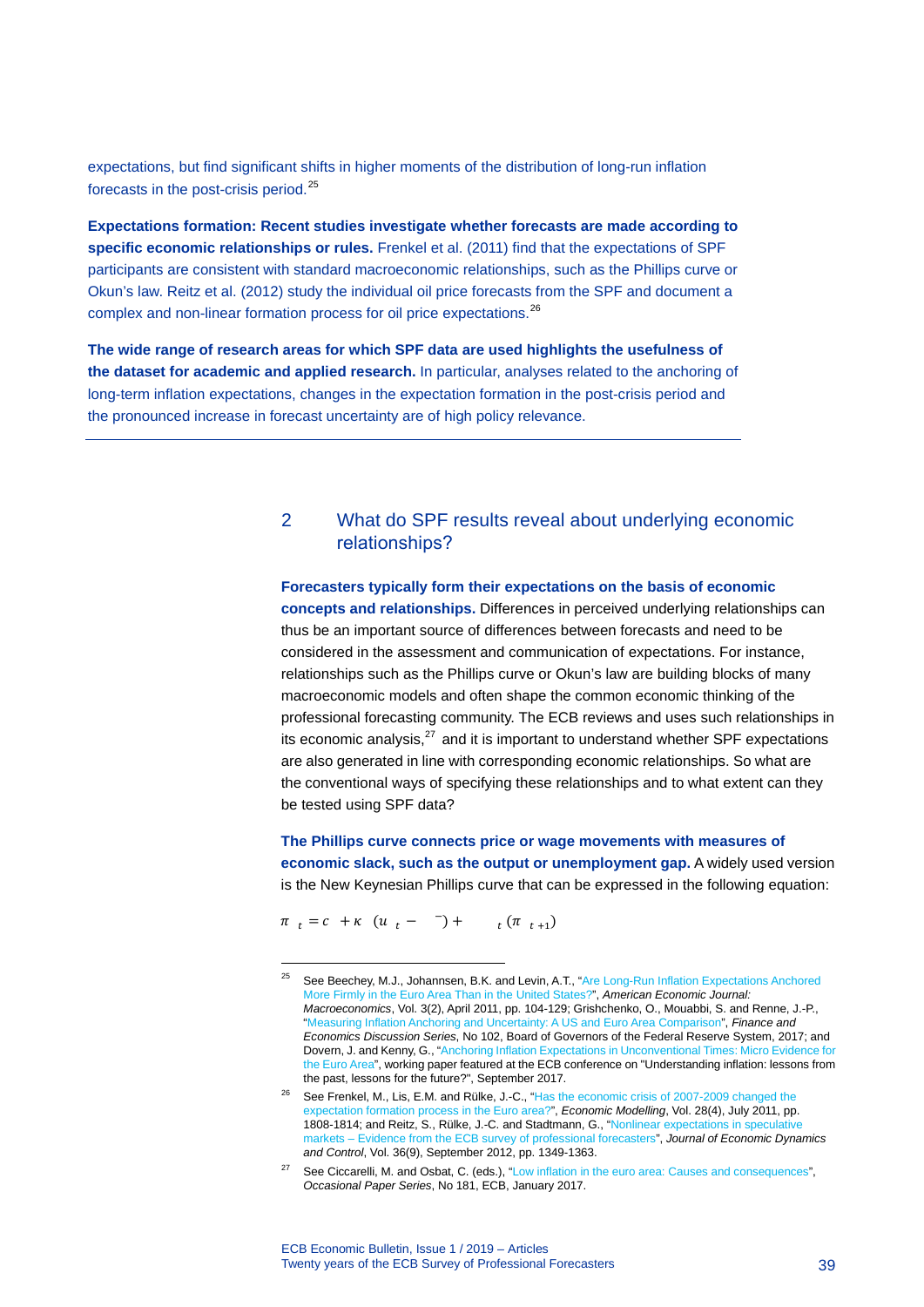where current inflation  $(\pi_t)$  is a function of the unemployment gap, defined as the difference between the unemployment rate  $u_t$  and its structural rate  $\bar{u}$  (often represented by the non-accelerating inflation rate of unemployment, NAIRU), and a term for expected future inflation  $E_t(\pi_{t+1})$ . As well as the unemployment gap, economic slack can also be measured using the output gap, i.e. the difference between actual output and a measure of potential output. Some versions of the Phillips curve (especially earlier versions) do not include expected inflation. A similar concept exists for wages, where price inflation is replaced by a measure of wage inflation.

**Okun's law describes the relationship between the unemployment rate and GDP growth.** A widely used version relates changes in the unemployment rate to real GDP growth, as in the following equation:

$$
\Delta u_t = c + \kappa \Delta y_t
$$

where Okun's coefficient  $\kappa$  is negative and describes the strength of the relationship. If real GDP growth is one percentage point higher, the unemployment rate falls by  $\kappa$ percentage points. Another widely used formulation relates the unemployment gap to the output gap.

**The results of the 2018 special survey indicate that point forecasts for the key variables tend to be jointly determined.** Participants had the opportunity to specify whether any joint determination of their forecasts was done in a formal manner, e.g. within one model, or more informally, e.g. through expert consideration of, and judgement applied to, model outputs. Across the different pairs of economic variables, on average over 80% of respondents indicated that their point forecasts were determined jointly, and predominantly in a more informal manner (see Chart 1). By contrast, only about 40% of respondents indicated that they prepare their PDFs jointly.

**Phillips curve and Okun's law relationships were primarily used to inform revisions to forecasts at medium-term horizons (from one to three years ahead).** This is consistent with there being a greater role for idiosyncratic shocks in the short term (the next twelve months), whereas longer-term expectations would be more influenced by views on the structural parameters of the economy. Similarly, the proportion of forecasters indicating that they revised the HICP inflation PDFs jointly with either their GDP growth or unemployment rate PDFs was greatest at the medium-term horizon, although the overall shares of positive responses were lower than for the point forecasts.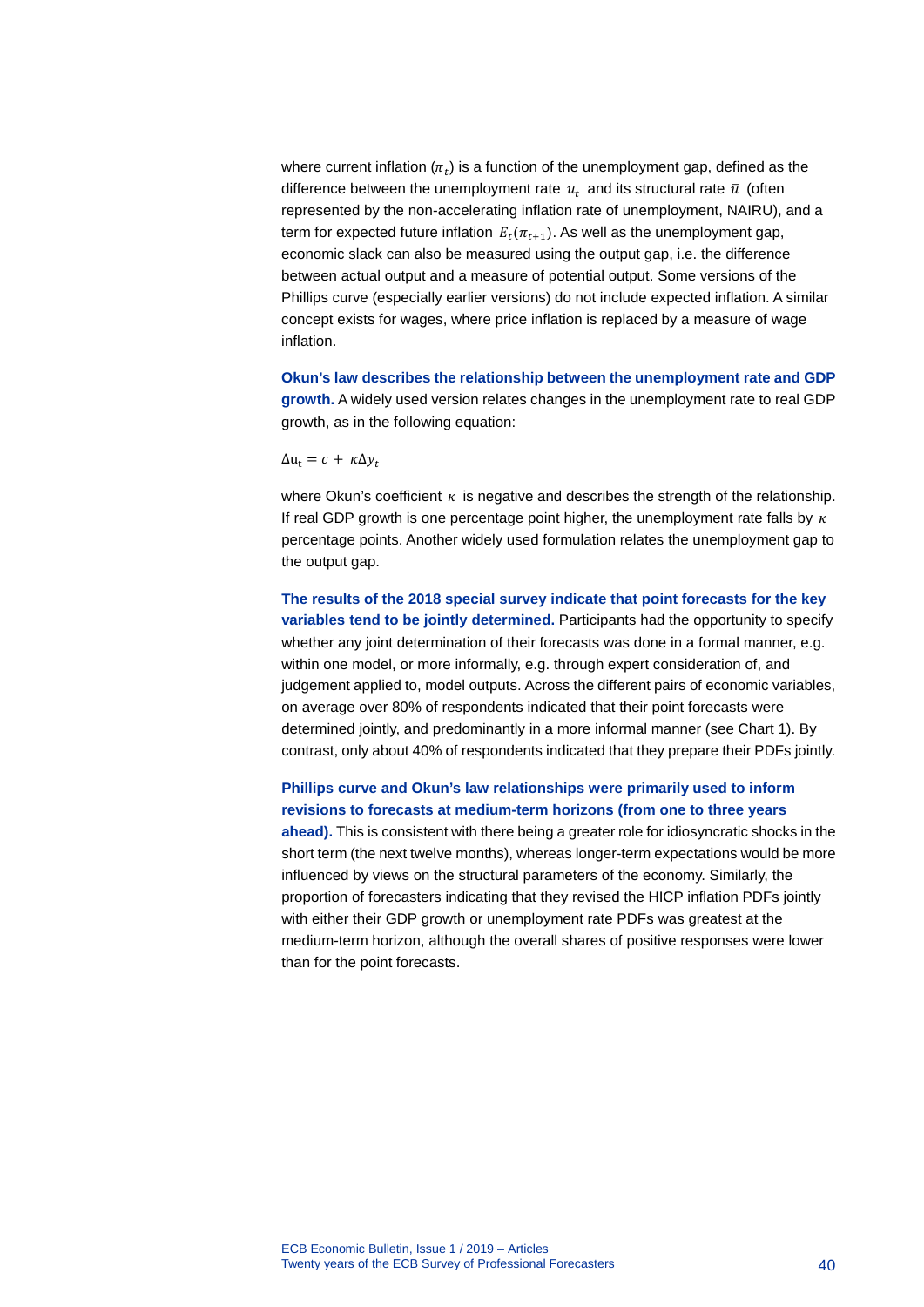

The extent to which SPF expectations are jointly determined

Sources: SPF and ECB staff calculations.

**Indeed, these macroeconomic relationships can also be seen in the aggregate data.** A scatter plot of aggregate point forecasts from the SPF shows a negative relationship for two-year-ahead forecasts of inflation and the unemployment rate, which is consistent with a Phillips curve relationship (see Chart 2). However, the correlation between the two variables significantly weakened in the post-crisis period, which is consistent with the evidence presented in Box  $3<sup>28</sup>$  $3<sup>28</sup>$  $3<sup>28</sup>$  Moreover, aggregate two-year-ahead forecasts of real GDP growth and changes in the two-year-ahead forecasts for unemployment exhibit a negative correlation, which is in line with Okun's law. However, the negative correlation was not statistically significant before 2008 and has strengthened considerably in the post-crisis period. This observation is also present in realised data, which show a strong increase in the correlation between GDP growth and unemployment in the post-crisis period. The effect has been especially strong since the start of the recovery and points towards a possible structural change in the unemployment-GDP relationship.<sup>[29](#page-41-1)</sup>

<span id="page-41-0"></span><sup>&</sup>lt;sup>28</sup> The results also confirm findings by López-Pérez, V., "Do professional forecasters behave as if they [believed in the New Keynesian Phillips Curve for the euro area?"](https://doi.org/10.1007/s10663-016-9314-x), *Empirica*, Vol. 44, No 1, 2017, pp. 147-174.

<span id="page-41-1"></span><sup>&</sup>lt;sup>29</sup> For possible factors driving the change in the relationship, see the article entitled "The employment-GDP [relationship since the crisis",](https://www.ecb.europa.eu/pub/pdf/other/eb201606_article01.en.pdf) *Economic Bulletin*, Issue 6, ECB, 2016.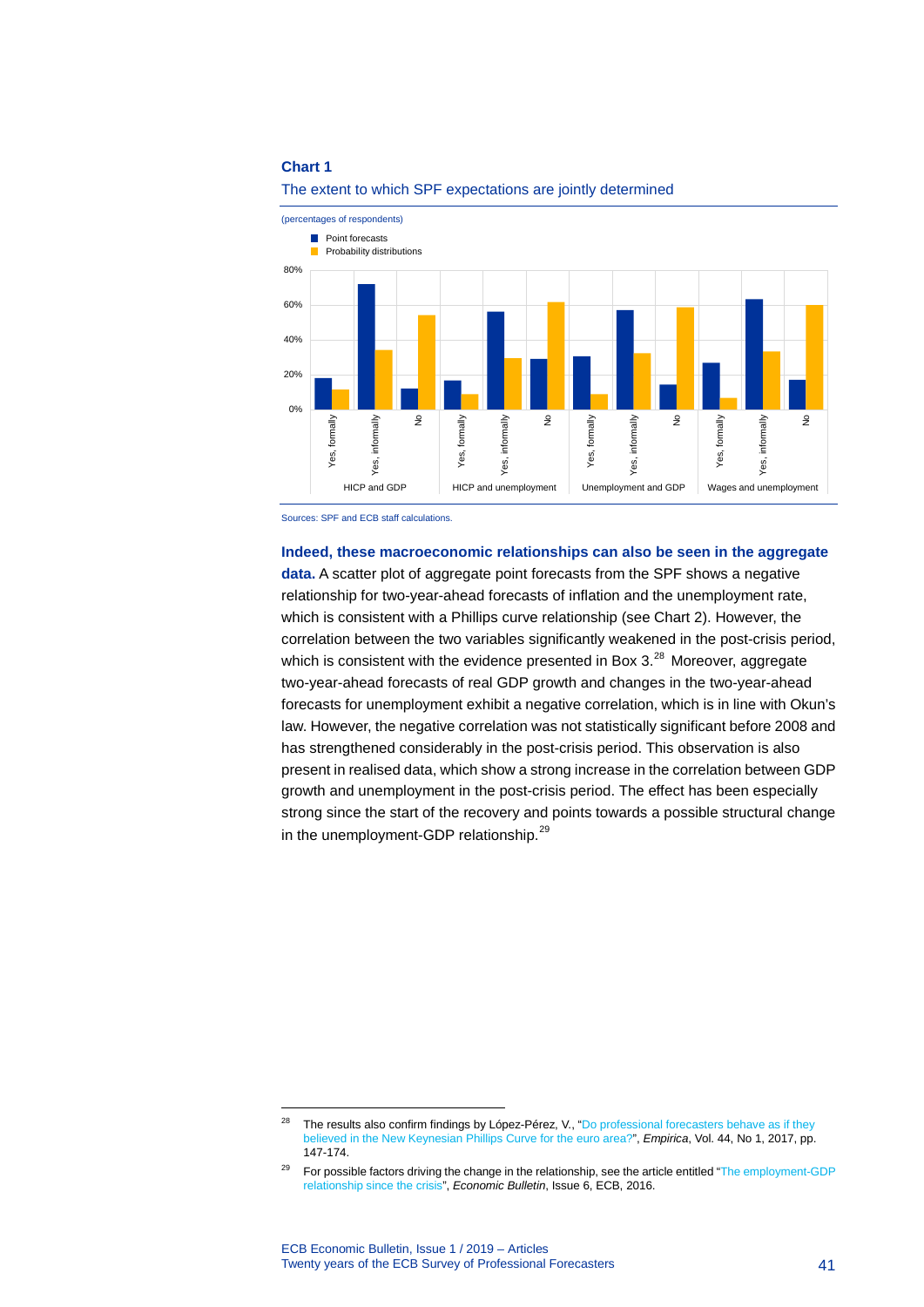#### Correlation analysis of mean point forecasts

(inflation and GDP growth: annual percentage changes; unemployment: percentages of the labour force)







Sources: SPF and ECB staff calculations.

Notes: Panel a: scatter plot of the mean point forecast for inflation (vertical axis) and unemployment (horizontal axis) in two years' time. Panel b: scatter plot of the change in the unemployment forecast in two years' time between two consecutive survey rounds (vertical axis) and the mean point forecasts for GDP growth in two years' time (horizontal axis). Sample period: from the first quarter of 1999 to the last quarter of 2018.

### **Box 3**

# Stability of the price Phillips curve implied by SPF microdata

#### **Prepared by Lukas Henkel**

**Forecasts reported in the SPF can be used to investigate the existence of, and time variation in, the relationship between different economic variables.** This box examines whether the Phillips curve link between inflation and unemployment point forecasts of individual respondents changes over time. The analysis is carried out in terms of revisions rather than levels of point forecasts to abstract from presumed time-invariant differences between forecasters. The relationship is described by the slope of a price Phillips curve  $\beta$  estimated in the following regression:

$$
\Delta E(\pi^{ny}_{i,t}) = \alpha + \beta \Delta E(u^{ny}_{i,t}) + \gamma \Delta E(\pi^{yono}_{i,t}) + \varepsilon_{i,t}
$$

where  $\Delta E(\pi^{ny}_{i,t})$  and  $\Delta E(u^{ny}_{i,t})$  denote the revision of, respectively, expected inflation and the expected unemployment rate for the next calendar year in survey round *t* of forecaster *i* and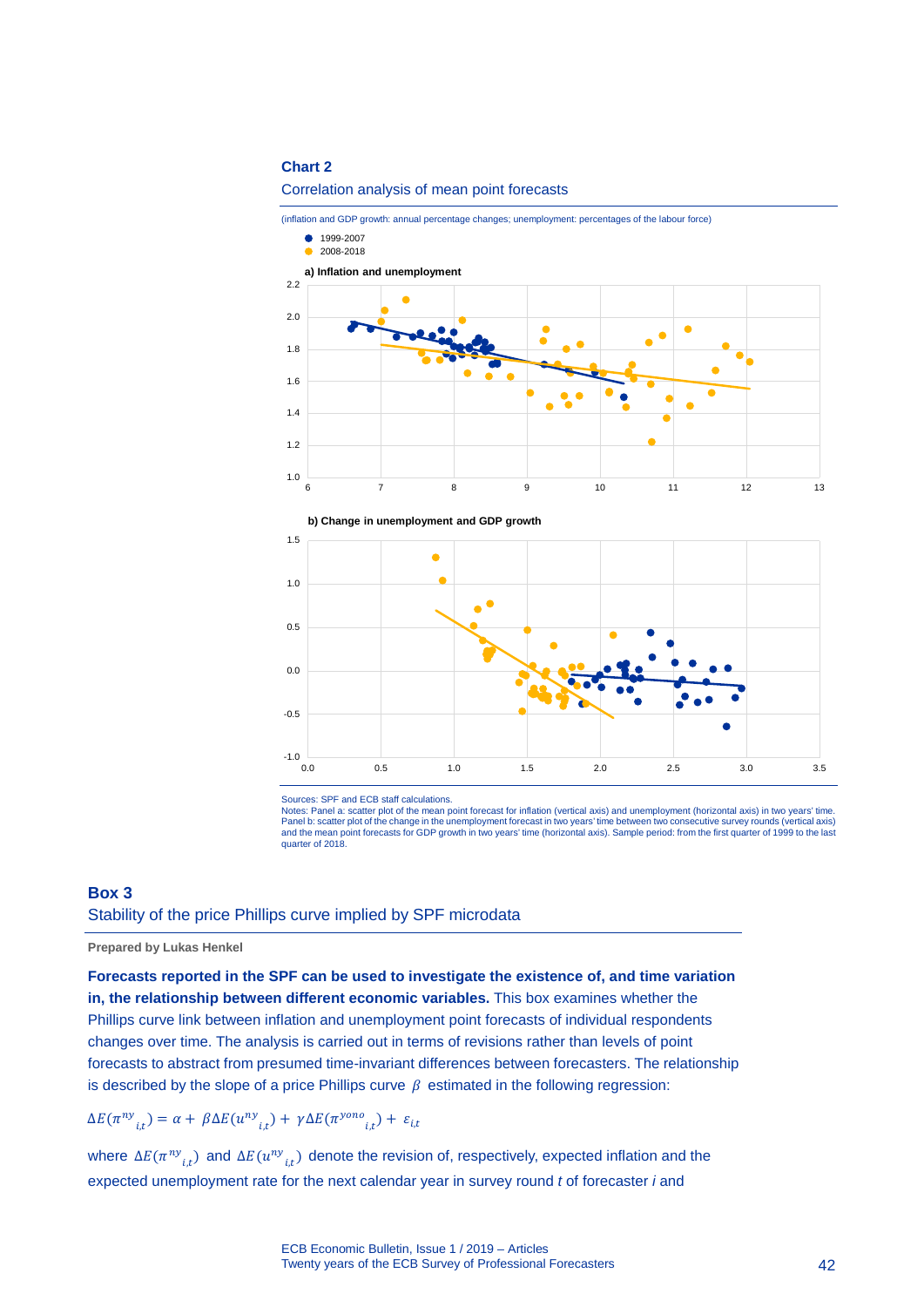$\Delta E(\pi^{y \circ no}|_{i,t})$  denotes the forecast revision of expected inflation for the subsequent calendar year. Forecast revisions are defined as the change in the point forecast between two consecutive survey rounds. The sample period is from the first quarter of 1999 to the last quarter of 2018. Using the full sample and pooling over all forecasters, the Phillips curve slope has a statistically significant negative value of -0.09.

**Five-year rolling window regressions suggest that the slope of the implied Phillips curve has substantially flattened.** While the slope of the Phillips curve was relatively stable (but imprecisely estimated) before the financial crisis, the slope consistently converged to zero in the post-crisis period and has remained there in recent years. Using long-term expectations,<sup>[30](#page-43-0)</sup> the regression uncovers no relationship between unemployment and inflation forecast revisions, reflecting rather small variations at that horizon, but also supporting the view of monetary neutrality in the long run (yellow line in Chart A).

### **Chart A**



Rolling window estimation of the slope of the price Phillips curve implied by SPF microdata

Sources: SPF and ECB staff calculations.

Notes: The blue line shows the slope coefficient  $\beta$  of the New Keynesian Phillips curve specified above, estimated using rolling windows with a window length of five years for each end-date of the rolling window estimation. The grey lines show the 95% confidence interval of the coefficient. The yellow line shows the slope coefficient of a regression of revisions to long-term inflation expectations on revisions to long-term unemployment expectations, estimated using rolling windows of the same length. This coefficient is never significantly different from zero.

#### **This analysis points to changes in the link between the formation of unemployment and**

-

<span id="page-43-0"></span>**inflation forecasts.** While the SPF unemployment and inflation forecasts are generally in line with a price Phillips curve, the analysis also reveals that the macroeconomic relationship has considerably weakened in the post-crisis period. The results suggest that other factors, such as judgement-based forecasts (see Box 1), have gained in importance for the expectations formation process.

<sup>&</sup>lt;sup>30</sup> The specification using long-term expectations omits the forward-looking part of the New Keynesian Phillips curve owing to data constraints, i.e. the regression is given by  $\Delta E(\pi^{lt}_{\;\; i,t})=\alpha+\beta\Delta E(u^{lt}_{\;\; i,t})+\varepsilon_{i,t}$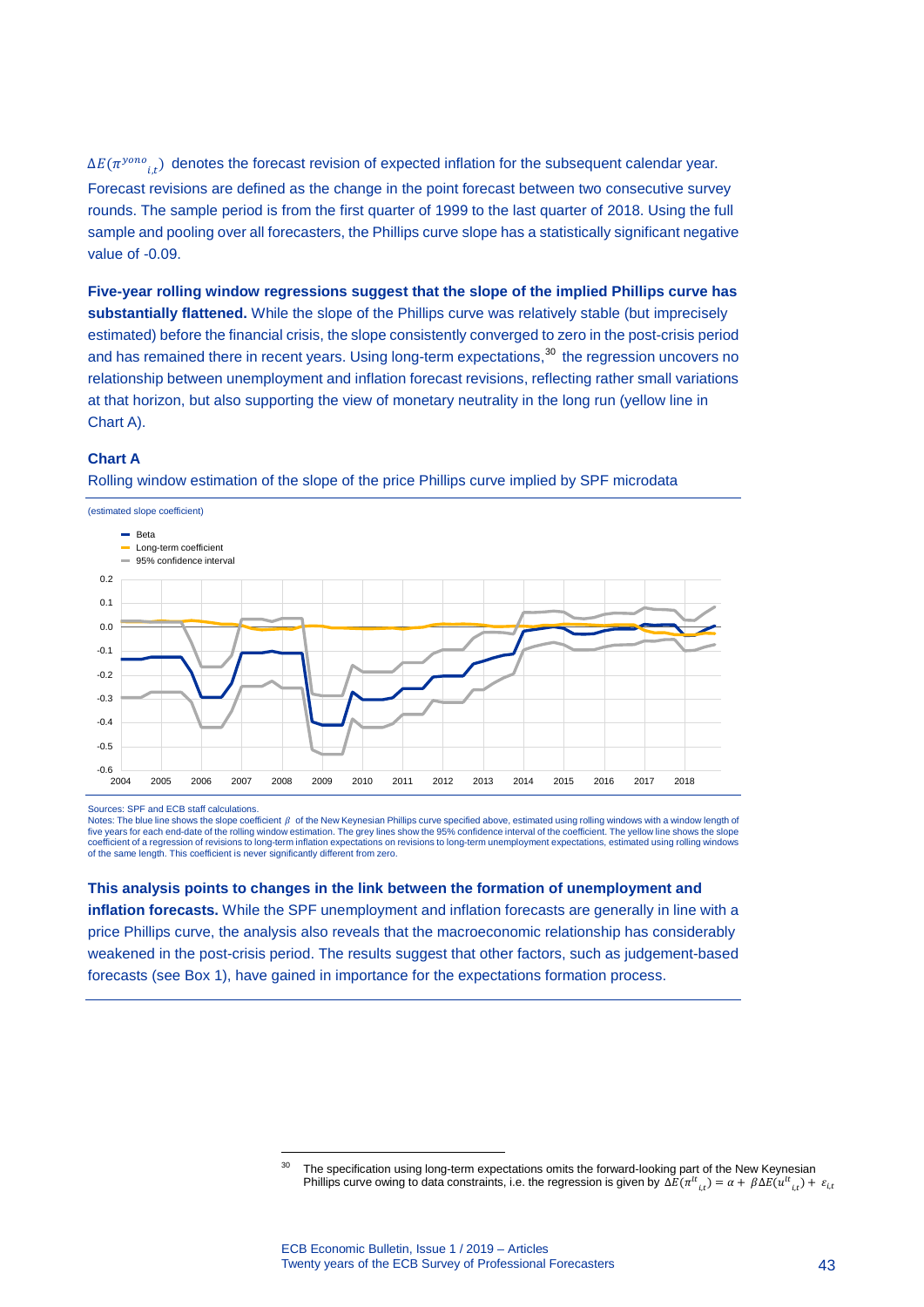# 3 How have SPF point forecasts evolved over time?

**HICP inflation and real GDP growth outturns have been affected by strong and persistent shocks over the last ten years.** In the first ten years of the SPF, HICP inflation was mostly a little over 2%, and was modestly, although persistently under-predicted by the aggregate forecast of the SPF, while aggregate real GDP growth forecasts either over-predicted or under-predicted the actual outturns. The last ten years have seen much greater swings in these variables and have been more characterised by overestimation of both HICP inflation and real GDP growth (see Charts 3 and 4).

### **Chart 3**





Sources: SPF and ECB staff calculations.

Note: The inflation expectations profiles for each survey round (in grey) comprise the 12 and 24-month-ahead and longer-term expectations.

#### **Chart 4**

# Aggregate real GDP growth expectations and outturns



Sources: SPF and ECB staff calculations.

Note: The real GDP growth expectations profiles for each survey round (in grey) comprise the 4 and 8-quarter-ahead and longer-term expectations.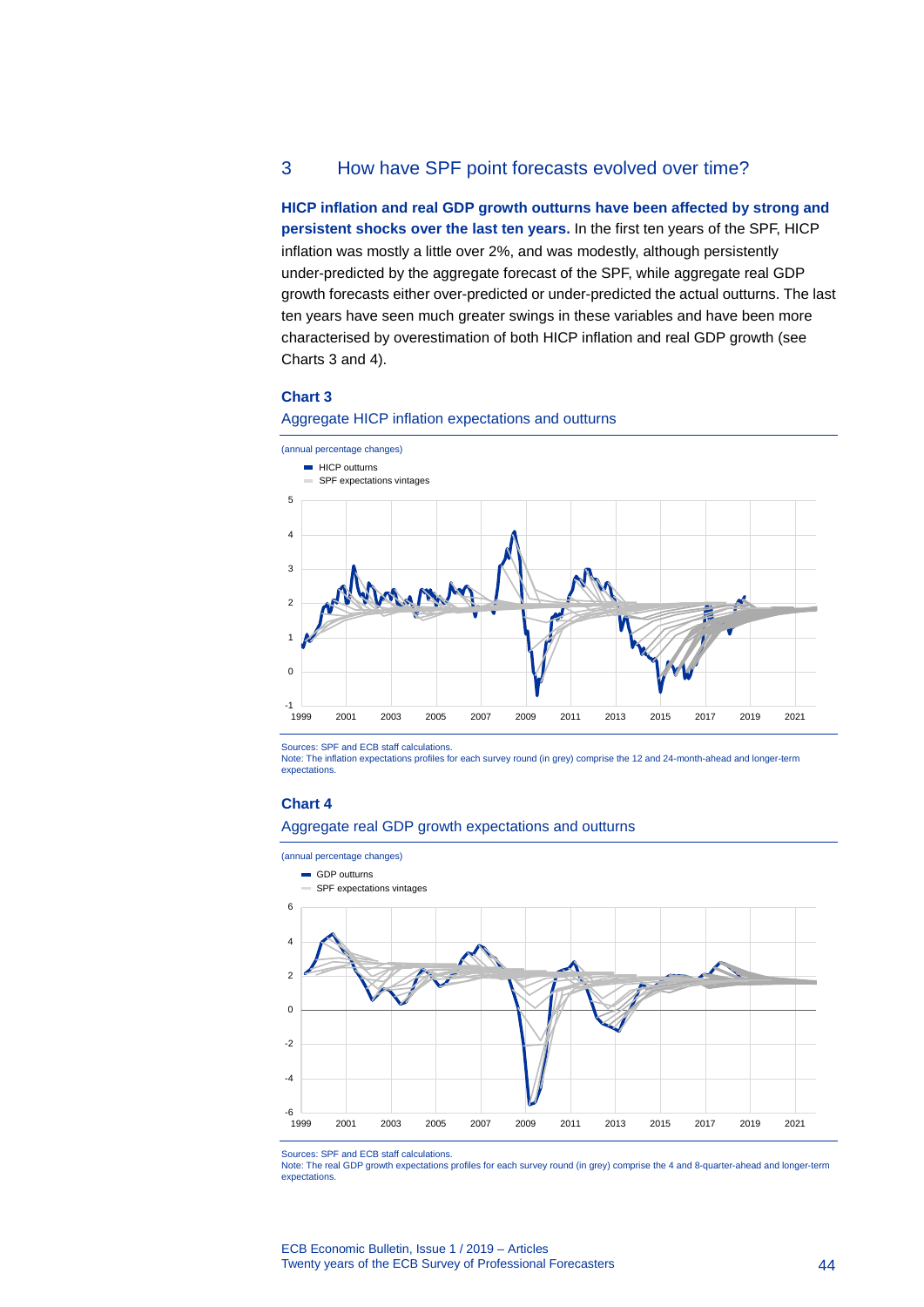**SPF forecasts have typically exhibited strong reversion to trend.** Despite the magnitudes of the gyrations in both HICP inflation and real GDP growth, SPF forecasts have tended immediately to revert back towards a long-run trend (exceptions being real GDP growth expectations in 2008 and 2011, when the sharp fall in the growth rate was expected to continue before recovering). In general, the further the data were from their perceived trend, as proxied by the longer-term expectation, the stronger was the movement expected back towards that trend. In other words, there is a strong negative relationship between deviation from trend, and the change expected over the next two years (see Chart 5). This relationship holds more tightly for inflation, which could be interpreted positively as an indication of the strength of the inflation anchor.

#### **Chart 5**



Reversion to trend in SPF forecasts

Sources: SPF and ECB staff calculations.

Notes: In each panel, the x-axis denotes the distance from trend, measured as the deviation between the latest data on HICP inflation or real GDP growth at the time of each survey round and the longer-run expectation of that variable, while the y-axis denotes the steepness of the short-term expectation path, measured as the change expected in the variable over the next two years.

# **As well as the point forecasts themselves, the constellations of forecast errors can be informative about potential changes in underlying economic**

**relationships.** For example, a historically unusual pattern of forecast errors for wage growth and unemployment beginning in 2013 may point to a structural break in euro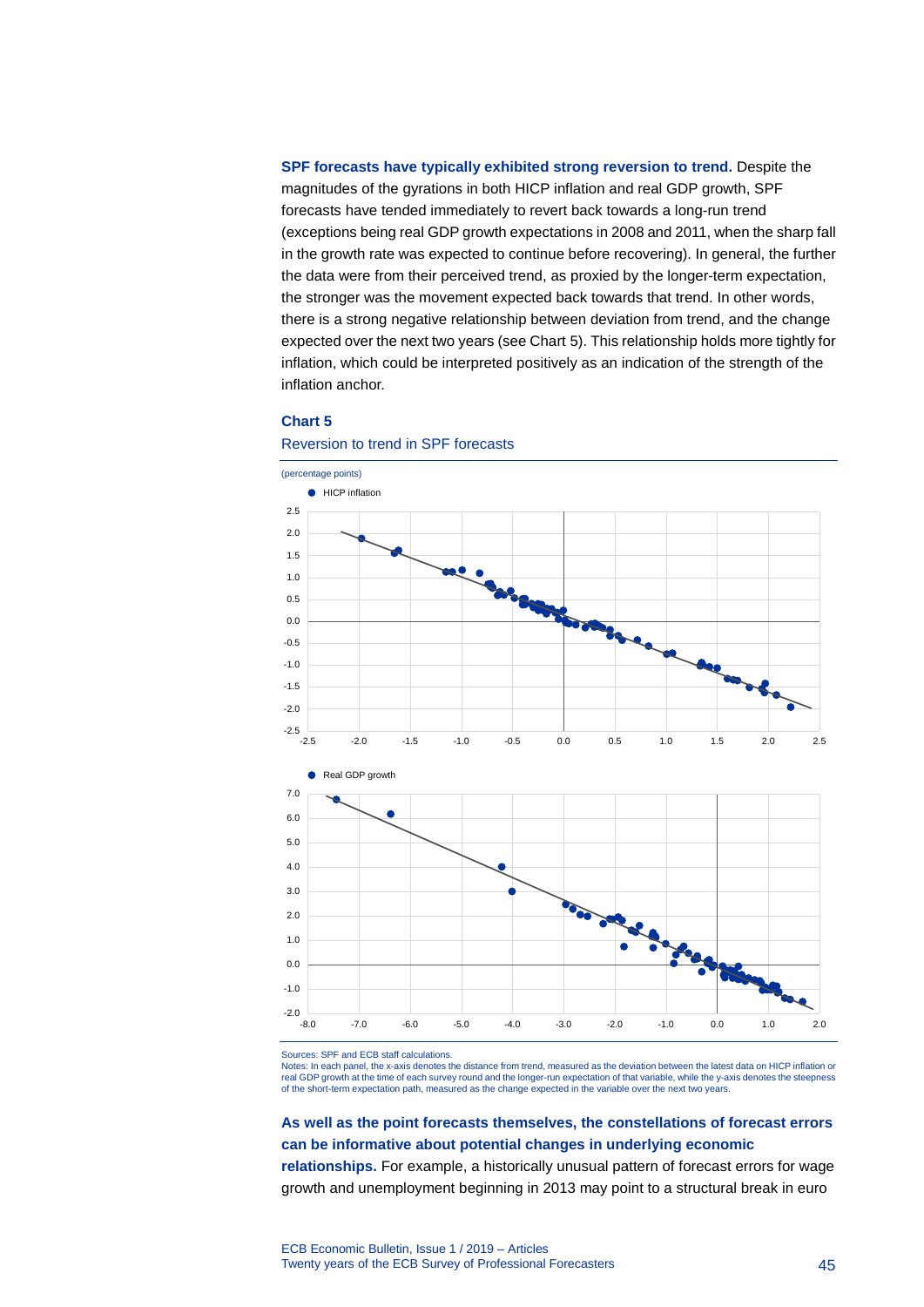area labour market dynamics. Until 2013, SPF forecast errors for wage growth tended to mirror those for unemployment: episodes of weaker-than-expected wage growth coincided with a higher-than-expected unemployment rate and vice versa. After 2013, however, that pattern changed and both wage growth and the unemployment rate were jointly overestimated (see Chart 6). Similarly, Eurosystem/ECB staff projections of compensation per employee growth during this period consistently over-predicted, while forecasts of employment growth under-predicted.<sup>[31](#page-46-0)</sup> This might suggest that, even though the amount of slack in the labour market (as measured by the unemployment rate) turned out to be less than expected, other factors kept wage growth subdued.<sup>[32](#page-46-1)</sup>

### **Chart 6**



SPF near-term projection errors for the unemployment rate and wage growth

Sources: SPF and ECB staff calculations.

Notes: The projection horizon is the calendar year after the x-axis date. Projection errors are defined as the outturn, according to the most recent data, minus the expectation.

#### **Box 4**

Assessing individual forecaster performance

-

**Prepared by Aidan Meyler**

# **Determining whether the heterogeneity in individual forecaster's forecasting performance is due to chance or differences in forecasting ability is challenging for a number of reasons.**

<span id="page-46-1"></span><span id="page-46-0"></span>First, all we can observe is the (ex post) forecast error once the outcome is realised. However, a large/small forecast error does not necessarily imply a bad/good forecast at the time the forecast was made (i.e. ex ante) because the error might just reflect an unanticipated shock related, for example, to oil prices, weather or exchange rates. Second, there is also the difficulty of making comparisons across different variables and forecasting horizons. For instance, a forecaster might perform relatively well when forecasting HICP inflation one year ahead but relatively poorly when forecasting real GDP growth two years ahead. Third, not all forecasters respond in every round and not all provide forecasts for all variables/horizons (in technical terms, it is an unbalanced panel). Thus it could be that

<sup>31</sup> See the box entitled ["Recent wage trends in the euro area"](https://www.ecb.europa.eu/pub/pdf/other/eb201603_focus02.en.pdf?1975a733ed8b69cc22bbd411f8d14eb5), *Economic Bulletin*, Issue 3, ECB, 2016.

<sup>&</sup>lt;sup>32</sup> See the box entitled "What can we learn from the ECB Survey of Professional Forecasters about [perceptions of labour market dynamics in the euro area?",](https://www.ecb.europa.eu/pub/economic-bulletin/html/eb201708.en.html#IDofBox4) *Economic Bulletin*, Issue 8, ECB, 2017.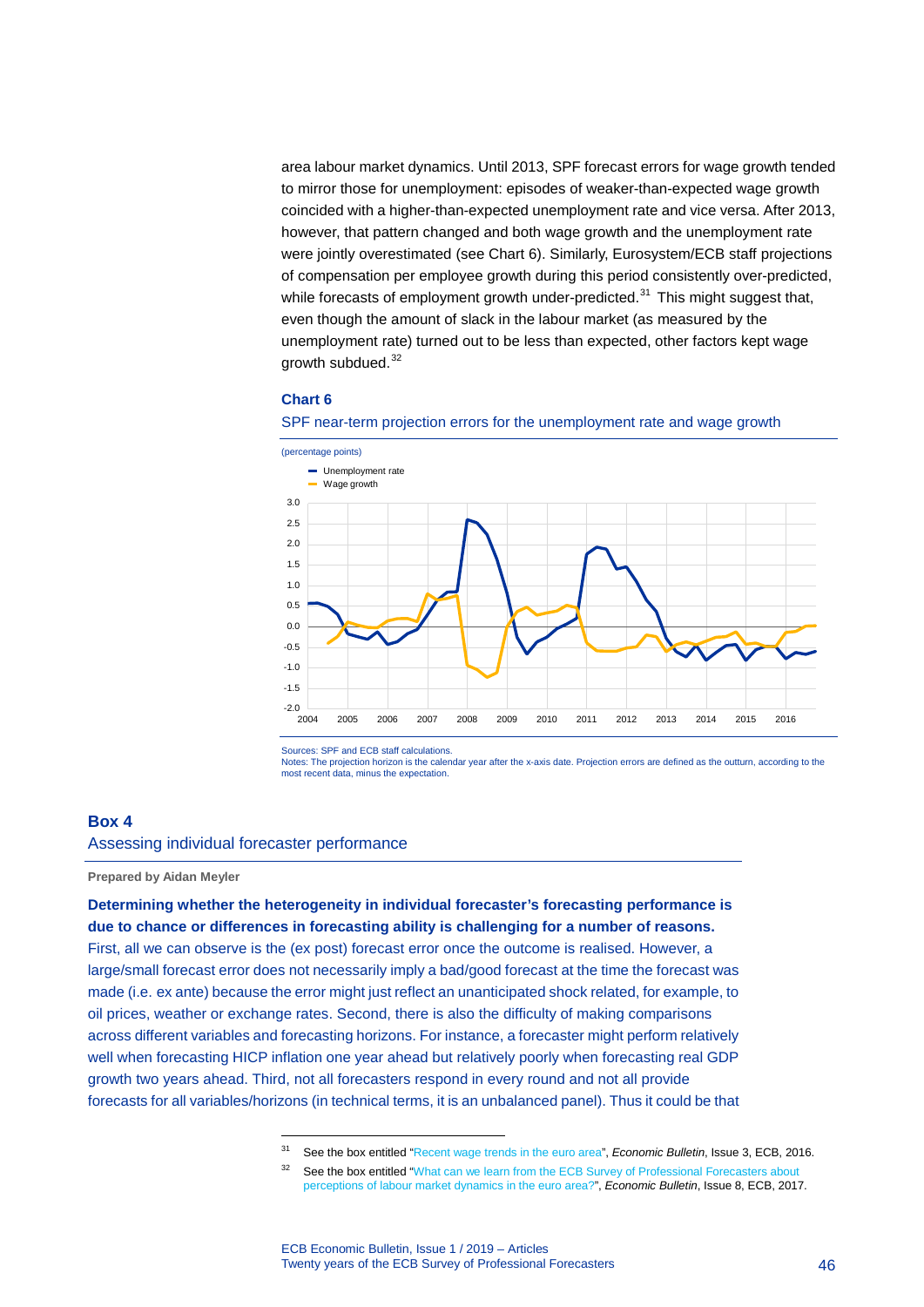a particular forecaster did not respond when it was relatively easy/hard to make a forecast and this could affect the forecaster's average error.

### **We address the question of chance versus ability using techniques known as**

**"bootstrapping" and "Monte Carlo simulation".**[33](#page-47-0) The basic idea is to take the forecast errors for a given variable/horizon in each period and randomly reallocate them across the forecasters who provided a forecast in that period for the specific variable/horizon (also known as bootstrapping).<sup>[34](#page-47-1)</sup> This process is then repeated a large number of times, for example one thousand (also known as Monte Carlo simulation), to simulate the distribution of forecast errors under the assumption (null hypothesis) of equal forecasting ability.<sup>[35](#page-47-2)</sup> If the actual distribution of forecast performance lies within given confidence bands (for example, 1% and 99%) of the simulated distribution, then we cannot reject the null hypothesis that forecasters have equal ability and that differences in performance are largely due to chance.

**At first glance, the results suggest that some forecasters perform better/worse than would be expected if the null hypothesis of equal ability were true.** For example, panel a of Chart A shows that, for HICP one-year-ahead forecasts, there are a number of forecasters who perform better than would be expected under the null hypothesis of equal forecasting ability and some that perform worse. This is shown by the fact that the actual distribution lies below/above the simulated distribution for the better/worse ranked forecasters. This pattern is generally repeated for the other variables/horizons.

<span id="page-47-0"></span>See D'Agostino, A., McQuinn, K. and Whelan, K., ["Are Some Forecasters Really Better Than Others?",](https://doi.org/10.1111/j.1538-4616.2012.00507.x) *Journal of Money, Credit and Banking*, Vol. 44, No 4, June 2012, pp. 715-732. This approach also has the advantage that it (i) mimics the unbalanced nature of the SPF, (ii) replicates the participation of each forecaster, and (iii) only reallocates errors intra-period not inter-period. Other papers that have looked at the issue of forecaster performance (e.g. Stekler, H., ["Who Forecasts Better?"](https://www.jstor.org/stable/1391226), *Journal of Business & Economic Statistics*, Vol. 5, No 1, January 1987, pp. 155-158; and Batchelor, R.A., ["All Forecasters Are](https://www.jstor.org/stable/1391760)  [Equal"](https://www.jstor.org/stable/1391760), *Journal of Business & Economic Statistics*, Vol. 8, No 1, January 1990, pp. 143-144) have relied on balanced panels and, in some cases, utilised rank, which does not take into account the size of forecast errors.

<span id="page-47-1"></span><sup>&</sup>lt;sup>34</sup> To avoid forecasters with only a few forecasts having a disproportionate impact on the results, we only consider forecasters who have provided at least 20 forecasts (i.e. the equivalent of five-years) for a given variable/horizon. This leaves us with between 63 and 77 forecasters, depending on the variable/horizon.

<span id="page-47-2"></span> $35$  We assess relative forecast performance using a statistic (the squared error statistic scaled by the mean squared error) that (a) penalises larger errors, (b) controls for difficult to forecast variables/horizons/periods, and (c) allows us to aggregate across variables and horizons.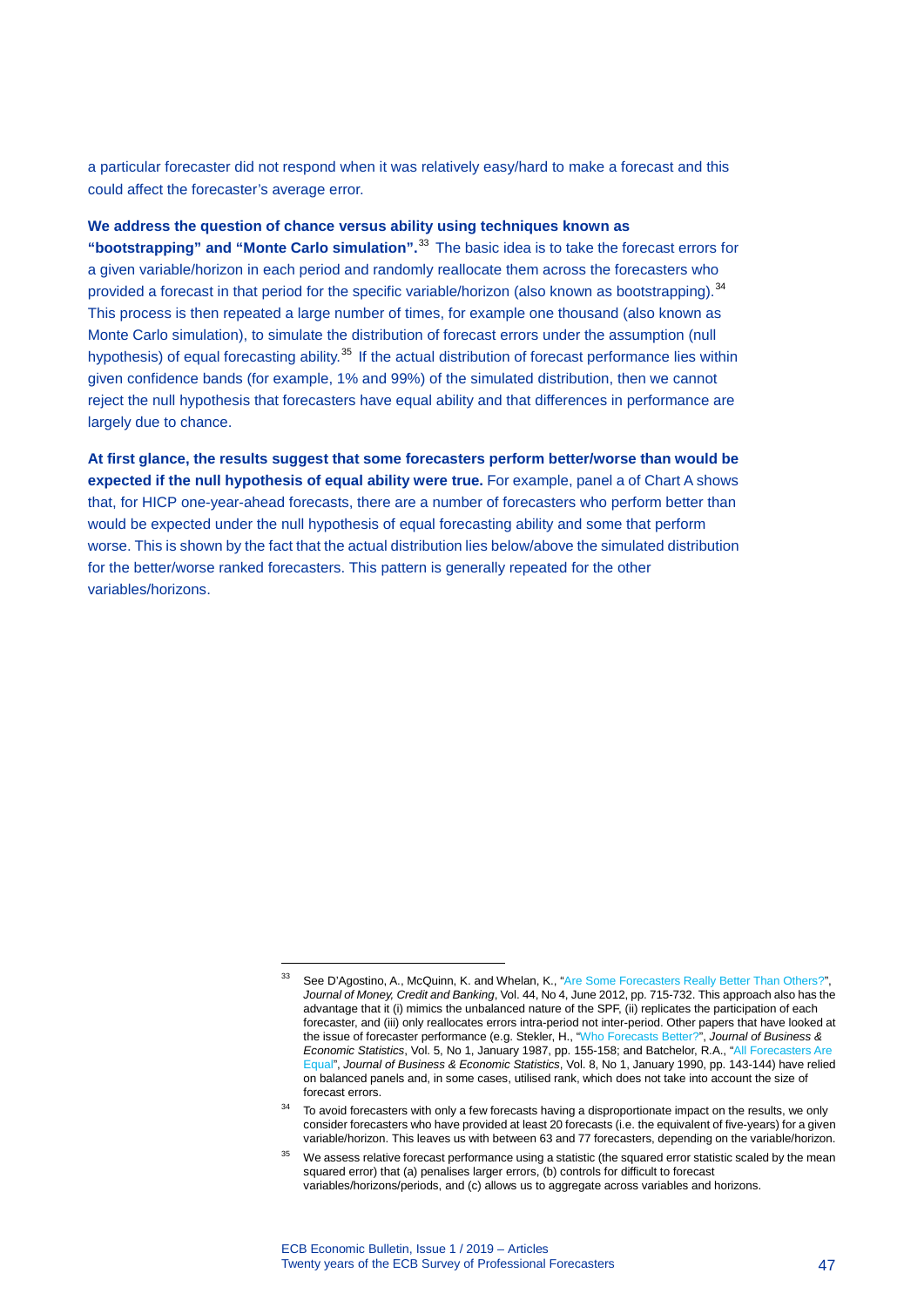### **Chart A**

Actual and bootstrapped/simulated distributions of forecaster performance for HICP one year ahead



(y-axes: percentage points; x-axes: forecasters by rank)

Sources: SPF, Eurostat and ECB staff calculations.

**However, the apparent over/under performance appears to be a statistical artefact.** First, if individual forecasters indeed had above/below average forecasting ability, we might expect to see some correlation in performance rankings across sample periods. In this regard, it is telling that the correlation of the rankings of forecast performance across the pre- and post-crisis periods is close to zero (see Table A), with the exception of HICP two years ahead, where the correlation between the ranking for the pre-crisis and post-crisis periods for HICP two-year-ahead forecasts is 0.37. Second, panel b of Chart A shows that the apparent over/under performance for HICP one year ahead disappears if one controls for autocorrelation in the errors (in this case by taking only the forecasts in the first quarter of each year).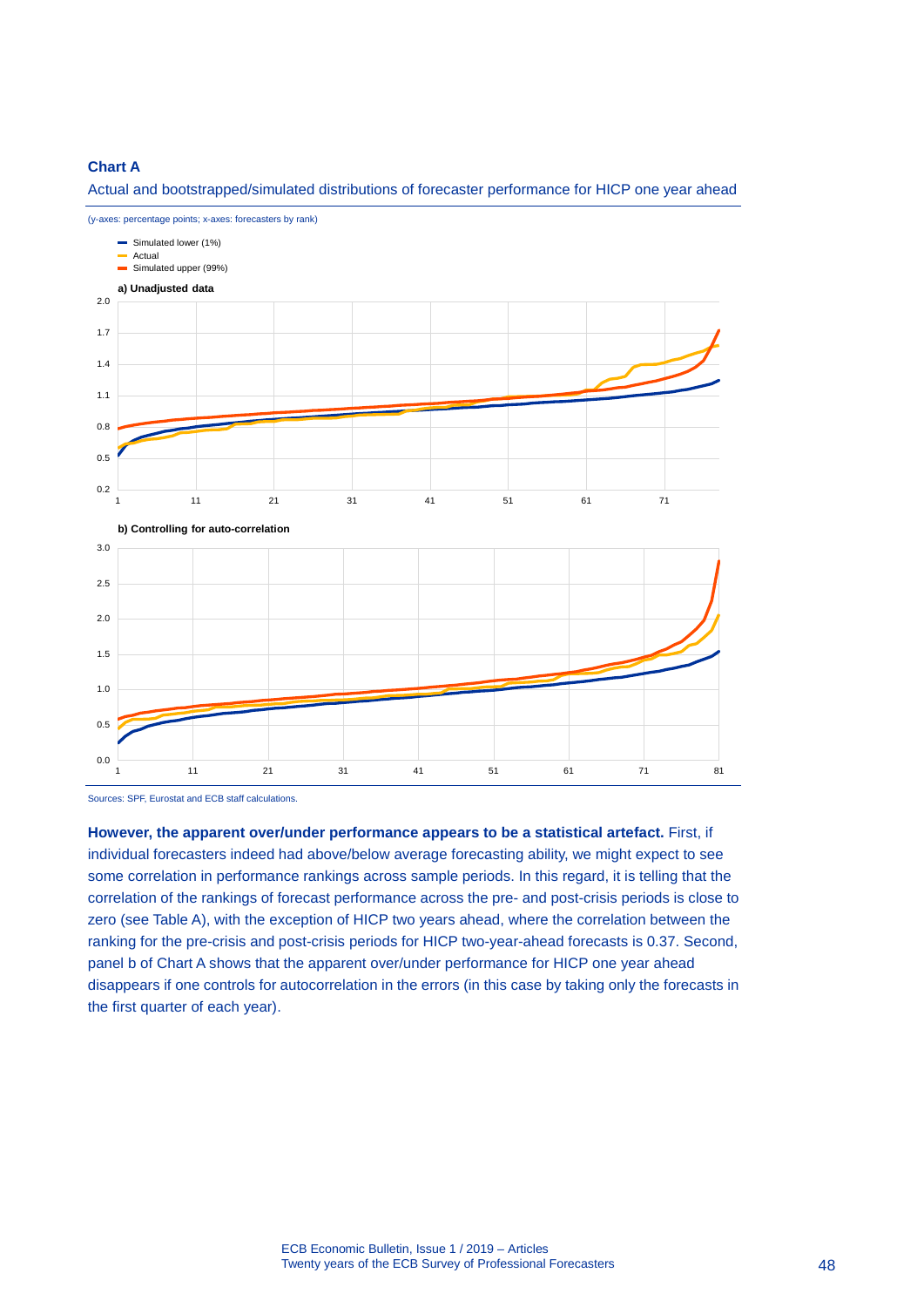### **Table A**

Correlation of forecasting ranks across two sub-sample periods (1999-2008 and 2009-2018) for one-year-ahead and two-year-ahead forecasts

|                   | One year ahead | Two years ahead |
|-------------------|----------------|-----------------|
| Inflation         | 0.11           | 0.37            |
| GDP growth        | $-0.03$        | 0.06            |
| Unemployment rate | 0.05           | 0.08            |

Sources: SPF and ECB staff calculations.

**To sum up, there is no strong evidence of statistically significant differences in forecasting ability.** In fact, the aggregate SPF forecast (which averages all individual responses) is always in the upper quartile across the 12 permutations<sup>[36](#page-49-0)</sup> of variable, horizon and period and is ranked first overall when aggregating across variables, horizons and periods. This suggests that it is hard to consistently beat the simple average.<sup>[37](#page-49-1)</sup>

# 4 How have SPF probability distributions performed over time?

**PDFs allow survey respondents to express their views on the complete range of outcomes and are thus a valuable complement to point forecasts.** Forecasters assign probabilities to outcomes of each variable at each horizon in an interval half a percentage point wide. $38$  Each quarter the SPF reports the aggregate probability distribution, i.e. the average of all probabilities reported for each interval. These distributions, at both the individual and the aggregate level, allow a quantitative assessment of perceived risk and uncertainty, adding the extra dimension of information to the point forecasts.

**The aggregate probability distributions for the individual variables have seen dynamic and often large movements over the years (see Chart 7).** In particular, there are some notable differences in the PDFs reported in the first ten years and the latest ten years of the SPF, which broadly correspond to the pre- and post-crisis periods. These reflect not only differences in the location of the PDFs, echoing differences in the point forecasts, but also differences in the shape of the PDFs. For example, even though at the two-year horizon the perceived deflation risk has vanished, the probability assigned to relatively low inflation outturns (<1.5%) is still quite elevated, as the PDFs have a more negative skew.

<span id="page-49-0"></span><sup>&</sup>lt;sup>36</sup> The twelve permutations are the result of having three variables (HICP, GDP and unemployment), two horizons (one year and two years ahead) and two sample periods (pre-crisis and post-crisis).

<span id="page-49-2"></span><span id="page-49-1"></span><sup>&</sup>lt;sup>37</sup> This confirms findings in Genre, V., Kenny, G., Meyler, A. and Timmermann, A., op. cit.

<sup>&</sup>lt;sup>38</sup> Over the twenty years of the survey, the range of outcomes spanned by the closed intervals has been updated in response to developments in the data.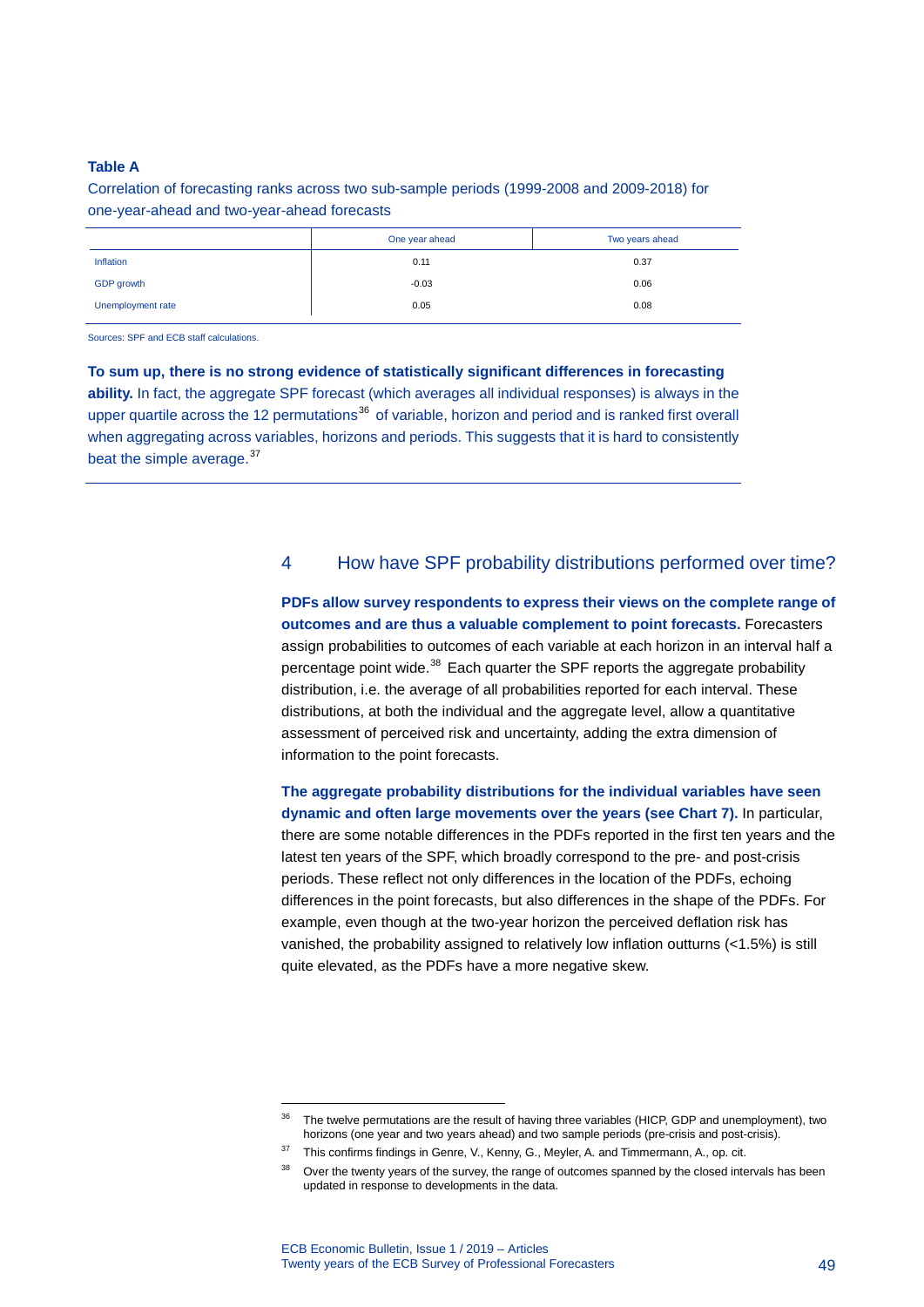Two-year-ahead probability distributions for inflation, real GDP growth and unemployment



Sources: SPF and ECB staff calculations.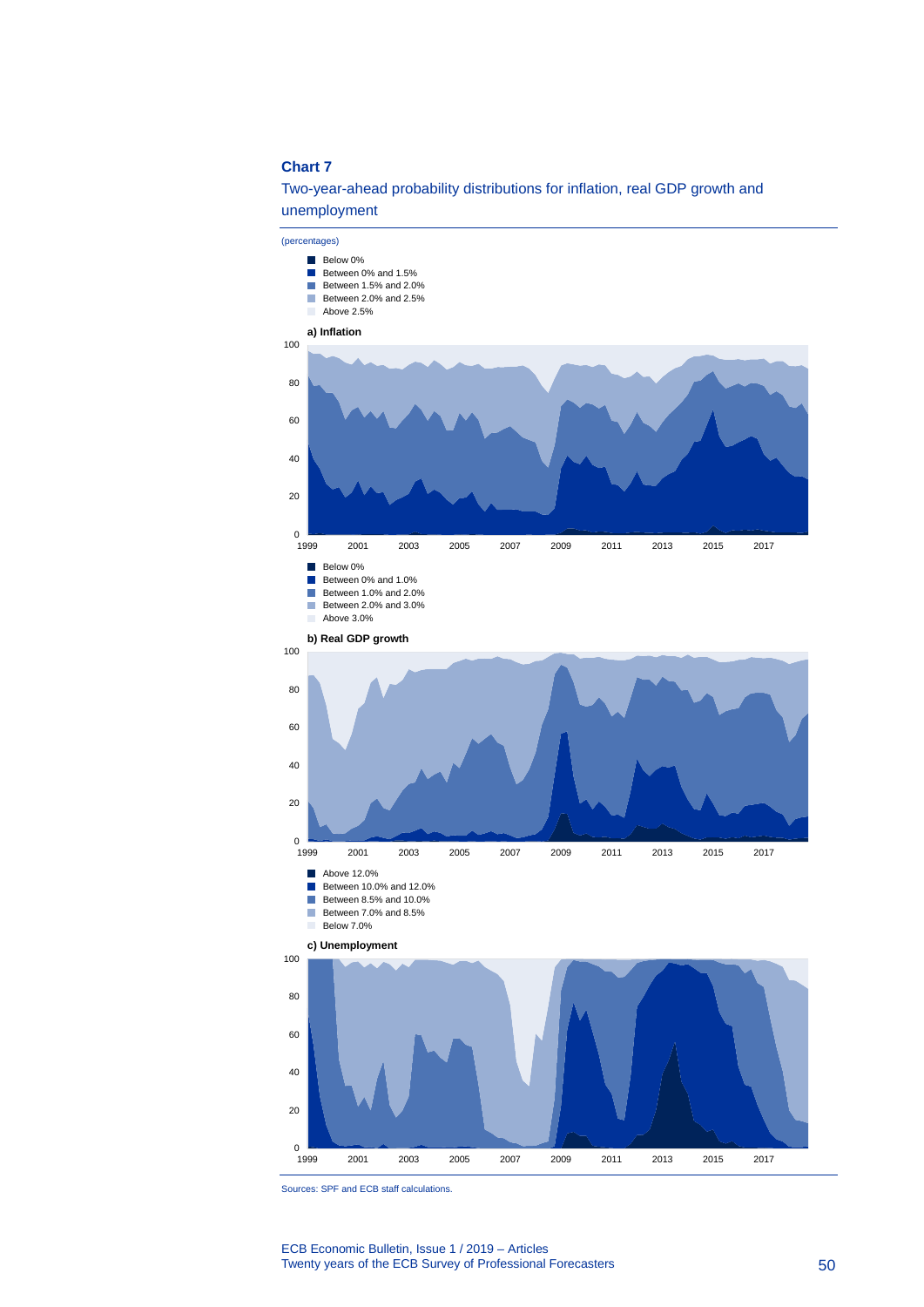**Forecasters' assessments of uncertainty seem to have increased permanently in 2009, across all variables and horizons.** Aggregate uncertainty is typically measured by the width of the aggregate PDF. This, in turn, is determined by two factors: how uncertain each forecaster is, i.e. the width of the individual PDFs being aggregated, and how much forecasters disagree about the most likely outturn, i.e. the extent to which the individual distributions are centred differently. One striking feature of the SPF data is that, across all variables and horizons, there was a step increase in forecasters' individual uncertainty at the time of the financial crisis (see Chart 8) which has persisted ever since. The effect of disagreement on aggregate uncertainty, on the other hand, has been much more varied across economic variables, forecast horizons and time.

#### **Chart 8**



#### Forecasters' assessment of uncertainty

Sources: SPF and ECB staff calculations.

Notes: Solid lines depict two-year-ahead expectations, dotted lines depict longer-term expectations.

#### **Even after the 2009 step increase in forecasters' uncertainty, the**

**two-year-ahead PDFs underestimated subsequent data volatility.** Over the last twenty years, the changes over two years in rates of inflation, real GDP growth and unemployment have tended to be much larger than the widths of the two-year-ahead PDFs. This can be seen from the concentration of the proportion of outturns in the first and last deciles (see Chart 9, right panel). For instance, over 30% of unemployment rate outturns came from the upper decile of the distribution expected two years previously. If the PDFs were good descriptors of the true, underlying distributions, then the same share of outturns (10%) would come from each of the deciles of the respective PDFs. Moreover, many of those tail outturns occurred after forecasters had widened their PDFs in 2009. This suggests that, while they believe economic developments to be intrinsically a little more uncertain than during the Great Moderation period before 2008, much of the volatility over the last ten years was driven by shocks which have been surprising in their magnitude, frequency or persistence.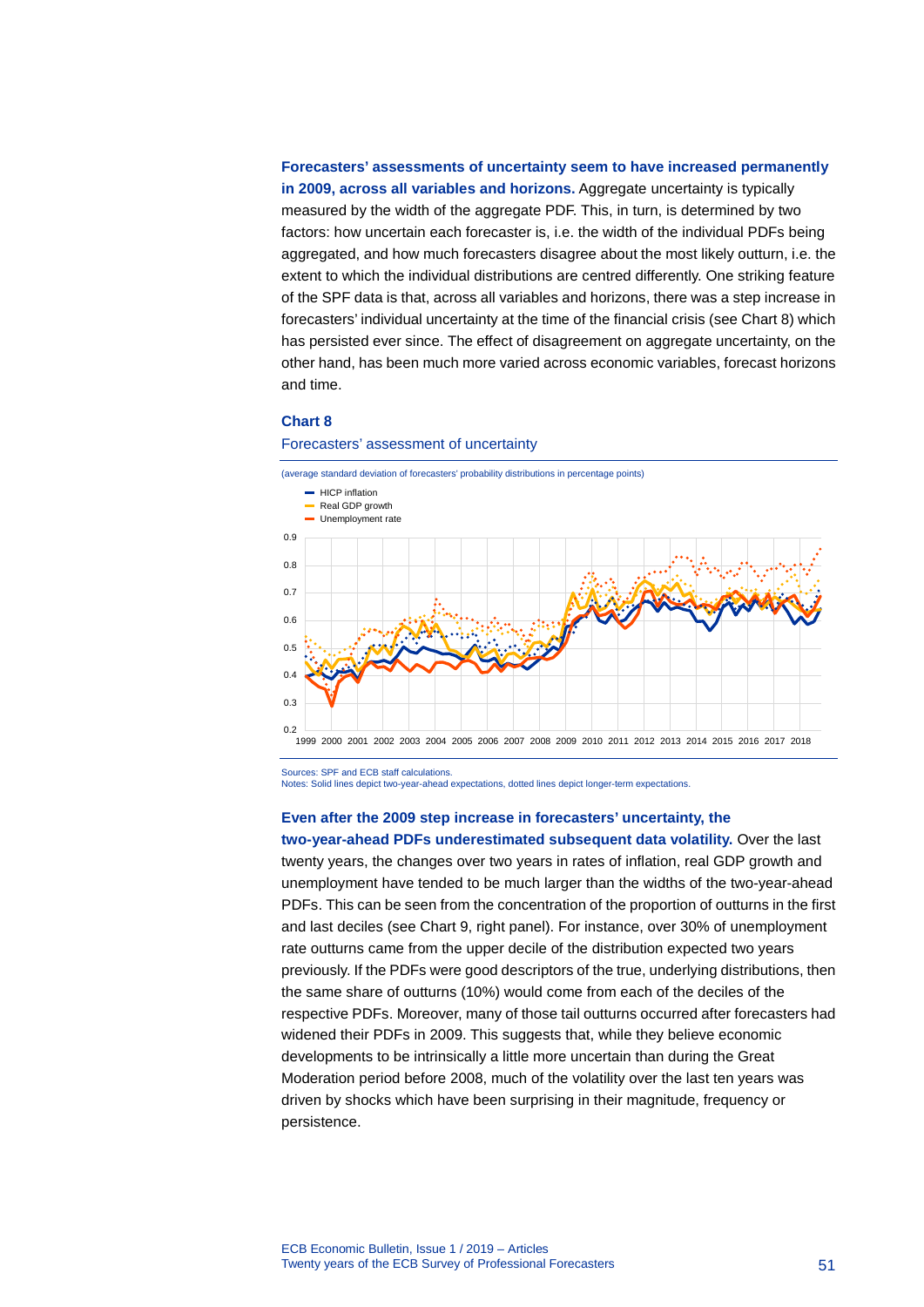

Cumulative two-year-ahead probabilities and proportions by PDF decile

Sources: SPF and ECB staff calculations.

Notes: The dots show the probability of either HICP inflation, real GPD growth or the unemployment rate taking any value less than or equal to the actual outturn, according to the two-year-ahead probability distribution expected two years prior to the date shown. The bar<br>chart on the right shows the proportion of outturns associated with each decile of t specified, there would be 10% of outturns in each decile.

**Forecasters have actively adjusted their view on the balance of risks, as well as revising their point forecasts.** The asymmetry of a forecast probability distribution is indicative of the balance of risks that the forecast embodies (see Box 5). Forecasters have adjusted their risk balances dynamically in response to the evolving economic outlook, especially for their expected inflation PDFs (see Chart 10). In 2006, as inflationary pressures appeared to be building, forecasters moved the balance of risks around their expectations for inflation in two years' time strongly to the upside, but without much change in their point forecasts. In the survey in the first quarter of 2009, the aggregate point estimate fell by 0.3 percentage point (the largest quarter-on-quarter revision) and the balance of risk measure moved from +0.1 to -0.9. In the survey in the second quarter of 2009 the point forecast was revised down by only 0.1 percentage point, whereas the balance of risk measure moved further downwards very strongly to -2.7, before recovering over subsequent survey rounds, while the point forecast remained stable. In contrast, in the period 2013-2014, when HICP inflation was falling, point forecasts were progressively revised downwards, with little change in the balance of risks metric.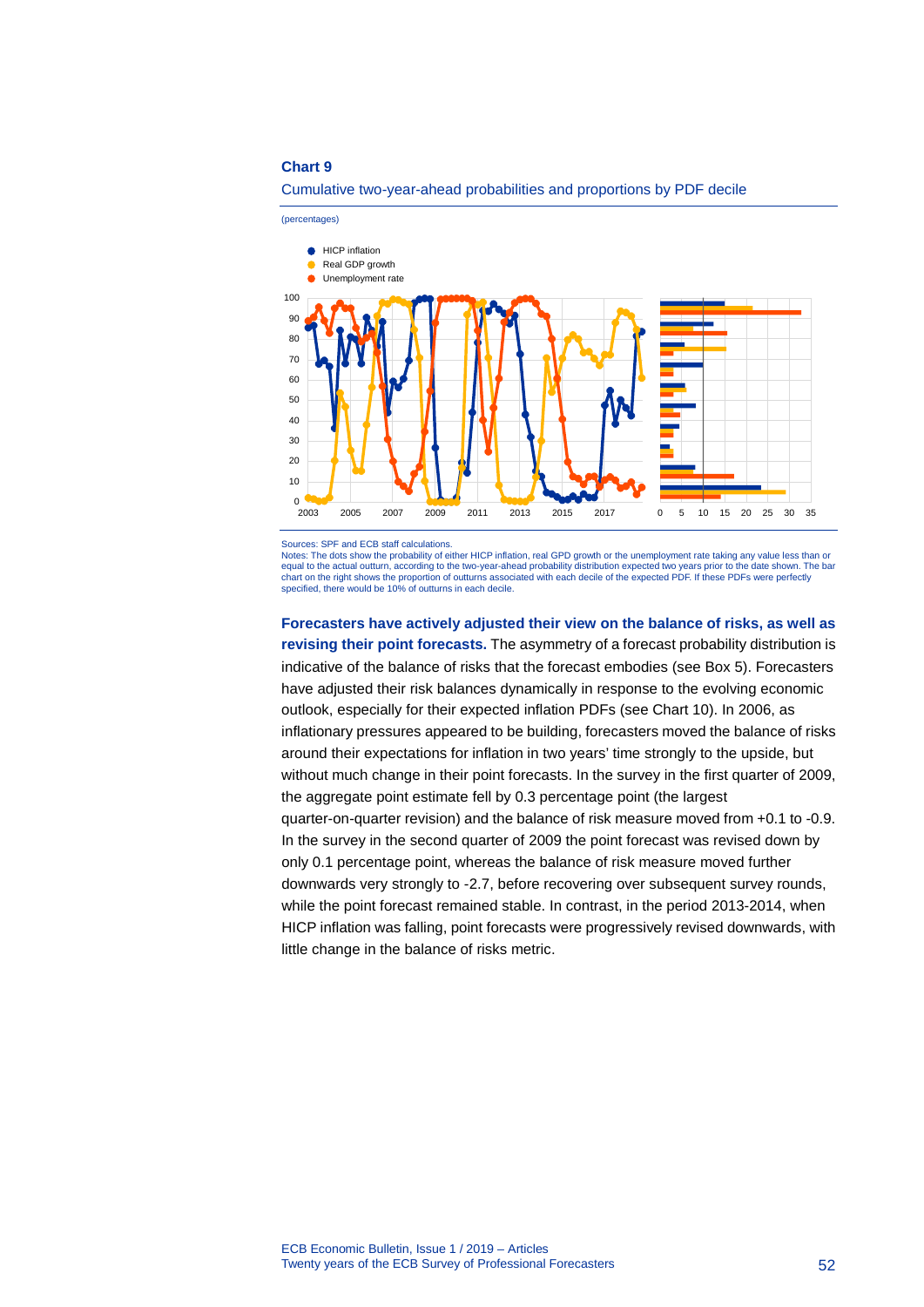

(left-hand scale: annual percentage changes; right-hand scale: balance of risks indicator)



Sources: SPF and ECB staff calculations.

Note: Positive values of the balance of risks indicator denote that the balance of risks is tilted towards higher inflation outcomes, while negative values denote that the balance of risks is tilted towards lower outcomes.

# **Box 5**

Using probability distributions to measure the balance of risks

**Prepared by Rupert de Vincent-Humphreys**

**A probability distribution for a future outcome forms a complete representation of the** 

**forecast.** The probability distribution function (PDF) provides the information needed to summarise all aspects of the forecast: the central point forecast, how uncertain that is, whether the balance of risks is seen as more to the upside or downside, and the probabilities of outcomes in given ranges. In practice, the accuracy of such metrics depends on how precisely the PDF is specified.

**In theory, how a forecaster summarises the underlying probability distribution as a single point forecast depends on that forecaster's view on forecast errors.** More formally, forecasting theory shows that the optimal point forecast  $\hat{x}_{t+h|t}^*$  corresponding to a given PDF is the one which minimises the forecaster's loss function associated with possible forecast errors:

# $\hat{x}_{t+h|t}^* \equiv \arg \min E[L(x_{t+h}, \hat{x})]$

The loss function, *L*, is a mathematical expression which describes how much the forecaster would care about different-sized forecast errors. Thus, even if different forecasters had the same view on the underlying distribution of possible future outturns, if they had different loss functions they would give different point forecasts. Three types of loss function are typically considered in economics. The first is the uniform loss function: all forecast errors are equally bad, regardless of their size. In this case, the optimal point forecast is the distribution's mode, which corresponds to the most likely outcome. The second loss function increases linearly with the size of the forecast error, i.e. if the forecast error is twice as large, then that is twice as bad. In this case, the optimal point forecast is the median, where the probability of an upside error is the same as the probability of a downside error. The third is the quadratic loss function, which penalises larger forecast errors even more severely: if the forecast error is twice as large, then that is four times as bad. In this case, the corresponding point forecast is the distribution's mean.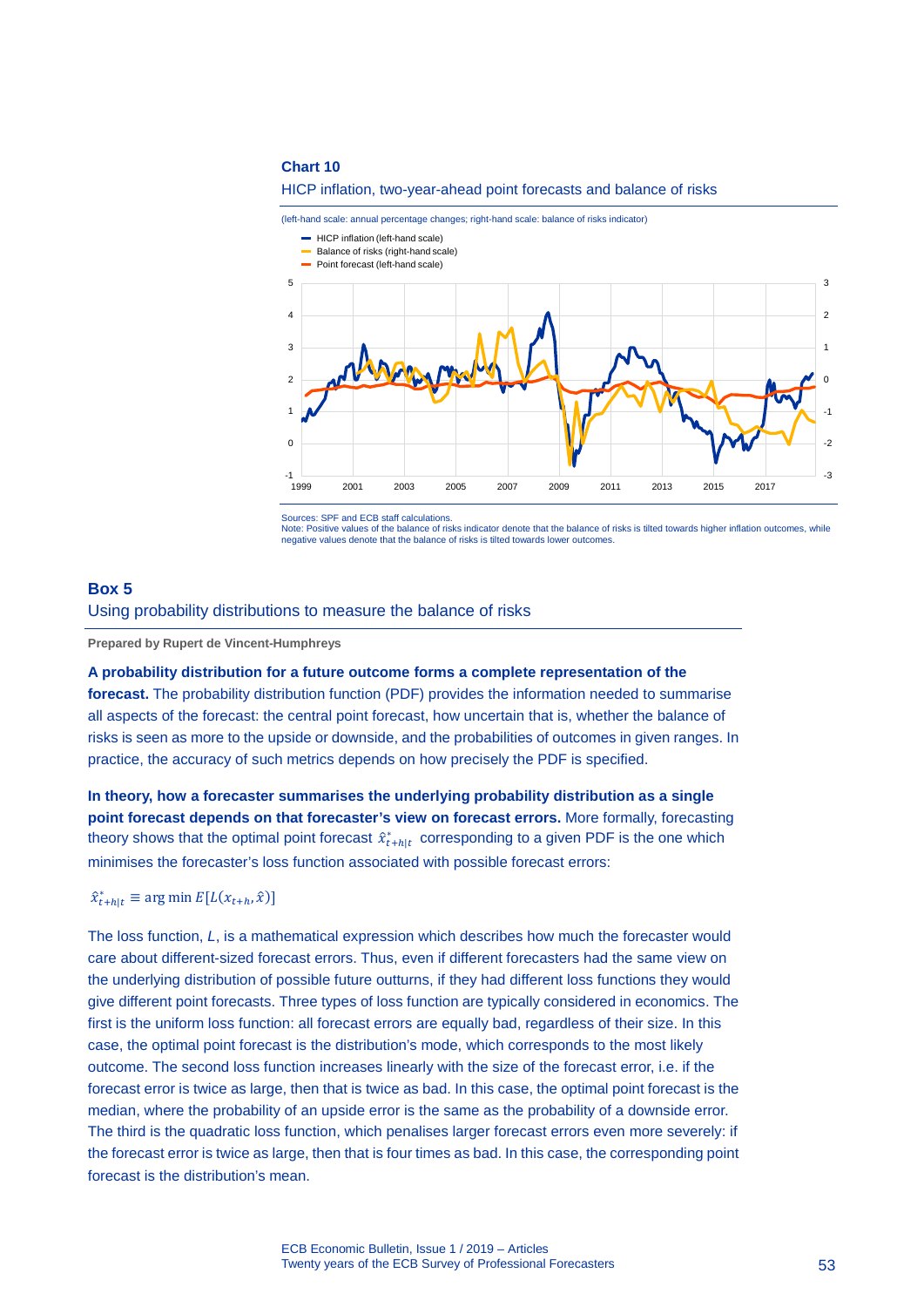**Similarly, the statistical measure of asymmetry that best represents the balance of risks around a point forecast also depends on the forecaster's view on forecast errors.** The extent to which risks around the point forecast are in one direction or another depends on the asymmetry of the forecast PDF: for a symmetric PDF the risks are balanced. Just as forecast theory defines the optimal forecast, it defines the balance of risk as the balance of conditional expected loss:

# $\hat{x}_{t+h|t}^* \equiv E[L(x_{t+h}, \hat{x}_{t+h|t}) | x_{t+h} > \hat{x}_{t+h|t}] - E[L(x_{t+h}, \hat{x}_{t+h|t}) | x_{t+h} < \hat{x}_{t+h|t}]$

In cases where the loss function itself is symmetric (such as the three described above), i.e. an upside error and a downside error of the same magnitude would be equally undesirable, the balance of risks measures, in the event that a forecast turns out to be wrong, in which direction the forecaster considers it more likely to be wrong. For instance, a positive balance of risks indicates that the forecaster believes that, were the forecast to be wrong, it would more likely be because the outturn was above the forecast than below it. The equation above can be combined with the different loss functions to show that the appropriate measure of asymmetry is the balance of total probability either side of the mode in the case of uniform loss, the quartile skewness in the case of linear loss, and skewness in the case of mean squared loss.

**In the context of the SPF, where probabilities are reported for a discrete set of fairly wide intervals, there are a number of alternative ways of evaluating the different statistical asymmetry measures.** For example, the interval probabilities supplied in the SPF represent a set of points along the cumulative distribution function, and different interpolation schemes can be used to convert these into a continuous function. In addition, an assumption needs to be made about where to place the points corresponding to the two open probability intervals and the upper and lower ends of the range of plausible outcomes.

**All combinations of statistical measures and alternative calculation practices can be brought together in a balance of risk indicator suite.** These measures all tend to co-move strongly and can be distilled into a simple summary statistic by taking their unweighted average.<sup>[39](#page-54-0)</sup>

# 5 What can we learn from longer-term expectations?

**Longer-term expectations in the SPF may provide information on professional forecasters views on the steady state of the economy.** The steady state is important because this is what the economy reverts to once the effects of past and current shocks have died out and can evolve in line with structural trends in the economy. In the SPF, the longer-term horizon corresponds to a horizon about five years ahead. It might be reasonable to assume that most shocks hitting the economy are not that persistent, and so, by that horizon, the impact of any shock should have faded. If this were the case, then longer-term expectations should reflect only a view on the structural characteristics of the economy, such as the potential growth rate or the NAIRU.

<span id="page-54-0"></span>For more information, see the box entitled "How do professional forecasters assess the risks to [inflation?"](https://www.ecb.europa.eu/pub/pdf/other/ebbox201705_04.en.pdf), *Economic Bulletin*, Issue 5, ECB, 2017.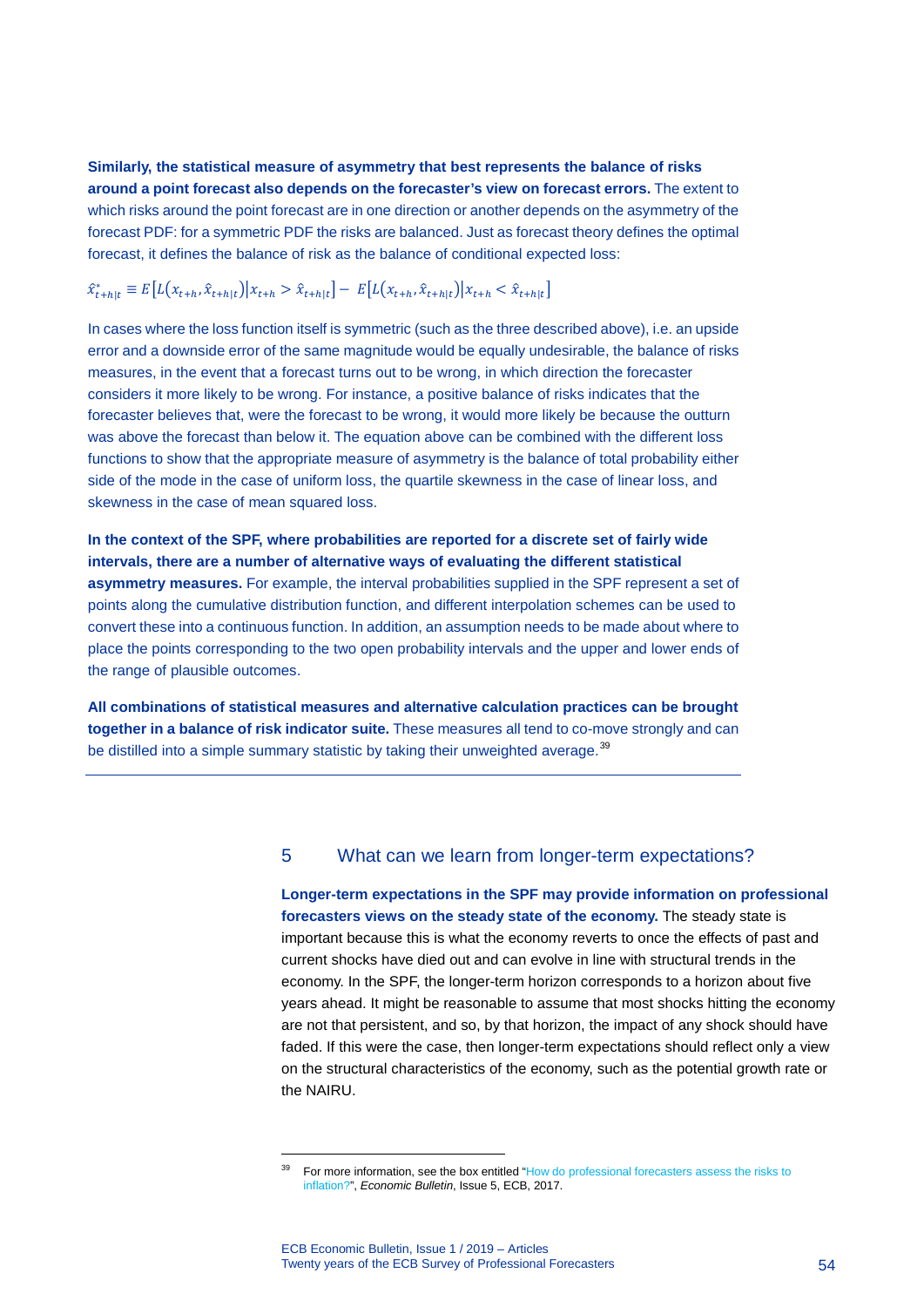**However, the answers to the 2018 special survey suggest that the picture is more nuanced, i.e. that some shocks might be very persistent.** SPF participants were asked to clarify how their long-term forecasts should be interpreted. While many respondents said that their long-term expectations did have a structural interpretation, even more said that this was only sometimes the case, and some suggested in their qualitative comments that the impact of some shocks may be more persistent, in which case five years would not be enough to return to the steady state (see Table 1). Indeed, the average longer-term unemployment rate expectations of those responding "no" to a NAIRU interpretation do appear to be more cyclical than for those responding "always".

### **Table 1**

Correspondence between SPF longer-term expectations and structural characteristics

| (number of respondents) |
|-------------------------|
|-------------------------|

|                                                     | <b>Always</b> | <b>Sometimes</b> | No | <b>Total</b> |
|-----------------------------------------------------|---------------|------------------|----|--------------|
| Longer-term unemployment rate expectation and NAIRU | 16            |                  |    | 39           |
| Longer-term GDP expectation and potential output    | 19            |                  |    |              |

Source: SPF special survey, 2018.

**The impact of perceived persistence of shocks is most visible in the evolution of long-term unemployment expectations.** The sharp increases in actual unemployment and short-term unemployment expectations in the aftermaths of the financial and sovereign debt crises were also accompanied by significant upward revisions of long-term expectations (see Chart 11). Such a link between expectations across horizons can be explained using the concept of hysteresis, whereby temporary demand or supply-driven increases in unemployment can, for instance via duration effects, have persistent effects in terms of a higher equilibrium unemployment rate. In this respect, the survey results for the last few years suggest that forecasters also allow hysteresis to work symmetrically: the decline in short-term expectations since 2013 was accompanied by a decline in long-term expectations in roughly the same proportion as the previous upward movements. As a result, the long-term unemployment expectations display more cyclicality than would normally be expected from structural unemployment.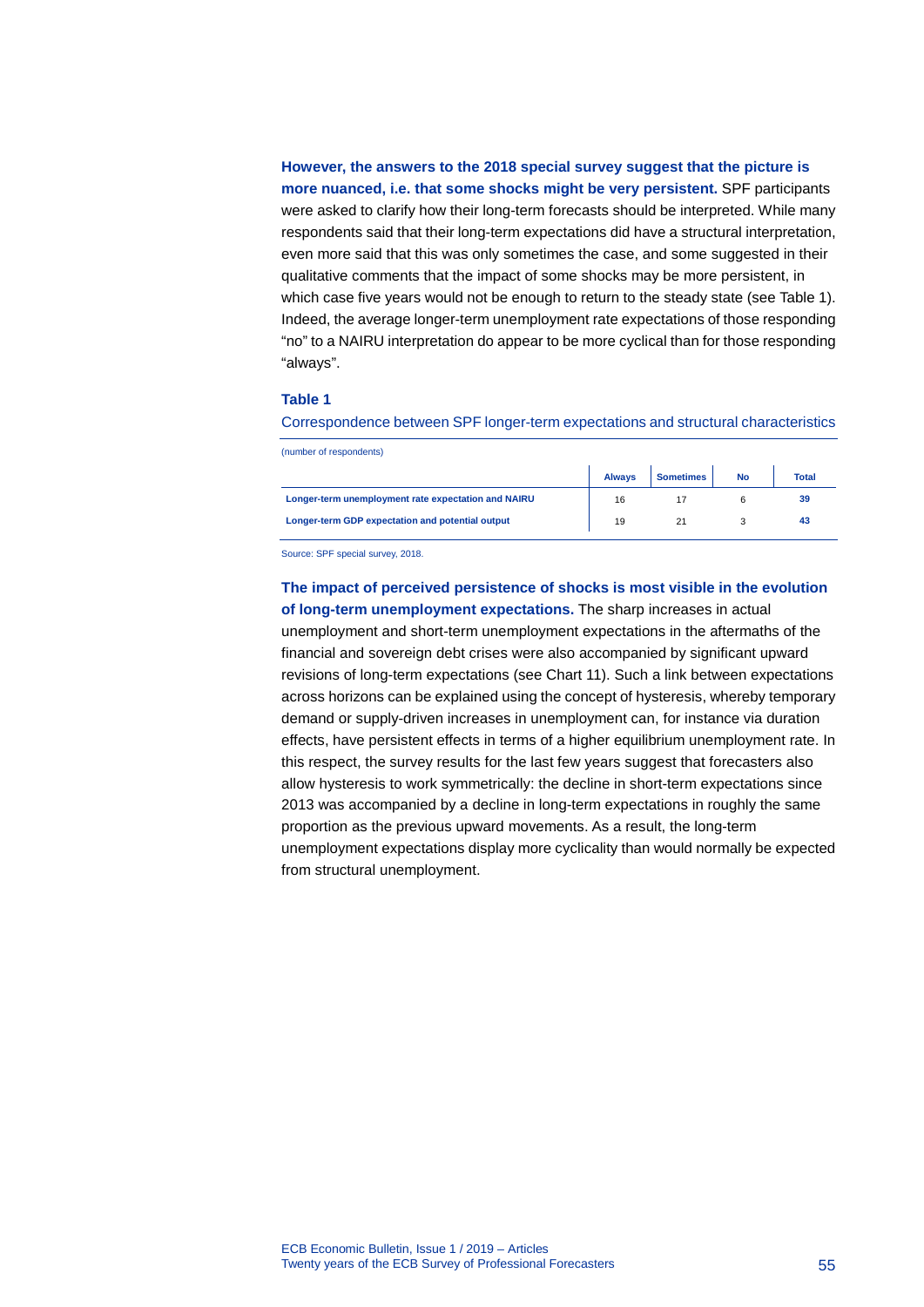

#### Unemployment rate expectations and revisions to unemployment rate expectations

Source: SPF.

-

Note: The upper panel shows the aggregate one-year-ahead and five-year-ahead unemployment expectations. The lower panel shows the revisions to unemployment rate expectations: revisions to the aggregate longer-term unemployment expectations are plotted on the x-axis and revisions to aggregate one-year-ahead expectations from the corresponding survey round are plotted on the y-axis. The blue and yellow lines in the lower panel capture the trend of the two sub-samples shown.

**The extent to which longer-term inflation expectations remain anchored to the central bank's target can indicate confidence in the central bank achieving its target.** The degree of inflation anchoring can be measured in different ways. These are often based on the sensitivity of longer-term expectations to short-term developments, such as the element of surprise in data outturns, or shorter-term expectations. This was comprehensively assessed in the report of the Low Inflation Task Force.<sup>[40](#page-56-0)</sup>

**Data from the quarterly survey suggest that euro area inflation expectations are well anchored.** Over the last twenty years the longer-term inflation expectations in the SPF have been in the range of 1.8 to 2.0%, a range which could be interpreted as broadly consistent with the ECB's objective of keeping inflation below, but close to, 2%. Moreover, longer-term expectations have been more stable than the average

<span id="page-56-0"></span><sup>40</sup> See Ciccarelli, M. and Osbat, C. (eds.), op. cit.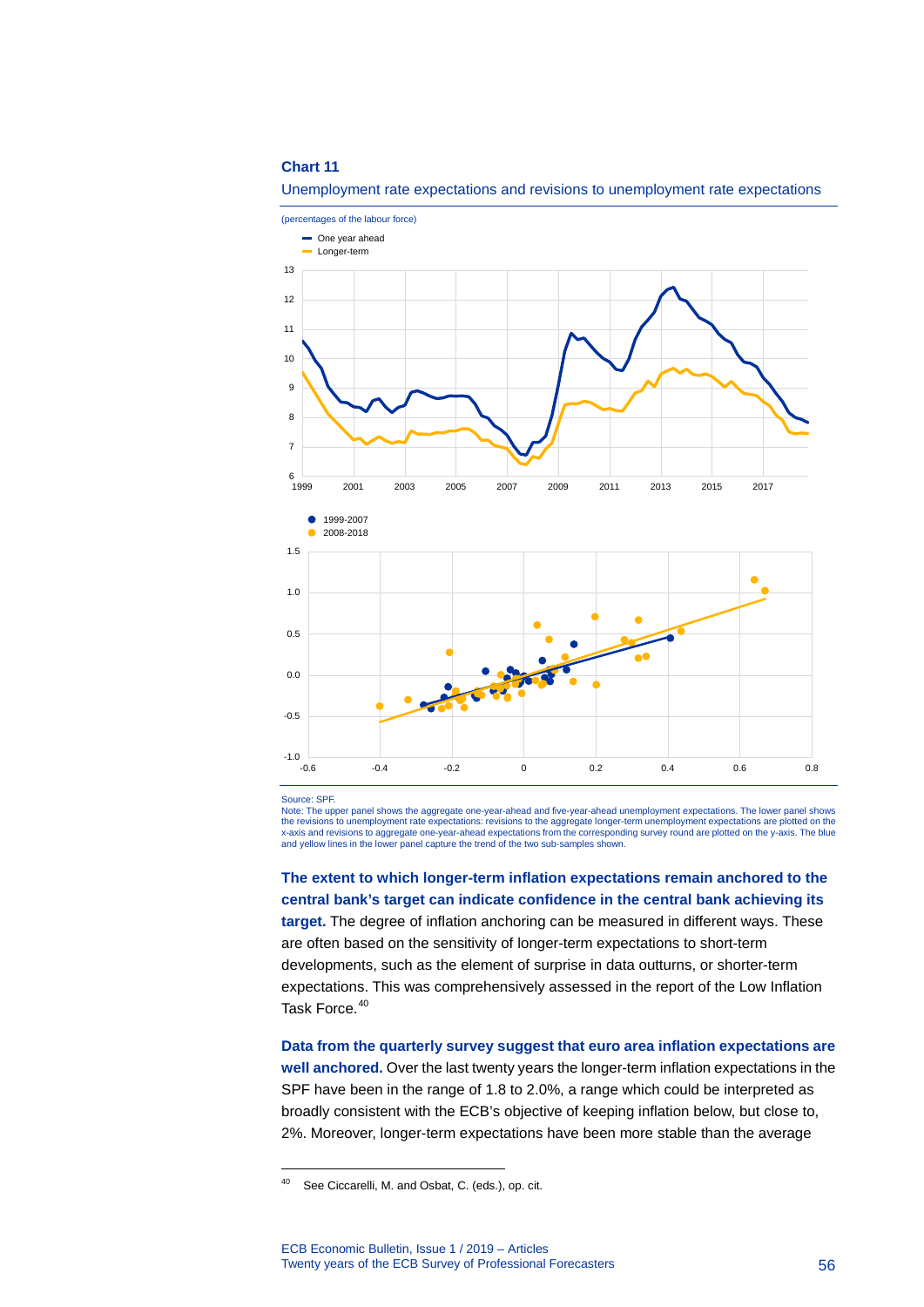HICP inflation rate, which might otherwise have been taken as a guide to inform a naïve, backward-looking forecast (see Chart 12). In recent years, longer-term inflation expectations have been gradually and steadily recovering from the low recorded in the first quarter of 2015, i.e. the survey round prior to the announcement of the public sector purchase programme. In the fourth quarter of 2018 survey round, the longer-term expectation for HICP inflation stood at 1.9% and the longer-term expectation for HICP inflation excluding energy, food, alcohol and tobacco stood at 1.8%. However, forecasters' balance of risks around longer-term inflation expectations still remains clearly skewed to the downside, as it has been since the sharp fall in annual inflation in the second half of 2008, although it has been improving.

### **Chart 12**

#### Longer-term inflation expectations and the balance of risks around them



Sources: SPF and ECB staff calculations.

Notes: The expanding average series denotes the average annual HICP inflation rate from January 1999 to the date indicated on the x-axis. Negative values of the balance of risks indicator denote that the balance is to the downside, while positive values denote that the balance is to the upside.

### **The ECB's inflation objective has remained the key factor informing SPF**

**respondents' longer-term expectations.** The 2018 special survey repeated a question from 2013, asking survey participants what information they used to inform their longer-term inflation expectations. Relative to the previous survey, there were notable increases in the shares of respondents indicating the ECB's inflation objective, trends in financial market based measures of inflation expectations and trends in wages, whereas there were notable declines in the shares of respondents indicating trends in monetary aggregates and other variables (see Chart 13). Given that trends in actual inflation, wages and longer-term market expectations have clearly weakened in recent years, the role of the inflation objective as an anchor of expectations has been brought to the fore.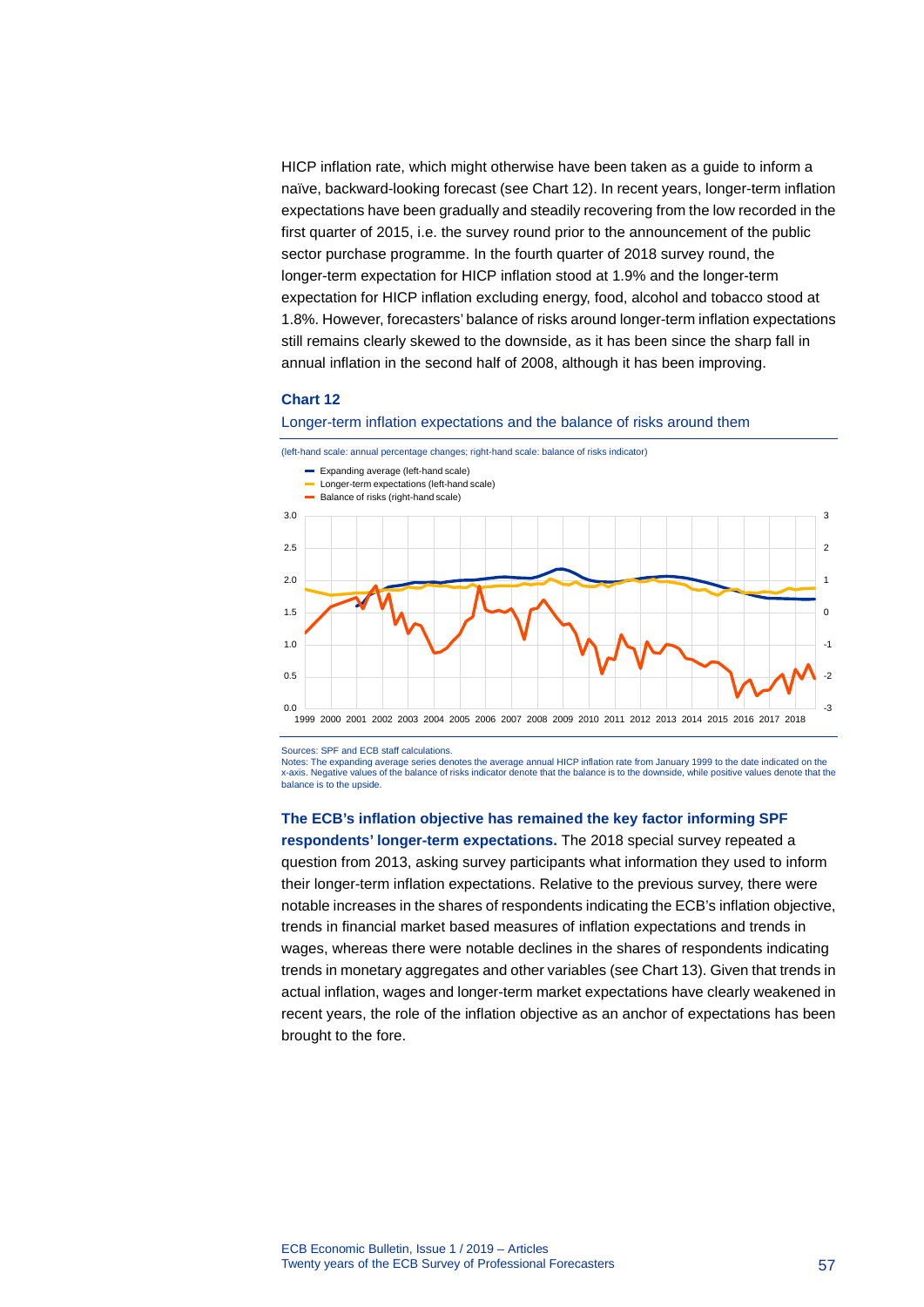

#### Factors informing SPF respondents' longer-term expectations

Sources: SPF and ECB staff calculations.

Notes: The option "fiscal variables" was not offered as a possible response in 2013, although fiscal variables were mentioned by some respondents answering "other variables". It is therefore also included in "other variables" in the 2018 figures. Percentages do not add up to 100 because respondents could indicate multiple factors.

# 6 Conclusions

**The ECB's SPF is the most long-standing, comprehensive and transparent survey of the aggregate euro area economy.** In particular, relative to other surveys, the PDFs in the SPF allow a complete, quantitative evaluation of perceived risks to and uncertainty surrounding the outlook. This provides an additional valuable dimension to complement the point forecasts and form a more complete economic assessment of the information received in the quarterly survey, for example when considering the pace and nature of the economic normalisation following the financial crisis.

**It is helpful as a cross-check not only of the ECB's/Eurosystem's own macroeconomic projection profiles but also of the fundamental economic relationships underpinning them.** The twenty years of the SPF have generated a rich dataset which can be used to address topical economic questions and help inform monetary policy debate. For example, considering the SPF data for different variables together, we can deduce how the professional forecasting community assesses the relationships between key variables, such as growth and inflation or unemployment and wage growth, to be evolving. Thus, the SPF remains as useful for economic analysis and as relevant to monetary policy debate today as it was when it was first launched twenty years ago.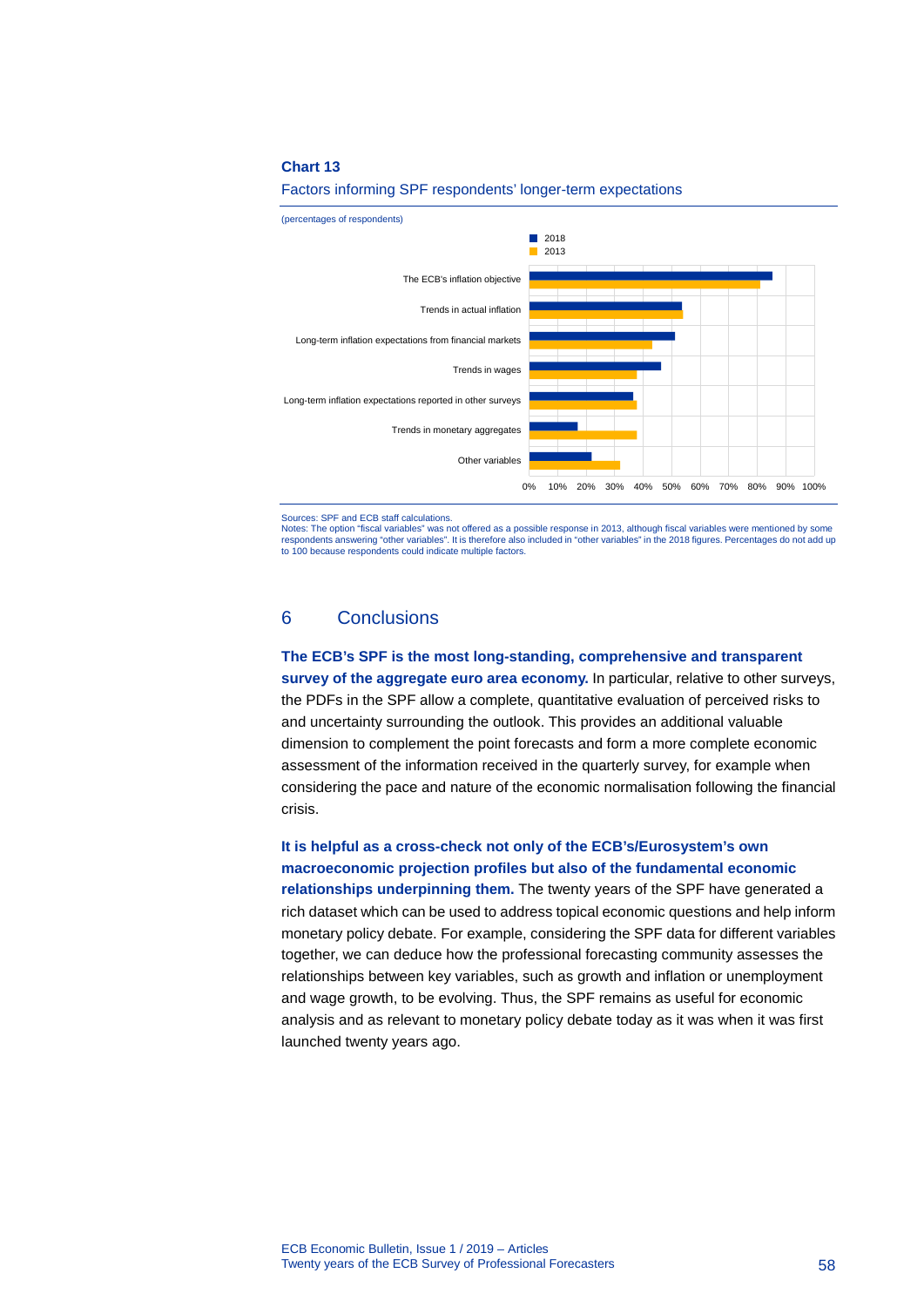# 2 Fiscal spillovers in a monetary union

**Prepared by Mario Alloza, Bogdan Cozmanca, Marien Ferdinandusse and Pascal Jacquinot**

*The article describes the main transmission channels of the spillovers of national fiscal policies to other countries within a monetary union and investigates their magnitude using different models. In the context of Economic and Monetary Union (EMU), fiscal spillovers are relevant for the accurate assessment of the cyclical outlook in euro area countries, as well as in the debates on a coordinated change in the euro area fiscal stance and on euro area fiscal capacity. The article focuses on spillovers from expenditure-based expansions in the larger euro area countries by presenting two complementary exercises. The first is an empirical investigation of spillovers based on a new, long dataset for the largest euro area countries, while the second uses a multi-country general equilibrium model with a rich fiscal specification and the capacity to analyse trade spillovers. Fiscal spillovers are found to be heterogeneous but generally positive among the larger euro area countries. The reaction of interest rates to fiscal expansion is an important determinant for the magnitude of spillovers.*

# 1 Introduction

### **Fiscal spillovers across countries have received increasing attention in recent**

**years.** Understanding the impact of one country's fiscal policies on output in other Member States of the monetary union is naturally of considerable interest to a central bank setting a single monetary policy, as it allows the bank to better gauge the euro area's economic developments, and this feeds into the assessment of the risks to price stability. Moreover, fiscal spillovers should be taken into account when assessing the aggregate euro area fiscal stance. $41$  Finally, the size of the fiscal spillovers is important when assessing the stabilisation effects of national fiscal policies. If the fiscal spillovers are small, then the existence of a central fiscal stabilisation function that can support national economic stabilisers in the presence of large economic shocks would make the Economic and Monetary Union (EMU) more resilient.<sup>[42](#page-59-1)</sup>

### **National fiscal policies spill over to other countries through different channels.**

Trade is an important transmission channel between countries, whereby fiscal expansion in one country increases its imports from other countries. Fiscal expansion could also increase domestic prices and the real effective exchange rate, reinforcing spillovers, as the stimulating country loses competitiveness vis-à-vis the other countries. Given the implications for prices, it is important to take into account the monetary policy response. Interest rates may occasionally not react to price changes

<span id="page-59-0"></span><sup>&</sup>lt;sup>41</sup> For more information on the debate on the euro area fiscal stance, see the article "The euro area fiscal [stance"](https://www.ecb.europa.eu/pub/pdf/other/eb201604_article02.en.pdf?cd7a3d1bea4cc8f48dc86ed31c2776b9), *Economic Bulletin*, Issue 4, ECB, 2016, and Bańkowski, K. and Ferdinandusse, M., "[Euro area](https://www.ecb.europa.eu/pub/pdf/scpops/ecbop182.en.pdf?ec4765a3a579418dd12b825ee19ad2ac)  [fiscal stance"](https://www.ecb.europa.eu/pub/pdf/scpops/ecbop182.en.pdf?ec4765a3a579418dd12b825ee19ad2ac), *Occasional Paper Series*, No 182, ECB, 2017.

<span id="page-59-1"></span><sup>&</sup>lt;sup>42</sup> For a discussion on risk sharing in EMU, see Cimadomo, J. Hauptmeier, S., Palazzo, A.A. and Popov, A., ["Risk sharing in the euro area"](https://www.ecb.europa.eu/pub/pdf/other/ecb.ebart201803_03.en.pdf?b2711dd29e17c49b39397ba881286275), *Economic Bulletin*, Issue 3, ECB, 2018.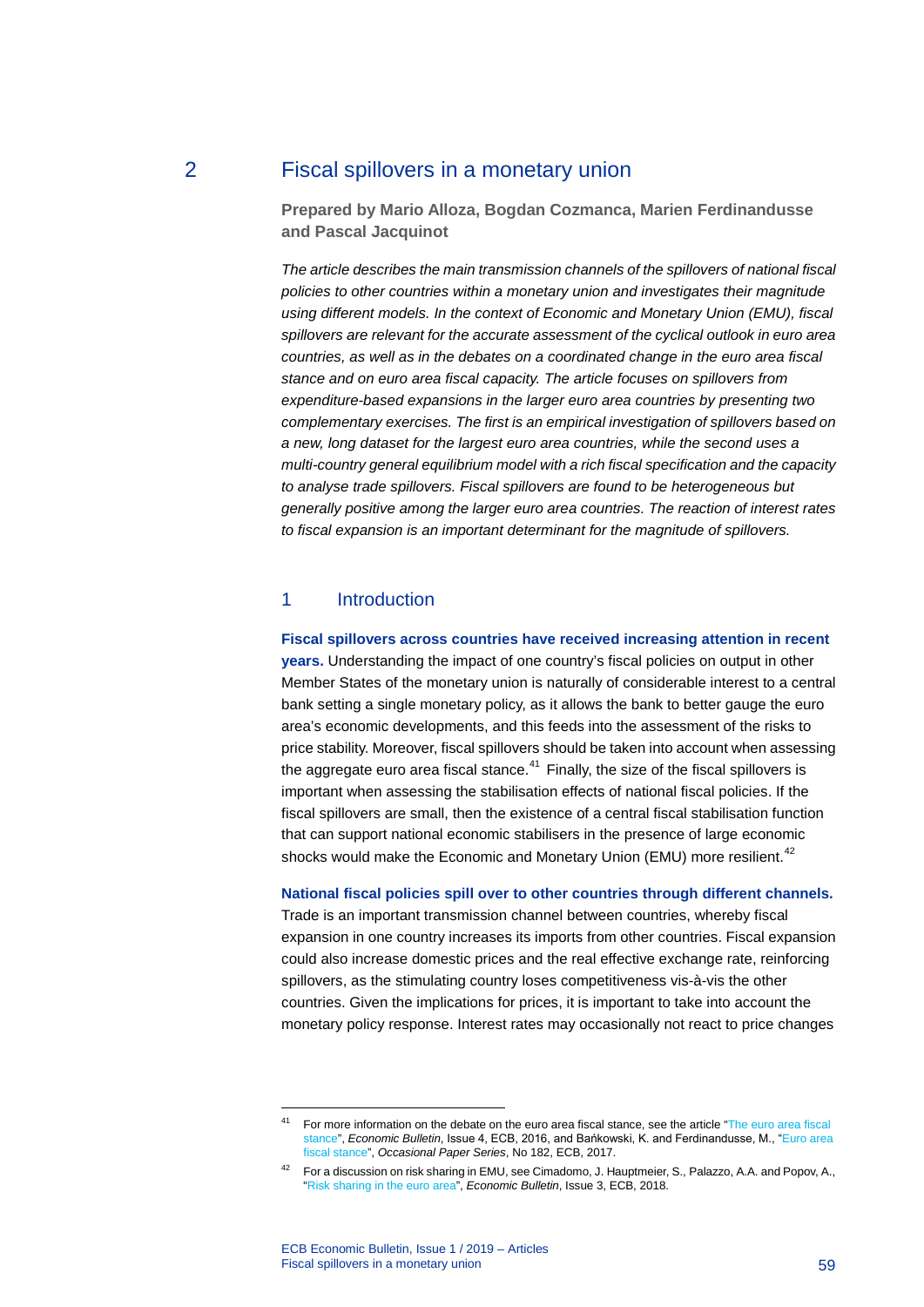stemming from fiscal action, for instance, if the economy is constrained by the effective lower bound.<sup>[43](#page-60-0)</sup>

**The empirical literature on fiscal spillovers is relatively underdeveloped.** While the number of empirical studies of the magnitude of fiscal spillovers has grown in recent years, it is limited and results are not easily comparable. The different identification of fiscal shocks and presentation of the results according to different metrics add to the complication of generalising the findings from the literature. One purpose of this article is to provide a review of the most relevant empirical literature on spillovers. For simplicity we assume an expenditure-based fiscal expansion in our analysis.[44](#page-60-1)

**Spillover estimates of public spending tend to be positive but generally small.** A number of studies have estimated fiscal spillovers from an increase in public spending through the trade channel for a panel of countries. For example, based on annual data from 1965 to 2004, Beetsma, Giuliodori and Klaassen estimate that a spending-based fiscal expansion of 1% of GDP in Germany would lead to an average increase in the output of other European economies by 0.15% after two years; for an expansion originating in France, the impact is 0.08%.<sup>[45](#page-60-2)</sup> Using quarterly data from 2000 to 2016 for 55 countries, the International Monetary Fund (IMF) reports that an increase in government spending by 1% of GDP in an average major advanced economy has a spillover effect of 0.15% of GDP on an average recipient country within the first year.<sup>[46](#page-60-3)</sup> Auerbach and Gorodnichenko find fiscal spillovers from large OECD economies that are broadly comparable with the IMF findings.<sup>[47](#page-60-4)</sup>

**Spillover estimates are heterogeneous.** The estimated magnitude of spillovers varies, with the heterogeneity related to the trade links, the state of the economy and the reaction of monetary policy. Beetsma et al. find spillovers from Germany to be around 0.4% of GDP after two years in small open economies sharing a land border with the country, such as Austria, Belgium and the Netherlands. Auerbach and Gorodnichenko find spillovers particularly high in recessions and quite modest in expansions. The IMF study finds that spillovers are up to four times as large when

<span id="page-60-1"></span><span id="page-60-0"></span><sup>&</sup>lt;sup>43</sup> Non-standard monetary policy measures that can lessen the constraints of the effective lower bound are not considered in this analysis.

<sup>44</sup> Spillovers from changes in fiscal revenues, which are not the focus of the article, are usually estimated to be considerably lower than government expenditure spillovers. The reason is that a tax cut impacts aggregate demand through the spending and saving decisions of households and firms, which induce more delays and uncertainty than the direct effect of an increase in government spending. For a review of the transmission channels of fiscal spillovers and their macroeconomic impact during the fiscal consolidation in the euro area countries in 2010–13, see Attinasi, M.G., Lalik, M. and Vetlov, I., ["Fiscal](https://www.ecb.europa.eu/pub/pdf/scpwps/ecbwp2040.en.pdf?b0fae685275efcdad84816c033cf8a2e)  [spillovers in the euro area: a model-based analysis"](https://www.ecb.europa.eu/pub/pdf/scpwps/ecbwp2040.en.pdf?b0fae685275efcdad84816c033cf8a2e), *Working Paper Series*, No 2040, ECB, 2017.

<span id="page-60-2"></span><sup>45</sup> See Beetsma, R., Giuliodori, M. and Klaassen, F., ["Trade spill-overs of fiscal policy in the European](https://doi.org/10.1111/j.1468-0327.2006.00168.x)  [Union: a panel analysis"](https://doi.org/10.1111/j.1468-0327.2006.00168.x), *Economic Policy*, Vol. 21, Issue 48, 2006, pp. 640–687.

<span id="page-60-3"></span><sup>46</sup> See International Monetary Fund, ["Cross-border impacts of fiscal policy: Still relevant?"](https://www.imf.org/%7E/media/Files/Publications/WEO/2017/October/pdf/analytical-chapters/c4.ashx), *World Economic Outlook,* 2017.

<span id="page-60-4"></span><sup>47</sup> See Auerbach, A.J. and Gorodnichenko, Y., ["Output Spillovers from Fiscal Policy"](https://www.aeaweb.org/articles?id=10.1257/aer.103.3.141), *American Economic Review*, Vol. 103, No 3, 2013, pp. 141–46. For a comparison of the results of the IMF study and Auerbach and Gorodnichenko, see Blagrave, P., Ho, G., Koloskova, K. and Vesperoni, E., ["Fiscal Spillovers : The](https://www.imf.org/%7E/media/Files/Publications/SpilloverNotes/SpilloverNote11.ashx)  [Importance of Macroeconomic and Policy Conditions in Transmission"](https://www.imf.org/%7E/media/Files/Publications/SpilloverNotes/SpilloverNote11.ashx), *Spillover Notes*, No 11, International Monetary Fund, 2017.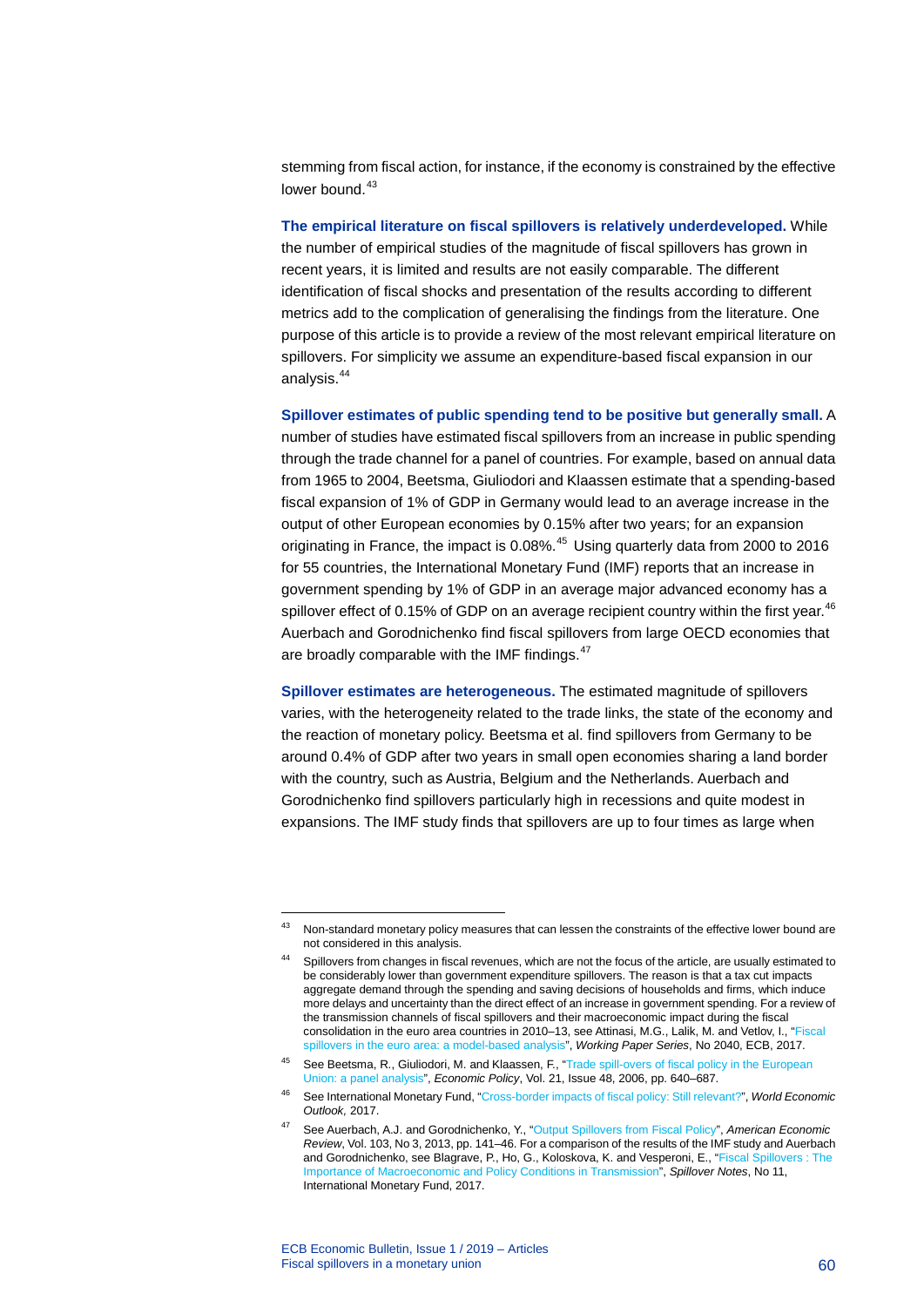monetary policy is at the effective lower bound (0.3% after one year), compared with normal times  $(0.08\%)$ .  $48$ 

**Additional insight into fiscal spillovers is provided by a number of studies using theoretical dynamic stochastic general equilibrium (DSGE) models.** Rich DSGE multi-country models can provide more insight into the determinants of the fiscal spillovers than empirical methods such as vector auto-regressions (VARs), which encompass a variety of contributing effects that are difficult to disentangle. However, DSGE models may come at the price of imposing restrictive assumptions, which may not always have strong empirical foundations. Studies based on DSGE models often find spillovers in normal times to be lower than the VAR-based estimates, but higher when interest rates do not react.<sup>[49](#page-61-1)</sup> This is partly explained by the fact that structural models only include spillovers through trade, whereas VARs also include other effects, such as financial spillovers.

# 2 Empirical Estimates

This section presents new estimates of fiscal spillover effects from the larger euro area countries. To this end, country-specific exogenous government spending shocks are identified and their dynamic effect on the economic activity of other countries considered.<sup>[50](#page-61-2)</sup>

# **2.1 Data and methodology**

**Estimates are based on a new dataset for euro area countries.** An analysis of the effects of fiscal spillovers based on time series methods requires the use of comparable, long and detailed data. However, for euro area countries, data on many of the necessary fiscal variables are only available at a quarterly frequency from the mid- to late 1990s. This issue is addressed by assembling a new dataset for Germany, France, Italy, Spain and the euro area as a whole, from the first quarter of 1980 to the fourth quarter of 2015 at a quarterly frequency, which is consistent with Eurostat data (in the current ESA 2010 accounting framework). In particular, using an unobserved component model that combines both annual and quarterly national accounts, as well as monthly indicators, it is possible to estimate fiscal variables at a quarterly frequency

<span id="page-61-1"></span><span id="page-61-0"></span><sup>&</sup>lt;sup>48</sup> The effective lower bound is identified as interest rates being in the lowest quartile of the distribution.

<sup>49</sup> See, for example, International Monetary Fund, ["Cross-border impacts of fiscal policy: Still relevant?"](https://www.imf.org/%7E/media/Files/Publications/WEO/2017/October/pdf/analytical-chapters/c4.ashx) *World Economic Outlook,* 2017, and In 't Veld, J., ["Public Investment Stimulus in Surplus Countries and](https://ec.europa.eu/info/sites/info/files/file_import/eb016_en_2.pdf)  [their Euro Area Spillovers",](https://ec.europa.eu/info/sites/info/files/file_import/eb016_en_2.pdf) *Economic Briefs*, No 16, Economic and Financial Affairs, European Commission, 2016.

<span id="page-61-2"></span> $50$  For more information on the methodology and results of the estimates presented in this section, see Alloza, M., Burriel, P. and Pérez, J.J., ["Fiscal policies in the euro area: revisiting the size of spillovers"](https://www.bde.es/f/webbde/SES/Secciones/Publicaciones/PublicacionesSeriadas/DocumentosTrabajo/18/Files/dt1820e.pdf), *Documentos de Trabajo*, No 1820, Banco de España, 2018.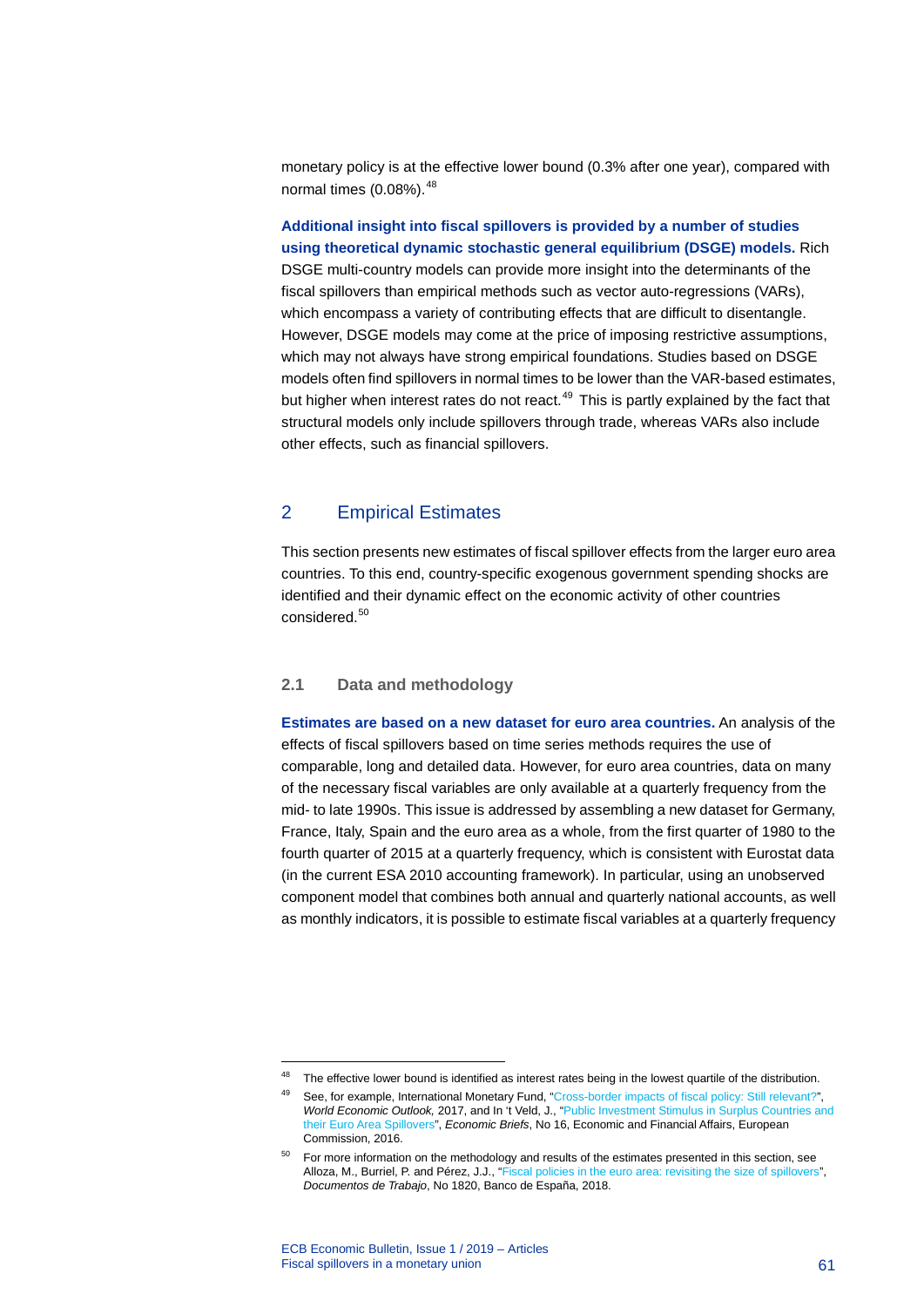while maintaining coherence with official annual aggregates. This framework takes into account important features of the data, such as different seasonal patterns.<sup>[51](#page-62-0)</sup>

**The resulting dataset contains disaggregated measures of fiscal spending (and revenues) for each of the four countries and the euro area aggregate.** This disaggregation allows the separation of components of government spending depending on their sensitivity to economic conditions. In the further analysis the government spending aggregate comprises cyclically insensitive items, in particular government consumption and investment, while cyclically sensitive items such as transfers are excluded. [52](#page-62-1)

**The empirical strategy follows three steps.** First, country-specific VARs are estimated based on (the logs of) real net tax revenues, government spending, output, the GDP deflator and the level of the ten-year interest rate. The identifying assumption is that it takes longer than one quarter to implement fiscal policies in response to a change in the economic environment, which allows the identification of structural shocks to government spending (i.e. fiscal actions are contemporaneously unrelated to the economic conditions).<sup>[53](#page-62-2)</sup> Second, the dynamic response of economic activity in a country to a government spending shock originating in another country is traced using local projections.<sup>[54](#page-62-3)</sup> This framework allows the estimation of the bilateral effect of the fiscal action for each combination of two countries. Third, these pair-wise estimates are combined into two statistics that summarise the results.

**Spillovers are summarised by destination and by origin.** Destination spillovers measure the spillover from a simultaneous spending shock in all but one euro area country on the recipient country. They are constructed as the ratio of the (cumulative) sum of the total impact on the output of a given country originated by fiscal actions in the rest of the countries to the sum of the respective domestic effects in the originating countries.<sup>[55](#page-62-4)</sup> Spillover by origin is defined as the ratio of the (output-weighted average) impact on the output in the receiving countries and the impact of a government spending shock on output in the originating country. This statistic indicates the magnitude of the spillovers that each individual country is able to generate.

<span id="page-62-0"></span><sup>&</sup>lt;sup>51</sup> For Germany and Italy we combine official information from the quarterly non-financial accounts for general government statistics (ESA 2010 and ESA 95) and extend it backwards using intra-annual monthly fiscal information and annual official statistics. For the cases of Spain and the euro area, we obtain our data from updated versions of de Castro, F., Martí, F., Montesinos, A., Pérez, J.J. and Sánchez-Fuentes, A.J., ["A quarterly fiscal database fit for macroeconomic analysis"](http://www.ief.es/docs/destacados/publicaciones/revistas/hpe/224_Art5.pdf), *Review of Public Economics*, Vol. 224, Issue 1, 2018, pp. 139-155, and Paredes, J., Pedregal, D.J. and Pérez, J.J., ["Fiscal](https://doi.org/10.1016/j.jpolmod.2014.07.003)  [policy analysis in the euro area: Expanding the toolkit",](https://doi.org/10.1016/j.jpolmod.2014.07.003) *Journal of Policy Modeling*, Vol. 36, Issue 5, 2014, pp. 800-823, respectively, which were constructed according to the methodology described above and are also consistent with national accounts. Data for France are obtained directly from Eurostat.

<span id="page-62-2"></span><span id="page-62-1"></span><sup>52</sup> Nominal variables are converted to real terms using the GDP deflator.

<sup>53</sup> See Blanchard, O. and Perotti, R., "An Empirical Characterization of the Dynamic Effects of Changes in [Government Spending and Taxes on Output"](https://academic.oup.com/qje/article/117/4/1329/1875961), *Quarterly Journal of Economics,* Vol. 117, Issue 4, 2002, pp. 1329-1368.

<span id="page-62-3"></span><sup>54</sup> See Jordà, O., ["Estimation and Inference of Impulse Responses by Local Projections"](https://www.aeaweb.org/articles?id=10.1257/0002828053828518), *American Economic Review*, Vol. 95, No 1, 2005, pp. 161-182.

<span id="page-62-4"></span>The destination spillover is the response to a simultaneous increase of €1 in the rest of the countries considered, which results from adding the effect of different fiscal shocks at the same moment in time. Hence, the results for this specification are likely to represent an upper bound.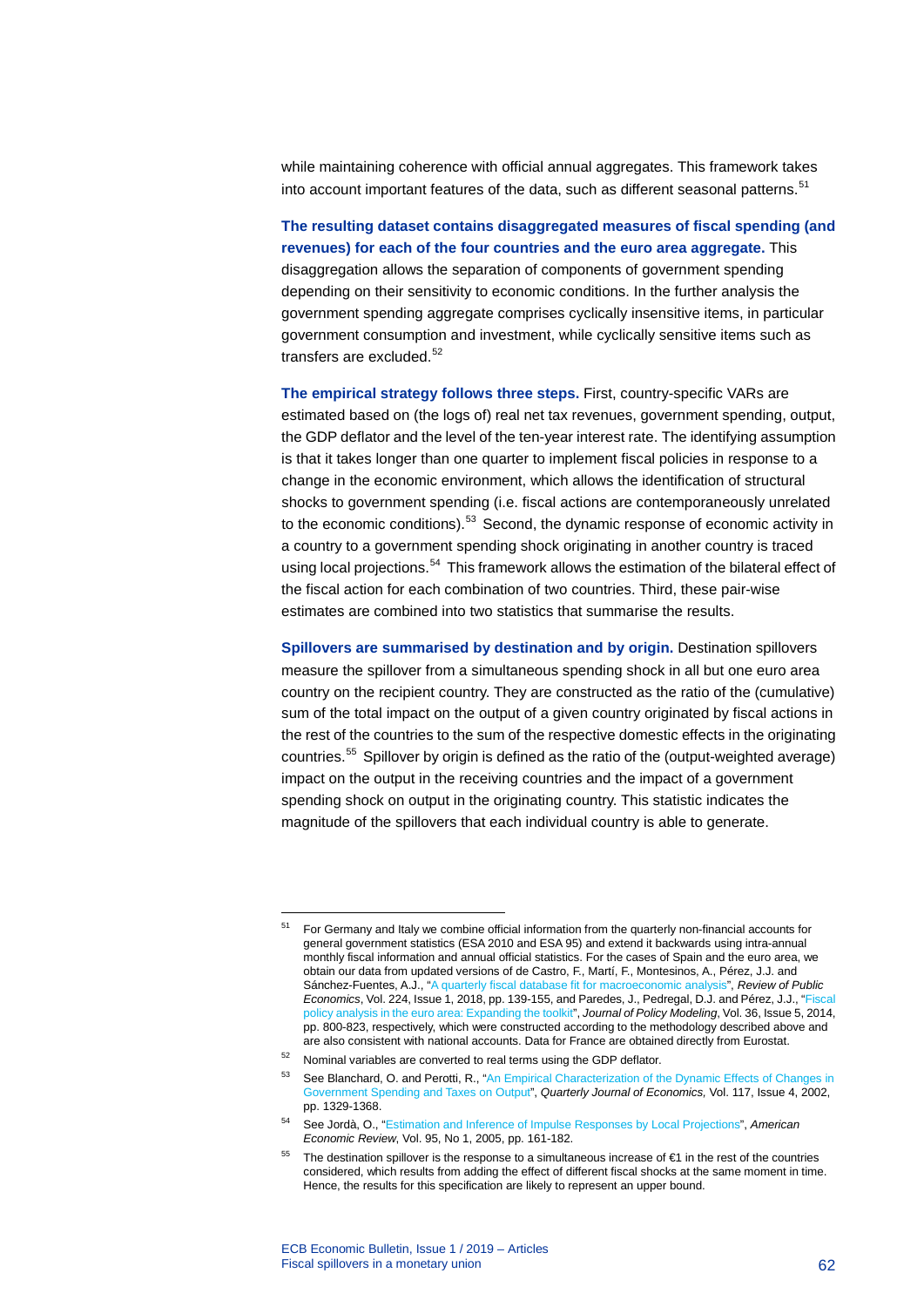### **2.2 Results**

### **The results provide evidence of positive fiscal spillovers in the euro area.**

Chart 1 plots the GDP response in each of the four economies to increases in government spending in the rest of countries (i.e. the destination spillover). The blue line shows the output response in the receiving country to the government spending shocks in the source countries. Cumulating these output effects and dividing them by the cumulated response of government spending in the stimulating countries (not shown) converts them into a measure that is directly comparable with the multiplier of a domestic fiscal expansion. For example, France has a cumulative destination spillover of 0.72 after two years. This means a simultaneous €1 increase in government spending in Germany, Italy and Spain would increase French output by €0.72 after two years.

### **Chart 1**

#### Empirical estimates of spillover effects (by destination)

**Output response to a simultaneous increase in government spending in the rest of the countries**





Source: Alloza et al, 2018.

Note: The blue line shows the output response. The dark grey and light grey lines represent Newey-West confidence intervals at 68% and 95%.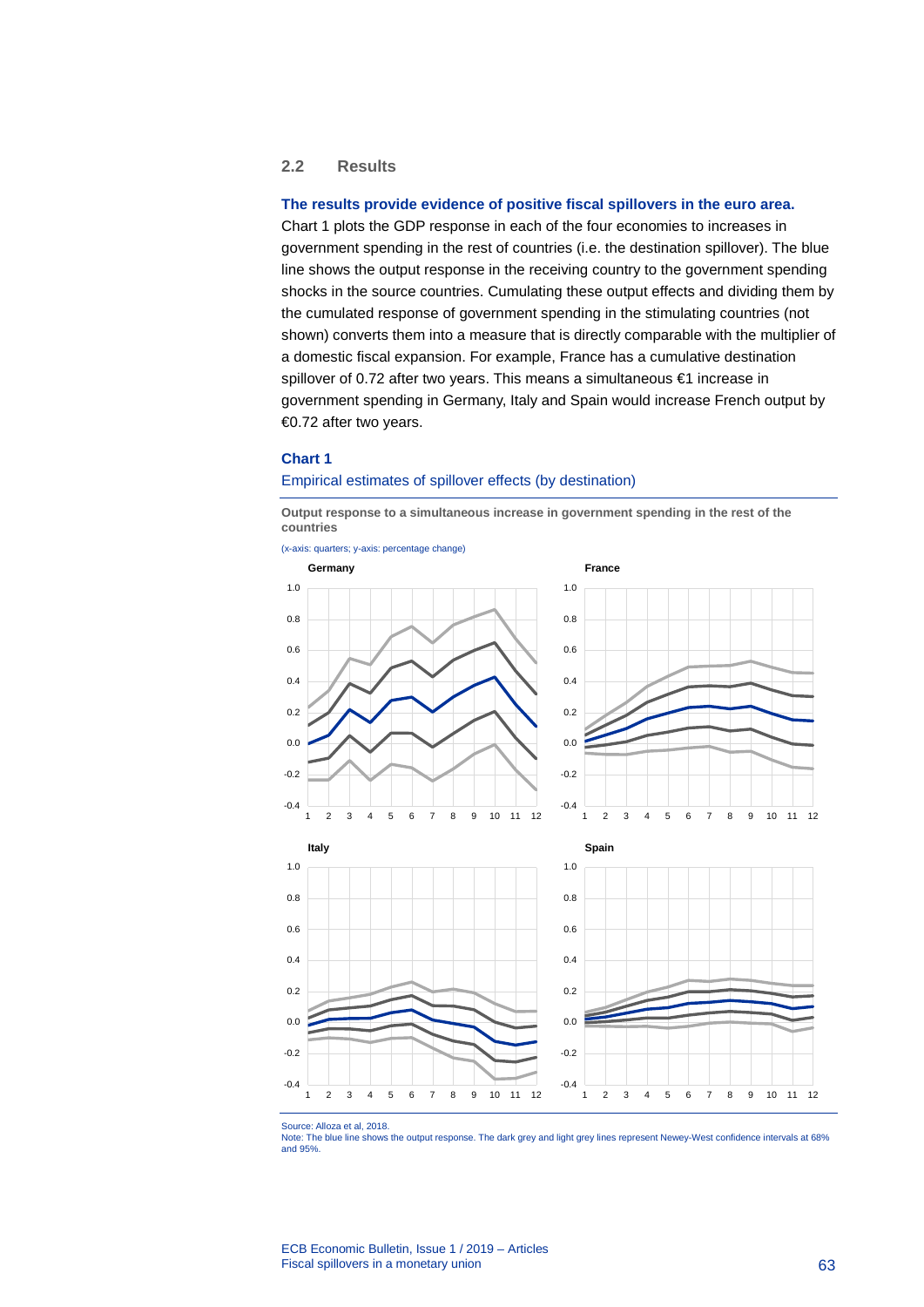**The results are comparable with previous empirical studies.** Taking the output-weighted results in Chart 1, the average destination spillovers to large euro area countries are around 0.09, 0.46 and 0.60 in the first, second and third years respectively. These last results are somewhat lower but broadly comparable with those of Auerbach and Gorodnichenko, with which they are methodologically comparable.

**There are differences in dynamics, magnitude and significance of destination spillovers across countries.** France and Spain show a similar pattern, with the spillover becoming positive and significant at the 68% level by the end of the first year. In both cases the dynamics are similar: around 0.2-0.3 in the first year and cumulatively around 0.6-0.7 in the second year. Germany also shows an increasing positive spillover, but with significant values at the 68% level, only in the third year. While only marginally significant, the magnitude of the effect in Germany seems to be larger than in the rest of the countries considered, with a cumulative destination spillover of 0.6 at the end of the first year. The spillover in Italy is estimated to be the lowest and not significantly different from zero. If the 95% confidence level were applied, then fiscal spillovers would only be significant in the case of Spain.

**Positive spillovers are also found for spending increases in one country.** When looking at the spillover effect from the point of view of the country conducting the fiscal expansion, i.e. spillovers by origin, the results are heterogeneous but also provide evidence of positive fiscal spillovers among large euro area countries (results not shown here).<sup>[56](#page-64-0)</sup>

# 3 Spillover analysis based on a multi-country DSGE model

**This section provides simulations with a multi-country DSGE model: the Euro Area and Global Economy (EAGLE) model.** The model is calibrated for the four largest euro area countries individually (Germany, France, Italy and Spain), the rest of the euro area and the rest of the world.<sup>[57](#page-64-1)</sup> Like the European Central Bank's New Area-Wide Model, EAGLE is micro-founded and features nominal price and wage rigidities, capital accumulation, and international trade in goods and bonds. Given its global dimension, the model is particularly well suited to assess cross-border spillovers. All regions trade with each other in intermediate goods, with estimates of bilateral trade flows based on recent historical averages. International asset trade is limited to nominally non-contingent bonds denominated in US dollars.

<sup>56</sup> See Alloza, M. et al (2018), for results. Government spending spillovers by origin are estimated to be stronger in Italy and Spain than in Germany, but not significant for France. Spillovers by origin are found to be stronger for public investment than consumption.

<span id="page-64-1"></span><span id="page-64-0"></span> $57$  The Euro Area and Global Economy (EAGLE) model is a multi-country dynamic general equilibrium model of the euro area developed by an ESCB team composed of staff from the Banca d'Italia, Banco de Portugal and ECB. See Gomes, S., Jacquinot, P. and Pisani, M., "The EAGLE. A model for policy [analysis of macroeconomic interdependence in the euro area"](https://ideas.repec.org/a/eee/ecmode/v29y2012i5p1686-1714.html), *Economic Modelling*, Vol. 29, Issue 5, 2012, pp. 1686-1714.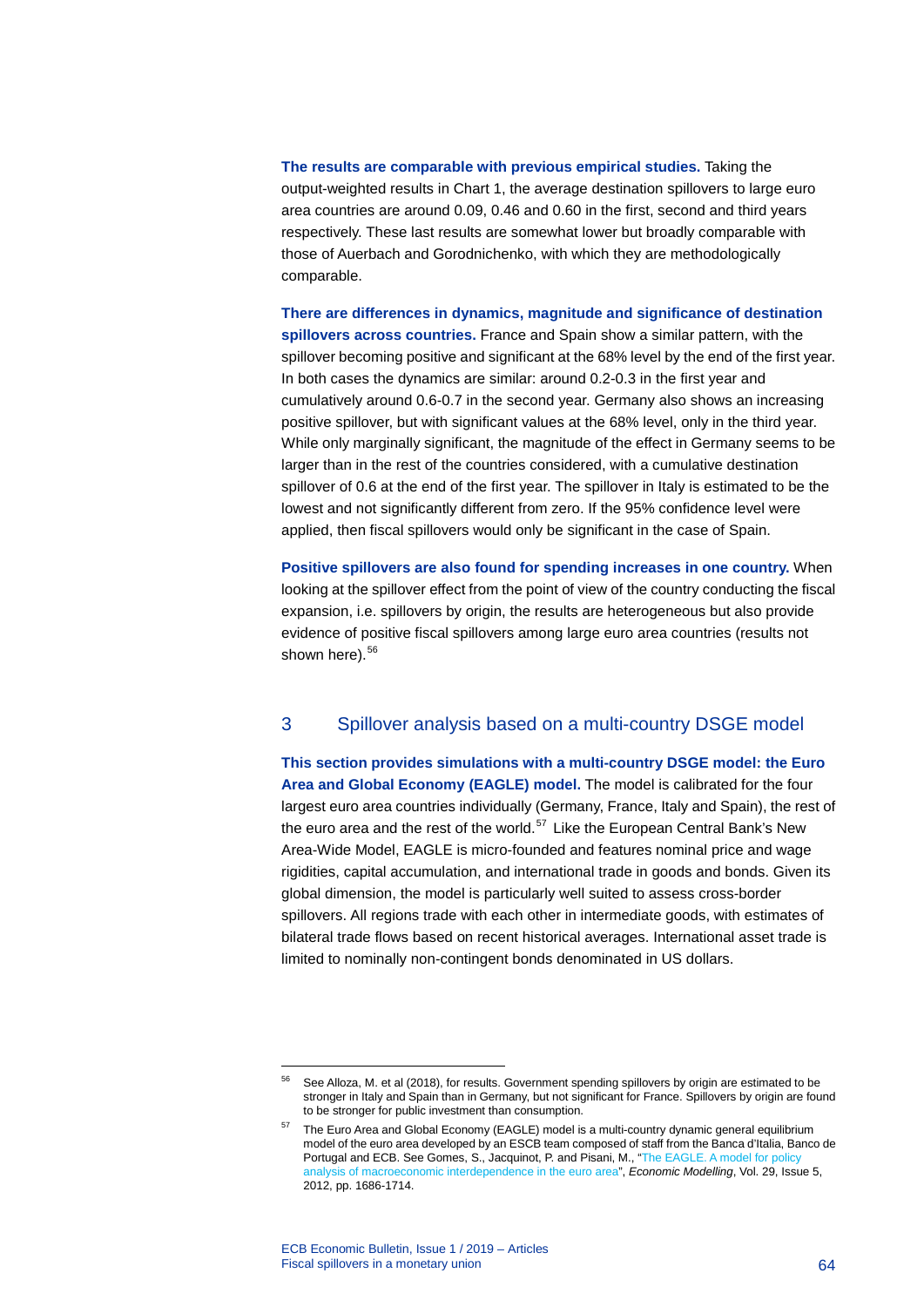**The version used here embeds an extended fiscal bloc.**[58](#page-65-0) Households are assumed to derive utility from the consumption of a composite good consisting of public and private consumption goods. It is also assumed that the government capital stock affects the production process. Moreover, in each country, public debt is stabilised through a fiscal rule that induces the endogenous adjustment of fiscal instruments when the public debt ratio deviates from its target.

**Members of the euro area share a common nominal exchange rate and a common nominal interest rate.** The central bank sets the domestic short-term nominal interest rate according to a standard Taylor-type rule, by reacting to area-wide consumer price inflation and real activity. The remaining region – the rest of the world – has its own nominal interest rate and nominal exchange rate.

**The simulations focus on government consumption and public investment** 

**separately.** The following two sections show the spillovers of a two-year spending-based fiscal stimulus, which is debt-financed, for two alternative specifications: first, with interest rates set according to the Taylor rule; second, with unchanged interest rates. The results are shown for government consumption and public investment separately.

### **3.1 Spillovers by origin and destination**

**When interest rates follow Taylor rule prescriptions, spillovers by origin are positive but small.** The left-hand panel in Chart 2 shows the spillovers from a fiscal stimulus of 1% of nominal GDP over two years in one large euro area country to the rest of the euro area, both for government investment and for consumption.<sup>[59](#page-65-1)</sup> While there is some cross-country heterogeneity, both in the domestic effect (shown on the x-axis) and the effect on the other countries (y-axis), the spillovers (computed as the ratio of GDP reaction of destination to source) are below 0.1 on average in the two years after the shock.

<span id="page-65-0"></span><sup>&</sup>lt;sup>58</sup> See Clancy, D., Jacquinot, P. and Lozej, M., "Government expenditure composition and fiscal policy [spillovers in small open economies within a monetary union",](https://ideas.repec.org/a/eee/jmacro/v48y2016icp305-326.html) *Journal of Macroeconomics*, Vol. 48, 2016, pp. 305-326.

<span id="page-65-1"></span><sup>&</sup>lt;sup>59</sup> In this and the following model simulations, the size of the stimulus (1% of GDP of the country or countries conducting the stimulus) is chosen for convenience in the interpretation of the results.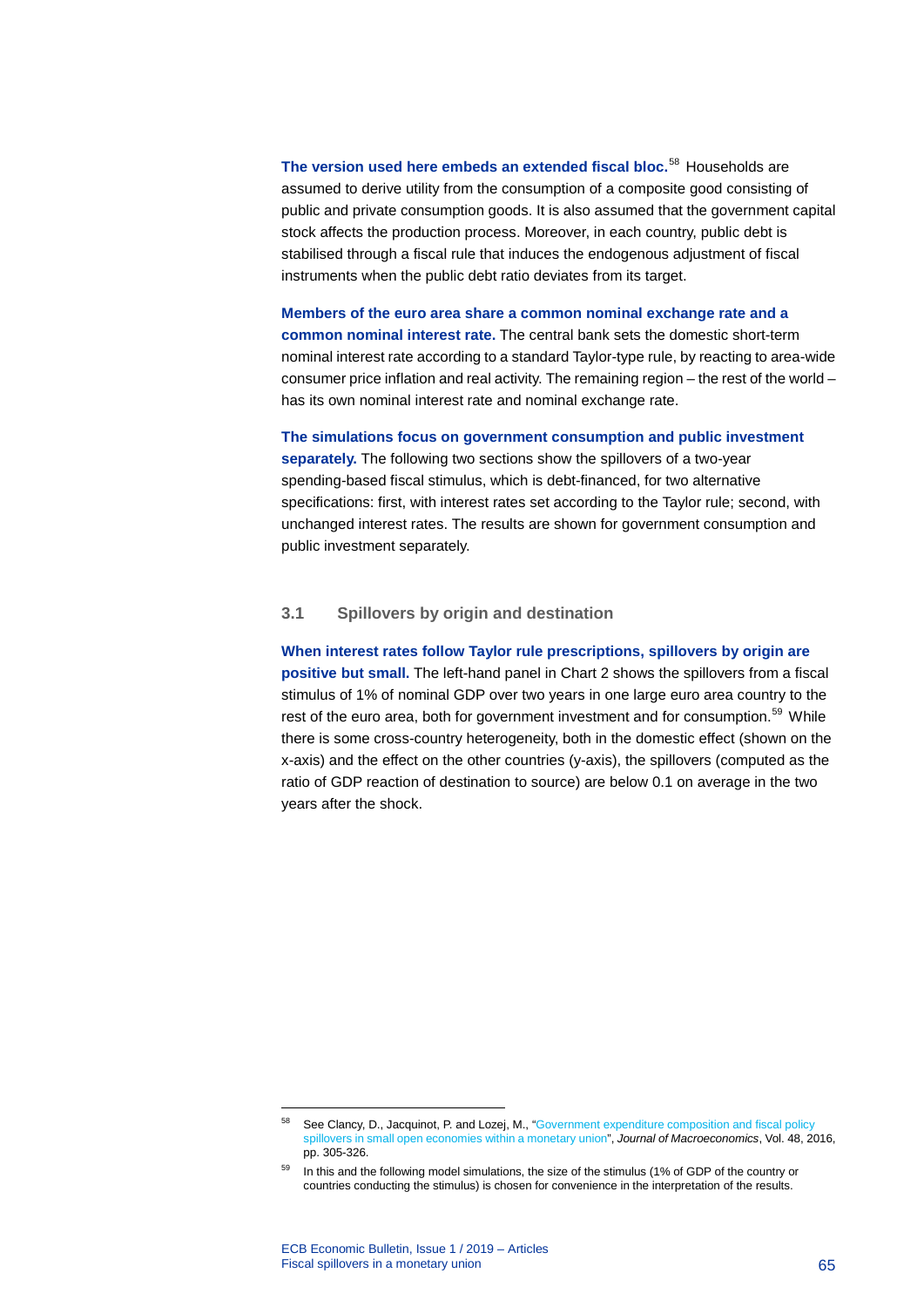#### Model simulations of fiscal spillovers (with reactive interest rates)

(x-axis: two-year average percentage change in GDP in country(-ies) propagating the fiscal stimulus; y- axis: two-year average percentage change in GDP in recipient country)



Source: EAGLE model.

Notes: The left-hand panel shows the spillover by origin, i.e. the impact of an increase in government consumption or public investment by 1% of GDP for two years in one country on its own output (x-axis) and the output of the other countries (y-axis). The right-hand panel shows the spillover by destination, i.e. the impact of a simultaneous increase in government consumption or public investment by 1% of GDP for two years in all but one country on the countries' output (x-axis) and the country receiving the spillovers (y-axis).

**Spillovers by destination are also small.** The right-hand panel in Chart 2 shows the spillovers in one large country from a simultaneous fiscal stimulus of 1% of GDP over two years in the other countries. For public investment the spillovers come out at just above 0.1. For public consumption the destination spillovers are, on average, slightly negative during the first two years, mainly because the demand effect of the fiscal stimulus is offset by the contractionary impact of higher interest rates that applies to all countries in the monetary union. Relative country size also matters: the destination spillover in Spain is somewhat larger than the destination spillover in Germany, as the former results from a 1% of GDP stimulus in all countries but Spain and the latter from a 1% of GDP fiscal expansion in all countries but Germany.

### **Destination spillovers are not identical to an aggregation of the spillovers by**

**origin.** Both the domestic effect on output in the countries conducting the stimulus and the spillovers are more clustered. An explanation is that the impact of a simultaneous stimulus on prices and economic activity is larger and triggers a relatively stronger monetary reaction than a stimulus in one large euro area country.

# **When interest rates in the euro area do not respond to the fiscal shock, spillovers by origin and by destination are positive, and much larger than in the**

**case of reactive monetary policy.** Without a reaction by interest rates for two years, spillovers by origin vary between 0.07 for an increase in government consumption in Spain by 1% of GDP and 0.25 for a similar increase in German public investment (see the left-hand panel in Chart 3). These spillovers are around six times as large as those with responsive interest rates. A similarly strong increase can be seen for investment-based spillovers by destination (see the right-hand panel in Chart 3). The sensitivity of destination spillovers to France, Italy and Spain to the reaction of interest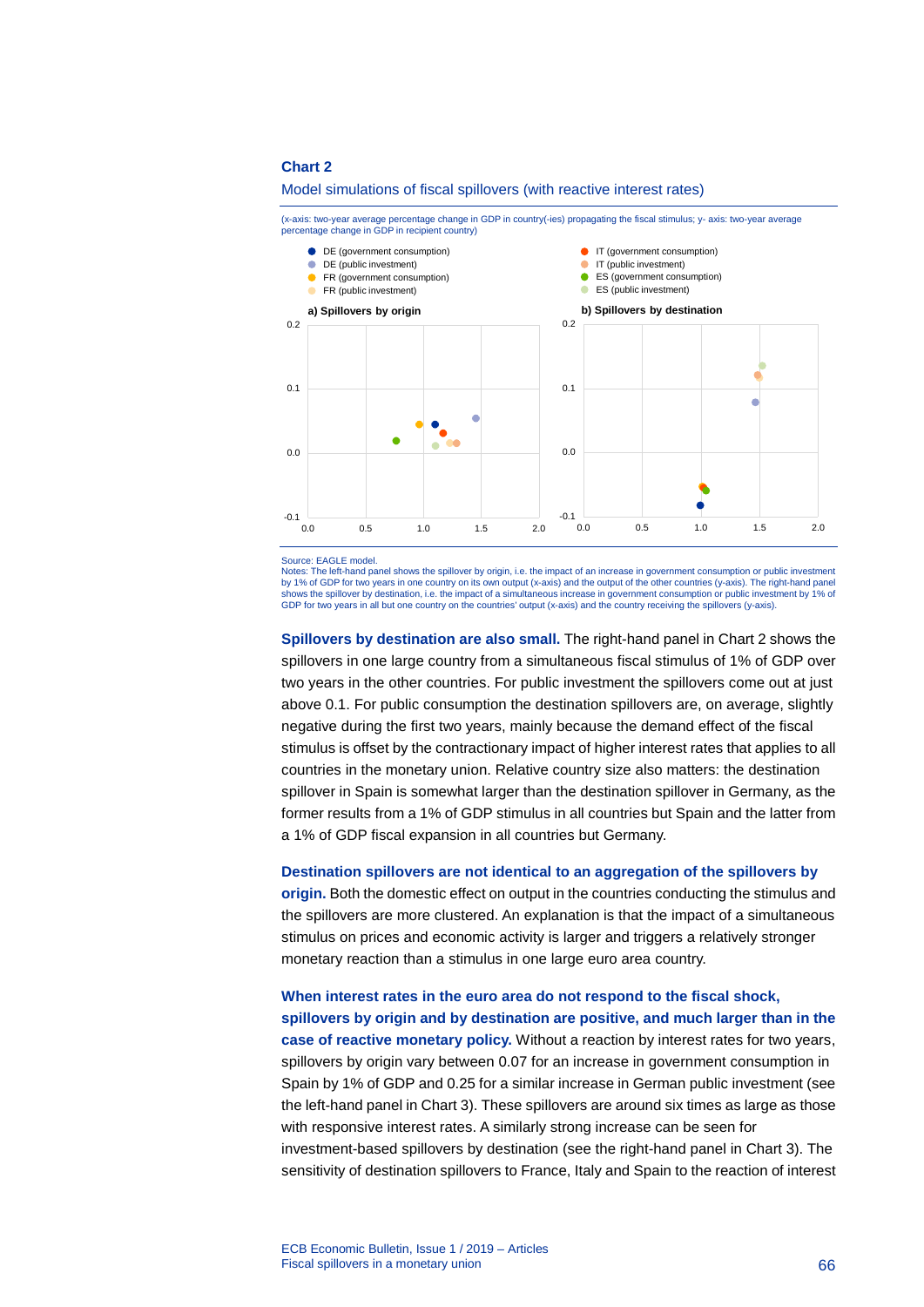rates is even stronger for a public consumption-based stimulus, with the effect increasing from a negative value to above 1.<sup>[60](#page-67-0)</sup>

#### **The model simulations largely confirm the empirical estimates presented**

**above.** When interest rates react, spillovers are generally positive but small, and higher for investment than for consumption. When comparing the model simulations with the empirical estimates of the destination spillovers, it should be taken into account that the empirical estimates are based on data covering different monetary policy regimes and without coordinated fiscal policies (except in the 2009-10 period of the crisis). The relatively high empirical destination spillovers for Germany might partially reflect the fact that fiscal stimulus episodes in the other large euro area countries resulted less often in an increase in interest rates, on account of exchange rate pegs to the Deutsche Mark prior to EMU or their smaller weight in the euro area economy since the introduction of a common monetary policy.

#### **Chart 3**

#### Model simulations of fiscal spillovers (with non-reactive interest rates)



Source: The EAGLE model.

-

Notes: The left-hand panel shows the spillover by origin, i.e. the impact of an increase in government consumption or public investment by 1% of GDP for two years in one country on its own output (x-axis) and the output of the other countries (y-axis). The right-hand panel shows the spillover by destination, i.e. the impact of a simultaneous increase in government consumption or public investment by 1% of GDP for two years in all but one country on the countries' output (x-axis) and the country receiving the spillovers (y-axis).

# **3.2 Sensitivity analysis**

**Structural models are sensitive to the assumptions regarding the future evolution of monetary policy.** The simulations above are conducted under the assumptions of perfect foresight and complete financial markets. The implication of

<span id="page-67-0"></span> $60$  The exercise is restricted to fiscal shocks and does not take into account other shocks that would have led to forward guidance, such as depressed private demand and credit-constrained households and firms following an economic crisis. From a longer-term perspective, an increase in public investment could generally be expected to contribute more to the productive capacity of the economy than government consumption. For a discussion of the quality of public finances, see ["The composition of public finances in](https://www.ecb.europa.eu/pub/pdf/other/ebart201705_01.en.pdf?759ce38ffc8f50bfe7a05129f69b4cb1)  [the euro area",](https://www.ecb.europa.eu/pub/pdf/other/ebart201705_01.en.pdf?759ce38ffc8f50bfe7a05129f69b4cb1) *Economic Bulletin*, Issue 5, ECB, 2017.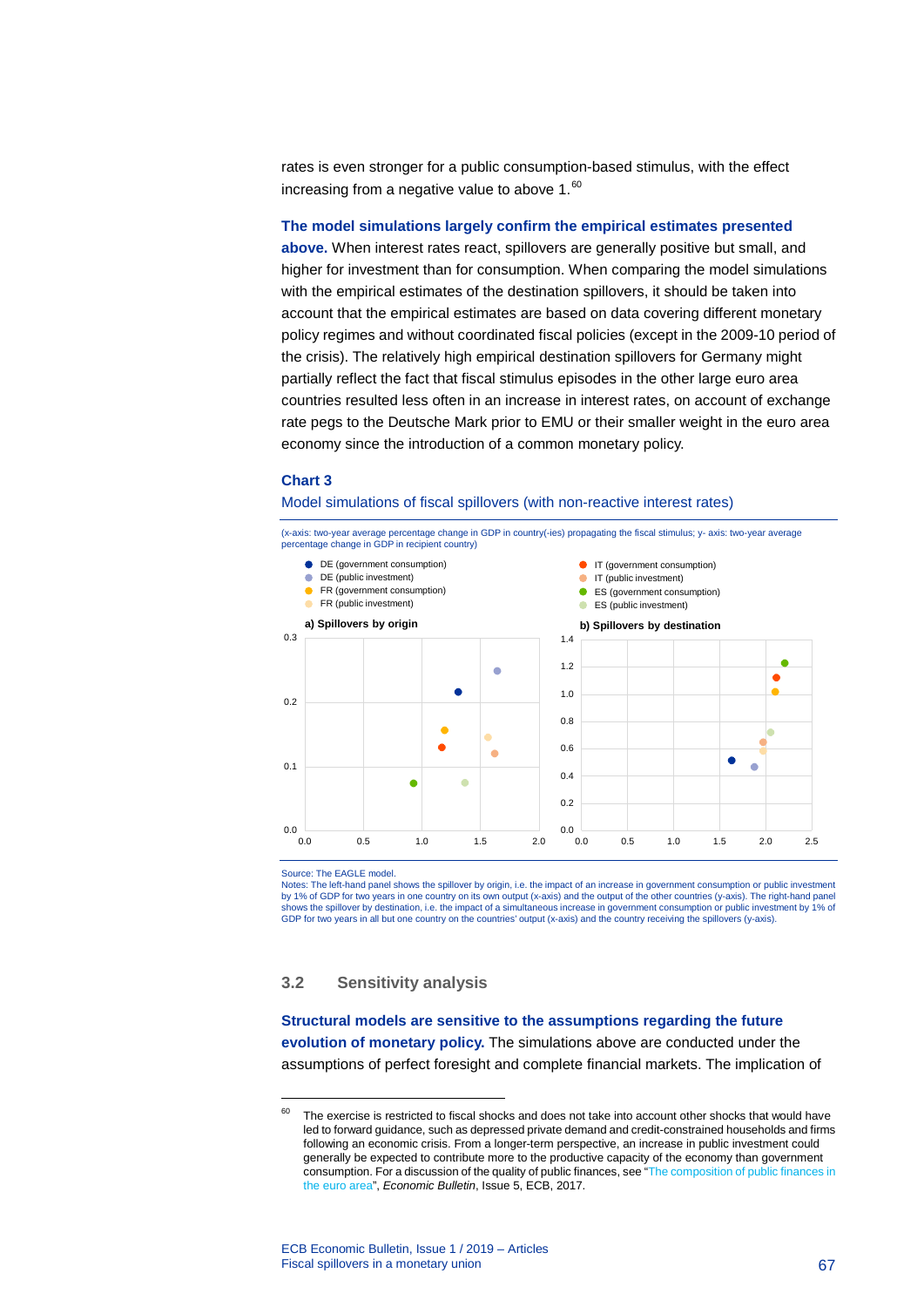these assumptions is that the monetary authority, firms and households all know and are able to completely adjust to future changes in the monetary and fiscal policy stances. Through these features, structural models are known to be very sensitive to the announcement of future interest rates, which is known in the theoretical literature as the "forward guidance puzzle".<sup>[61](#page-68-0)</sup>

**Spillovers are also affected by the forward guidance puzzle.** The sensitivity to future interest rates does not only apply to the domestic effect of a fiscal stimulus but also to the spillover ratio – the ratio of the average percentage change in GDP in the recipient country to the percentage change in GDP in the stimulating country. An illustration for a public investment-based stimulus in Germany shows that the spillover ratio increases more than proportionally when the announced path of future interest rates is extended by one year (see Chart 4). The effect becomes much smaller when the interest rate path is modelled as a series of one-year announcements (bars labelled "myopic") or when households and firms in the model discount the future impact of the expected real interest rate on current consumption and investment decisions (bars labelled "disc.").<sup>[62](#page-68-1)</sup> This sensitivity analysis suggests that the size of spillovers under an expected path of unchanged interest rates, as shown in Section 3.2 and found in the literature, should be taken as an upper bound.

### **Chart 4**

### Model simulations of fiscal spillovers (with different monetary policy rules)

**Spillover ratios to other euro area countries for an increase in public investment in Germany**  (percentage change in GDP in recipient country as ratio of the percentage change in German GDP)



#### Source: The EAGLE model.

-

Notes: The chart shows four-year average spillover ratios of an increase in German public investment by 1% of GDP for four years, with different monetary policy rules: with responsive interest rates (bar labelled "normal") and with no expected change in interest rates over different time horizons (bars labelled by the number of years interest rates do not react). The expected unchanged interest rates are<br>modelled as a one-time announcement (yellow bar), a series of one-year announcements (ba announcement with households and firms discounting the future impact of the real interest rate on current consumption and investment decisions (bars labelled "disc.").

<span id="page-68-0"></span><sup>&</sup>lt;sup>61</sup> "Standard monetary models imply that far future forward guidance is extremely powerful: promises about far future interest rates have huge effects on current economic outcomes, and these effects grow with the horizon of the forward guidance": McKay, A., Nakamura, E. and Steinsson, J., ["The Power of Forward](https://www.aeaweb.org/articles?id=10.1257/aer.20150063)  [Guidance Revisited"](https://www.aeaweb.org/articles?id=10.1257/aer.20150063), *American Economic Review*, Vol. 106, No 10, 2016, pp. 3133-58.

<span id="page-68-1"></span><sup>62</sup> See McKay, A., Nakamura, E. and Steinsson, J., ["The Discounted Euler Equation: A Note"](https://doi.org/10.1111/ecca.12226), *Economica*, Vol. 84, Issue 336, 2017, pp. 820-831.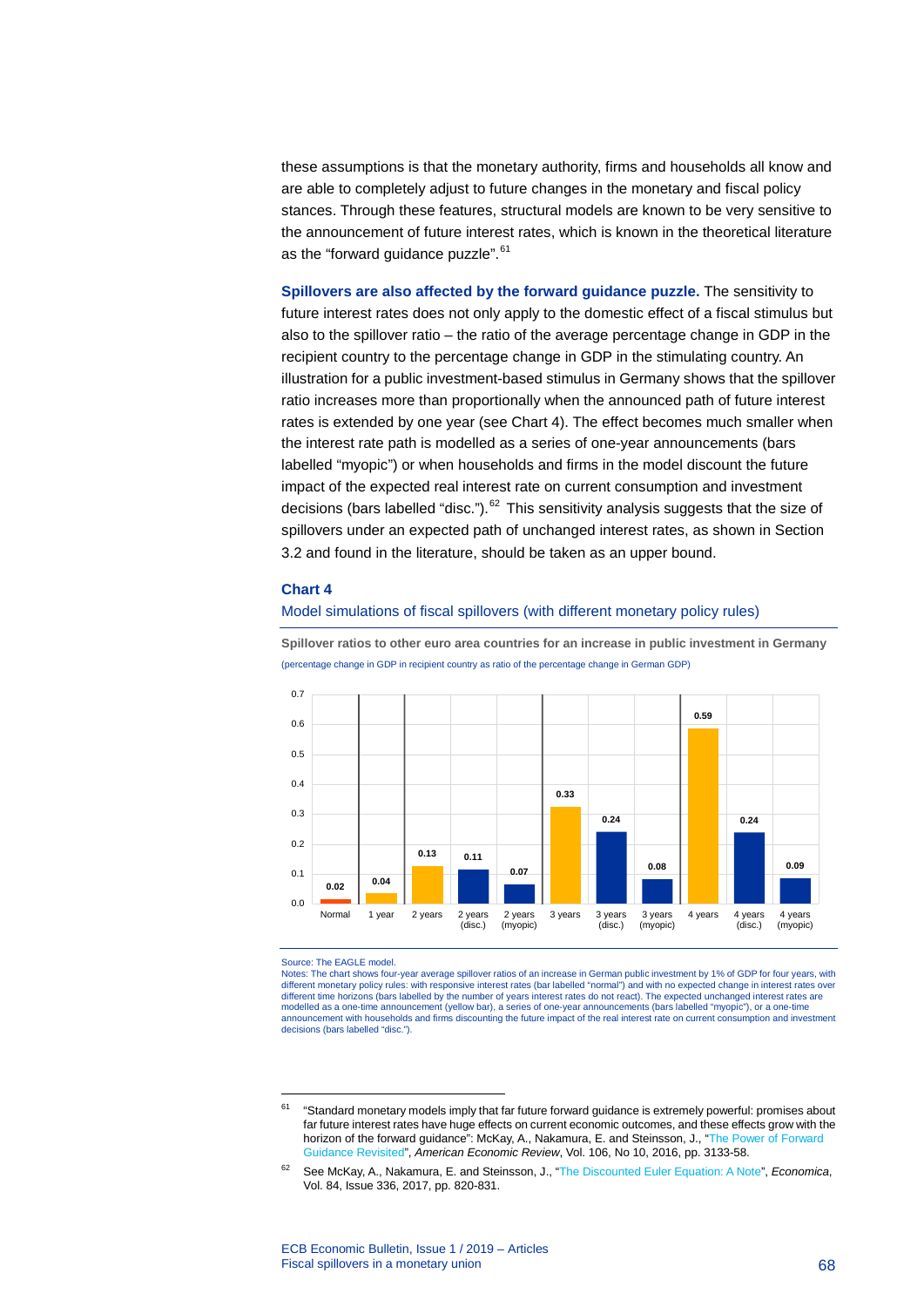# 4 Conclusions

# **The article analyses the main transmission channels of the spillovers of**

**national fiscal policies to other countries within a monetary union.** Estimates based on a new dataset confirm the findings of earlier studies that fiscal action can have positive spillovers among the largest euro area countries. Expenditure measures in one of the four largest euro area countries have generally a positive but low spillover effect on output in the other countries. This effect can become larger if more countries simultaneously undertake fiscal action.

### **The small size of fiscal spillovers supports the case for a central fiscal capacity.**

The reaction of interest rates is an important determinant for the magnitude of spillovers. An illustration using a Taylor rule shows that spillovers are small if interest rates react to the changes in inflation and output induced by fiscal policy, but the effects are amplified if interest rates are not expected to react to a fiscal shock. This reinforces the case for countries in a monetary union to pursue countercyclical fiscal policies in good times, building up fiscal buffers and a sound fiscal position that can be used to stabilise the economy in downturns. In addition, the fact that fiscal spillovers are generally small also suggests that a central fiscal capacity may be an important mechanism to enhance domestic fiscal policy effects.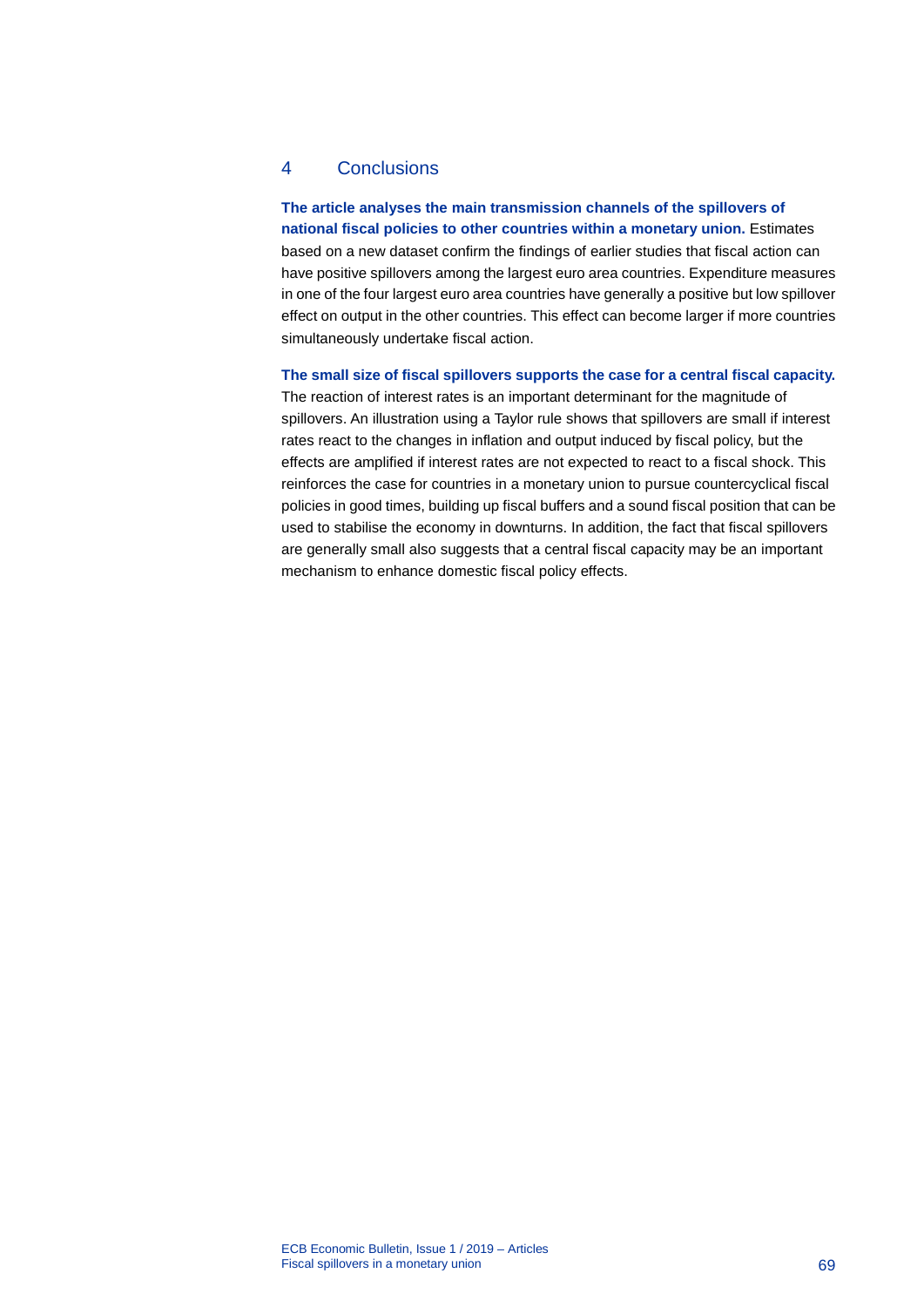# **Statistics**

# **Contents**

 $\mathcal{A}^{\mathcal{A}}$ 

| 1 External environment   | S <sub>2</sub> |
|--------------------------|----------------|
| 2 Financial developments | $S_3$          |
| 3 Economic activity      | S8             |
| 4 Prices and costs       | S 14           |
| 5 Money and credit       | S 18           |
| 6 Fiscal developments    | S 23           |

### Further information

| ECB statistics can be accessed from the Statistical Data Warehouse (SDW):                | http://sdw.ecb.europa.eu/                                  |
|------------------------------------------------------------------------------------------|------------------------------------------------------------|
| Data from the statistics section of the Economic Bulletin are available from the SDW:    | http://sdw.ecb.europa.eu/reports.do?node=1000004813        |
| A comprehensive Statistics Bulletin can be found in the SDW:                             | http://sdw.ecb.europa.eu/reports.do?node=1000004045        |
| Methodological definitions can be found in the General Notes to the Statistics Bulletin: | http://sdw.ecb.europa.eu/reports.do?node=10000023          |
| Details on calculations can be found in the Technical Notes to the Statistics Bulletin:  | http://sdw.ecb.europa.eu/reports.do?node=10000022          |
| Explanations of terms and abbreviations can be found in the ECB's statistics glossary:   | http://www.ecb.europa.eu/home/glossary/html/glossa.en.html |

# Conventions used in the tables

| $\overline{\phantom{a}}$ | data do not exist/data are not applicable |
|--------------------------|-------------------------------------------|
|                          | data are not yet available                |
| $\cdots$                 | nil or negligible                         |
| (p)                      | provisional                               |
| s.a.                     | seasonally adjusted                       |
| n.s.a.                   | non-seasonally adjusted                   |

 $\frac{1}{2}$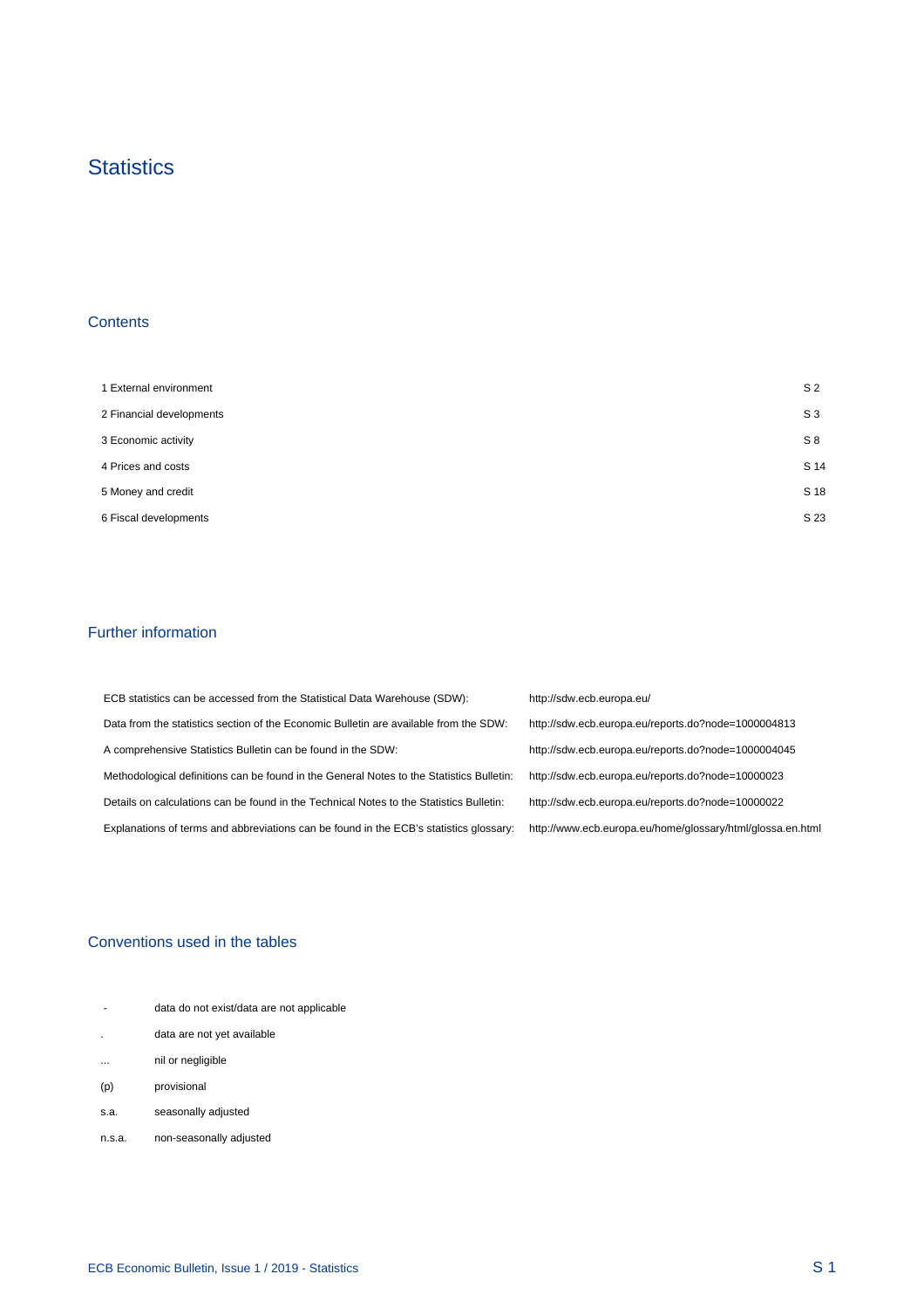# 1 External environment

# 1.1 Main trading partners, GDP and CPI

|                                           | GDP <sup>1)</sup><br>(period-on-period percentage changes)                                      |                       |                              |                                                                                                  |                         |                   |                                    | <b>CPI</b><br>(annual percentage changes) |                                 |                                                 |                                 |                                 |                                 |  |  |
|-------------------------------------------|-------------------------------------------------------------------------------------------------|-----------------------|------------------------------|--------------------------------------------------------------------------------------------------|-------------------------|-------------------|------------------------------------|-------------------------------------------|---------------------------------|-------------------------------------------------|---------------------------------|---------------------------------|---------------------------------|--|--|
|                                           | G <sub>20</sub><br>China<br><b>United</b><br><b>United</b><br>Japan<br>Kingdom<br><b>States</b> |                       | Memo item:<br>euro area      | <b>OECD</b> countries<br>United<br><b>States</b><br><b>Total</b><br>excluding food<br>and energy |                         |                   | <b>United</b><br>Kingdom<br>(HICP) | Japan                                     | China                           | Memo item:<br>euro area <sup>2)</sup><br>(HICP) |                                 |                                 |                                 |  |  |
|                                           |                                                                                                 | $\overline{2}$        | 3                            | 4                                                                                                | 5                       | 6                 |                                    | 8                                         | 9                               | 10                                              | 11                              | 12                              | 13                              |  |  |
| 2016<br>2017<br>2018                      | 3.2<br>3.8<br>$\cdot$                                                                           | 1.6<br>2.2<br>$\cdot$ | 1.8<br>1.8<br>$\blacksquare$ | 0.6<br>1.9<br>$\cdot$                                                                            | 6.7<br>6.9<br>$\bullet$ | 2.0<br>2.4        | 1.6<br>2.3                         | 1.8<br>1.8                                | 1.3<br>2.1<br>2.4               | 0.7<br>2.7<br>2.5                               | $-0.1$<br>0.5<br>1.0            | 2.0<br>1.6<br>$\cdot$           | 0.2<br>1.5<br>1.7               |  |  |
| 2017 Q4                                   | 0.9                                                                                             | 0.6                   | 0.4                          | 0.4                                                                                              | 1.5                     | 0.7               | 2.3                                | 1.9                                       | 2.1                             | 3.0                                             | 0.6                             | 1.8                             | 1.4                             |  |  |
| 2018 Q1<br>Q <sub>2</sub><br>Q3           | 0.9<br>1.0<br>0.8                                                                               | 0.5<br>1.0<br>0.8     | 0.1<br>0.4<br>0.6            | $-0.3$<br>0.7<br>$-0.6$                                                                          | 1.5<br>1.7<br>1.6       | 0.4<br>0.4<br>0.2 | 2.2<br>2.5<br>2.9                  | 1.9<br>2.0<br>2.2                         | 2.2<br>2.7<br>2.6               | 2.7<br>2.4<br>2.5                               | 1.3<br>0.7<br>1.1               | 2.2<br>1.8<br>2.3               | 1.3<br>1.7<br>2.1               |  |  |
| 2018 July<br>Aug.<br>Sep.<br>Oct.<br>Nov. |                                                                                                 |                       |                              |                                                                                                  |                         | $\sim$<br>٠       | 2.9<br>2.9<br>2.9<br>3.1<br>2.7    | 2.1<br>2.1<br>2.3<br>2.3<br>2.2           | 2.9<br>2.7<br>2.3<br>2.5<br>2.2 | 2.5<br>2.7<br>2.4<br>2.4<br>2.3                 | 0.9<br>1.3<br>1.2<br>1.4<br>0.8 | 2.1<br>2.3<br>2.5<br>2.5<br>2.2 | 2.1<br>2.0<br>2.1<br>2.2<br>1.9 |  |  |
| Dec.                                      |                                                                                                 |                       |                              |                                                                                                  |                         |                   |                                    |                                           | 1.9                             | 2.1                                             | 0.3                             | 1.9                             | 1.6                             |  |  |

Sources: Eurostat (col. 3, 6, 10, 13); BIS (col. 9, 11, 12); OECD (col. 1, 2, 4, 5, 7, 8).

1) Quarterly data seasonally adjusted; annual data unadjusted.

2) Data refer to the changing composition of the euro area.

# 1.2 Main trading partners, Purchasing Managers' Index and world trade

|                | Purchasing Managers' Surveys (diffusion indices; s.a.) |                                |                                             |       |       |                         |                                                 |                 |                      |        | Merchandise<br>imports <sup>1)</sup> |                                 |  |
|----------------|--------------------------------------------------------|--------------------------------|---------------------------------------------|-------|-------|-------------------------|-------------------------------------------------|-----------------|----------------------|--------|--------------------------------------|---------------------------------|--|
|                |                                                        |                                | <b>Composite Purchasing Managers' Index</b> |       |       |                         | Global Purchasing Managers' Index <sup>2)</sup> |                 |                      |        |                                      |                                 |  |
|                | Global <sup>2)</sup>                                   | <b>United</b><br><b>States</b> | <b>United</b><br>Kingdom                    | Japan | China | Memo item:<br>euro area | Manufacturing                                   | <b>Services</b> | New export<br>orders | Global | Advanced<br>economies                | Emerging<br>market<br>economies |  |
|                |                                                        | $\overline{2}$                 | 3                                           |       | 5     | 6                       | ⇁                                               | 8               | 9                    | 10     | 11                                   | 12                              |  |
| 2016           | 51.6                                                   | 52.4                           | 53.4                                        | 50.5  | 51.4  | 53.3                    | 51.8                                            | 52.0            | 50.2                 | 1.2    | 1.4                                  | 1.1                             |  |
| 2017           | 53.3                                                   | 54.3                           | 54.7                                        | 52.5  | 51.8  | 56.4                    | 53.9                                            | 53.8            | 52.8                 | 5.6    | 3.1                                  | 7.3                             |  |
| 2018           | 53.4                                                   | 55.0                           | 53.3                                        | 52.1  | 52.3  | 54.6                    | 53.2                                            | 53.8            | 50.9                 |        |                                      |                                 |  |
| 2018 Q1        | 53.6                                                   | 54.6                           | 53.4                                        | 52.1  | 53.0  | 57.0                    | 53.8                                            | 53.5            | 52.4                 | 1.2    | 0.6                                  | 1.6                             |  |
| Q2             | 53.9                                                   | 55.9                           | 54.3                                        | 52.3  | 52.5  | 54.7                    | 53.2                                            | 54.2            | 50.3                 | 0.0    | $-0.8$                               | 0.5                             |  |
| Q3             | 53.1                                                   | 54.8                           | 53.9                                        | 51.5  | 52.1  | 54.3                    | 52.6                                            | 53.2            | 49.8                 | 1.9    | 0.8                                  | 2.6                             |  |
| Q <sub>4</sub> | 53.2                                                   | 54.7                           | 51.5                                        | 52.3  | 51.5  | 52.3                    | 52.0                                            | 53.6            | 49.9                 |        |                                      |                                 |  |
| 2018 July      | 53.6                                                   | 55.7                           | 53.5                                        | 51.8  | 52.3  | 54.3                    | 52.7                                            | 53.9            | 50.0                 | 1.2    | $-0.4$                               | 2.2                             |  |
| Aug.           | 53.2                                                   | 54.7                           | 54.2                                        | 52.0  | 52.0  | 54.5                    | 53.0                                            | 53.3            | 49.9                 | 1.5    | 0.2                                  | 2.3                             |  |
| Sep.           | 52.5                                                   | 53.9                           | 54.1                                        | 50.7  | 52.1  | 54.1                    | 52.3                                            | 52.5            | 49.6                 | 1.9    | 0.8                                  | 2.6                             |  |
| Oct.           | 53.0                                                   | 54.9                           | 52.1                                        | 52.5  | 50.5  | 53.1                    | 51.9                                            | 53.4            | 50.0                 | 1.3    | 1.4                                  | 1.2                             |  |
| Nov.           | 53.4                                                   | 54.7                           | 50.8                                        | 52.4  | 51.9  | 52.7                    | 52.1                                            | 53.8            | 49.9                 |        |                                      |                                 |  |
| Dec.           | 53.2                                                   | 54.4                           | 51.4                                        | 52.0  | 52.2  | 51.1                    | 52.0                                            | 53.5            | 49.8                 |        |                                      |                                 |  |

Sources: Markit (col. 1-9); CPB Netherlands Bureau for Economic Policy Analysis and ECB calculations (col. 10-12).

1) Global and advanced economies exclude the euro area. Annual and quarterly data are period-on-period percentages; monthly data are 3-month-on-3-month percentages. All data are seasonally adjusted.

2) Excluding the euro area.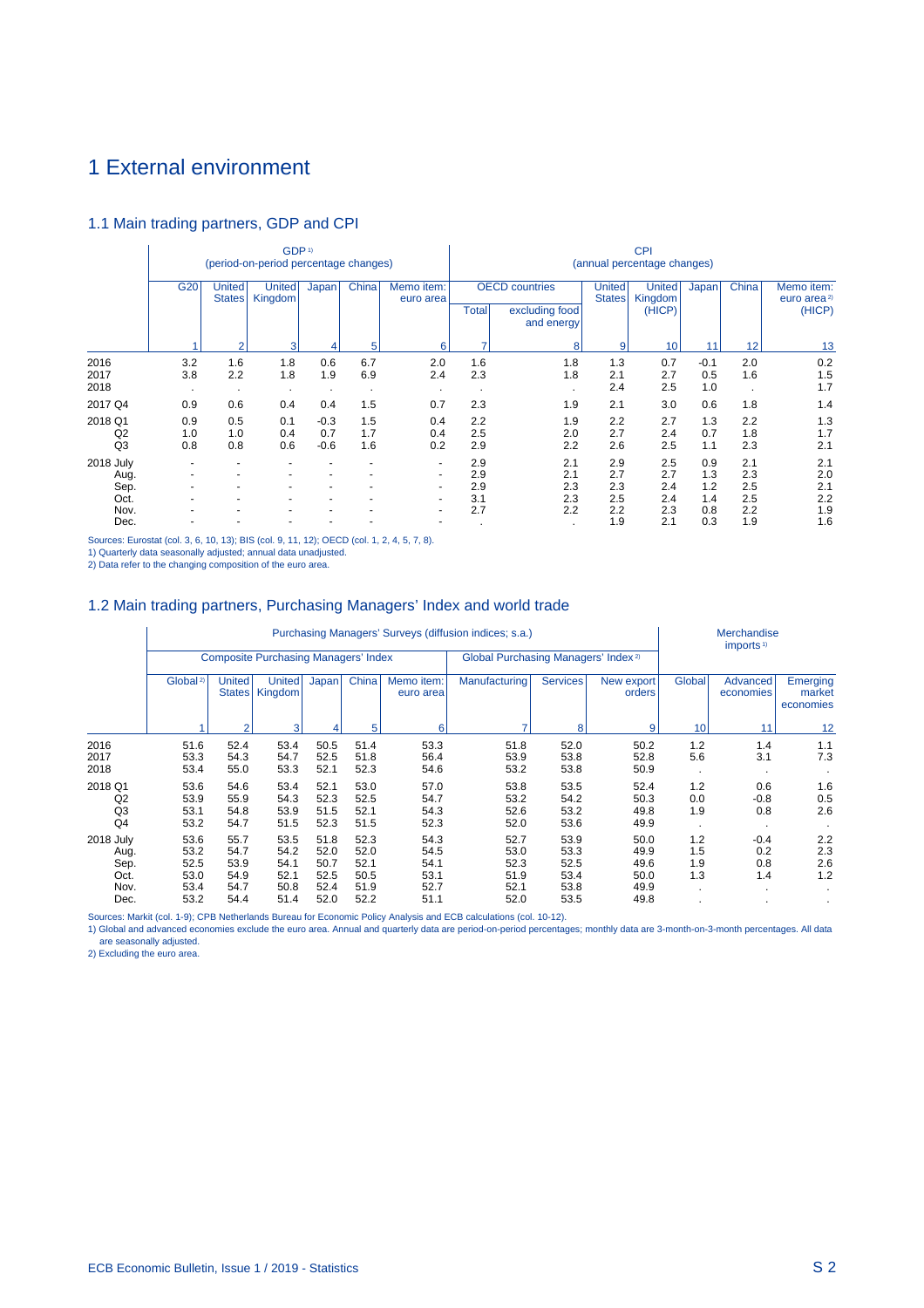### 2.1 Money market interest rates (percentages per annum; period averages)

|           |           |           | Euro area <sup>1)</sup> |           |           | <b>United States</b> | Japan    |
|-----------|-----------|-----------|-------------------------|-----------|-----------|----------------------|----------|
|           | Overnight | 1-month   | 3-month                 | 6-month   | 12-month  | 3-month              | 3-month  |
|           | deposits  | deposits  | deposits                | deposits  | deposits  | deposits             | deposits |
|           | (EONIA)   | (EURIBOR) | (EURIBOR)               | (EURIBOR) | (EURIBOR) | (LIBOR)              | (LIBOR)  |
|           |           | 2         | з                       | 4         | 5         | 6                    |          |
| 2016      | $-0.32$   | $-0.34$   | $-0.26$                 | $-0.17$   | $-0.03$   | 0.74                 | $-0.02$  |
| 2017      | $-0.35$   | $-0.37$   | $-0.33$                 | $-0.26$   | $-0.15$   | 1.26                 | $-0.02$  |
| 2018      | $-0.36$   | $-0.37$   | $-0.32$                 | $-0.27$   | $-0.17$   | 2.30                 | $-0.05$  |
| 2018 June | $-0.36$   | $-0.37$   | $-0.32$                 | $-0.27$   | $-0.18$   | 2.33                 | $-0.04$  |
| July      | $-0.36$   | $-0.37$   | $-0.32$                 | $-0.27$   | $-0.18$   | 2.34                 | $-0.04$  |
| Aug.      | $-0.36$   | $-0.37$   | $-0.32$                 | $-0.27$   | $-0.17$   | 2.32                 | $-0.04$  |
| Sep.      | $-0.36$   | $-0.37$   | $-0.32$                 | $-0.27$   | $-0.17$   | 2.35                 | $-0.04$  |
| Oct.      | $-0.37$   | $-0.37$   | $-0.32$                 | $-0.26$   | $-0.15$   | 2.46                 | $-0.08$  |
| Nov.      | $-0.36$   | $-0.37$   | $-0.32$                 | $-0.26$   | $-0.15$   | 2.65                 | $-0.10$  |
| Dec.      | $-0.36$   | $-0.37$   | $-0.31$                 | $-0.24$   | $-0.13$   | 2.79                 | $-0.10$  |

Source: ECB.

1) Data refer to the changing composition of the euro area, see the General Notes.

## 2.2 Yield curves

(End of period; rates in percentages per annum; spreads in percentage points)

|                      |                               |                               | Spot rates                    |                               |                      |                      | <b>Spreads</b>       |                              |                               | Instantaneous forward rates   |                      |                      |
|----------------------|-------------------------------|-------------------------------|-------------------------------|-------------------------------|----------------------|----------------------|----------------------|------------------------------|-------------------------------|-------------------------------|----------------------|----------------------|
|                      |                               |                               | Euro area 1), 2)              |                               |                      | IEuro area 1), 2)    |                      | United States United Kingdom |                               | Euro area 1), 2)              |                      |                      |
|                      | 3 months                      | year                          | 2 years                       | 5 years'                      | 10 years             | 10 years<br>- 1 year | 10 years<br>- 1 year | 10 years<br>- 1 year         | 1 year                        | 2 years                       | 5 years              | 10 years             |
|                      |                               | $\mathfrak{p}$                | 3                             | 4                             | 5                    | 6                    | 7                    | 8                            | 9                             | 10 <sup>1</sup>               | 11                   | 12                   |
| 2016<br>2017<br>2018 | $-0.93$<br>$-0.78$<br>$-0.80$ | $-0.82$<br>$-0.74$<br>$-0.75$ | $-0.80$<br>$-0.64$<br>$-0.66$ | $-0.47$<br>$-0.17$<br>$-0.26$ | 0.26<br>0.52<br>0.32 | 1.08<br>1.26<br>1.07 | 1.63<br>0.67<br>0.13 | 1.17<br>0.83<br>0.52         | $-0.78$<br>$-0.66$<br>$-0.67$ | $-0.75$<br>$-0.39$<br>$-0.45$ | 0.35<br>0.66<br>0.44 | 1.35<br>1.56<br>1.17 |
| 2018 June<br>July    | $-0.62$<br>$-0.62$            | $-0.71$<br>$-0.65$            | $-0.68$<br>$-0.59$            | $-0.26$<br>$-0.16$            | 0.38<br>0.46         | 1.09<br>1.11         | 0.54<br>0.54         | 0.60<br>0.60                 | $-0.75$<br>$-0.64$            | $-0.52$<br>$-0.39$            | 0.53<br>0.61         | 1.31<br>1.36         |
| Aug.<br>Sep.         | $-0.63$<br>$-0.62$            | $-0.67$<br>$-0.63$            | $-0.63$<br>$-0.55$            | $-0.23$<br>$-0.09$            | 0.37<br>0.51         | 1.04<br>1.14         | 0.41<br>0.49         | 0.71<br>0.77                 | $-0.68$<br>$-0.59$            | $-0.46$<br>$-0.31$            | 0.50<br>0.68         | 1.28<br>1.36         |
| Oct.<br>Nov.         | $-0.75$<br>$-0.67$            | $-0.73$<br>$-0.70$            | $-0.63$<br>$-0.64$            | $-0.17$<br>$-0.23$            | 0.43<br>0.37         | 1.17<br>1.06         | 0.48<br>0.30         | 0.67<br>0.57                 | $-0.66$<br>$-0.68$            | $-0.37$<br>$-0.45$            | 0.60<br>0.50         | 1.31<br>1.28         |
| Dec.                 | $-0.80$                       | $-0.75$                       | $-0.66$                       | $-0.26$                       | 0.32                 | 1.07                 | 0.13                 | 0.52                         | $-0.67$                       | $-0.45$                       | 0.44                 | 1.17                 |

Source: ECB.

1) Data refer to the changing composition of the euro area, see the General Notes.

2) ECB calculations based on underlying data provided by EuroMTS and ratings provided by Fitch Ratings.

## 2.3 Stock market indices

(index levels in points; period averages)

|                      |                          |                                                                                                                                                                                                                                                                                                                                                                                                                                                                                                                                                                                                                                                                                                                                                                                                              |                           |                                              |                         |                         | Dow Jones EURO STOXX indices |                         |                                                        |                         |                         |                                                                                                                                          | <b>United</b><br><b>States</b>     | Japan                                                    |
|----------------------|--------------------------|--------------------------------------------------------------------------------------------------------------------------------------------------------------------------------------------------------------------------------------------------------------------------------------------------------------------------------------------------------------------------------------------------------------------------------------------------------------------------------------------------------------------------------------------------------------------------------------------------------------------------------------------------------------------------------------------------------------------------------------------------------------------------------------------------------------|---------------------------|----------------------------------------------|-------------------------|-------------------------|------------------------------|-------------------------|--------------------------------------------------------|-------------------------|-------------------------|------------------------------------------------------------------------------------------------------------------------------------------|------------------------------------|----------------------------------------------------------|
|                      |                          | <b>Benchmark</b>                                                                                                                                                                                                                                                                                                                                                                                                                                                                                                                                                                                                                                                                                                                                                                                             |                           |                                              |                         |                         |                              | Main industry indices   |                                                        |                         |                         |                                                                                                                                          |                                    |                                                          |
|                      | <b>Broad</b><br>index    | 50                                                                                                                                                                                                                                                                                                                                                                                                                                                                                                                                                                                                                                                                                                                                                                                                           | <b>Basic</b><br>materials | Consumer<br>services                         | goods                   | gas                     |                              |                         | Consumer   Oil and Financials   Industrials Technology |                         |                         | Utilities Telecoms Health care                                                                                                           | <b>Standard</b><br>& Poor's<br>500 | <b>Nikkei</b><br>225                                     |
|                      |                          | $\overline{2}$                                                                                                                                                                                                                                                                                                                                                                                                                                                                                                                                                                                                                                                                                                                                                                                               | $\mathbf{3}$              | 5<br>6<br>٠<br>8<br>9<br>12<br>4<br>10<br>11 |                         |                         |                              |                         |                                                        |                         |                         |                                                                                                                                          |                                    |                                                          |
| 2016<br>2017<br>2018 | 321.6<br>376.9           | 3,003.7<br>3.491.0                                                                                                                                                                                                                                                                                                                                                                                                                                                                                                                                                                                                                                                                                                                                                                                           | 620.7<br>757.3<br>766.3   | 250.9<br>268.6<br>264.9                      | 600.1<br>690.4<br>697.3 | 278.9<br>307.9<br>336.0 | 148.7<br>182.3<br>173.1      | 496.0<br>605.5<br>629.5 | 375.8<br>468.4<br>502.5                                | 248.6<br>272.7<br>278.8 | 326.9<br>339.2<br>292.9 | 770.9<br>876.3<br>800.5                                                                                                                  |                                    | 2.094.7 16.920.5<br>2.449.1 20.209.0<br>2,746.2 22,310.7 |
|                      | Aug. 382.5<br>Sep. 376.4 | 375.5 3,386.6<br>279.9<br>290.9<br>797.5<br>273.1<br>719.5<br>346.7<br>169.0<br>647.2<br>543.6<br>2018 June 383.4 3.442.8<br>828.1<br>July 383.8 3,460.9<br>353.1<br>291.0<br>838.8<br>793.5<br>273.8<br>711.4<br>169.4<br>647.6<br>536.6<br>287.9<br>167.9<br>3.436.8<br>711.6<br>357.5<br>653.3<br>529.4<br>282.1<br>288.7<br>834.2<br>785.2<br>273.0<br>649.7<br>511.7<br>278.1<br>807.2<br>3.365.2<br>779.9<br>265.1<br>692.5<br>356.4<br>168.0<br>274.6<br>Oct. 359.0 3.244.5<br>607.6<br>483.0<br>277.7<br>783.7<br>733.7<br>253.2<br>657.3<br>349.6<br>160.1<br>269.0<br>Nov. 351.3 3.186.4<br>258.1<br>328.6<br>589.4<br>459.6<br>277.1<br>293.9<br>757.5<br>692.3<br>649.3<br>157.2<br>Dec. 335.2 3,057.8<br>624.8<br>311.8<br>146.9<br>441.5<br>283.5<br>296.3<br>247.8<br>556.0<br>719.4<br>646.7 |                           |                                              |                         |                         |                              |                         |                                                        |                         |                         | 2.754.4 22.562.9<br>2.793.6 22.309.1<br>2.857.8 22.494.1<br>2,901.5 23,159.3<br>2.785.5 22.690.8<br>2.723.2 21.967.9<br>2,567.3 21,032.4 |                                    |                                                          |

Source: ECB.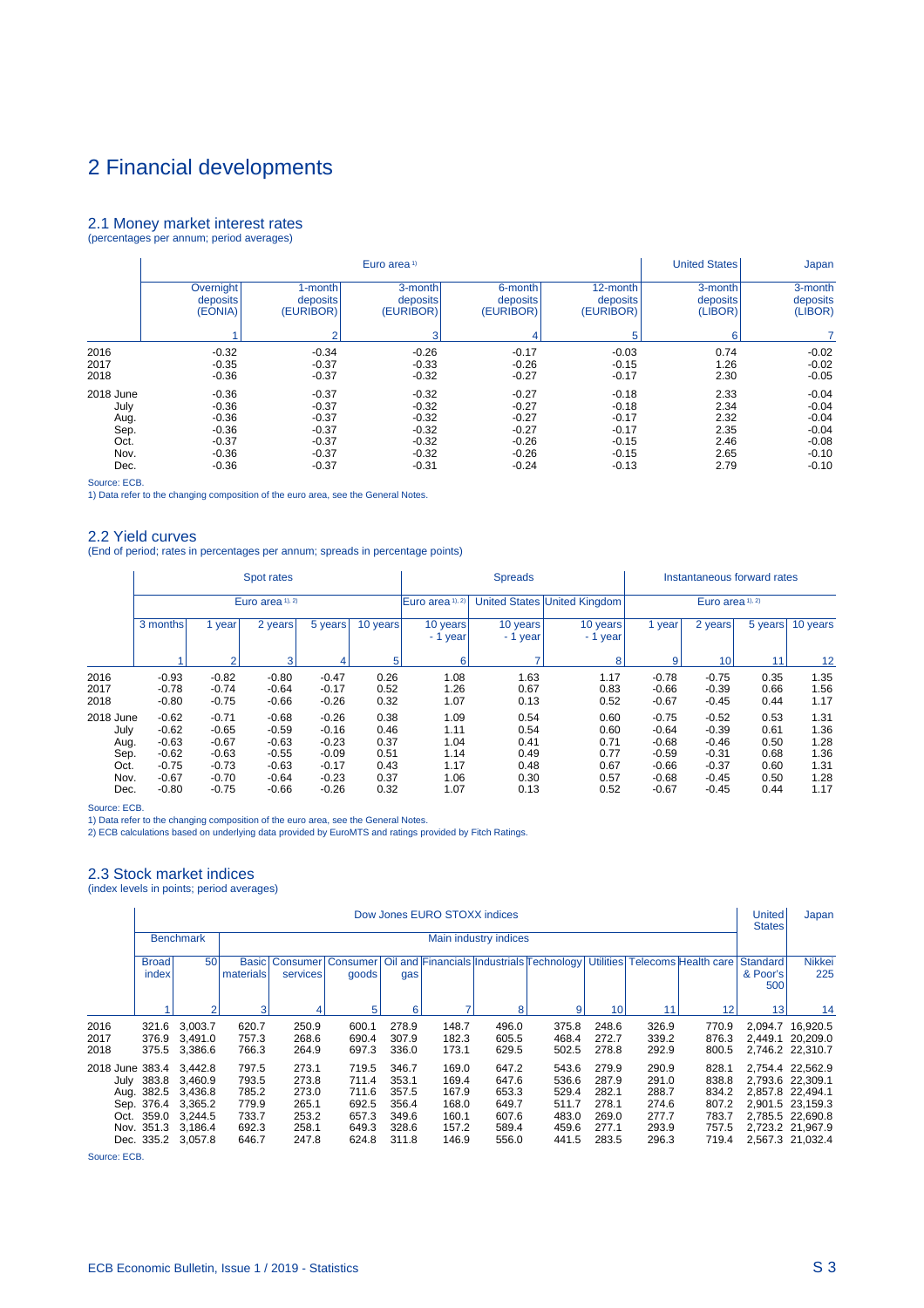### 2.4 MFI interest rates on loans to and deposits from households (new business) 1), 2) (Percentages per annum; period average, unless otherwise indicated)

|            |       | <b>Deposits</b><br>Redeem-<br>With<br>lOver-l |                |       | Revolving Extended Loans for consumption<br>loans | credit |                                               |      |      | Loans<br>to sole |          |                   | Loans for house purchase |               |                           |           |
|------------|-------|-----------------------------------------------|----------------|-------|---------------------------------------------------|--------|-----------------------------------------------|------|------|------------------|----------|-------------------|--------------------------|---------------|---------------------------|-----------|
|            |       |                                               |                |       | and                                               |        | card   By initial period   APRC <sup>3)</sup> |      |      | proprietors      |          | By initial period |                          |               | <b>APRC</b> <sup>3)</sup> | Composite |
|            | night | able                                          | an agreed      |       | <b>loverdrafts</b>                                | credit | of rate fixation                              |      |      | and              |          | of rate fixation  |                          |               |                           | cost-of-  |
|            |       | at                                            | maturity of:   |       |                                                   |        |                                               |      |      | unincor-         |          |                   |                          |               |                           | borrowing |
|            |       | notice                                        |                |       |                                                   |        | <b>Floating</b>                               | Over |      | porated          | Floating | Over <sub>1</sub> | Over 5                   | Over          |                           | indicator |
|            |       | of up!                                        | $Up$ to        | Over  |                                                   |        | rate and                                      |      |      | partner-         | rate and | and up            | and up                   | 10            |                           |           |
|            |       | to $3$                                        | $\overline{2}$ | 2     |                                                   |        | up to                                         | year |      | ships            | up to    | to $51$           |                          | to $10$ years |                           |           |
|            |       | months                                        | years          | years |                                                   |        | 1 year                                        |      |      |                  | year     | years             | vears                    |               |                           |           |
|            |       |                                               |                |       |                                                   |        | 7                                             |      |      |                  |          |                   |                          |               |                           |           |
|            |       | $\mathcal{P}$                                 | 3              |       | 5                                                 | 6      |                                               | 8    | 9    | 10               | 11       | 12                | 13 <sup>1</sup>          | 14            | 15                        | 16        |
| 2017 Dec.  | 0.04  | 0.44                                          | 0.34           | 0.73  | 6.09                                              | 16.86  | 4.47                                          | 5.39 | 5.80 | 2.31             | 1.68     | 1.86              | 1.92                     | 1.87          | 2.15                      | 1.83      |
| 2018 Jan.  | 0.04  | 0.44                                          | 0.36           | 0.69  | 6.16                                              | 16.92  | 5.02                                          | 5.83 | 6.28 | 2.30             | 1.67     | 1.87              | 1.91                     | 1.90          | 2.14                      | 1.84      |
| Feb.       | 0.04  | 0.44                                          | 0.34           | 0.69  | 6.19                                              | 16.88  | 4.72                                          | 5.70 | 6.19 | 2.37             | 1.64     | 1.88              | 1.93                     | 1.91          | 2.14                      | 1.84      |
| Mar.       | 0.04  | 0.45                                          | 0.35           | 0.67  | 6.14                                              | 16.89  | 4.71                                          | 5.57 | 6.05 | 2.34             | 1.63     | 1.84              | 1.95                     | 1.91          | 2.14                      | 1.84      |
| Apr.       | 0.04  | 0.45                                          | 0.34           | 0.61  | 6.12                                              | 16.87  | 4.95                                          | 5.67 | 6.15 | 2.36             | 1.62     | 1.85              | 1.96                     | 1.90          | 2.13                      | 1.83      |
| May        | 0.04  | 0.46                                          | 0.34           | 0.57  | 6.10                                              | 16.89  | 4.83                                          | 5.88 | 6.39 | 2.39             | 1.58     | 1.85              | 1.97                     | 1.90          | 2.13                      | 1.83      |
| June       | 0.03  | 0.46                                          | 0.33           | 0.63  | 6.04                                              | 16.84  | 4.47                                          | 5.64 | 6.10 | 2.31             | 1.60     | 1.81              | 1.97                     | 1.88          | 2.12                      | 1.82      |
| July       | 0.03  | 0.45                                          | 0.33           | 0.63  | 6.01                                              | 16.80  | 4.85                                          | 5.75 | 6.22 | 2.40             | 1.63     | 1.83              | 1.93                     | 1.85          | 2.12                      | 1.81      |
| Aug.       | 0.03  | 0.45                                          | 0.30           | 0.63  | 6.02                                              | 16.78  | 5.44                                          | 5.88 | 6.41 | 2.39             | 1.63     | 1.83              | 1.92                     | 1.85          | 2.12                      | 1.81      |
| Sep.       | 0.03  | 0.45                                          | 0.30           | 0.69  | 6.05                                              | 16.71  | 5.30                                          | 5.74 | 6.27 | 2.37             | 1.60     | 1.82              | 1.91                     | 1.85          | 2.09                      | 1.79      |
| Oct.       | 0.03  | 0.45                                          | 0.29           | 0.73  | 5.98                                              | 16.73  | 5.06                                          | 5.72 | 6.23 | 2.45             | 1.60     | 1.80              | 1.91                     | 1.86          | 2.09                      | 1.80      |
| Nov. $(p)$ | 0.03  | 0.44                                          | 0.29           | 0.74  | 5.93                                              | 16.54  | 4.93                                          | 5.68 | 6.18 | 2.38             | 1.60     | 1.85              | 1.94                     | 1.88          | 2.11                      | 1.81      |

Source: ECB.

1) Data refer to the changing composition of the euro area.

2) Including non-profit institutions serving households.

3) Annual percentage rate of charge (APRC).

# 2.5 MFI interest rates on loans to and deposits from non-financial corporations (new business) 1), 2)<br>(Percentages per annum; period average, unless otherwise indicated)

|           |                | <b>Deposits</b> |              | <b>Revolving</b><br>loans and |                 |                        |                          | Other loans by size and initial period of rate fixation |                |      |                 |                     |        | Composite<br>cost-of-  |
|-----------|----------------|-----------------|--------------|-------------------------------|-----------------|------------------------|--------------------------|---------------------------------------------------------|----------------|------|-----------------|---------------------|--------|------------------------|
|           | Over-<br>night | With an agreed  | maturity of: | overdrafts                    |                 | up to EUR 0.25 million |                          | over EUR 0.25 and up to 1 million                       |                |      |                 | over EUR 1 million  |        | borrowing<br>indicator |
|           |                |                 |              |                               | <b>Floating</b> | Over                   | Over <sup>'</sup>        | Floating                                                | <b>Over</b>    | Over | <b>Floating</b> | Over                | Over   |                        |
|           |                | $Up$ to         | Over         |                               | rate            | 3 months               | 1 year                   | rate                                                    | 3 months       | year |                 | rate $ 3$ months    | 1 year |                        |
|           |                | 2 years 2 years |              |                               | and up to       | and up to              |                          | and up to                                               | and up to      |      |                 | and up to and up to |        |                        |
|           |                |                 |              |                               | 3 months        | 1 year                 |                          | 3 months                                                | 1 year         |      | 3 months        | 1 year              |        |                        |
|           |                | $\overline{2}$  | 3            | 4                             | 5               | 6                      | $\overline{\phantom{a}}$ | 8                                                       | $\overline{9}$ | 10   | 11              | 12                  | 13     | 14                     |
|           |                |                 |              |                               |                 |                        |                          |                                                         |                |      |                 |                     |        |                        |
| 2017 Dec. | 0.04           | 0.06            | 0.32         | 2.35                          | 2.40            | 2.46                   | 2.31                     | 1.70                                                    | 1.67           | 1.71 | 1.34            | 1.28                | 1.53   | 1.71                   |
| 2018 Jan. | 0.04           | 0.05            | 0.39         | 2.35                          | 2.39            | 2.52                   | 2.33                     | 1.65                                                    | 1.61           | 1.72 | 1.12            | 1.37                | 1.60   | 1.67                   |
| Feb.      | 0.04           | 0.09            | 0.43         | 2.36                          | 2.37            | 2.48                   | 2.33                     | 1.66                                                    | 1.62           | 1.74 | 1.18            | 1.34                | 1.64   | 1.70                   |
| Mar.      | 0.04           | 0.08            | 0.40         | 2.33                          | 2.39            | 2.53                   | 2.34                     | 1.67                                                    | 1.61           | 1.70 | 1.26            | 1.39                | 1.66   | 1.73                   |
| Apr.      | 0.04           | 0.06            | 0.31         | 2.32                          | 2.36            | 2.42                   | 2.33                     | 1.67                                                    | 1.61           | 1.74 | 1.23            | 1.29                | 1.65   | 1.70                   |
| May       | 0.03           | 0.08            | 0.43         | 2.28                          | 2.31            | 2.47                   | 2.37                     | 1.65                                                    | 1.61           | 1.74 | 1.08            | 1.22                | 1.65   | 1.62                   |
| June      | 0.04           | 0.07            | 0.74         | 2.29                          | 2.27            | 2.44                   | 2.31                     | 1.64                                                    | 1.56           | 1.70 | 1.21            | 1.33                | 1.70   | 1.68                   |
| July      | 0.03           | 0.08            | 0.38         | 2.27                          | 2.16            | 2.41                   | 2.28                     | 1.67                                                    | 1.59           | 1.68 | 1.14            | 1.30                | 1.66   | 1.63                   |
| Aug.      | 0.03           | 0.08            | 0.60         | 2.25                          | 2.21            | 2.42                   | 2.35                     | 1.66                                                    | 1.63           | 1.74 | 1.10            | 1.27                | 1.69   | 1.64                   |
| Sep.      | 0.03           | 0.09            | 0.44         | 2.22                          | 2.21            | 2.34                   | 2.32                     | 1.65                                                    | 1.54           | 1.69 | 1.12            | 1.40                | 1.69   | 1.65                   |
| Oct.      | 0.03           | 0.08            | 0.52         | 2.21                          | 2.14            | 2.42                   | 2.33                     | 1.65                                                    | 1.60           | 1.70 | 1.23            | 1.10                | 1.66   | 1.64                   |
| Nov. (p)  | 0.03           | 0.07            | 0.63         | 2.18                          | 2.20            | 2.40                   | 2.34                     | 1.67                                                    | 1.61           | 1.69 | 1.20            | 1.36                | 1.68   | 1.66                   |

Source: ECB.

1) Data refer to the changing composition of the euro area.<br>2) In accordance with the ESA 2010, in December 2014 holding companies of non-financial groups were reclassified from the non-financial corporations sector to the corporations sector.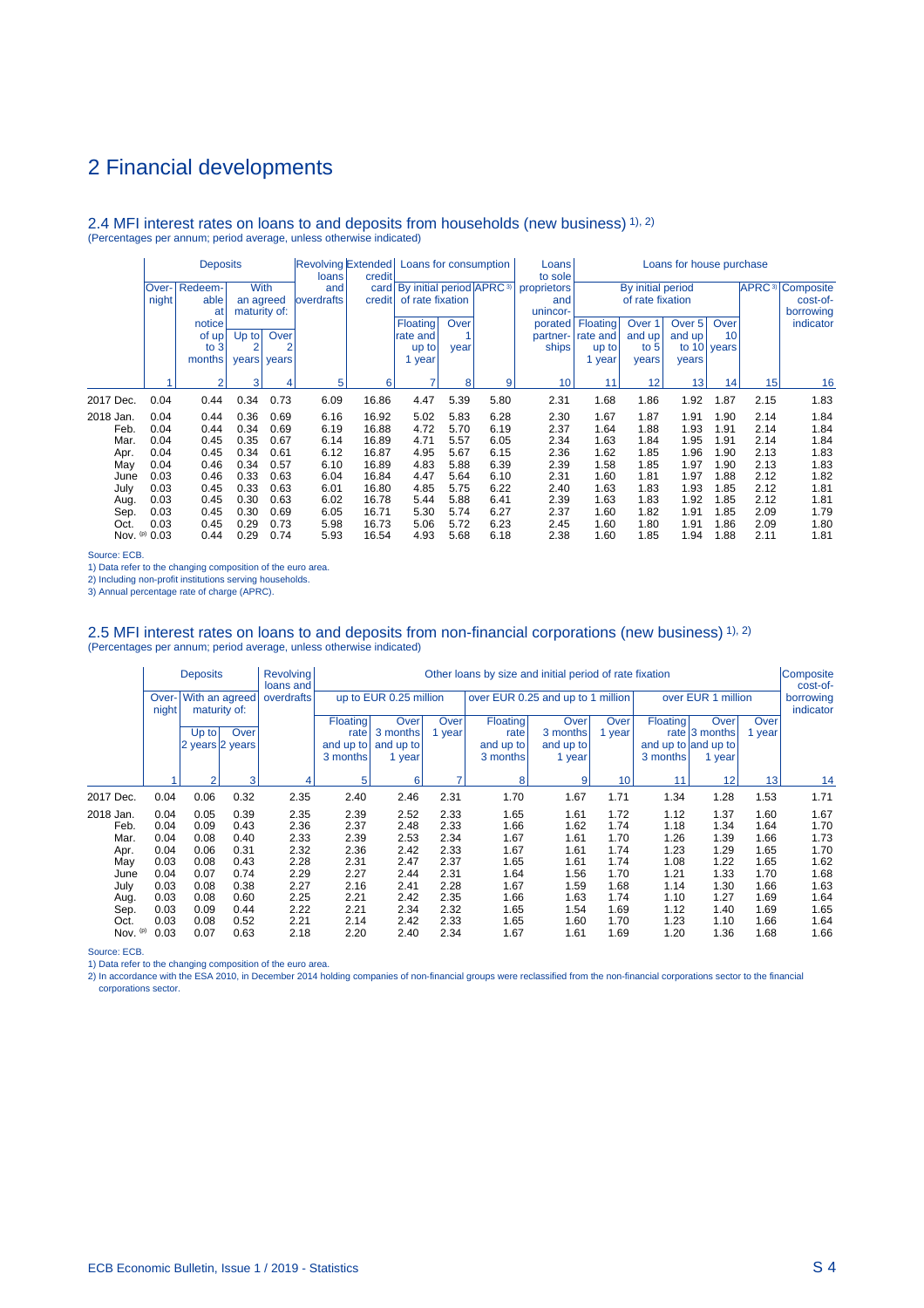# 2.6 Debt securities issued by euro area residents, by sector of the issuer and initial maturity (EUR billions; transactions during the month and end-of-period outstanding amounts; nominal values)

|                  |                                                 |                           |                        |                | <b>Outstanding amounts</b>   |         |                            |     |                           |              | Gross issues <sup>1)</sup> |                              |                           |                 |
|------------------|-------------------------------------------------|---------------------------|------------------------|----------------|------------------------------|---------|----------------------------|-----|---------------------------|--------------|----------------------------|------------------------------|---------------------------|-----------------|
|                  | <b>Total</b>                                    | <b>MFIs</b><br>(including |                        |                | Non-MFI corporations         |         | General government   Total |     | <b>MFIs</b><br>(including |              |                            | Non-MFI corporations         | <b>General government</b> |                 |
|                  |                                                 | Euro-                     | Financial              |                | Non-                         | Central | <b>Other</b>               |     | Euro-                     | Financial    |                            | Non-                         | Central                   | Other           |
|                  |                                                 |                           | system)   corporations |                | financial                    | qovern- | qeneral                    |     | system)                   | corporations |                            | financial                    | qovern-                   | general         |
|                  |                                                 |                           | <b>MFIs</b>            |                | other than FVCs corporations | ment    | govern-<br>ment            |     |                           | <b>MFIs</b>  |                            | other than FVCs corporations | ment                      | qovern-<br>ment |
|                  |                                                 | $\overline{2}$            | 3                      | 4              | 5                            | 6       | 7                          | 8   | 9                         | 10           | 11                         | 12                           | 13                        | 14              |
|                  |                                                 |                           |                        |                |                              |         | Short-term                 |     |                           |              |                            |                              |                           |                 |
| 2015             | 1.269                                           | 517                       | 147                    |                | 62                           | 478     | 65                         | 347 | 161                       | 37           |                            | 33                           | 82                        | 34              |
| 2016             | 1,241                                           | 518                       | 136                    |                | 59                           | 466     | 62                         | 349 | 161                       | 45           |                            | 31                           | 79                        | 33              |
| 2017             | 1,241                                           | 519                       | 156                    |                | 70                           | 438     | 57                         | 368 | 167                       | 55           |                            | 37                           | 79                        | 31              |
| 2018 June        | 1,307                                           | 523                       | 177                    |                | 90                           | 458     | 59                         | 388 | 157                       | 71           |                            | 43                           | 82                        | 36              |
| July             | 1,313                                           | 526                       | 178                    |                | 96                           | 453     | 60                         | 436 | 191                       | 77           |                            | 48                           | 79                        | 42              |
| Aug.             | 1,311                                           | 525                       | 178                    |                | 95                           | 447     | 65                         | 408 | 201                       | 61           |                            | 31                           | 82                        | 33              |
| Sep.             | 1,295                                           | 531                       | 179                    |                | 89                           | 444     | 52                         | 378 | 164                       | 73           |                            | 42                           | 72                        | 28              |
| Oct.             | 1,280                                           | 525                       | 171                    |                | 92                           | 439     | 54                         | 411 | 183                       | 66           |                            | 46                           | 77                        | 38              |
|                  | Nov. 1,271                                      | 517                       | 167                    |                | 89                           | 445     | 52                         | 353 | 154                       | 58           |                            | 36                           | 74                        | 31              |
|                  |                                                 |                           |                        |                |                              |         | Long-term                  |     |                           |              |                            |                              |                           |                 |
| 2015             | 15,250                                          | 3,786                     | 3,244                  |                | 1,102                        | 6,481   | 637                        | 215 | 68                        | 45           |                            | 14                           | 80                        | 9               |
| 2016             | 15,393                                          | 3,695                     | 3,217                  | $\overline{a}$ | 1,155                        | 6,684   | 641                        | 220 | 62                        | 53           |                            | 18                           | 78                        | 8               |
| 2017             | 15,362                                          | 3,560                     | 3,081                  |                | 1,213                        | 6,865   | 642                        | 247 | 66                        | 74           |                            | 17                           | 83                        | $\overline{7}$  |
| 2018 June 15.540 |                                                 | 3,572                     | 3,137                  | ÷.             | 1,220                        | 6.990   | 620                        | 229 | 64                        | 71           |                            | 14                           | 72                        | 7               |
|                  | July 15,555                                     | 3,570                     | 3,133                  | ÷.             | 1,228                        | 7,003   | 621                        | 220 | 54                        | 55           |                            | 16                           | 87                        | 8               |
|                  | 3,142<br>3,578<br>1,211<br>Aug. 15,563          |                           |                        |                | 7,010                        | 622     | 131                        | 50  | 38                        |              | $\overline{2}$             | 38                           | 3                         |                 |
|                  | 3,155<br>3,616<br>1,234<br>7,054<br>Sep. 15,682 |                           |                        |                | 623                          | 254     | 79                         | 57  |                           | 31           | 82                         | $\overline{4}$               |                           |                 |
|                  | Oct. 15.721                                     | 3,672                     | 3,161                  |                | 1,234                        | 7,026   | 628                        | 215 | 60                        | 62           |                            | 14                           | 69                        | 10              |
|                  | Nov. 15,797                                     | 3,693                     | 3,191                  |                | 1,230                        | 7,054   | 628                        | 258 | 104                       | 69           |                            | 8                            | 72                        | $\overline{7}$  |

Source: ECB.

1) For the purpose of comparison, annual data refer to the average monthly figure over the year.

# 2.7 Growth rates and outstanding amounts of debt securities and listed shares (EUR billions; percentage changes)

|                                                   |                                                                      |                                                                |                                                                | <b>Debt securities</b>      |                                                                |                                                                |                                                          |                                                                |                                                    | <b>Listed shares</b>                                           |                                                                |
|---------------------------------------------------|----------------------------------------------------------------------|----------------------------------------------------------------|----------------------------------------------------------------|-----------------------------|----------------------------------------------------------------|----------------------------------------------------------------|----------------------------------------------------------|----------------------------------------------------------------|----------------------------------------------------|----------------------------------------------------------------|----------------------------------------------------------------|
|                                                   | <b>Total</b>                                                         | <b>MFIs</b><br>(including                                      |                                                                | <b>Non-MFI</b> corporations |                                                                |                                                                | General government                                       | <b>Total</b>                                                   | <b>MFIs</b>                                        | <b>Financial</b><br>corporations                               | Non-<br>financial                                              |
|                                                   |                                                                      | Eurosystem)                                                    | Financial                                                      |                             | Non-                                                           | Central                                                        | Other                                                    |                                                                |                                                    |                                                                | other than   corporations                                      |
|                                                   |                                                                      |                                                                | corporations<br>other than<br><b>MFIs</b>                      |                             | financial<br><b>FVCs   corporations</b>                        | qovernment                                                     | qeneral<br>qovernment                                    |                                                                |                                                    | <b>MFIs</b>                                                    |                                                                |
|                                                   |                                                                      | $\overline{2}$                                                 | 3                                                              | 4                           | 5                                                              | 6                                                              |                                                          | 8                                                              | 9                                                  | 10                                                             | 11                                                             |
|                                                   |                                                                      |                                                                |                                                                |                             |                                                                | <b>Oustanding amount</b>                                       |                                                          |                                                                |                                                    |                                                                |                                                                |
| 2015<br>2016<br>2017                              | 16.518.7<br>16.633.8<br>16,602.9                                     | 4.303.2<br>4.213.3<br>4,079.8                                  | 3,390.4<br>3,352.9<br>3,236.5                                  |                             | 1.163.8<br>1.214.2<br>1,283.1                                  | 6.958.9<br>7,149.9<br>7,303.6                                  | 702.4<br>703.5<br>699.8                                  | 6.814.4<br>7.089.5<br>7,954.8                                  | 584.3<br>537.6<br>612.5                            | 968.3<br>1.080.2<br>1,249.5                                    | 5,261.9<br>5,471.6<br>6,092.8                                  |
| 2018 June<br>July<br>Aug.<br>Sep.<br>Oct.<br>Nov. | 16,846.9<br>16,867.9<br>16,874.5<br>16,976.4<br>17,000.3<br>17,068.1 | 4,095.3<br>4,096.0<br>4,102.6<br>4,146.9<br>4,196.6<br>4,210.3 | 3,313.9<br>3,310.9<br>3,320.1<br>3,333.7<br>3,331.5<br>3,358.7 |                             | 1,310.1<br>1,324.2<br>1.306.6<br>1,323.3<br>1,325.3<br>1.318.9 | 7,447.8<br>7,455.8<br>7,457.7<br>7,497.7<br>7,464.9<br>7,499.3 | 679.8<br>681.0<br>687.5<br>674.8<br>682.0<br>680.8       | 7,959.8<br>8,168.6<br>8,020.0<br>7,955.8<br>7,546.7<br>7,475.1 | 543.5<br>576.1<br>521.1<br>543.5<br>515.4<br>512.1 | 1,267.0<br>1,293.7<br>1,282.6<br>1,294.0<br>1,202.0<br>1,179.3 | 6,149.3<br>6,298.8<br>6,216.3<br>6,118.4<br>5,829.4<br>5,783.7 |
|                                                   |                                                                      |                                                                |                                                                |                             |                                                                | <b>Growth rate</b>                                             |                                                          |                                                                |                                                    |                                                                |                                                                |
| 2015<br>2016<br>2017                              | 0.2<br>0.4<br>1.3                                                    | $-7.0$<br>$-3.0$<br>$-0.5$                                     | 5.5<br>$-1.1$<br>$-0.1$                                        |                             | 4.9<br>6.5<br>6.1                                              | 1.8<br>2.2<br>2.2                                              | 0.6<br>$-0.1$<br>0.5                                     | 1.1<br>0.5<br>1.1                                              | 4.2<br>1.2<br>6.1                                  | 1.8<br>0.9<br>2.8                                              | 0.6<br>0.4<br>0.3                                              |
| 2018 June<br>July<br>Aug.<br>Sep.<br>Oct.<br>Nov. | 1.2<br>1.2<br>1.4<br>1.8<br>1.9<br>2.0                               | $-0.6$<br>$-0.8$<br>$-0.2$<br>0.9<br>0.9<br>1.2                | 1.9<br>0.8<br>1.4<br>1.4<br>2.1<br>2.6                         |                             | 5.2<br>4.4<br>3.8<br>5.0<br>4.7<br>3.5                         | 1.8<br>2.4<br>2.2<br>2.4<br>2.4<br>2.4                         | $-4.0$<br>$-2.5$<br>$-2.6$<br>$-3.7$<br>$-3.1$<br>$-3.6$ | 1.3<br>1.2<br>1.2<br>1.1<br>1.0<br>0.9                         | 1.6<br>0.4<br>0.5<br>0.5<br>0.5<br>0.4             | 5.0<br>4.8<br>4.7<br>3.9<br>3.1<br>2.9                         | 0.5<br>0.6<br>0.5<br>0.5<br>0.6<br>0.5                         |

Source: ECB.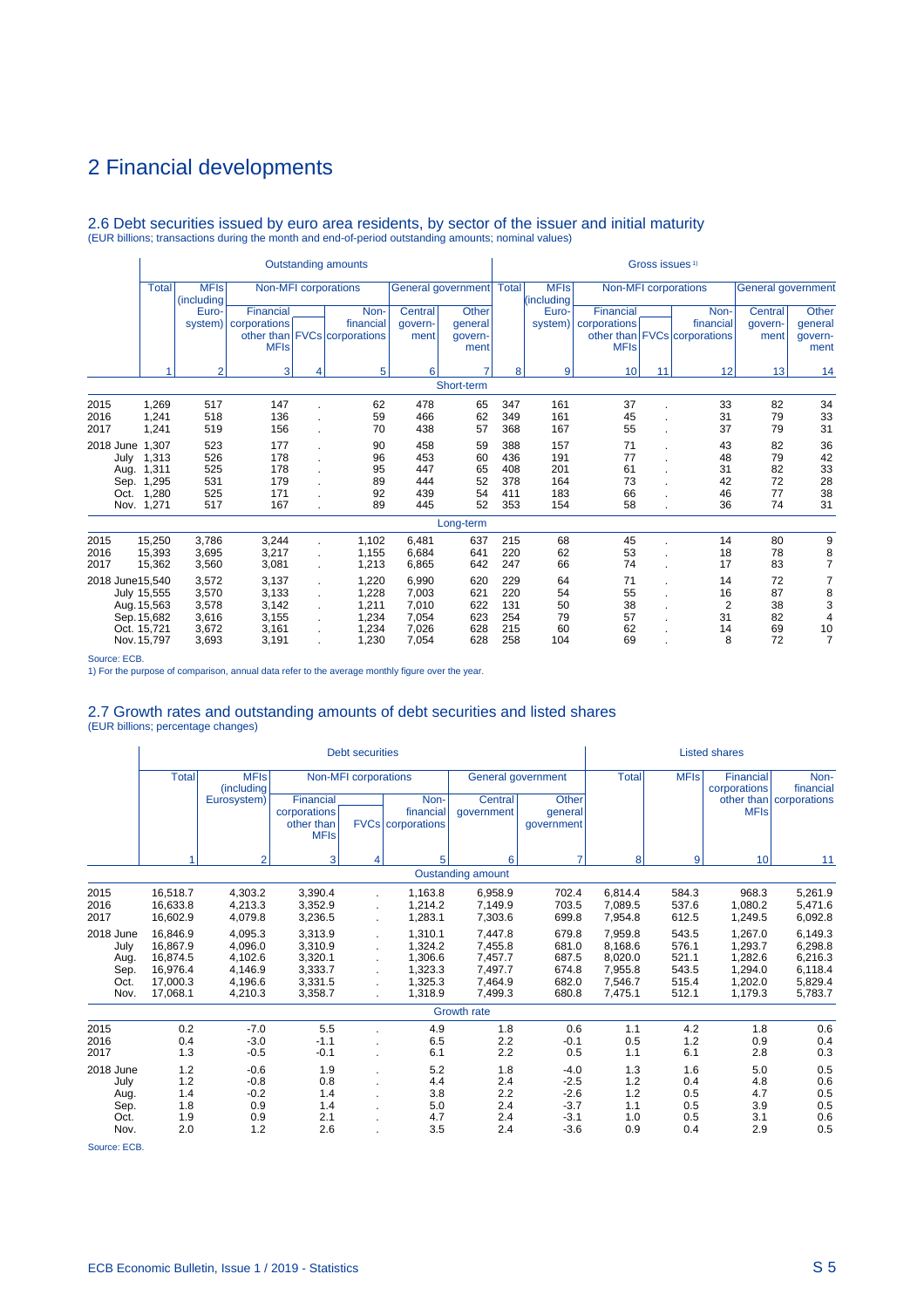# 2.8 Effective exchange rates 1) (period averages; index: 1999 Q1=100)

|                                                   |                                              |                                              | <b>EER-19</b>                                |                                         |                         |                      | <b>EER-38</b>                                      |                                              |
|---------------------------------------------------|----------------------------------------------|----------------------------------------------|----------------------------------------------|-----------------------------------------|-------------------------|----------------------|----------------------------------------------------|----------------------------------------------|
|                                                   | Nominal                                      | <b>Real CPI</b>                              | <b>Real PPI</b>                              | <b>Real GDP</b><br>deflator             | Real ULCM <sup>2)</sup> | <b>Real ULCT</b>     | Nominal                                            | <b>Real CPI</b>                              |
|                                                   |                                              | $\overline{2}$                               | 3                                            |                                         | 5                       | 6                    |                                                    | 8                                            |
| 2016<br>2017<br>2018                              | 94.4<br>96.6<br>98.9                         | 89.5<br>91.4<br>93.5                         | 90.9<br>92.0<br>93.6                         | 85.1<br>86.0<br>$\blacksquare$          | 79.4<br>78.8            | 89.1<br>89.9         | 109.7<br>112.0<br>117.9                            | 88.9<br>90.0<br>93.8                         |
| 2018 Q1<br>Q2<br>Q <sub>3</sub><br>Q4             | 99.6<br>98.4<br>99.2<br>98.5                 | 94.0<br>93.1<br>93.7<br>93.0                 | 94.4<br>93.2<br>93.5<br>93.3                 | 88.2<br>87.3<br>87.8                    | 80.1<br>78.8<br>79.5    | 91.8<br>90.6<br>91.4 | 117.0<br>117.0<br>119.2<br>118.4                   | 93.4<br>93.4<br>94.8<br>93.8                 |
| 2018 July<br>Aug.<br>Sep.<br>Oct.<br>Nov.<br>Dec. | 99.2<br>99.0<br>99.5<br>98.9<br>98.3<br>98.4 | 93.8<br>93.4<br>94.0<br>93.4<br>92.8<br>92.8 | 93.5<br>93.4<br>93.7<br>93.2<br>93.2<br>93.5 |                                         |                         |                      | 118.2<br>119.0<br>120.4<br>119.0<br>117.9<br>118.0 | 94.2<br>94.6<br>95.6<br>94.4<br>93.5<br>93.5 |
| 2018 Dec.                                         | 0.0                                          | 0.0                                          | 0.3                                          | Percentage change versus previous month |                         |                      | 0.1                                                | 0.0                                          |
|                                                   |                                              |                                              |                                              | Percentage change versus previous year  |                         |                      |                                                    |                                              |
| 2018 Dec.                                         | $-0.5$                                       | $-0.5$                                       | $-0.2$                                       |                                         |                         |                      | 2.4                                                | 1.4                                          |

Source: ECB.

1) For a definition of the trading partner groups and other information see the General Notes to the Statistics Bulletin. 2) ULCM-deflated series are available only for the EER-18 trading partner group.

## 2.9 Bilateral exchange rates

(period averages; units of national currency per euro)

|                                                   | <b>Chinese</b><br>renminbi                         | Croatian<br>kuna                                   | Czech<br>koruna                                          | krone                                              | Danish Hungarian Japanese<br>forint                            | yen                                                            | <b>Polish</b><br>zloty                             | sterling                                           | Pound Romanian<br>leu                                    | <b>Swedish</b><br>krona                                  | <b>Swiss</b><br>franc                              | US<br><b>Dollar</b>                                |
|---------------------------------------------------|----------------------------------------------------|----------------------------------------------------|----------------------------------------------------------|----------------------------------------------------|----------------------------------------------------------------|----------------------------------------------------------------|----------------------------------------------------|----------------------------------------------------|----------------------------------------------------------|----------------------------------------------------------|----------------------------------------------------|----------------------------------------------------|
|                                                   |                                                    | $\overline{2}$                                     | 3                                                        |                                                    | 5 <sup>1</sup>                                                 | 6                                                              | $\overline{7}$                                     | 8                                                  | $\vert$                                                  | 10 <sup>1</sup>                                          | 11                                                 | 12                                                 |
| 2016<br>2017<br>2018                              | 7.352<br>7.629<br>7.808                            | 7.533<br>7.464<br>7.418                            | 27.034<br>26.326<br>25.647                               | 7.445<br>7.439<br>7.453                            | 311.438<br>309.193<br>318.890                                  | 120.197<br>126.711<br>130.396                                  | 4.363<br>4.257<br>4.261                            | 0.819<br>0.877<br>0.885                            | 4.4904<br>4.5688<br>4.6540                               | 9.469<br>9.635<br>10.258                                 | 1.090<br>1.112<br>1.155                            | 1.107<br>1.130<br>1.181                            |
| 2018 Q1<br>Q2<br>Q <sub>3</sub><br>Q <sub>4</sub> | 7.815<br>7.602<br>7.915<br>7.895                   | 7.438<br>7.398<br>7.417<br>7.420                   | 25.402<br>25.599<br>25.718<br>25.864                     | 7.447<br>7.448<br>7.455<br>7.462                   | 311.027<br>317.199<br>324.107<br>322.995                       | 133.166<br>130.045<br>129.606<br>128.816                       | 4.179<br>4.262<br>4.303<br>4.299                   | 0.883<br>0.876<br>0.892<br>0.887                   | 4.6553<br>4.6532<br>4.6471<br>4.6605                     | 9.971<br>10.330<br>10.405<br>10.320                      | 1.165<br>1.174<br>1.144<br>1.137                   | 1.229<br>1.191<br>1.163<br>1.141                   |
| 2018 July<br>Aug.<br>Sep.<br>Oct.<br>Nov.<br>Dec. | 7.850<br>7.909<br>7.993<br>7.948<br>7.888<br>7.840 | 7.397<br>7.426<br>7.429<br>7.425<br>7.428<br>7.404 | 25.850<br>25.681<br>25.614<br>25.819<br>25.935<br>25.835 | 7.452<br>7.456<br>7.458<br>7.460<br>7.461<br>7.465 | 324.597<br>323.021<br>324.818<br>323.843<br>322.330<br>322.738 | 130.232<br>128.200<br>130.535<br>129.617<br>128.789<br>127.878 | 4.324<br>4.286<br>4.301<br>4.305<br>4.302<br>4.290 | 0.887<br>0.897<br>0.893<br>0.883<br>0.881<br>0.898 | 4.6504<br>4.6439<br>4.6471<br>4.6658<br>4.6610<br>4.6536 | 10.308<br>10.467<br>10.443<br>10.384<br>10.292<br>10.277 | 1.162<br>1.141<br>1.129<br>1.141<br>1.138<br>1.129 | 1.169<br>1.155<br>1.166<br>1.148<br>1.137<br>1.138 |
|                                                   |                                                    |                                                    |                                                          |                                                    |                                                                |                                                                | Percentage change versus previous month            |                                                    |                                                          |                                                          |                                                    |                                                    |
| 2018 Dec.                                         | $-0.6$                                             | $-0.3$                                             | $-0.4$                                                   | 0.1                                                | 0.1                                                            | $-0.7$                                                         | $-0.3$<br>Percentage change versus previous year   | 1.9                                                | $-0.2$                                                   | $-0.1$                                                   | $-0.7$                                             | 0.2                                                |
| 2018 Dec.<br>Source: ECB.                         | 0.4                                                | $-1.8$                                             | 0.7                                                      | 0.3                                                | 3.1                                                            | $-4.3$                                                         | 2.1                                                | 1.7                                                | 0.4                                                      | 3.4                                                      | $-3.4$                                             | $-3.8$                                             |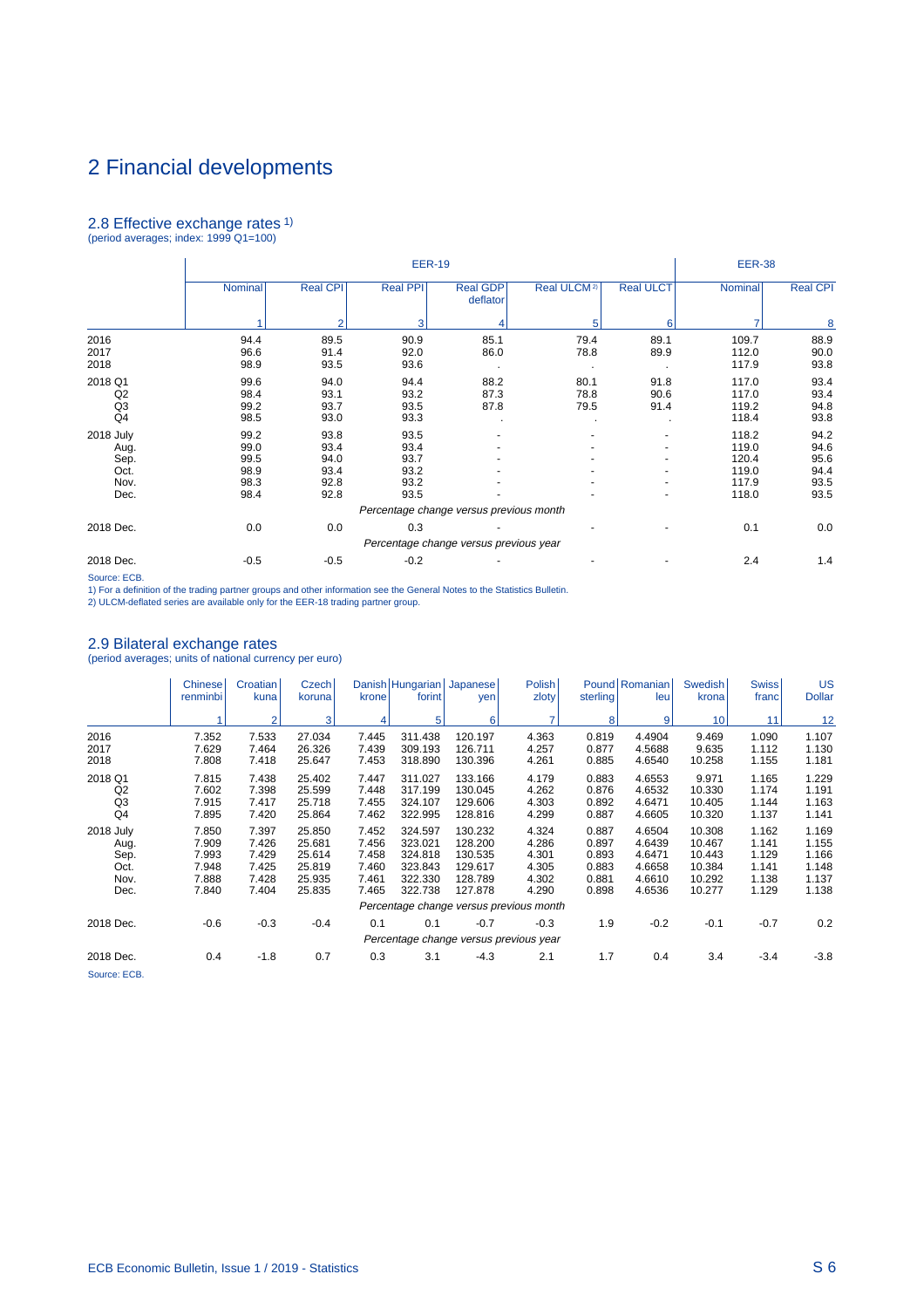|                                                   |                                                       | Total <sup>1)</sup>                                     |                                             | <b>Direct</b><br>investment                         |                                                                    | Portfolio<br>investment                                |                                                       | <b>Net</b><br>financial<br>derivatives     |                                                      | Other investment                                   | Reserve<br>assets                            | Memo:<br><b>Gross</b><br>external |
|---------------------------------------------------|-------------------------------------------------------|---------------------------------------------------------|---------------------------------------------|-----------------------------------------------------|--------------------------------------------------------------------|--------------------------------------------------------|-------------------------------------------------------|--------------------------------------------|------------------------------------------------------|----------------------------------------------------|----------------------------------------------|-----------------------------------|
|                                                   | <b>Assets</b>                                         | <b>Liabilities</b>                                      | <b>Net</b>                                  | <b>Assets</b>                                       | <b>Liabilities</b>                                                 | <b>Assets</b>                                          | <b>Liabilities</b>                                    |                                            | <b>Assets</b>                                        | Liabilities                                        |                                              | debt                              |
|                                                   |                                                       | $\overline{2}$                                          | 3                                           | 4                                                   | 5                                                                  | 6                                                      |                                                       | 8                                          | $\overline{9}$                                       | 10 <sup>1</sup>                                    | 11                                           | 12                                |
|                                                   |                                                       |                                                         |                                             |                                                     | Outstanding amounts (international investment position)            |                                                        |                                                       |                                            |                                                      |                                                    |                                              |                                   |
| 2017 Q4                                           | 24,840.3                                              | 25,526.8                                                | $-686.5$                                    | 10,675.3                                            | 8,735.2                                                            | 8,550.4                                                | 10,967.5                                              | $-55.7$                                    | 5,000.6                                              | 5,824.1                                            | 669.7                                        | 13,890.4                          |
| 2018 Q1<br>Q <sub>2</sub><br>Q3                   | 24.898.2<br>25,526.6<br>25,832.2                      | 25.761.3<br>26,196.4<br>26,425.6                        | $-863.1$<br>$-669.8$<br>$-593.5$            | 10.643.9<br>10,828.6<br>10,939.9                    | 8.825.8<br>8,922.0<br>9,011.5                                      | 8.532.1<br>8.743.6<br>8,883.2                          | 10.933.7<br>11,010.0<br>11,099.3                      | $-75.8$<br>$-83.1$<br>$-61.4$              | 5.124.8<br>5,347.4<br>5,396.5                        | 6.001.8<br>6,264.4<br>6,314.8                      | 673.2<br>690.0<br>673.9                      | 14.134.5<br>14,369.5<br>14,450.1  |
|                                                   |                                                       |                                                         |                                             |                                                     |                                                                    |                                                        |                                                       |                                            |                                                      |                                                    |                                              |                                   |
| 2018 Q3                                           | 224.8                                                 | 230.0                                                   | $-5.2$                                      | 95.2                                                | 78.4                                                               | 77.3                                                   | 96.6                                                  | $-0.5$                                     | 47.0                                                 | 55.0                                               | 5.9                                          | 125.8                             |
|                                                   |                                                       |                                                         |                                             |                                                     |                                                                    |                                                        |                                                       |                                            |                                                      |                                                    |                                              |                                   |
| 2017 Q4                                           | 91.9                                                  | $-38.1$                                                 | 130.0                                       | 37.6                                                | 29.4                                                               | 89.3                                                   | 33.7                                                  | 4.5                                        | $-41.3$                                              | $-101.2$                                           | 1.9                                          |                                   |
| 2018 Q1<br>Q <sub>2</sub><br>Q <sub>3</sub>       | 440.6<br>167.7<br>174.1                               | 319.3<br>105.1<br>81.3                                  | 121.3<br>62.6<br>92.8                       | 62.7<br>$-2.2$<br>49.1                              | $-77.8$<br>$-29.7$<br>28.9                                         | 192.3<br>$-1.9$<br>41.0                                | 196.5<br>$-41.4$<br>6.3                               | 3.1<br>38.0<br>33.3                        | 171.1<br>127.3<br>49.5                               | 200.7<br>176.2<br>46.1                             | 11.4<br>6.6<br>1.2                           |                                   |
| 2018 June<br>July<br>Aug.<br>Sep.<br>Oct.<br>Nov. | $-77.1$<br>143.0<br>31.6<br>$-0.5$<br>95.7<br>$-87.7$ | $-117.6$<br>140.1<br>1.5<br>$-60.4$<br>75.3<br>$-110.8$ | 40.5<br>2.9<br>30.1<br>59.9<br>20.4<br>23.1 | $-9.1$<br>43.1<br>$-2.4$<br>8.4<br>71.0<br>$-102.3$ | $-9.5$<br>36.9<br>8.8<br>$-16.8$<br>$-2.7$<br>$-75.2$              | $-4.9$<br>20.9<br>29.0<br>$-8.8$<br>$-31.1$<br>$-45.3$ | 32.9<br>13.4<br>$-42.3$<br>35.2<br>$-16.3$<br>$-35.7$ | 11.3<br>12.8<br>14.1<br>6.4<br>1.7<br>13.6 | $-82.2$<br>70.6<br>$-12.4$<br>$-8.7$<br>54.8<br>43.0 | $-141.0$<br>89.8<br>35.1<br>$-78.7$<br>94.3<br>0.1 | 7.9<br>$-4.4$<br>3.3<br>2.2<br>$-0.7$<br>3.2 |                                   |
|                                                   |                                                       |                                                         |                                             |                                                     | 12-month cumulated transactions                                    |                                                        |                                                       |                                            |                                                      |                                                    |                                              |                                   |
| 2018 Nov.                                         | 627.3                                                 | 210.9                                                   | 416.3                                       | 81.2                                                | $-201.7$<br>12-month cumulated transactions as a percentage of GDP | 159.5                                                  | 137.4                                                 | 94.4                                       | 272.2                                                | 275.2                                              | 20.0                                         |                                   |
| 2018 Nov.                                         | 5.5                                                   | 1.8                                                     | 3.6                                         | 0.7                                                 | $-1.8$                                                             | 1.4                                                    | 1.2                                                   | 0.8                                        | 2.4                                                  | 2.4                                                | 0.2                                          |                                   |
| $\sim$ $\sim$ $\sim$                              |                                                       |                                                         |                                             |                                                     |                                                                    |                                                        |                                                       |                                            |                                                      |                                                    |                                              |                                   |

2.10 Euro area balance of payments, financial account (EUR billions, unless otherwise indicated; outstanding amounts at end of period; transactions during period)

Source: ECB.

1) Net financial derivatives are included in total assets.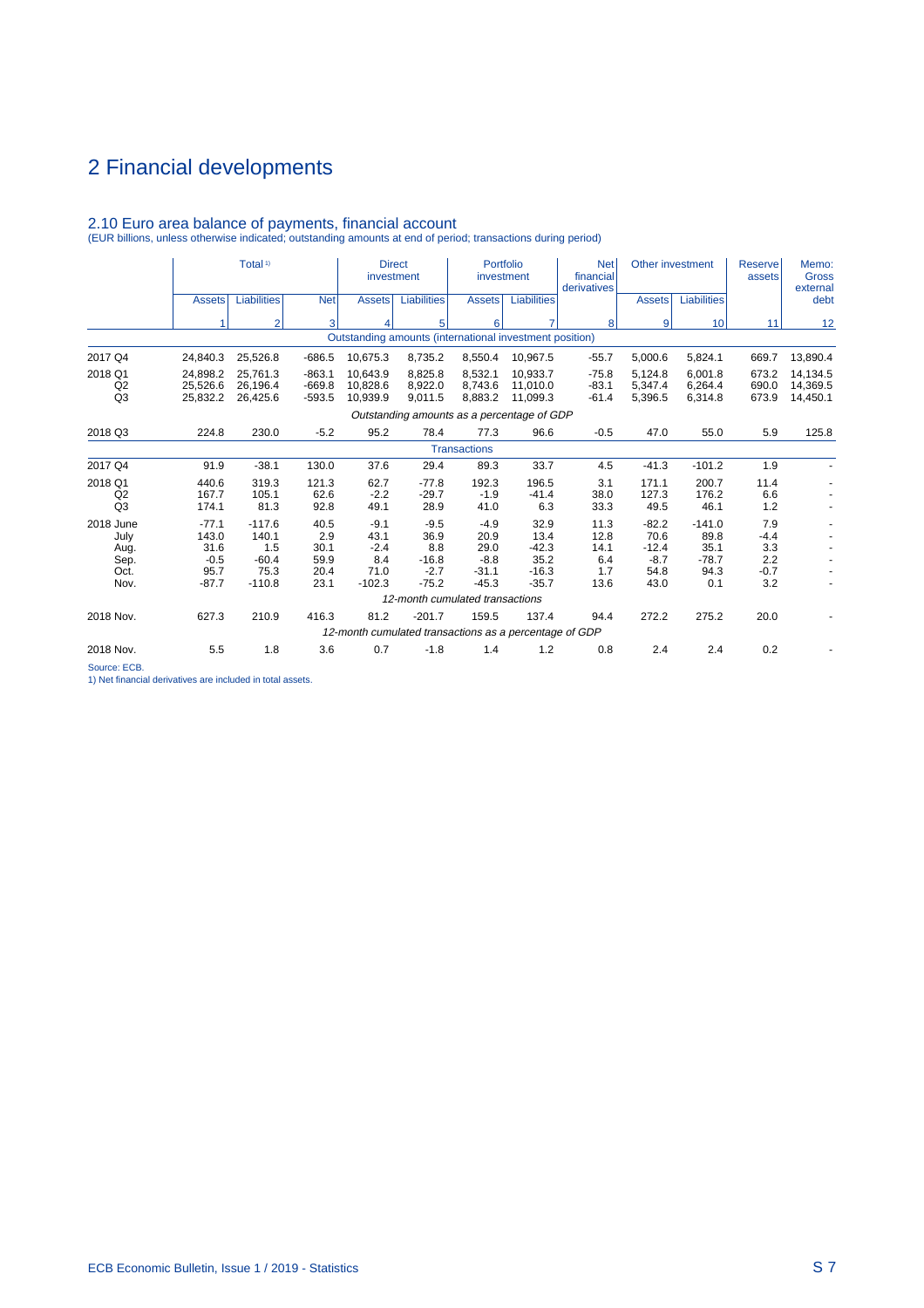# 3.1 GDP and expenditure components (quarterly data seasonally adjusted; annual data unadjusted)

|                                 |                                  |                                  |                               |                                                                                           |                                                       |                                                                         | <b>GDP</b>              |                                      |                                         |                         |                                |                               |
|---------------------------------|----------------------------------|----------------------------------|-------------------------------|-------------------------------------------------------------------------------------------|-------------------------------------------------------|-------------------------------------------------------------------------|-------------------------|--------------------------------------|-----------------------------------------|-------------------------|--------------------------------|-------------------------------|
|                                 | <b>Total</b>                     |                                  |                               |                                                                                           |                                                       | Domestic demand                                                         |                         |                                      |                                         |                         | External balance <sup>1)</sup> |                               |
|                                 |                                  | <b>Total</b>                     | Private<br>consumption        | <b>Government</b><br>consumption                                                          |                                                       | Gross fixed capital formation<br><b>Total</b><br>construction machinery | <b>Total</b>            | Intellectual<br>property<br>products | Changes in<br>inventories <sup>2)</sup> | <b>Total</b>            | Exports <sup>1)</sup>          | Imports <sup>1)</sup>         |
|                                 | 1                                | $\overline{2}$                   | 3                             | 4                                                                                         | 5                                                     | 6                                                                       | $\overline{7}$          | 8                                    | 9                                       | 10 <sup>1</sup>         | 11                             | 12                            |
|                                 |                                  |                                  |                               |                                                                                           |                                                       | <b>Current prices (EUR billions)</b>                                    |                         |                                      |                                         |                         |                                |                               |
| 2015<br>2016<br>2017            | 10,534.3<br>10.827.7<br>11,206.0 | 10.060.1<br>10.349.6<br>10,682.9 | 5,743.1<br>5.877.4<br>6,058.2 |                                                                                           | 2,172.5 2,110.8<br>2,223.3 2,210.8<br>2,279.5 2,302.8 | 1.014.6<br>1.053.2<br>1,121.6                                           | 640.4<br>679.3<br>716.3 | 449.7<br>472.3<br>459.2              | 33.6<br>38.2<br>42.4                    | 474.3<br>478.0<br>523.0 | 4,866.6<br>4,942.9<br>5,295.5  | 4.392.3<br>4.464.9<br>4,772.5 |
| 2017 Q4                         | 2,844.1                          | 2,702.4                          | 1,530.7                       | 576.0                                                                                     | 588.2                                                 | 287.1                                                                   | 185.4                   | 114.3                                | 7.5                                     | 141.7                   | 1,361.5                        | 1,219.8                       |
| 2018 Q1<br>Q2<br>Q <sub>3</sub> | 2.865.2<br>2,889.4<br>2,904.4    | 2,725.4<br>2,757.3<br>2,788.1    | 1,543.7<br>1,553.4<br>1,562.3 | 578.3<br>585.7<br>587.7                                                                   | 592.1<br>604.4<br>615.0                               | 291.3<br>297.9<br>302.0                                                 | 184.1<br>188.8<br>192.9 | 115.3<br>116.4<br>118.8              | 11.3<br>13.8<br>23.1                    | 139.8<br>132.1<br>116.2 | 1,357.4<br>1,379.2<br>1,392.3  | 1,217.7<br>1,247.1<br>1,276.0 |
|                                 |                                  |                                  |                               |                                                                                           |                                                       | as a percentage of GDP                                                  |                         |                                      |                                         |                         |                                |                               |
| 2017                            | 100.0                            | 95.3                             | 54.1                          | 20.3                                                                                      | 20.5                                                  | 10.0                                                                    | 6.4                     | 4.1                                  | 0.4                                     | 4.7                     |                                |                               |
|                                 |                                  |                                  |                               |                                                                                           |                                                       | Chain-linked volumes (prices for the previous year)                     |                         |                                      |                                         |                         |                                |                               |
|                                 |                                  |                                  |                               |                                                                                           |                                                       | quarter-on-quarter percentage changes                                   |                         |                                      |                                         |                         |                                |                               |
| 2017 Q4                         | 0.7                              | 0.4                              | 0.2                           | 0.2                                                                                       | 1.3                                                   | 0.1                                                                     | 2.7                     | 1.9                                  |                                         |                         | 2.2                            | 1.8                           |
| 2018 Q1<br>Q2<br>Q <sub>3</sub> | 0.4<br>0.4<br>0.2                | 0.5<br>0.5<br>0.6                | 0.5<br>0.2<br>0.1             | 0.0<br>0.4<br>0.3                                                                         | 0.1<br>1.6<br>0.7                                     | 0.6<br>1.3<br>0.2                                                       | $-0.8$<br>2.4<br>1.3    | 0.4<br>0.7<br>1.1                    |                                         | ä,                      | $-0.7$<br>1.2<br>0.1           | $-0.6$<br>1.3<br>1.0          |
|                                 |                                  |                                  |                               |                                                                                           |                                                       | annual percentage changes                                               |                         |                                      |                                         |                         |                                |                               |
| 2015<br>2016<br>2017            | 2.1<br>2.0<br>2.4                | 2.4<br>2.4<br>1.7                | 1.8<br>2.0<br>1.6             | 1.3<br>1.8<br>1.2                                                                         | 4.9<br>4.0<br>2.6                                     | 0.4<br>2.7<br>3.9                                                       | 5.6<br>5.8<br>5.0       | 15.6<br>4.3<br>$-3.6$                |                                         |                         | 6.6<br>3.0<br>5.2              | 7.7<br>4.2<br>3.9             |
| 2017 Q4                         | 2.7                              | 1.4                              | 1.6                           | 1.2                                                                                       | 2.5                                                   | 3.9                                                                     | 6.9                     | $-6.6$                               |                                         |                         | 6.4                            | 3.7                           |
| 2018 Q1<br>Q2<br>Q <sub>3</sub> | 2.4<br>2.2<br>1.6                | 1.8<br>1.5<br>1.9                | 1.7<br>1.4<br>1.0             | 1.0<br>1.1<br>0.9                                                                         | 3.4<br>2.9<br>3.7                                     | 3.4<br>4.0<br>2.2                                                       | 5.4<br>6.1<br>5.8       | 0.6<br>$-4.3$<br>4.2                 |                                         |                         | 3.8<br>4.0<br>2.8              | 2.7<br>2.7<br>3.6             |
|                                 |                                  |                                  |                               | contributions to quarter-on-quarter percentage changes in GDP; percentage points          |                                                       |                                                                         |                         |                                      |                                         |                         |                                |                               |
| 2017 Q4                         | 0.7                              | 0.4                              | 0.1                           | 0.0                                                                                       | 0.3                                                   | 0.0                                                                     | 0.2                     | 0.1                                  | $-0.1$                                  | 0.3                     |                                |                               |
| 2018 Q1<br>Q2<br>Q <sub>3</sub> | 0.4<br>0.4<br>0.2                | 0.5<br>0.4<br>0.5                | 0.3<br>0.1<br>0.1             | 0.0<br>0.1<br>0.1<br>contributions to annual percentage changes in GDP; percentage points | 0.0<br>0.3<br>0.1                                     | 0.1<br>0.1<br>0.0                                                       | $-0.1$<br>0.2<br>0.1    | 0.0<br>0.0<br>0.0                    | 0.2<br>$-0.1$<br>0.3                    | $-0.1$<br>0.0<br>$-0.4$ |                                |                               |
| 2015                            | 2.1                              | 2.3                              | 1.0                           | 0.3                                                                                       | 1.0                                                   | 0.0                                                                     | 0.3                     | 0.6                                  | 0.0                                     | $-0.2$                  |                                |                               |
| 2016<br>2017                    | 2.0<br>2.4                       | 2.3<br>1.6                       | 1.1<br>0.9                    | 0.4<br>0.2                                                                                | 0.8<br>0.5                                            | 0.3<br>0.4                                                              | 0.4<br>0.3              | 0.2<br>$-0.2$                        | 0.1<br>0.0                              | $-0.4$<br>0.8           |                                |                               |
| 2017 Q4                         | 2.7                              | 1.3                              | 0.8                           | 0.2                                                                                       | 0.5                                                   | 0.4                                                                     | 0.4                     | $-0.3$                               | $-0.3$                                  | 1.4                     |                                |                               |
| 2018 Q1<br>Q <sub>2</sub><br>Q3 | 2.4<br>2.2<br>1.6                | 1.8<br>1.5<br>1.8                | 0.9<br>0.7<br>0.6             | 0.2<br>0.2<br>0.2                                                                         | 0.7<br>0.6<br>0.8                                     | 0.3<br>0.4<br>0.2                                                       | 0.3<br>0.4<br>0.4       | 0.0<br>$-0.2$<br>0.2                 | $-0.1$<br>$-0.1$<br>0.3                 | 0.6<br>0.7<br>$-0.2$    |                                |                               |

Sources: Eurostat and ECB calculations. 1) Exports and imports cover goods and services and include cross-border intra-euro area trade. 2) Including acquisitions less disposals of valuables.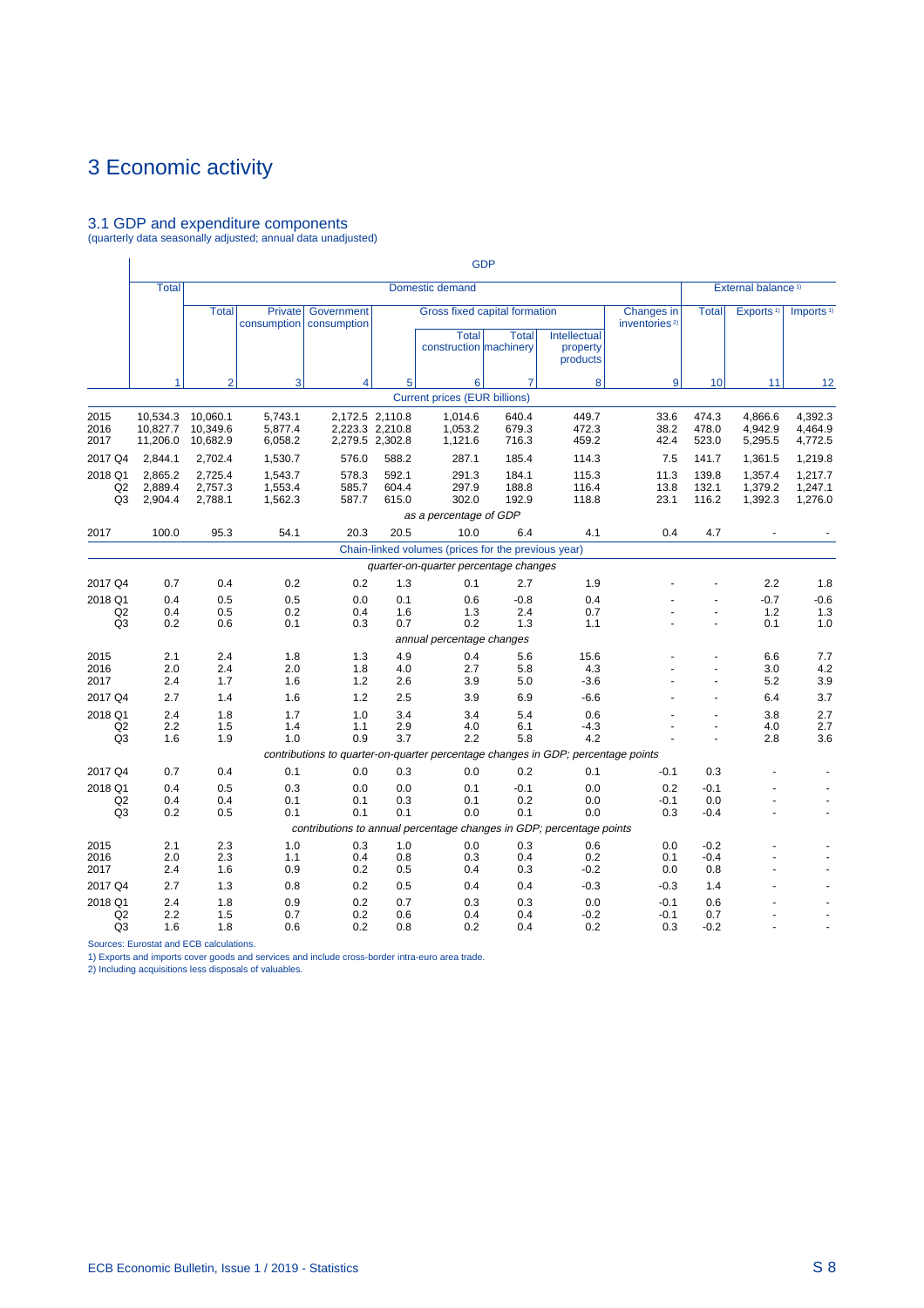# 3.2 Value added by economic activity (quarterly data seasonally adjusted; annual data unadjusted)

|                                             |                                |                         |                                                                                          |                         |                                                          |                                                        | Gross value added (basic prices)                    |                               |                                                                              |                                                                        |                                                   | <b>Taxes less</b><br>subsidies |
|---------------------------------------------|--------------------------------|-------------------------|------------------------------------------------------------------------------------------|-------------------------|----------------------------------------------------------|--------------------------------------------------------|-----------------------------------------------------|-------------------------------|------------------------------------------------------------------------------|------------------------------------------------------------------------|---------------------------------------------------|--------------------------------|
|                                             | <b>Total</b>                   | forestry and<br>fishing | Agriculture, Manufacturing<br>energy and<br>utilities                                    | Const-<br>ruction       | Trade,<br>transport,<br>modation<br>and food<br>services | Infor-<br>mation<br>accom- and com-<br>munica-<br>tion | Finance<br>and<br>insurance                         | Real<br>estate                | Professional,<br>business and<br>support<br>services                         | Public ad-<br>ministration,<br>education,<br>health and<br>social work | Arts, enter-<br>tainment<br>and other<br>services | on<br>products                 |
|                                             | 1                              | $\overline{2}$          | $\mathbf{3}$                                                                             | $\overline{4}$          | 5                                                        | 6                                                      | $\overline{7}$                                      | 8                             | 9                                                                            | 10                                                                     | 11                                                | 12                             |
|                                             |                                |                         |                                                                                          |                         |                                                          |                                                        | <b>Current prices (EUR billions)</b>                |                               |                                                                              |                                                                        |                                                   |                                |
| 2015<br>2016<br>2017                        | 9,461.6<br>9,715.8<br>10,048.5 | 159.5<br>158.6<br>171.3 | 1,901.2<br>1,962.6<br>2,032.8                                                            | 468.0<br>486.8<br>512.8 | 1,784.9<br>1,836.0<br>1,916.8                            | 433.4<br>452.7<br>469.4                                | 470.2<br>464.1<br>455.8                             | 1,078.0<br>1,098.7<br>1,129.7 | 1,031.0<br>1,069.2<br>1,118.5                                                | 1,805.1<br>1,849.8<br>1,897.1                                          | 330.3<br>337.4<br>344.4                           | 1,072.6<br>1,111.7<br>1,157.3  |
| 2017 Q4                                     | 2,551.4                        | 43.7                    | 519.9                                                                                    | 131.5                   | 486.4                                                    | 119.1                                                  | 114.0                                               | 285.3                         | 284.9                                                                        | 479.7                                                                  | 86.9                                              | 292.8                          |
| 2018 Q1<br>Q <sub>2</sub><br>Q3             | 2,568.6<br>2,589.8<br>2,603.3  | 43.1<br>42.9<br>43.4    | 518.5<br>520.7<br>521.9                                                                  | 134.3<br>137.1<br>139.6 | 490.0<br>494.1<br>495.8                                  | 120.9<br>122.7<br>123.8                                | 114.3<br>114.2<br>115.0                             | 287.5<br>289.5<br>291.2       | 289.3<br>292.5<br>294.2                                                      | 483.2<br>488.4<br>490.0                                                | 87.7<br>87.8<br>88.2                              | 296.5<br>299.8<br>301.9        |
|                                             |                                |                         |                                                                                          |                         |                                                          |                                                        | as a percentage of value added                      |                               |                                                                              |                                                                        |                                                   |                                |
| 2017                                        | 100.0                          | 1.7                     | 20.2                                                                                     | 5.1                     | 19.1                                                     | 4.7                                                    | 4.5                                                 | 11.2                          | 11.1                                                                         | 18.9                                                                   | 3.4                                               |                                |
|                                             |                                |                         |                                                                                          |                         |                                                          |                                                        | Chain-linked volumes (prices for the previous year) |                               |                                                                              |                                                                        |                                                   |                                |
|                                             |                                |                         |                                                                                          |                         |                                                          |                                                        | quarter-on-quarter percentage changes               |                               |                                                                              |                                                                        |                                                   |                                |
| 2017 Q4                                     | 0.7                            | 0.8                     | 1.3                                                                                      | 1.2                     | 0.7                                                      | 0.3                                                    | 0.3                                                 | 0.2                           | 0.8                                                                          | 0.3                                                                    | 0.2                                               | 0.6                            |
| 2018 Q1<br>Q <sub>2</sub><br>Q <sub>3</sub> | 0.4<br>0.4<br>0.2              | 0.7<br>$-0.5$<br>$-0.6$ | $-0.7$<br>0.3<br>0.0                                                                     | 0.8<br>1.2<br>0.6       | 0.8<br>0.5<br>0.1                                        | 1.7<br>1.3<br>0.8                                      | $-0.4$<br>0.6<br>0.4                                | 0.6<br>0.1<br>0.3             | 1.1<br>0.7<br>0.0                                                            | 0.3<br>0.2<br>0.2                                                      | 0.1<br>0.0<br>0.2                                 | 0.3<br>0.6<br>0.1              |
|                                             |                                |                         |                                                                                          |                         |                                                          |                                                        | annual percentage changes                           |                               |                                                                              |                                                                        |                                                   |                                |
| 2015<br>2016<br>2017                        | 1.9<br>1.9<br>2.4              | $-0.2$<br>$-1.4$<br>0.7 | 3.6<br>3.4<br>3.1                                                                        | 0.8<br>1.5<br>3.2       | 2.2<br>1.7<br>3.1                                        | 3.6<br>3.9<br>4.3                                      | 0.0<br>0.6<br>$-0.6$                                | 0.7<br>0.3<br>1.1             | 3.0<br>2.5<br>4.0                                                            | 0.8<br>1.3<br>1.1                                                      | 1.2<br>1.0<br>0.9                                 | 3.5<br>2.7<br>2.4              |
| 2017 Q4                                     | 2.8                            | 2.5                     | 3.9                                                                                      | 4.3                     | 3.4                                                      | 3.7                                                    | 0.0                                                 | 1.3                           | 4.4                                                                          | 1.2                                                                    | 1.0                                               | 2.1                            |
| 2018 Q1<br>Q <sub>2</sub><br>Q3             | 2.5<br>2.2<br>1.6              | 1.8<br>1.3<br>0.4       | 3.1<br>2.4<br>0.9                                                                        | 3.8<br>3.8<br>3.8       | 2.9<br>2.6<br>2.1                                        | 4.8<br>5.1<br>4.3                                      | 0.0<br>0.5<br>1.0                                   | 1.5<br>1.2<br>1.2             | 3.5<br>3.3<br>2.6                                                            | 1.4<br>1.2<br>1.0                                                      | 1.2<br>0.7<br>0.5                                 | 1.6<br>1.8<br>1.5              |
|                                             |                                |                         | contributions to quarter-on-quarter percentage changes in value added; percentage points |                         |                                                          |                                                        |                                                     |                               |                                                                              |                                                                        |                                                   |                                |
| 2017 Q4                                     | 0.7                            | 0.0                     | 0.3                                                                                      | 0.1                     | 0.1                                                      | 0.0                                                    | 0.0                                                 | 0.0                           | 0.1                                                                          | 0.1                                                                    | 0.0                                               |                                |
| 2018 Q1<br>Q <sub>2</sub><br>Q <sub>3</sub> | 0.4<br>0.4<br>0.2              | 0.0<br>0.0<br>0.0       | $-0.1$<br>0.1<br>0.0                                                                     | 0.0<br>0.1<br>0.0       | 0.2<br>0.1<br>0.0                                        | 0.1<br>0.1<br>0.0                                      | 0.0<br>0.0<br>0.0                                   | 0.1<br>0.0<br>0.0             | 0.1<br>0.1<br>0.0                                                            | 0.1<br>0.0<br>0.0                                                      | 0.0<br>0.0<br>0.0                                 |                                |
|                                             |                                |                         |                                                                                          |                         |                                                          |                                                        |                                                     |                               | contributions to annual percentage changes in value added; percentage points |                                                                        |                                                   |                                |
| 2015<br>2016<br>2017                        | 1.9<br>1.9<br>2.4              | 0.0<br>0.0<br>0.0       | 0.7<br>0.7<br>0.6                                                                        | 0.0<br>0.1<br>0.2       | 0.4<br>0.3<br>0.6                                        | 0.2<br>0.2<br>0.2                                      | 0.0<br>0.0<br>0.0                                   | 0.1<br>0.0<br>0.1             | 0.3<br>0.3<br>0.4                                                            | 0.2<br>0.2<br>0.2                                                      | 0.0<br>0.0<br>0.0                                 |                                |
| 2017 Q4                                     | 2.8                            | 0.0                     | 0.8                                                                                      | 0.2                     | 0.6                                                      | 0.2                                                    | 0.0                                                 | 0.2                           | 0.5                                                                          | 0.2                                                                    | 0.0                                               |                                |
| 2018 Q1<br>Q <sub>2</sub><br>Q3             | 2.5<br>2.2<br>1.6              | 0.0<br>0.0<br>0.0       | 0.6<br>0.5<br>0.2                                                                        | 0.2<br>0.2<br>0.2       | 0.5<br>0.5<br>0.4                                        | 0.2<br>0.2<br>0.2                                      | 0.0<br>0.0<br>0.0                                   | 0.2<br>0.1<br>0.1             | 0.4<br>0.4<br>0.3                                                            | 0.3<br>0.2<br>0.2                                                      | 0.0<br>0.0<br>0.0                                 |                                |

Sources: Eurostat and ECB calculations.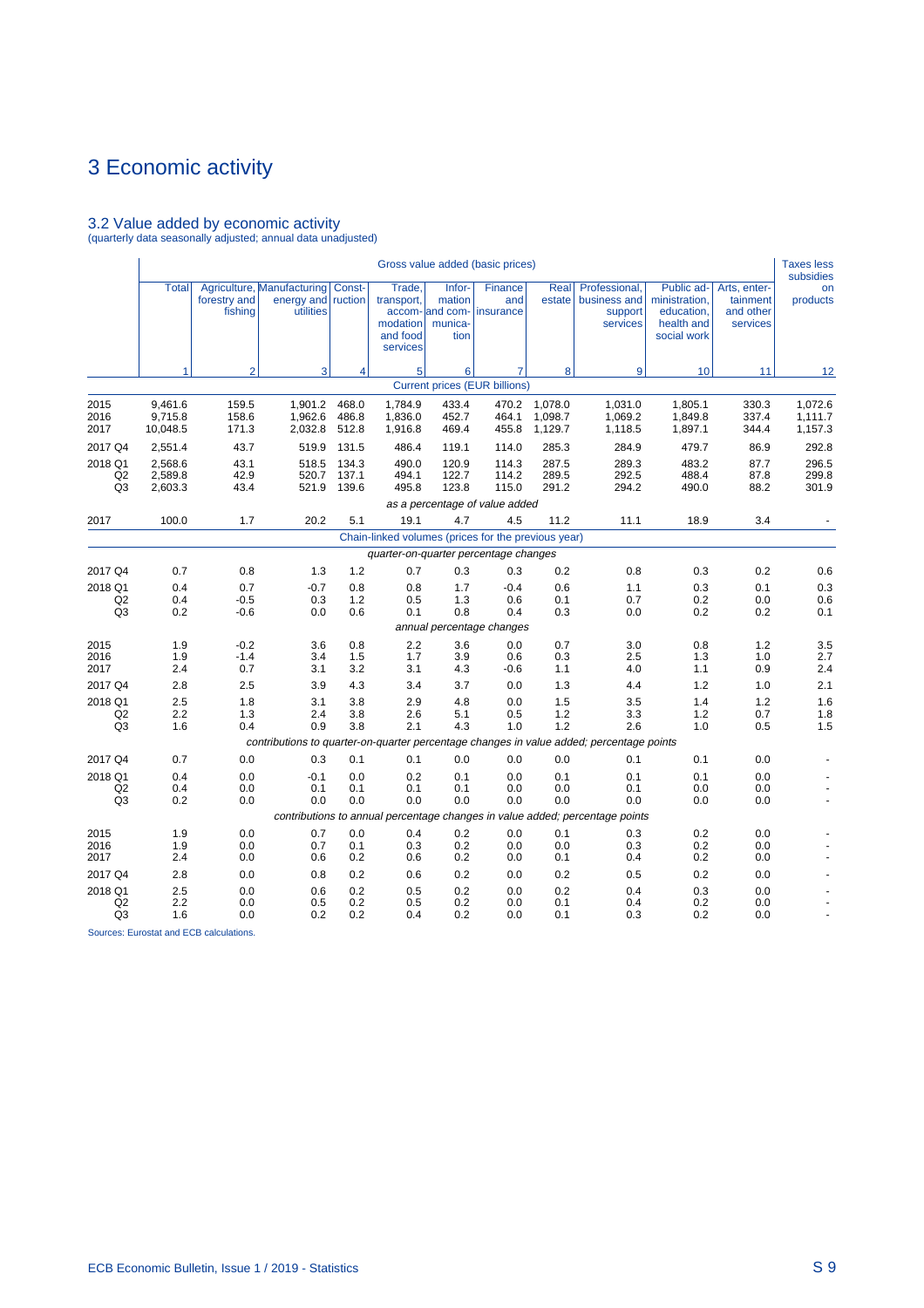3.3 Employment 1) (quarterly data seasonally adjusted; annual data unadjusted)

|                                 | Total                   |                      | By employment<br><b>status</b> |                                                 |                                                   |                        |                                                                              |                                           | By economic activity             |                      |                                                      |                                                                                 |                                                 |
|---------------------------------|-------------------------|----------------------|--------------------------------|-------------------------------------------------|---------------------------------------------------|------------------------|------------------------------------------------------------------------------|-------------------------------------------|----------------------------------|----------------------|------------------------------------------------------|---------------------------------------------------------------------------------|-------------------------------------------------|
|                                 |                         | Employ-              | Self-<br>ees employed          | Agricul-<br>ture.<br>forestry<br>and<br>fishing | Manufac-<br>turing,<br>energy<br>and<br>utilities | Con-<br>struc-<br>tion | Trade,<br>transport,<br>accom-<br>modation<br>and food   munica-<br>services | $lnfor-$<br>mation<br>and<br>com-<br>tion | Finance<br>and<br>insur-<br>ance | Real<br>estate       | Professional.<br>business and<br>support<br>services | <b>Public adminis-</b><br>tration, edu-<br>cation, health<br>and<br>social work | Arts,<br>entertainment<br>and other<br>services |
|                                 |                         | $\overline{2}$       | 3                              | 4                                               | 5                                                 | $6 \mid$               | 7                                                                            | 8                                         | 9                                | 10                   | 11                                                   | 12                                                                              | 13                                              |
|                                 |                         |                      |                                |                                                 |                                                   |                        | Persons employed                                                             |                                           |                                  |                      |                                                      |                                                                                 |                                                 |
|                                 |                         |                      |                                |                                                 |                                                   |                        | as a percentage of total persons employed                                    |                                           |                                  |                      |                                                      |                                                                                 |                                                 |
| 2015<br>2016<br>2017            | 100.0<br>100.0<br>100.0 | 85.2<br>85.5<br>85.8 | 14.8<br>14.5<br>14.2           | 3.3<br>3.2<br>3.2                               | 14.9<br>14.8<br>14.7                              | 6.0<br>6.0<br>6.0      | 24.9<br>24.9<br>24.9                                                         | 2.7<br>2.8<br>2.8                         | 2.6<br>2.6<br>2.5                | 1.0<br>1.0<br>1.0    | 13.3<br>13.5<br>13.7                                 | 24.3<br>24.2<br>24.2                                                            | 7.0<br>7.0<br>7.0                               |
| 2015                            | 1.0                     | 1.3                  | $-0.3$                         | $-1.1$                                          | 0.1                                               | 0.1                    | annual percentage changes<br>1.4                                             | 1.5                                       | $-0.4$                           | 1.1                  | 2.8                                                  | 1.1                                                                             | 0.6                                             |
| 2016<br>2017                    | 1.4<br>1.6              | 1.7<br>2.0           | $-0.3$<br>$-0.5$               | $-0.4$<br>$-0.6$                                | 0.8<br>1.2                                        | 0.4<br>1.8             | 1.7<br>1.7                                                                   | 3.0<br>3.1                                | $-0.2$<br>$-1.2$                 | 1.9<br>1.5           | 2.7<br>3.1                                           | 1.4<br>1.3                                                                      | 0.7<br>1.4                                      |
| 2017 Q4                         | 1.6                     | 2.0                  | $-0.7$                         | $-1.2$                                          | 1.4                                               | 2.5                    | 1.5                                                                          | 3.0                                       | $-1.5$                           | 1.6                  | 3.4                                                  | 1.3                                                                             | 1.1                                             |
| 2018 Q1<br>Q2<br>Q <sub>3</sub> | 1.5<br>1.5<br>1.3       | 1.9<br>1.8<br>1.6    | $-0.8$<br>$-0.4$<br>$-0.3$     | $-0.8$<br>$-0.4$<br>0.3                         | 1.6<br>1.6<br>1.2                                 | 2.1<br>2.6<br>2.5      | 1.5<br>1.3<br>1.3                                                            | 2.6<br>2.6<br>3.4                         | $-0.9$<br>$-0.8$<br>$-1.2$       | 1.5<br>1.5<br>0.9    | 3.1<br>3.0<br>2.5                                    | 1.2<br>1.2<br>1.1                                                               | 0.5<br>0.8<br>$-0.8$                            |
|                                 |                         |                      |                                |                                                 |                                                   |                        | <b>Hours worked</b>                                                          |                                           |                                  |                      |                                                      |                                                                                 |                                                 |
|                                 |                         |                      |                                |                                                 |                                                   |                        | as a percentage of total hours worked                                        |                                           |                                  |                      |                                                      |                                                                                 |                                                 |
| 2015<br>2016<br>2017            | 100.0<br>100.0<br>100.0 | 80.3<br>80.6<br>81.0 | 19.7<br>19.4<br>19.0           | 4.4<br>4.3<br>4.2                               | 15.4<br>15.3<br>15.3                              | 6.7<br>6.7<br>6.7      | 25.7<br>25.8<br>25.8                                                         | 2.9<br>3.0<br>3.0                         | 2.7<br>2.6<br>2.6                | 1.0<br>1.0<br>1.0    | 13.0<br>13.2<br>13.4                                 | 21.9<br>21.9<br>21.8                                                            | 6.2<br>6.2<br>6.2                               |
|                                 |                         |                      |                                |                                                 |                                                   |                        | annual percentage changes                                                    |                                           |                                  |                      |                                                      |                                                                                 |                                                 |
| 2015<br>2016<br>2017            | 1.2<br>1.5<br>1.4       | 1.4<br>1.9<br>1.9    | 0.1<br>$-0.3$<br>$-0.8$        | $-0.5$<br>$-0.3$<br>$-1.0$                      | 0.5<br>0.9<br>1.2                                 | 0.6<br>0.7<br>1.9      | 1.1<br>1.7<br>1.4                                                            | 2.7<br>2.8<br>3.0                         | $-0.2$<br>0.2<br>$-1.7$          | 1.4<br>2.3<br>2.1    | 3.0<br>2.9<br>3.0                                    | 1.2<br>1.4<br>1.1                                                               | 1.1<br>0.8<br>0.8                               |
| 2017 Q4                         | 1.8                     | 2.4                  | $-0.6$                         | $-0.6$                                          | 2.0                                               | 3.6                    | 1.5                                                                          | 3.1                                       | $-1.8$                           | 3.5                  | 3.7                                                  | 1.3                                                                             | 0.7                                             |
| 2018 Q1<br>Q2<br>Q <sub>3</sub> | 1.4<br>1.7<br>1.6       | 2.0<br>2.2<br>2.0    | $-0.9$<br>$-0.5$<br>$-0.2$     | $-1.0$<br>0.4<br>0.5                            | 1.7<br>1.8<br>1.7                                 | 2.4<br>2.7<br>3.4      | 1.2<br>1.1<br>1.3                                                            | 2.3<br>3.0<br>3.7                         | $-1.0$<br>$-0.4$<br>$-1.0$       | 2.9<br>1.4<br>1.2    | 3.2<br>3.6<br>3.2                                    | 1.2<br>1.4<br>1.1                                                               | 0.2<br>0.7<br>0.2                               |
|                                 |                         |                      |                                |                                                 |                                                   |                        | Hours worked per person employed                                             |                                           |                                  |                      |                                                      |                                                                                 |                                                 |
|                                 |                         |                      |                                |                                                 |                                                   |                        | annual percentage changes                                                    |                                           |                                  |                      |                                                      |                                                                                 |                                                 |
| 2015<br>2016<br>2017            | 0.1<br>0.1<br>$-0.2$    | 0.2<br>0.2<br>$-0.1$ | 0.4<br>0.0<br>$-0.3$           | 0.7<br>0.2<br>$-0.4$                            | 0.4<br>0.1<br>0.0                                 | 0.5<br>0.3<br>0.1      | $-0.3$<br>0.0<br>$-0.3$                                                      | 1.1<br>$-0.1$<br>$-0.1$                   | 0.1<br>0.4<br>$-0.5$             | 0.3<br>0.4<br>0.5    | 0.2<br>0.1<br>$-0.1$                                 | 0.1<br>0.1<br>$-0.2$                                                            | 0.5<br>0.1<br>$-0.6$                            |
| 2017 Q4                         | 0.2                     | 0.4                  | 0.1                            | 0.6                                             | 0.7                                               | 1.1                    | 0.0                                                                          | 0.0                                       | $-0.3$                           | 1.9                  | 0.2                                                  | 0.1                                                                             | $-0.5$                                          |
| 2018 Q1<br>Q2<br>Q <sub>3</sub> | $-0.1$<br>0.2<br>0.3    | 0.1<br>0.4<br>0.5    | $-0.2$<br>$-0.1$<br>0.1        | $-0.2$<br>0.8<br>0.2                            | 0.1<br>0.3<br>0.4                                 | 0.3<br>0.1<br>0.8      | $-0.3$<br>$-0.2$<br>0.0                                                      | $-0.2$<br>0.4<br>0.3                      | 0.0<br>0.4<br>0.2                | 1.3<br>$-0.1$<br>0.3 | 0.1<br>0.6<br>0.7                                    | $-0.1$<br>0.2<br>0.0                                                            | $-0.3$<br>$-0.1$<br>1.0                         |

Sources: Eurostat and ECB calculations. 1) Data for employment are based on the ESA 2010.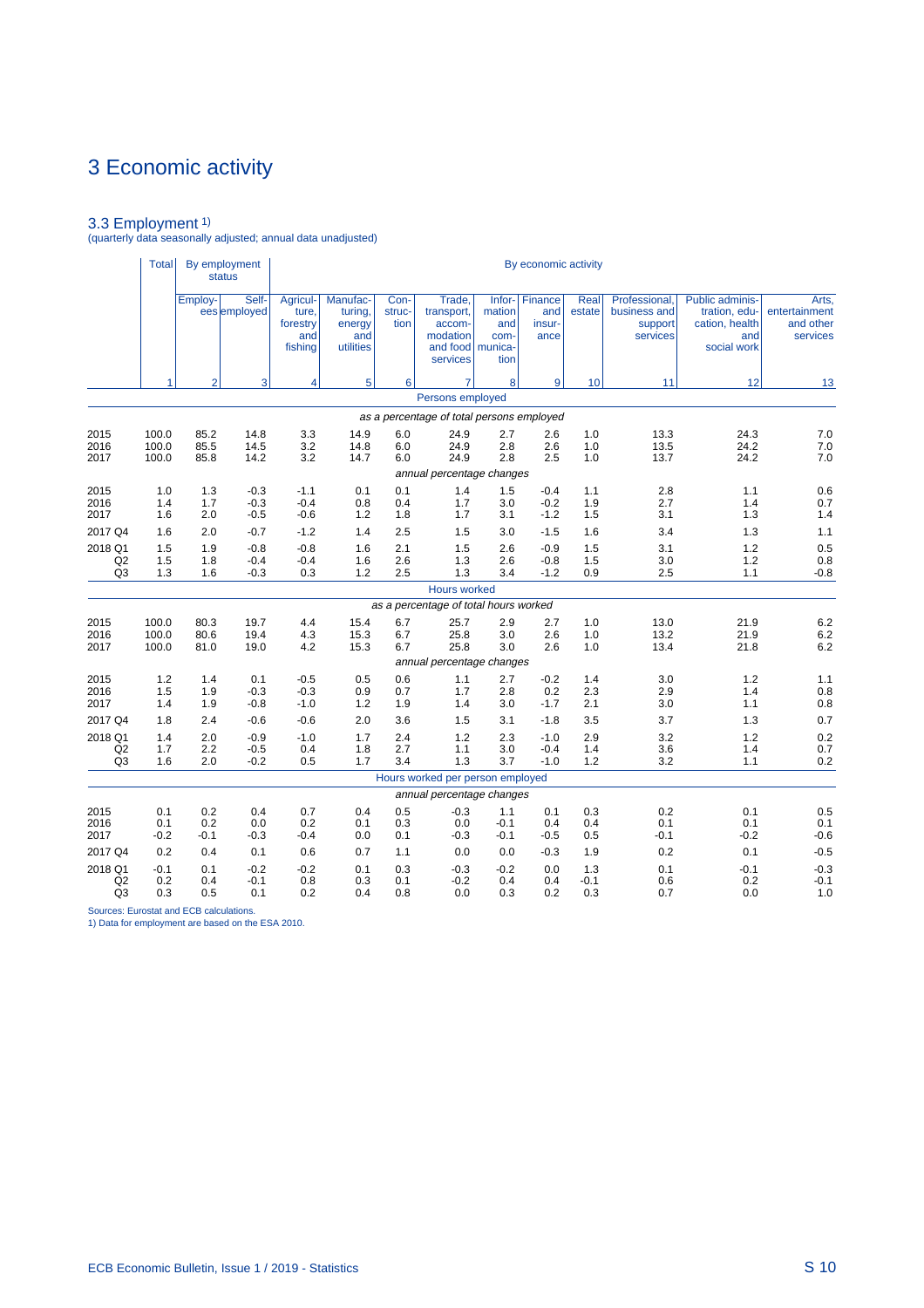# 3.4 Labour force, unemployment and job vacancies (seasonally adjusted, unless otherwise indicated)

|                                                   | Labour<br>force.              | Under-<br>employ-                          |                                                          |                                        |                                                                                                       |                                                          |                                        | <b>Unemployment</b>                                |                                              |                                                    |                                        |                                                    |                                        | Job<br>vacancy           |
|---------------------------------------------------|-------------------------------|--------------------------------------------|----------------------------------------------------------|----------------------------------------|-------------------------------------------------------------------------------------------------------|----------------------------------------------------------|----------------------------------------|----------------------------------------------------|----------------------------------------------|----------------------------------------------------|----------------------------------------|----------------------------------------------------|----------------------------------------|--------------------------|
|                                                   | millions <sup>1)</sup>        | ment.<br>% of                              | <b>Total</b>                                             |                                        | Long-term<br>unemploy-                                                                                |                                                          | By age                                 |                                                    |                                              |                                                    |                                        | By gender                                          |                                        | rate <sup>2)</sup>       |
|                                                   |                               | labour<br>force <sup>1</sup>               | <b>Millions</b>                                          | % of<br>labour                         | ment,<br>% of                                                                                         |                                                          | <b>Adult</b>                           |                                                    | Youth                                        |                                                    | Male                                   |                                                    | Female                                 |                          |
|                                                   |                               |                                            |                                                          | force                                  | labour<br>force <sup>1)</sup>                                                                         | <b>Millions</b>                                          | % of<br>labour<br>force                | <b>Millions</b>                                    | % of<br>labour<br>force                      | <b>Millions</b>                                    | % of<br>labour<br>force                | <b>Millions</b>                                    | labour<br>force                        | % of % of total<br>posts |
|                                                   |                               | $\mathcal{P}$                              | 3                                                        | 4                                      | 5                                                                                                     | 6                                                        | $\overline{7}$                         | 8                                                  | 9                                            | 10                                                 | 11                                     | 12                                                 | 13                                     | 14                       |
| % of total<br>in 2016                             |                               |                                            | 100.0                                                    |                                        |                                                                                                       | 81.7                                                     |                                        | 18.3                                               |                                              | 52.2                                               |                                        | 47.8                                               |                                        |                          |
| 2015<br>2016<br>2017                              | 160.730<br>162.028<br>162.659 | 4.6<br>4.3<br>4.1                          | 17.472<br>16.252<br>14.764                               | 10.9<br>10.0<br>9.1                    | 5.6<br>5.0<br>4.4                                                                                     | 14.307<br>13.289<br>12.096                               | 9.8<br>9.0<br>8.1                      | 3.165<br>2.963<br>2.668                            | 22.3<br>20.9<br>18.8                         | 9.261<br>8.482<br>7.636                            | 10.7<br>9.7<br>8.7                     | 8.211<br>7.770<br>7.128                            | 11.1<br>10.4<br>9.5                    | 1.5<br>1.7<br>1.9        |
| 2017 Q4                                           | 163.132                       | 3.9                                        | 14.185                                                   | 8.7                                    | 4.2                                                                                                   | 11.636                                                   | 7.8                                    | 2.549                                              | 17.9                                         | 7.314                                              | 8.3                                    | 6.870                                              | 9.1                                    | 2.0                      |
| 2018 Q1<br>Q <sub>2</sub><br>Q <sub>3</sub>       | 162.591<br>163.180<br>163.709 | 4.0<br>3.9<br>3.6                          | 13.926<br>13.505<br>13.172                               | 8.5<br>8.3<br>8.1                      | 4.2<br>3.9<br>3.6                                                                                     | 11.422<br>11.065<br>10.742                               | 7.7<br>7.4<br>7.2                      | 2.505<br>2.439<br>2.430                            | 17.6<br>17.1<br>16.9                         | 7.185<br>6.972<br>6.822                            | 8.2<br>7.9<br>7.8                      | 6.741<br>6.533<br>6.350                            | 8.9<br>8.6<br>8.4                      | 2.1<br>2.1<br>2.1        |
| 2018 June<br>July<br>Aug.<br>Sep.<br>Oct.<br>Nov. | ÷<br>٠<br>٠                   | $\blacksquare$<br>٠<br>۰<br>$\blacksquare$ | 13.403<br>13.250<br>13.139<br>13.127<br>13.130<br>13.040 | 8.2<br>8.1<br>8.0<br>8.0<br>8.0<br>7.9 | $\blacksquare$<br>۰<br>$\blacksquare$<br>$\blacksquare$<br>$\blacksquare$<br>$\overline{\phantom{a}}$ | 10.973<br>10.840<br>10.711<br>10.674<br>10.650<br>10.587 | 7.4<br>7.3<br>7.2<br>7.2<br>7.1<br>7.1 | 2.430<br>2.410<br>2.428<br>2.452<br>2.480<br>2.452 | 17.0<br>16.9<br>16.9<br>17.0<br>17.1<br>16.9 | 6.921<br>6.859<br>6.804<br>6.803<br>6.783<br>6.734 | 7.9<br>7.8<br>7.8<br>7.7<br>7.7<br>7.6 | 6.483<br>6.391<br>6.335<br>6.324<br>6.346<br>6.305 | 8.6<br>8.5<br>8.4<br>8.4<br>8.4<br>8.3 |                          |

Sources: Eurostat and ECB calculations.

1) Not seasonally adjusted. 2) The job vacancy rate is equal to the number of job vacancies divided by the sum of the number of occupied posts and the number of job vacancies, expressed as a percentage.

## 3.5 Short-term business statistics

|                                                   |                                          |                                              | Industrial production                                 |                                       |                                             |                                                | Con-<br>struction                        | <b>ECB</b> indicator<br>on industrial     |                                            | <b>Retail sales</b>                       |                                            |                                       | <b>New</b><br>passenger                               |
|---------------------------------------------------|------------------------------------------|----------------------------------------------|-------------------------------------------------------|---------------------------------------|---------------------------------------------|------------------------------------------------|------------------------------------------|-------------------------------------------|--------------------------------------------|-------------------------------------------|--------------------------------------------|---------------------------------------|-------------------------------------------------------|
|                                                   | <b>Total</b><br>(excluding construction) |                                              |                                                       |                                       | <b>Main Industrial Groupings</b>            |                                                | produc-<br>tion                          | new orders                                | <b>Total</b>                               | beverages,<br>tobacco                     | Food, Non-food                             | Fuel                                  | car regis-<br>trations                                |
|                                                   |                                          | Manu-<br>facturing                           | Inter-<br>mediate<br>goods                            | Capital<br>goods                      | Consumer<br>goods                           | Energy                                         |                                          |                                           |                                            |                                           |                                            |                                       |                                                       |
|                                                   |                                          | $\overline{2}$                               | 3                                                     | 4                                     | 5                                           | 6                                              | 7                                        | 8                                         | 9                                          | 10                                        | 11                                         | 12                                    | 13                                                    |
| % of total<br>in 2015                             | 100.0                                    | 88.7                                         | 32.1                                                  | 34.5                                  | 21.8                                        | 11.6                                           | 100.0                                    | 100.0                                     | 100.0                                      | 40.4                                      | 52.5                                       | 7.1                                   | 100.0                                                 |
|                                                   |                                          |                                              |                                                       |                                       |                                             |                                                | annual percentage changes                |                                           |                                            |                                           |                                            |                                       |                                                       |
| 2016<br>2017<br>2018                              | 1.6<br>3.0                               | 1.8<br>3.2                                   | 1.8<br>3.4                                            | 1.9<br>3.9                            | 1.7<br>1.5                                  | 0.5<br>1.1                                     | 3.1<br>3.0                               | 0.6<br>7.9                                | 1.6<br>2.3                                 | 1.0<br>1.4                                | 2.1<br>3.3<br>$\cdot$                      | 1.4<br>0.9                            | 7.2<br>5.7<br>0.8                                     |
| 2018 Q1<br>Q2<br>Q <sub>3</sub><br>Q <sub>4</sub> | 3.1<br>2.4<br>0.7                        | 3.4<br>2.8<br>0.9<br>$\cdot$                 | 3.0<br>1.8<br>$-0.2$                                  | 4.4<br>4.6<br>1.9                     | 2.4<br>2.0<br>1.0                           | 0.6<br>$-1.9$<br>$-1.1$                        | 2.5<br>2.7<br>2.3                        | 6.5<br>3.8<br>1.6                         | 1.7<br>1.7<br>1.2                          | 1.6<br>1.1<br>1.0                         | 1.8<br>2.3<br>1.3<br>$\blacksquare$        | 0.1<br>0.8<br>0.2                     | 5.3<br>3.2<br>3.4<br>$-9.4$                           |
| 2018 July<br>Aug.<br>Sep.<br>Oct.<br>Nov.<br>Dec. | 0.4<br>1.1<br>0.6<br>1.2<br>$-3.3$       | 0.5<br>1.4<br>0.9<br>1.5<br>$-3.1$<br>$\sim$ | 0.0<br>$-0.2$<br>$-0.4$<br>$-0.1$<br>$-3.0$<br>$\sim$ | 1.7<br>1.8<br>2.2<br>3.7<br>$-4.5$    | $-0.5$<br>3.1<br>0.7<br>0.7<br>$-0.6$       | $-1.2$<br>$-0.8$<br>$-1.3$<br>$-3.0$<br>$-5.2$ | 0.2<br>0.9<br>3.7<br>0.6<br>0.9          | 2.0<br>2.4<br>0.4<br>0.1<br>1.4<br>$\sim$ | 1.0<br>2.2<br>0.3<br>2.3<br>1.1<br>$\cdot$ | 1.0<br>1.8<br>0.1<br>2.4<br>0.2<br>$\sim$ | 1.0<br>2.6<br>0.3<br>2.6<br>1.5<br>$\cdot$ | $-0.5$<br>$-0.1$<br>1.1<br>1.7<br>2.9 | 7.7<br>30.9<br>$-21.2$<br>$-11.8$<br>$-8.9$<br>$-7.5$ |
|                                                   |                                          |                                              |                                                       |                                       | month-on-month percentage changes (s.a.)    |                                                |                                          |                                           |                                            |                                           |                                            |                                       |                                                       |
| 2018 July<br>Aug.<br>Sep.<br>Oct.<br>Nov.         | $-0.8$<br>1.2<br>$-0.6$<br>0.1<br>$-1.7$ | $-0.8$<br>1.2<br>$-0.4$<br>0.2<br>$-1.7$     | $-0.8$<br>0.5<br>$-0.4$<br>0.1<br>$-1.2$              | 0.9<br>1.9<br>$-0.3$<br>0.7<br>$-2.3$ | $-1.6$<br>1.9<br>$-1.0$<br>$-0.2$<br>$-1.1$ | 0.7<br>1.6<br>$-2.1$<br>$-1.4$<br>$-0.6$       | $-2.0$<br>0.6<br>2.0<br>$-1.6$<br>$-0.1$ | $-1.2$<br>2.8<br>$-1.0$<br>0.3<br>2.3     | $-0.4$<br>0.4<br>$-0.5$<br>0.6<br>0.6      | $-1.0$<br>0.4<br>$-0.4$<br>0.7<br>$-0.9$  | $-0.1$<br>0.6<br>$-0.6$<br>0.6<br>1.2      | $-1.2$<br>$-0.6$<br>0.8<br>0.5<br>1.2 | 2.0<br>21.9<br>$-37.1$<br>9.1<br>6.7                  |
| Dec.                                              |                                          | $\bullet$                                    |                                                       |                                       |                                             |                                                |                                          |                                           |                                            |                                           |                                            |                                       | 2.5                                                   |

Sources: Eurostat, ECB calculations, ECB experimental statistics (col. 8) and European Automobile Manufacturers Association (col. 13).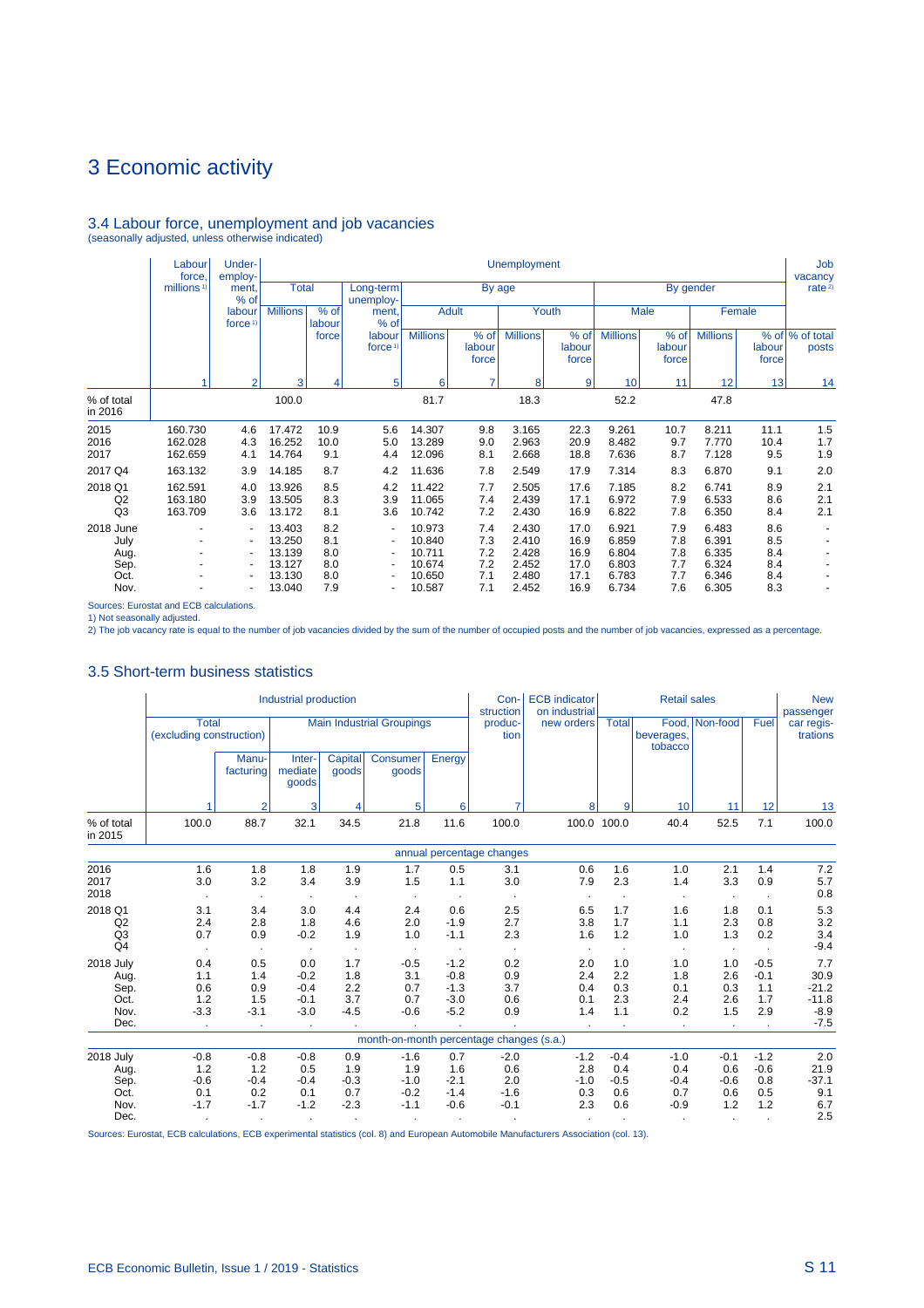### 3.6 Opinion surveys (seasonally adjusted)

|                                                   |                                                             |                                                                               |                                          |                                                          | <b>European Commission Business and Consumer Surveys</b><br>(percentage balances, unless otherwise indicated) |                                                 |                                              | <b>Purchasing Managers' Surveys</b><br>(diffusion indices) |                                                                  |                                              |                                              |                                              |
|---------------------------------------------------|-------------------------------------------------------------|-------------------------------------------------------------------------------|------------------------------------------|----------------------------------------------------------|---------------------------------------------------------------------------------------------------------------|-------------------------------------------------|----------------------------------------------|------------------------------------------------------------|------------------------------------------------------------------|----------------------------------------------|----------------------------------------------|----------------------------------------------|
|                                                   | Economic<br>sentiment<br>indicator<br>(long-term<br>average | <b>Manufacturing industry</b><br><b>Industrial</b><br>confidence<br>indicator | Capacity<br>utilisation<br>(%)           | Consumer<br>confidence<br>indicator                      | Construction<br>confidence<br>indicator                                                                       | Retail<br>trade<br>confid-<br>ence<br>indicator | Services<br>confidence<br>indicator          | Service industries<br>Capacity<br>utilisation<br>(%)       | Purchasing<br>Managers'<br>Index (PMI)<br>for manu-<br>facturing | Manu-<br>facturing<br>output                 | activity<br>for<br>services                  | <b>Business Composite</b><br>output          |
|                                                   | $= 100$                                                     | 2                                                                             | 3                                        |                                                          | 5                                                                                                             | 6                                               |                                              | 8                                                          | 9                                                                | 10                                           | 11                                           | 12                                           |
| 1999-14                                           | 99.8                                                        | $-5.8$                                                                        | 80.7                                     | $-12.7$                                                  | $-14.5$                                                                                                       | $-9.5$                                          | 6.9                                          |                                                            | 51.1                                                             | 52.4                                         | 52.9                                         | 52.7                                         |
| 2016<br>2017<br>2018                              | 104.2<br>110.8<br>111.7                                     | $-2.6$<br>5.0<br>5.8                                                          | 81.8<br>83.3                             | $-7.7$<br>$-2.5$<br>$-1.4$                               | $-16.4$<br>$-4.0$<br>6.2                                                                                      | 0.3<br>2.1<br>1.0                               | 10.6<br>14.1<br>14.6                         | 89.0<br>89.9                                               | 52.5<br>57.4<br>55.0                                             | 53.6<br>58.5<br>54.7                         | 53.1<br>55.6<br>54.5                         | 53.3<br>56.4<br>54.6                         |
| 2018 Q1<br>Q2<br>Q <sub>3</sub><br>Q <sub>4</sub> | 114.0<br>112.5<br>111.5<br>108.8                            | 8.5<br>7.0<br>5.4<br>2.5                                                      | 84.4<br>84.2<br>84.0                     | 0.5<br>0.0<br>$-1.8$<br>$-4.3$                           | 4.7<br>5.8<br>6.7<br>7.8                                                                                      | 2.8<br>0.3<br>1.5<br>$-0.4$                     | 16.3<br>14.5<br>14.8<br>12.9                 | 90.3<br>90.4<br>90.4                                       | 58.2<br>55.6<br>54.3<br>51.7                                     | 58.9<br>55.1<br>54.0<br>51.0                 | 56.4<br>54.5<br>54.4<br>52.8                 | 57.0<br>54.7<br>54.3<br>52.3                 |
| 2018 July<br>Aug.<br>Sep.<br>Oct.<br>Nov.<br>Dec. | 112.1<br>111.6<br>110.9<br>109.7<br>109.5<br>107.3          | 5.8<br>5.6<br>4.7<br>3.0<br>3.4<br>1.1                                        | 84.2<br>$\overline{\phantom{a}}$<br>83.9 | $-0.5$<br>$-1.9$<br>$-2.9$<br>$-2.7$<br>$-3.9$<br>$-6.2$ | 5.4<br>6.4<br>8.3<br>7.9<br>8.2<br>7.2                                                                        | 0.3<br>1.9<br>2.4<br>$-0.8$<br>$-0.5$<br>0.0    | 15.3<br>14.4<br>14.7<br>13.3<br>13.4<br>12.0 | 90.6<br>90.1                                               | 55.1<br>54.6<br>53.2<br>52.0<br>51.8<br>51.4                     | 54.4<br>54.7<br>52.7<br>51.3<br>50.7<br>51.0 | 54.2<br>54.4<br>54.7<br>53.7<br>53.4<br>51.2 | 54.3<br>54.5<br>54.1<br>53.1<br>52.7<br>51.1 |

Sources: European Commission (Directorate-General for Economic and Financial Affairs) (col. 1-8) and Markit (col. 9-12).

### 3.7 Summary accounts for households and non-financial corporations (current prices, unless otherwise indicated; not seasonally adjusted)

|                      |                                                        |                      |                                           | <b>Households</b> |                                                                 |                   |                        |                                  |                                 |                                  | Non-financial corporations |                                                  |                   |
|----------------------|--------------------------------------------------------|----------------------|-------------------------------------------|-------------------|-----------------------------------------------------------------|-------------------|------------------------|----------------------------------|---------------------------------|----------------------------------|----------------------------|--------------------------------------------------|-------------------|
|                      | <b>Saving</b><br>ratio<br>$(gross)^{1}$                | <b>Debt</b><br>ratio | <b>Real gross</b><br>disposable<br>income | investment        | <b>Financial Non-financial</b><br>investment   worth<br>(gross) | <b>Net</b><br>2)  | Hous-<br>ing<br>wealth | Profit<br>share $3)$             | <b>Saving</b><br>ratio<br>(net) | <b>Debt</b><br>ratio $4$         | investment                 | Financial Non-financial<br>investment<br>(gross) | Finan-<br>cing    |
|                      | Percentage of<br>gross disposable<br>income (adjusted) |                      |                                           |                   | Annual percentage changes                                       |                   |                        | Percentage of net<br>value added |                                 | Percent-<br>age of<br><b>GDP</b> |                            | Annual percentage changes                        |                   |
|                      |                                                        | $\mathcal{P}$        | $\overline{3}$                            | 4                 | 5 <sup>1</sup>                                                  | 6                 |                        | 8 <sup>1</sup>                   | 9                               | 10                               | 11                         | 12                                               | 13                |
| 2015<br>2016<br>2017 | 12.4<br>12.3<br>11.8                                   | 94.0<br>94.2<br>94.1 | 1.6<br>1.8<br>1.2                         | 2.1<br>2.1<br>2.0 | 1.2<br>6.2<br>6.9                                               | 3.2<br>3.2<br>4.0 | 2.0<br>2.8<br>4.1      | 34.7<br>35.2<br>34.7             | 6.2<br>7.7<br>6.9               | 138.4<br>139.2<br>137.2          | 5.1<br>4.9<br>3.4          | 7.8<br>6.2<br>5.0                                | 2.9<br>2.9<br>2.0 |
| 2017 Q4              | 11.8                                                   | 94.1                 | 1.5                                       | 2.0               | 6.4                                                             | 4.0               | 4.1                    | 34.7                             | 6.9                             | 137.2                            | 3.4                        | 1.4                                              | 2.0               |
| 2018 Q1<br>Q2<br>Q3  | 11.8<br>12.0<br>12.1                                   | 93.8<br>93.8<br>93.6 | 1.8<br>1.9<br>1.4                         | 1.9<br>2.0<br>1.9 | 5.7<br>8.4<br>8.5                                               | 3.6<br>3.8<br>3.8 | 4.5<br>4.6<br>5.1      | 34.8<br>34.9<br>34.5             | 7.0<br>6.9<br>6.9               | 137.0<br>137.7                   | 2.9<br>3.1<br>2.8          | 0.0<br>1.0<br>8.1                                | 1.6<br>1.7<br>1.5 |

Sources: ECB and Eurostat.

1) Based on four-quarter cumulated sums of both saving and gross disposable income (adjusted for the change in the net equity of households in pension fund reserves).

2) Financial assets (net of financial liabilities) and non-financial assets. Non-financial assets consist mainly of housing wealth (residential structures and land). They also include<br>non-financial assets of unincorporated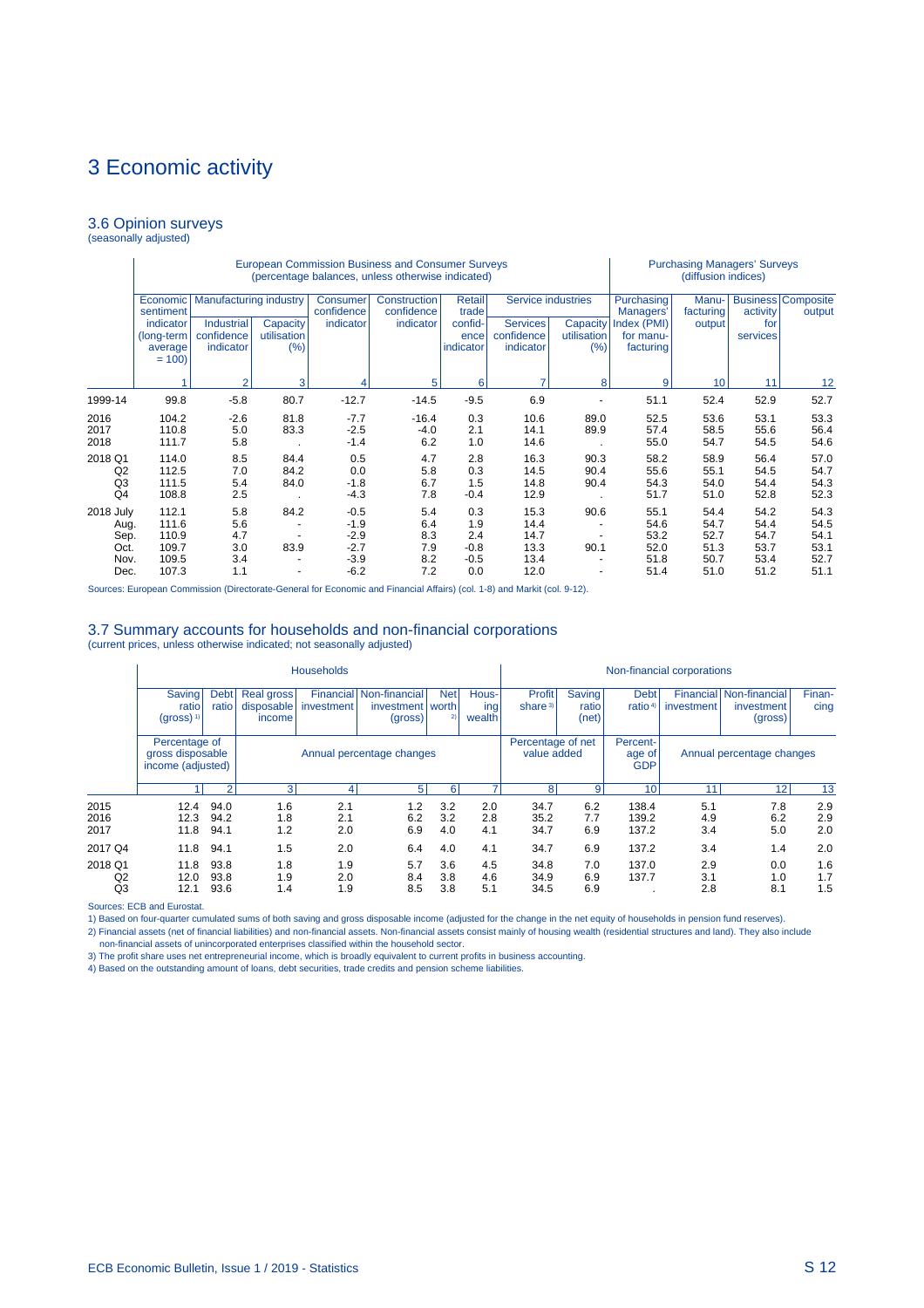|                                                   |                                                    |                                                    |                                              |                                                    |                                                    | <b>Current account</b>                       |                                              |                                                                 |                                              |                                         |                                              | Capital<br>account <sup>1)</sup>       |                                        |
|---------------------------------------------------|----------------------------------------------------|----------------------------------------------------|----------------------------------------------|----------------------------------------------------|----------------------------------------------------|----------------------------------------------|----------------------------------------------|-----------------------------------------------------------------|----------------------------------------------|-----------------------------------------|----------------------------------------------|----------------------------------------|----------------------------------------|
|                                                   |                                                    | <b>Total</b>                                       |                                              |                                                    | Goods                                              | <b>Services</b>                              |                                              | <b>Primary income</b>                                           |                                              | Secondary income                        |                                              |                                        |                                        |
|                                                   | <b>Credit</b>                                      | <b>Debit</b>                                       | <b>Net</b>                                   | <b>Credit</b>                                      | <b>Debit</b>                                       | <b>Credit</b>                                | <b>Debit</b>                                 | <b>Credit</b>                                                   | <b>Debit</b>                                 | <b>Credit</b>                           | <b>Debit</b>                                 | <b>Credit</b>                          | <b>Debit</b>                           |
|                                                   |                                                    | $\overline{2}$                                     | 3                                            | 4                                                  | 5                                                  | 6                                            |                                              | 8                                                               | 9                                            | 10 <sup>1</sup>                         | 11                                           | 12                                     | 13                                     |
| 2017 Q4                                           | 1,007.3                                            | 907.8                                              | 99.5                                         | 586.6                                              | 495.5                                              | 220.3                                        | 189.1                                        | 171.2                                                           | 160.2                                        | 29.3                                    | 63.1                                         | 12.1                                   | 10.5                                   |
| 2018 Q1<br>Q <sub>2</sub><br>Q <sub>3</sub>       | 993.0<br>1,020.4<br>1,029.7                        | 888.1<br>924.3<br>953.5                            | 104.9<br>96.1<br>76.2                        | 577.5<br>585.2<br>591.8                            | 492.1<br>505.2<br>523.0                            | 218.8<br>220.9<br>228.7                      | 189.0<br>191.8<br>200.1                      | 168.5<br>186.2<br>180.5                                         | 147.9<br>163.5<br>161.5                      | 28.3<br>28.1<br>28.8                    | 59.1<br>63.8<br>68.8                         | 9.0<br>8.1<br>8.2                      | 6.4<br>6.4<br>5.9                      |
| 2018 June<br>July<br>Aug.<br>Sep.<br>Oct.<br>Nov. | 345.0<br>338.8<br>348.1<br>342.8<br>335.1<br>338.7 | 315.8<br>316.5<br>315.4<br>321.6<br>308.2<br>318.4 | 29.2<br>22.3<br>32.8<br>21.2<br>26.8<br>20.3 | 197.2<br>194.8<br>199.6<br>197.3<br>198.9<br>196.3 | 169.2<br>173.2<br>173.6<br>176.2<br>179.2<br>178.0 | 73.9<br>76.2<br>76.7<br>75.9<br>72.5<br>76.0 | 63.7<br>66.7<br>66.4<br>67.0<br>61.2<br>65.0 | 64.7<br>58.6<br>61.8<br>60.1<br>54.1<br>57.0                    | 60.2<br>53.3<br>53.2<br>55.1<br>45.7<br>51.1 | 9.2<br>9.2<br>10.1<br>9.5<br>9.5<br>9.3 | 22.7<br>23.3<br>22.2<br>23.3<br>22.2<br>24.3 | 3.1<br>2.9<br>3.0<br>2.3<br>3.3<br>4.1 | 2.0<br>1.9<br>1.8<br>2.2<br>2.2<br>3.1 |
|                                                   |                                                    |                                                    |                                              |                                                    | 12-month cumulated transactions                    |                                              |                                              |                                                                 |                                              |                                         |                                              |                                        |                                        |
| 2018 Nov.                                         | 4,057.8                                            | 3,704.6                                            |                                              | 353.2 2,348.7                                      | 2,045.2                                            | 891.8                                        | 770.4                                        | 703.0<br>12-month cumulated transactions as a percentage of GDP | 629.9                                        | 114.4                                   | 259.2                                        | 39.1                                   | 29.3                                   |
| 2018 Nov.                                         | 35.3                                               | 32.2                                               | 3.1                                          | 20.4                                               | 17.8                                               | 7.8                                          | 6.7                                          | 6.1                                                             | 5.5                                          | 1.0                                     | 2.3                                          | 0.3                                    | 0.3                                    |

# 3.8 Euro area balance of payments, current and capital accounts (EUR billions; seasonally adjusted unless otherwise indicated; transactions)

1) The capital account is not seasonally adjusted.

# 3.9 Euro area external trade in goods 1) , values and volumes by product group 2) (seasonally adjusted, unless otherwise indicated)

|                                                   |                                            | Total (n.s.a.)                           |                                                    |                                           | Exports (f.o.b.)                          |                                           |                                                    |                                                    |                                                                            |                                           | $Imports$ (c.i.f.)                        |                                                    |                                         |
|---------------------------------------------------|--------------------------------------------|------------------------------------------|----------------------------------------------------|-------------------------------------------|-------------------------------------------|-------------------------------------------|----------------------------------------------------|----------------------------------------------------|----------------------------------------------------------------------------|-------------------------------------------|-------------------------------------------|----------------------------------------------------|-----------------------------------------|
|                                                   |                                            |                                          |                                                    | <b>Total</b>                              |                                           |                                           | Memo item:                                         |                                                    | <b>Total</b>                                                               |                                           |                                           | Memo items:                                        |                                         |
|                                                   |                                            | Exports   Imports                        |                                                    | Intermediate<br>goods                     | Capital<br>goods                          | Consump-<br>tion<br>goods                 | Manu-<br>facturing                                 |                                                    | Intermediate<br>goods                                                      | Capital<br>goods                          | Consump-<br>tion<br>goods                 | Manu-<br>facturing                                 | Oil                                     |
|                                                   | 1                                          | $\overline{2}$                           | 3                                                  | 4                                         | 5                                         | 6                                         |                                                    | 8                                                  | 9                                                                          | 10                                        | 11                                        | 12                                                 | 13                                      |
|                                                   |                                            |                                          |                                                    |                                           |                                           |                                           |                                                    |                                                    | Values (EUR billions; annual percentage changes for columns 1 and 2)       |                                           |                                           |                                                    |                                         |
| 2017 Q4                                           | 6.2                                        | 8.1                                      | 561.9                                              | 268.2                                     | 116.1                                     | 166.8                                     | 471.6                                              | 502.0                                              | 286.1                                                                      | 81.7                                      | 125.2                                     | 362.4                                              | 58.7                                    |
| 2018 Q1<br>Q <sub>2</sub><br>Q <sub>3</sub>       | 2.1<br>4.3<br>4.6                          | 2.3<br>5.9<br>9.9                        | 561.0<br>565.9<br>572.2                            | 270.5<br>271.2<br>277.6                   | 113.9<br>117.6<br>116.6                   | 167.7<br>166.4<br>167.1                   | 469.8<br>473.7<br>476.7                            | 504.9<br>515.2<br>531.0                            | 291.8<br>300.8<br>310.1                                                    | 81.7<br>79.8<br>85.8                      | 123.7<br>126.9<br>126.7                   | 358.3<br>364.0<br>372.3                            | 65.2<br>65.7<br>68.4                    |
| 2018 June<br>July<br>Aug.<br>Sep.<br>Oct.<br>Nov. | 6.1<br>9.3<br>5.5<br>$-0.8$<br>11.1<br>1.9 | 8.8<br>14.0<br>8.7<br>7.1<br>14.0<br>4.7 | 190.9<br>189.2<br>192.7<br>190.3<br>194.0<br>192.1 | 91.8<br>91.7<br>93.4<br>92.4<br>93.5      | 39.9<br>38.8<br>38.8<br>39.1<br>40.1      | 56.5<br>55.1<br>56.5<br>55.4<br>56.3      | 159.6<br>155.9<br>161.1<br>159.8<br>160.8<br>160.4 | 174.4<br>177.2<br>176.4<br>177.4<br>180.5<br>177.0 | 103.2<br>103.7<br>102.9<br>103.5<br>105.7                                  | 26.8<br>28.7<br>28.3<br>28.8<br>29.0      | 42.2<br>42.3<br>42.2<br>42.2<br>43.9      | 121.7<br>124.4<br>123.5<br>124.4<br>126.4<br>123.9 | 23.1<br>22.7<br>23.0<br>22.6<br>24.2    |
|                                                   |                                            |                                          |                                                    |                                           |                                           |                                           |                                                    |                                                    | Volume indices (2000 = 100; annual percentage changes for columns 1 and 2) |                                           |                                           |                                                    |                                         |
| 2017 Q4                                           | 4.6                                        | 4.6                                      | 126.5                                              | 125.7                                     | 125.6                                     | 130.5                                     | 126.9                                              | 115.0                                              | 114.9                                                                      | 114.3                                     | 115.5                                     | 119.1                                              | 105.8                                   |
| 2018 Q1<br>Q <sub>2</sub><br>Q3                   | 2.2<br>3.0<br>0.8                          | 2.6<br>2.5<br>1.5                        | 125.8<br>125.6<br>125.2                            | 125.5<br>124.3<br>125.4                   | 123.3<br>126.7<br>124.1                   | 131.4<br>129.2<br>127.8                   | 126.1<br>126.2<br>125.6                            | 114.5<br>115.2<br>115.2                            | 114.9<br>115.3<br>114.9                                                    | 113.9<br>112.0<br>117.4                   | 115.2<br>118.3<br>115.1                   | 117.8<br>119.2<br>119.4                            | 110.4<br>101.8<br>99.4                  |
| 2018 May<br>June<br>July<br>Aug.<br>Sep.          | $-2.0$<br>3.5<br>6.2<br>1.6<br>$-5.0$      | $-1.7$<br>2.0<br>6.6<br>0.1<br>$-2.0$    | 124.8<br>126.4<br>124.7<br>126.7<br>124.3          | 124.5<br>125.1<br>124.5<br>126.8<br>124.8 | 123.8<br>128.3<br>124.5<br>124.1<br>123.6 | 126.7<br>131.3<br>127.1<br>129.9<br>126.5 | 125.8<br>127.1<br>123.6<br>127.4<br>125.7          | 115.6<br>114.9<br>116.0<br>115.2<br>114.3          | 114.8<br>115.6<br>115.8<br>114.9<br>114.0                                  | 114.2<br>112.1<br>119.0<br>117.1<br>116.2 | 118.5<br>117.2<br>116.2<br>114.7<br>114.4 | 121.2<br>118.4<br>120.5<br>119.1<br>118.7          | 99.2<br>101.6<br>100.4<br>102.4<br>95.4 |
| Oct.                                              | 6.9                                        | 4.4                                      | 126.9                                              | 126.1                                     | 127.9                                     | 128.6                                     | 126.9                                              | 116.2                                              | 115.7                                                                      | 118.4                                     | 119.1                                     | 121.3                                              | 98.4                                    |

Sources: ECB and Eurostat. 1) Differences between ECB's b.o.p. goods (Table 3.8) and Eurostat's trade in goods (Table 3.9) are mainly due to different definitions.

2) Product groups as classified in the Broad Economic Categories.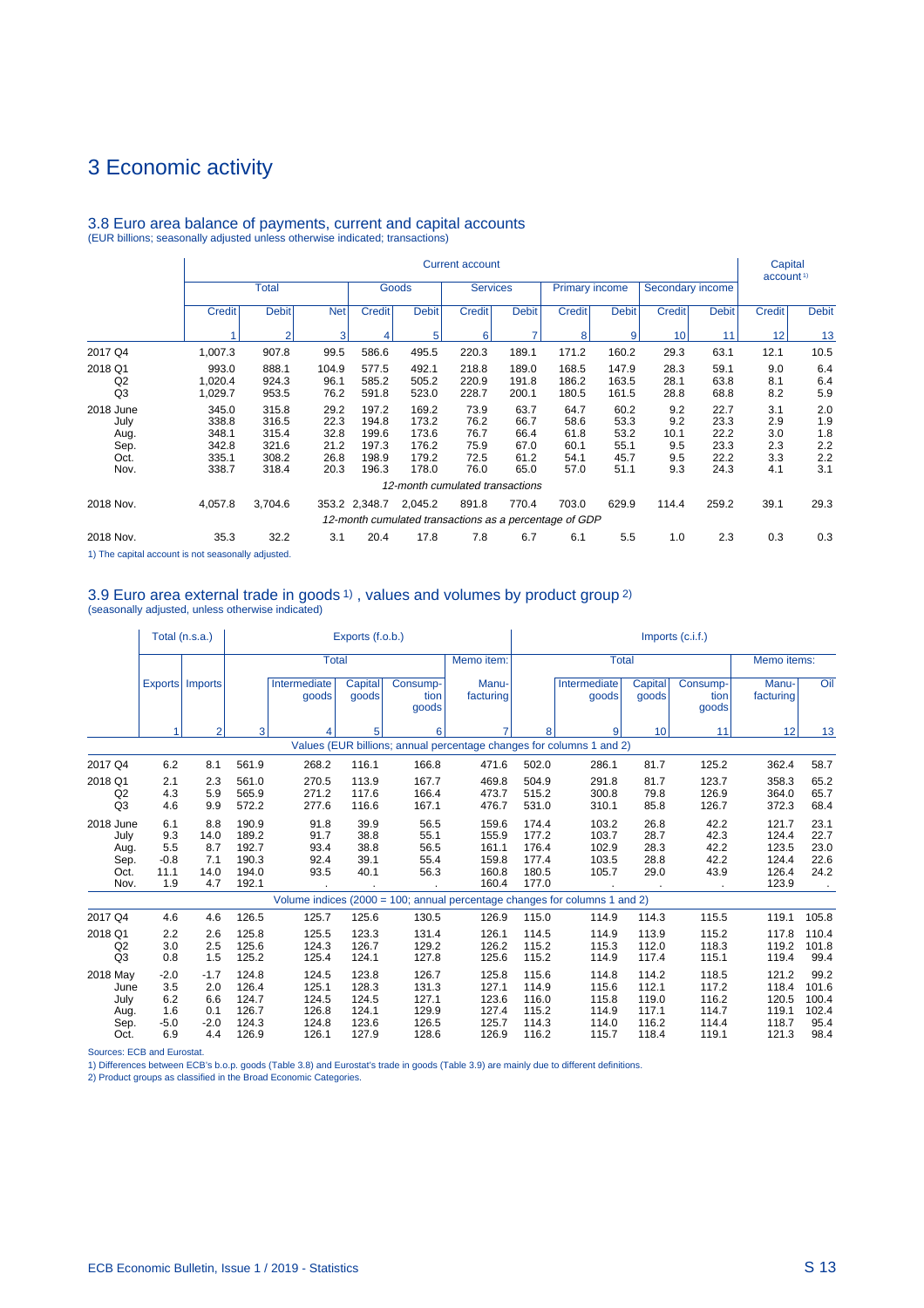# 4.1 Harmonised Index of Consumer Prices 1) (annual percentage changes, unless otherwise indicated)

|                                                   |                                                    |                                        | <b>Total</b>                                                    |                                        |                                        |                                           |                                           |                                              | Total (s.a.; percentage change vis-à-vis previous period) <sup>2)</sup> |                                           |                                        | <b>Administered prices</b>                               |                                        |
|---------------------------------------------------|----------------------------------------------------|----------------------------------------|-----------------------------------------------------------------|----------------------------------------|----------------------------------------|-------------------------------------------|-------------------------------------------|----------------------------------------------|-------------------------------------------------------------------------|-------------------------------------------|----------------------------------------|----------------------------------------------------------|----------------------------------------|
|                                                   | Index:<br>2015<br>$= 100$                          |                                        | <b>Total</b><br><b>Total</b><br>excluding<br>food and<br>energy | <b>Goods</b>                           | <b>Services</b>                        |                                           | <b>Total Processed</b><br>food            | cessed<br>food                               | Unpro-   Non-energy<br>industrial<br>goods                              | Energy<br>(n.s.a.)                        | <b>Services</b>                        | <b>Total HICP</b><br>excluding<br>administered<br>prices | Admini-<br>stered<br>prices            |
|                                                   |                                                    | $\overline{2}$                         | 3                                                               |                                        | 5                                      | 6                                         | ⇁                                         | 8                                            | 9                                                                       | 10                                        | 11                                     | 12                                                       | 13                                     |
| % of total<br>in 2018                             | 100.0 100.0                                        |                                        | 70.7                                                            | 55.6                                   | 44.4                                   | 100.0                                     | 12.1                                      | 7.5                                          | 26.3                                                                    | 9.7                                       | 44.4                                   | 86.6                                                     | 13.4                                   |
| 2016<br>2017<br>2018                              | 100.2<br>101.8<br>103.5                            | 0.2<br>1.5<br>1.7                      | 0.9<br>1.0<br>1.0                                               | $-0.4$<br>1.7<br>2.1                   | 1.1<br>1.4<br>1.3                      |                                           |                                           |                                              |                                                                         |                                           |                                        | 0.2<br>1.6<br>1.7                                        | 0.3<br>1.0<br>2.1                      |
| 2018 Q1<br>Q <sub>2</sub><br>Q <sub>3</sub><br>Q4 | 102.3<br>103.7<br>103.9<br>104.4                   | 1.3<br>1.7<br>2.1<br>1.9               | 1.0<br>0.9<br>1.0<br>1.0                                        | 1.2<br>2.0<br>2.7<br>2.3               | 1.3<br>1.3<br>1.3<br>1.4               | 0.5<br>0.5<br>0.5<br>0.3                  | 0.7<br>0.8<br>0.3<br>0.2                  | 0.1<br>0.7<br>0.8<br>0.3                     | 0.1<br>0.1<br>0.1<br>0.1                                                | 1.9<br>1.9<br>2.7<br>1.6                  | 0.4<br>0.4<br>0.3<br>0.2               | 1.2<br>1.7<br>2.0<br>1.8                                 | 1.9<br>1.6<br>2.4<br>2.8               |
| 2018 July<br>Aug.<br>Sep.<br>Oct.<br>Nov.<br>Dec. | 103.6<br>103.8<br>104.3<br>104.5<br>104.3<br>104.3 | 2.1<br>2.0<br>2.1<br>2.2<br>1.9<br>1.6 | 1.1<br>0.9<br>0.9<br>1.1<br>1.0<br>1.0                          | 2.8<br>2.6<br>2.7<br>2.8<br>2.5<br>1.8 | 1.4<br>1.3<br>1.3<br>1.5<br>1.3<br>1.3 | 0.2<br>0.1<br>0.2<br>0.2<br>0.0<br>$-0.3$ | 0.1<br>0.1<br>0.0<br>0.1<br>0.0<br>$-0.1$ | 0.0<br>0.4<br>0.8<br>$-0.3$<br>$-0.1$<br>0.1 | 0.1<br>0.0<br>0.0<br>0.1<br>0.0<br>0.0                                  | 0.7<br>0.5<br>1.2<br>1.8<br>0.0<br>$-3.2$ | 0.2<br>0.0<br>0.1<br>0.1<br>0.0<br>0.1 | 2.1<br>2.0<br>2.0<br>2.1<br>1.8<br>1.4                   | 2.4<br>2.3<br>2.4<br>2.8<br>2.8<br>2.7 |

|                                                   |                          |                                                     |                          | Goods                    |                                   |                           |                          |                          |                          | <b>Services</b>                      |                               |                          |
|---------------------------------------------------|--------------------------|-----------------------------------------------------|--------------------------|--------------------------|-----------------------------------|---------------------------|--------------------------|--------------------------|--------------------------|--------------------------------------|-------------------------------|--------------------------|
|                                                   |                          | Food (including alcoholic<br>beverages and tobacco) |                          |                          | Industrial goods                  |                           | <b>Housing</b>           |                          |                          | Transport   Communi-<br>cation       | Recreation<br>and<br>personal | Miscel-<br>laneous       |
|                                                   | <b>Total</b>             | Processed<br>food                                   | Unpro-<br>cessed<br>food | <b>Total</b>             | Non-energy<br>industrial<br>goods | Energy                    |                          | <b>Rents</b>             |                          |                                      | care                          |                          |
|                                                   | 14                       | 15                                                  | 16                       | 17                       | 18                                | 19                        | 20                       | 21                       | 22                       | 23                                   | 24                            | 25                       |
| % of total<br>in 2018                             | 19.6                     | 12.1                                                | 7.5                      | 36.0                     | 26.3                              | 9.7                       | 10.6                     | 6.4                      | 7.3                      | 3.2                                  | 15.3                          | 8.1                      |
| 2016<br>2017<br>2018                              | 0.9<br>1.8<br>2.2        | 0.6<br>1.6<br>2.4                                   | 1.4<br>2.2<br>1.8        | $-1.1$<br>1.6<br>2.0     | 0.4<br>0.4<br>0.4                 | $-5.1$<br>4.9<br>6.3      | 1.1<br>1.3<br>1.2        | 1.1<br>1.2<br>1.2        | 0.8<br>2.1<br>1.5        | 0.0<br>$-1.5$<br>$-1.1$              | 1.4<br>2.1<br>1.8             | 1.2<br>0.7<br>1.4        |
| 2018 Q1<br>Q2<br>Q <sub>3</sub><br>Q <sub>4</sub> | 1.7<br>2.6<br>2.5<br>2.0 | 2.6<br>2.7<br>2.3<br>2.0                            | 0.3<br>2.3<br>2.8<br>1.9 | 0.9<br>1.7<br>2.8<br>2.6 | 0.5<br>0.3<br>0.4<br>0.4          | 2.1<br>5.5<br>9.4<br>8.4  | 1.3<br>1.2<br>1.1<br>1.2 | 1.3<br>1.2<br>1.1<br>1.1 | 1.7<br>1.3<br>1.4<br>1.5 | $-1.0$<br>$-0.7$<br>$-0.8$<br>$-1.8$ | 1.8<br>1.8<br>1.9<br>1.8      | 1.2<br>1.3<br>1.3<br>1.8 |
| 2018 July<br>Aug.<br>Sep.<br>Oct.                 | 2.5<br>2.4<br>2.6<br>2.2 | 2.4<br>2.4<br>2.2<br>2.2                            | 2.6<br>2.5<br>3.2<br>2.1 | 2.9<br>2.7<br>2.8<br>3.1 | 0.5<br>0.3<br>0.3<br>0.4          | 9.5<br>9.2<br>9.5<br>10.7 | 1.1<br>1.1<br>1.1<br>1.2 | 1.1<br>1.1<br>1.1<br>1.1 | 1.3<br>1.6<br>1.3<br>1.8 | $-0.6$<br>$-0.8$<br>$-1.2$<br>$-1.5$ | 2.1<br>1.8<br>1.9<br>2.0      | 1.4<br>1.2<br>1.3<br>1.7 |
| Nov.<br>Dec.                                      | 1.9<br>1.8               | 2.0<br>1.7                                          | 1.8<br>1.9               | 2.7<br>1.8               | 0.4<br>0.4                        | 9.1<br>5.4                | 1.2<br>1.2               | 1.1<br>1.1               | 1.6<br>1.2               | $-1.9$<br>$-1.8$                     | 1.7<br>1.9                    | 1.8<br>1.8               |

Sources: Eurostat and ECB calculations.

 $\mathbb{Z}$ 

1) Data refer to the changing composition of the euro area.<br>2) In May 2016 the ECB started publishing enhanced seasonally adjusted HICP series for the euro area, following a review of the seasonal adjustment approach as de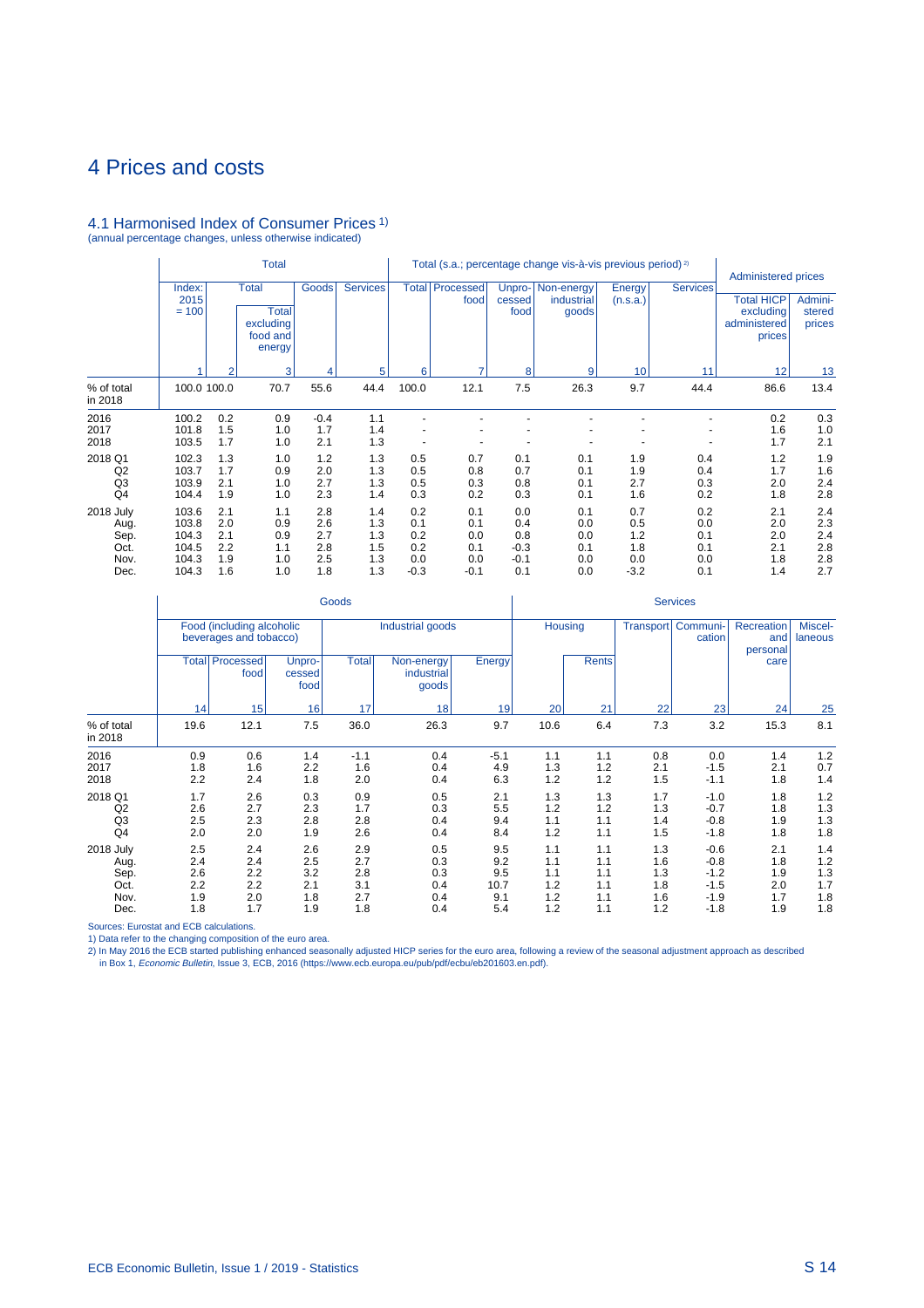### 4.2 Industry, construction and property prices (annual percentage changes, unless otherwise indicated)

Industrial producer prices excluding construction <sup>1</sup> Con- Residential Experimental Industrial producer prices excluding construction <sup>1</sup> **Con-** Residential Experimental<br>
Total **Total** Industry excluding construction and energy **Finally Example 1 Energy Energy Energy Energy Energy Energy Ene** Total Total Industry excluding construction and energy Energy 2) prices 3) commercial property (index: property 2015 = 100) Manu- Total Intermediate Capital Consumer goods prices and prices and facturing forces and a prices and prices and a prices and facturing forces and a prices and a prices and a prices and a prices and a prices facturing and goods Total Food, Non-<br>beverages food beverages and tobacco 1 2 3 4 5 6 7 8 9 10 11 12 13 % of total 100.0 100.0 77.3 72.1 28.9 20.7 22.5 16.5 5.9 27.9 in 2015 2015 100.0 -2.6 -2.3 -0.5 -1.2 0.6 -0.6 -1.0 0.2 -8.6 0.4 1.7 2.3 2016 97.9 -2.1 -1.4 -0.5 -1.6 0.5 0.0 0.0 0.0 -6.9 0.6 3.4 5.0 2017 100.8 3.0 3.0 2.1 3.2 0.9 1.9 2.8 0.2 5.7 2.2 3.7 5.1 2017 Q4 101.7 2.5 2.5 2.0 3.2 1.0 1.5 2.0 0.3 3.6 2.5 3.9 6.6 2018 Q1 102.4 1.7 1.6 1.5 2.4 0.9 0.8 1.0 0.5 2.0 2.4 4.3 4.5 Q2 103.1 2.8 2.6 1.4 2.5 1.0 0.3 0.1 0.6 6.7 2.3 4.2 2.3 Q3 104.9 4.3 3.2 1.5 3.1 1.1 0.1 -0.3 0.7 12.5 2.7 4.3 . 2018 June 103.7 3.6 3.3 1.5 3.1 1.0 0.2 -0.2 0.6 9.3 - - - July 104.4 4.2 3.3 1.6 3.2 1.0 0.1 -0.2 0.7 12.0 - - - Aug. 104.8 4.3 3.3 1.6 3.3 1.1 0.1 -0.3 0.7 12.4 - - - Sep. 105.4 4.6 3.0 1.5 2.9 1.1 0.0 -0.4 0.7 12.9 - - - Oct. 106.2 4.9 3.2 1.5 2.6 1.2 0.2 -0.3 0.8 14.6 - - - - - -Nov. 105.9 4.0 2.3 1.5 2.6 1.2 0.2 -0.2 0.9 10.8 - - -

Sources: Eurostat, ECB calculations, and ECB calculations based on MSCI data and national sources (col. 13).

1) Domestic sales only.

2) Input prices for residential buildings.

3) Experimental data based on non-harmonised sources (see https://www.ecb.europa.eu/stats/ecb\_statistics/governance\_and\_quality\_framework/html/experimental-data.en.html for further details).

### 4.3 Commodity prices and GDP deflators

(annual percentage changes, unless otherwise indicated)

|                                                   |                           |                   |                   |                             | <b>GDP</b> deflators                |                                               |                       |                                            | Oil prices<br>(EUR per       |                             |                                    | Non-energy commodity prices (EUR) |                             |                                    |                              |
|---------------------------------------------------|---------------------------|-------------------|-------------------|-----------------------------|-------------------------------------|-----------------------------------------------|-----------------------|--------------------------------------------|------------------------------|-----------------------------|------------------------------------|-----------------------------------|-----------------------------|------------------------------------|------------------------------|
|                                                   | <b>Total</b><br>(s.a.;    | Total             |                   |                             | Domestic demand                     |                                               | Exports <sup>1)</sup> | Imports <sup>1)</sup>                      | barrel)                      |                             |                                    | Import-weighted <sup>2)</sup>     |                             | Use-weighted <sup>2)</sup>         |                              |
|                                                   | index:<br>2010<br>$= 100$ |                   | <b>Total</b>      | Private<br>consump-<br>tion | Govern-<br>ment<br>consump-<br>tion | <b>Gross</b><br>fixed<br>capital<br>formation |                       |                                            |                              | <b>Total</b>                | Food                               | Non-food                          | <b>Total</b>                |                                    | Food Non-food                |
|                                                   |                           | $\mathcal{P}$     | 3                 | 4                           | 5                                   | 6                                             | 7                     | 8                                          | 9                            | 10                          | 11                                 | 12                                | 13                          | 14                                 | 15                           |
| % of total                                        |                           |                   |                   |                             |                                     |                                               |                       |                                            |                              | 100.0                       | 45.4                               | 54.6                              | 100.0                       | 50.4                               | 49.6                         |
| 2016<br>2017<br>2018                              | 106.9<br>108.0            | 0.8<br>1.1        | 0.5<br>1.5        | 0.4<br>1.4                  | 0.5<br>1.4                          | 0.7<br>1.5                                    | $-1.4$<br>1.9         | $-2.5$<br>2.9                              | 39.9<br>48.1<br>60.4         | $-2.0$<br>5.8<br>$-0.9$     | $-1.4$<br>$-3.5$<br>$-6.3$         | $-2.8$<br>16.6<br>4.3             | $-3.1$<br>6.7<br>$-0.2$     | $-3.7$<br>$-1.6$<br>$-5.5$         | $-2.3$<br>17.8<br>5.7        |
| 2018 Q1<br>Q <sub>2</sub><br>Q <sub>3</sub><br>Q4 | 108.9<br>109.4<br>109.8   | 1.4<br>1.4<br>1.4 | 1.5<br>1.8<br>2.1 | 1.2<br>1.5<br>1.8           | 1.5<br>2.0<br>1.9                   | 1.8<br>1.9<br>2.5                             | 0.4<br>1.0<br>2.2     | 0.4<br>2.0<br>3.9                          | 54.6<br>62.6<br>64.8<br>59.5 | $-8.9$<br>2.1<br>2.0<br>1.9 | $-14.6$<br>$-6.0$<br>$-3.4$<br>0.1 | $-3.2$<br>10.3<br>7.1<br>3.6      | $-7.6$<br>1.9<br>3.1<br>2.3 | $-12.9$<br>$-6.3$<br>$-2.2$<br>0.2 | $-1.4$<br>11.7<br>8.8<br>4.4 |
| 2018 July<br>Aug.<br>Sep.                         |                           |                   |                   |                             |                                     |                                               |                       | $\overline{\phantom{a}}$<br>$\blacksquare$ | 63.7<br>63.3<br>67.6         | 2.1<br>3.1<br>0.8           | $-6.3$<br>$-0.8$<br>$-3.0$         | 10.5<br>6.7<br>4.2                | 2.4<br>4.6<br>2.3           | $-5.9$<br>0.7<br>$-1.0$            | 12.2<br>8.7<br>5.7           |
| Oct.<br>Nov.<br>Dec.                              |                           |                   |                   |                             |                                     |                                               |                       |                                            | 70.1<br>57.4<br>49.8         | 2.5<br>1.8<br>1.5           | $-1.0$<br>$-0.8$<br>2.0            | 5.7<br>4.1<br>1.1                 | 2.9<br>1.7<br>2.3           | $-0.5$<br>$-1.2$<br>2.4            | 6.4<br>4.8<br>2.1            |

Sources: Eurostat, ECB calculations and Bloomberg (col. 9).

1) Deflators for exports and imports refer to goods and services and include cross-border trade within the euro area.

2) Import-weighted: weighted according to 2009-11 average import structure; use-weighted: weighted according to 2009-11 average domestic demand structure.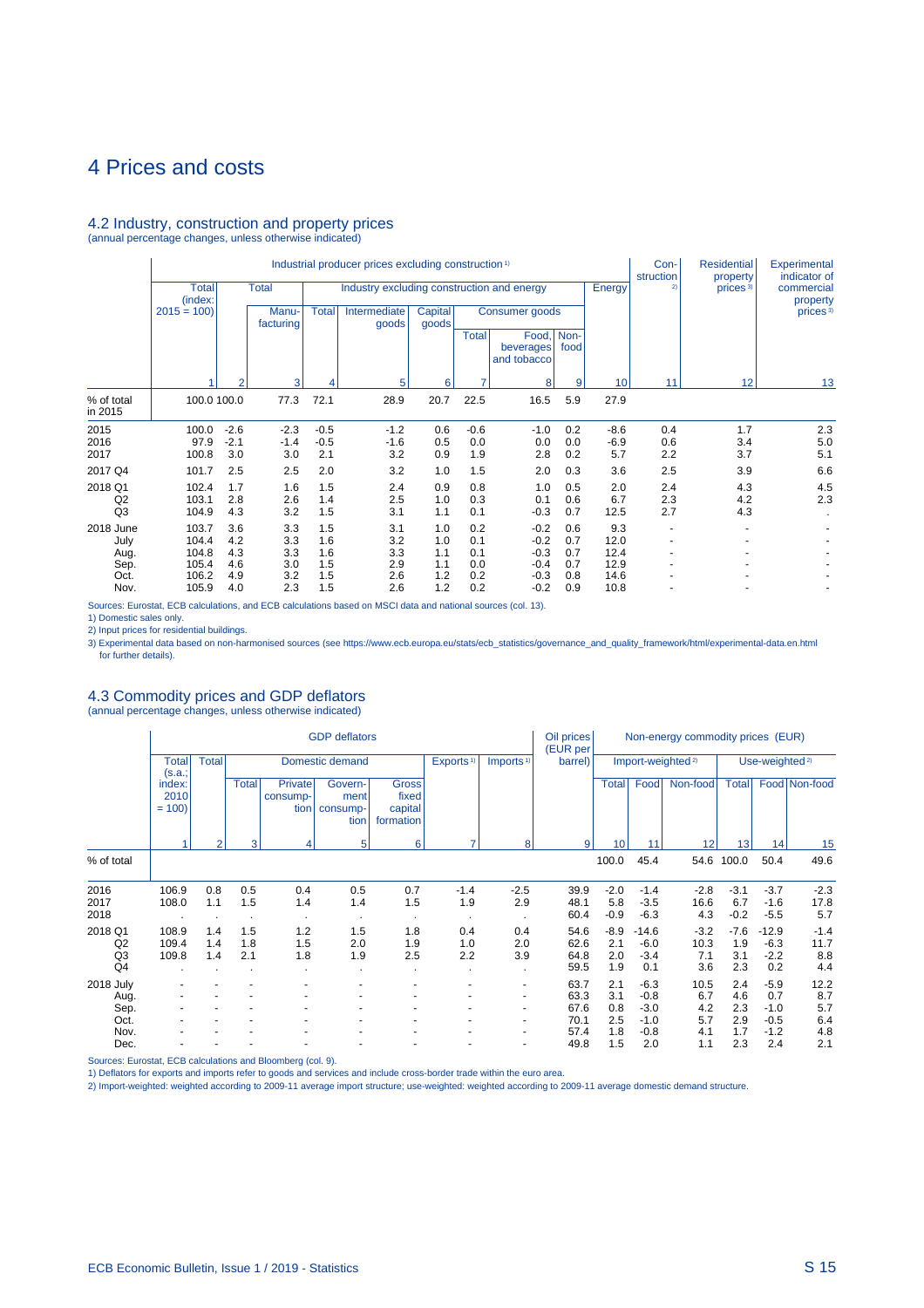# 4.4 Price-related opinion surveys (seasonally adjusted)

|                                                   |                                            |                                                       | (percentage balances)                   | <b>European Commission Business and Consumer Surveys</b> |                                              |                                              | (diffusion indices)                          | <b>Purchasing Managers' Surveys</b>          |                                              |
|---------------------------------------------------|--------------------------------------------|-------------------------------------------------------|-----------------------------------------|----------------------------------------------------------|----------------------------------------------|----------------------------------------------|----------------------------------------------|----------------------------------------------|----------------------------------------------|
|                                                   |                                            | Selling price expectations<br>(for next three months) |                                         |                                                          | Consumer<br>price trends<br>over past        | Input prices                                 |                                              | <b>Prices charged</b>                        |                                              |
|                                                   | Manu-<br>facturing                         | <b>Retail trade</b>                                   | <b>Services</b>                         | Construction                                             | 12 months                                    | Manu-<br>facturing                           | <b>Services</b>                              | Manu-<br>facturing                           | <b>Services</b>                              |
|                                                   |                                            | $\overline{2}$                                        | 3                                       |                                                          | 5                                            | 6                                            |                                              | 8                                            | 9                                            |
| 1999-14                                           | 4.4                                        |                                                       |                                         | $-3.1$                                                   | 33.5                                         | 57.2                                         | 56.5                                         |                                              | 49.8                                         |
| 2016<br>2017<br>2018                              | $-1.0$<br>8.7<br>11.0                      | 2.2<br>5.0<br>7.3                                     | 4.1<br>6.7<br>9.1                       | $-7.2$<br>2.6<br>12.1                                    | 0.2<br>12.3<br>20.1                          | 49.8<br>64.6<br>65.4                         | 53.9<br>56.3<br>57.9                         | 49.3<br>55.1<br>56.1                         | 49.6<br>51.6<br>52.7                         |
| 2018 Q1<br>Q2<br>Q <sub>3</sub><br>Q <sub>4</sub> | 12.5<br>9.8<br>10.6<br>11.1                | 6.7<br>6.7<br>7.3<br>8.4                              | 8.9<br>9.0<br>8.9<br>9.6                | 10.9<br>12.2<br>12.5<br>12.9                             | 17.4<br>18.5<br>21.0<br>23.7                 | 68.4<br>65.6<br>65.2<br>62.6                 | 57.2<br>57.6<br>58.4<br>58.4                 | 57.9<br>56.5<br>55.5<br>54.5                 | 52.9<br>52.3<br>52.8<br>52.7                 |
| 2018 July<br>Aug.<br>Sep.<br>Oct.<br>Nov.<br>Dec. | 9.6<br>10.5<br>11.6<br>9.7<br>11.2<br>12.3 | 6.8<br>7.8<br>7.3<br>8.9<br>7.2<br>9.0                | 9.0<br>9.3<br>8.3<br>8.5<br>9.9<br>10.6 | 12.3<br>13.2<br>12.0<br>12.9<br>12.3<br>13.6             | 20.7<br>19.6<br>22.6<br>24.4<br>23.8<br>23.0 | 66.6<br>65.3<br>63.6<br>65.1<br>63.6<br>59.1 | 57.9<br>58.1<br>59.1<br>58.5<br>58.9<br>57.9 | 55.6<br>55.1<br>55.7<br>54.8<br>54.7<br>54.1 | 53.0<br>52.7<br>52.8<br>52.8<br>52.8<br>52.5 |

Sources: European Commission (Directorate-General for Economic and Financial Affairs) and Markit.

## 4.5 Labour cost indices

(annual percentage changes, unless otherwise indicated)

|                                 | <b>Total</b><br>(index: | <b>Total</b>      |                       | By component                       |                         | For selected economic activities | Memo item:<br>Indicator of        |
|---------------------------------|-------------------------|-------------------|-----------------------|------------------------------------|-------------------------|----------------------------------|-----------------------------------|
|                                 | $2012 = 100$            |                   | Wages and<br>salaries | Employers' social<br>contributions | <b>Business economy</b> | Mainly non-business<br>economy   | negotiated<br>wages <sup>1)</sup> |
|                                 |                         |                   |                       | 4                                  | 5                       | 6                                |                                   |
| % of total<br>in 2012           | 100.0                   | 100.0             | 74.6                  | 25.4                               | 69.3                    | 30.7                             |                                   |
| 2015<br>2016<br>2017            | 104.1<br>105.5<br>107.5 | 1.6<br>1.4<br>1.8 | 1.9<br>1.4<br>1.8     | 0.7<br>1.1<br>1.8                  | 1.5<br>1.3<br>1.9       | 1.6<br>1.5<br>1.6                | 1.5<br>1.4<br>1.5                 |
| 2017 Q4                         | 114.1                   | 1.6               | 1.6                   | 1.4                                | 1.8                     | 1.1                              | 1.5                               |
| 2018 Q1<br>Q2<br>Q <sub>3</sub> | 102.6<br>113.9<br>106.4 | 2.0<br>2.3<br>2.5 | 1.8<br>2.0<br>2.4     | 2.8<br>3.0<br>3.0                  | 2.3<br>2.5<br>2.7       | 1.5<br>1.7<br>2.2                | 1.7<br>2.1<br>2.1                 |

Sources: Eurostat and ECB calculations.<br>1) Experimental data based on non-harmonised sources (see https://www.ecb.europa.eu/stats/ecb\_statistics/governance\_and\_quality\_framework/html/experimental-data.en.html for further details).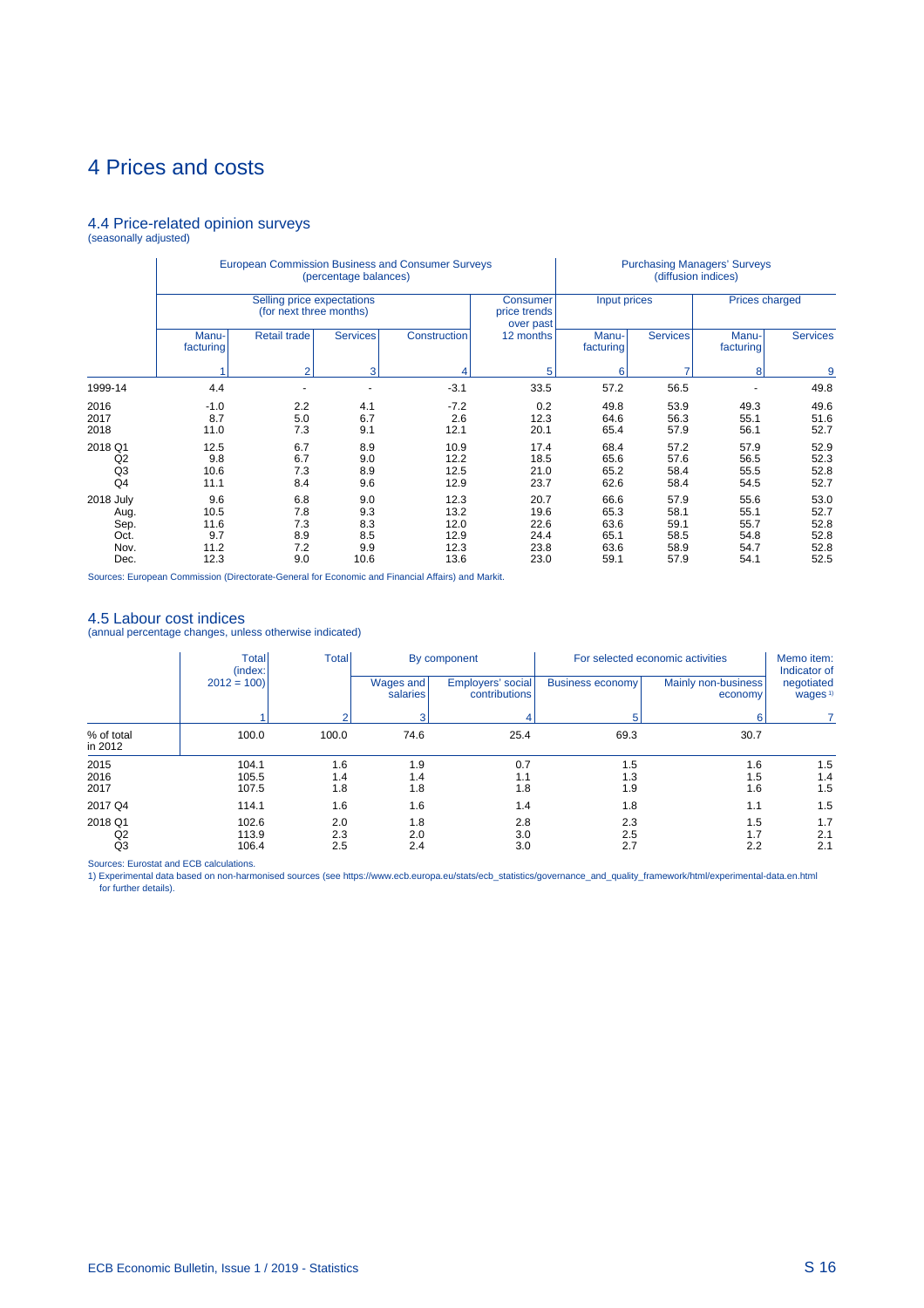|                           | <b>Total</b><br>(index: | <b>Total</b>   |                          |                                                            |                   |                                                                 | By economic activity      |                                             |                  |                                                      |                                                                        |                                                   |
|---------------------------|-------------------------|----------------|--------------------------|------------------------------------------------------------|-------------------|-----------------------------------------------------------------|---------------------------|---------------------------------------------|------------------|------------------------------------------------------|------------------------------------------------------------------------|---------------------------------------------------|
|                           | 2010<br>$=100$<br>1     |                | Agriculture,<br>forestry | Manu-<br>facturing,<br>and fishing energy and<br>utilities | Con-<br>struction | Trade.<br>transport,<br>accom-<br>modation and<br>food services | Information<br>and commu- | <b>Finance</b><br>and<br>nication insurance | Real<br>estate   | Professional.<br>business and<br>support<br>services | Public ad-<br>ministration,<br>education,<br>health and<br>social work | Arts, enter-<br>tainment<br>and other<br>services |
|                           |                         | $\overline{2}$ | 3                        | $\overline{\mathbf{4}}$                                    | 5                 | 6                                                               | $\overline{7}$            | 8                                           | 9                | 10                                                   | 11                                                                     | 12                                                |
|                           |                         |                |                          |                                                            |                   | Unit labour costs                                               |                           |                                             |                  |                                                      |                                                                        |                                                   |
| 2015                      | 104.6                   | 0.4            | 0.4                      | $-1.4$                                                     | 0.6               | 0.4                                                             | 0.7                       | 0.5                                         | 2.4              | 1.3                                                  | 1.4                                                                    | 1.1                                               |
| 2016<br>2017              | 105.3<br>106.1          | 0.6<br>0.8     | 1.3<br>0.3               | $-1.3$<br>$-0.4$                                           | 0.6<br>$-0.1$     | 1.3<br>0.3                                                      | $-0.7$<br>0.8             | 1.4<br>$-0.5$                               | 3.8<br>4.4       | 0.6<br>2.2                                           | 1.4<br>1.6                                                             | 1.5<br>1.8                                        |
| 2017 Q4                   | 106.4                   | 0.8            | $-1.3$                   | $-0.6$                                                     | $-0.1$            | $-0.1$                                                          | 1.7                       | $-1.4$                                      | 4.4              | 2.3                                                  | 1.7                                                                    | 1.7                                               |
| 2018 Q1                   | 107.0                   | 1.1            | 0.4                      | 0.0                                                        | $-0.5$            | 0.6                                                             | 0.6                       | 0.8                                         | 3.3              | 2.2                                                  | 1.7                                                                    | 1.6                                               |
| Q2<br>Q <sub>3</sub>      | 107.6<br>108.4          | 1.6<br>2.2     | 1.0<br>1.9               | 1.3<br>2.6                                                 | 0.3<br>1.1        | 0.9<br>1.7                                                      | 0.4<br>1.4                | 0.6<br>0.2                                  | 3.1<br>3.6       | 2.5<br>3.0                                           | 2.2<br>2.4                                                             | 2.5<br>2.6                                        |
|                           |                         |                |                          |                                                            |                   | Compensation per employee                                       |                           |                                             |                  |                                                      |                                                                        |                                                   |
| 2015                      | 108.0                   | 1.4            | 1.3                      | 2.0                                                        | 1.2               | 1.3                                                             | 2.7                       | 0.8                                         | 2.0              | 1.6                                                  | 1.1                                                                    | 1.8                                               |
| 2016                      | 109.3                   | 1.2            | 0.2                      | 1.3                                                        | 1.8               | 1.3                                                             | 0.2                       | 2.2                                         | 2.2              | 0.4                                                  | 1.3                                                                    | 1.7                                               |
| 2017                      | 111.1                   | 1.6            | 1.6                      | 1.5                                                        | 1.2               | 1.6                                                             | 1.9                       | 0.0                                         | 4.0              | 3.1                                                  | 1.5                                                                    | 1.3                                               |
| 2017 Q4                   | 112.1                   | 1.9            | 2.4                      | 1.9                                                        | 1.6               | 1.8                                                             | 2.4                       | 0.1                                         | 4.1              | 3.3                                                  | 1.6                                                                    | 1.6                                               |
| 2018 Q1<br>Q <sub>2</sub> | 112.6<br>113.3          | 1.9<br>2.2     | 3.0<br>2.6               | 1.6<br>2.1                                                 | 1.2<br>1.5        | 2.0<br>2.2                                                      | 2.8<br>2.9                | 1.7<br>1.9                                  | 3.3<br>2.8       | 2.5<br>2.8                                           | 1.9<br>2.3                                                             | 2.2<br>2.4                                        |
| Q3                        | 114.1                   | 2.5            | 1.9                      | 2.3                                                        | 2.4               | 2.4                                                             | 2.4                       | 2.4                                         | 3.9              | 3.0                                                  | 2.3                                                                    | 4.0                                               |
|                           |                         |                |                          |                                                            |                   | Labour productivity per person employed                         |                           |                                             |                  |                                                      |                                                                        |                                                   |
| 2015                      | 103.3                   | 1.0            | 0.9                      | 3.5                                                        | 0.7               | 0.9                                                             | 2.0                       | 0.3                                         | $-0.4$           | 0.2                                                  | $-0.3$                                                                 | 0.6                                               |
| 2016<br>2017              | 103.9<br>104.7          | 0.6<br>0.8     | $-1.0$<br>1.3            | 2.6<br>1.9                                                 | 1.1<br>1.3        | 0.0<br>1.4                                                      | 0.9<br>1.1                | 0.7<br>0.6                                  | $-1.5$<br>$-0.4$ | $-0.2$<br>0.8                                        | $-0.1$<br>$-0.2$                                                       | 0.3<br>$-0.5$                                     |
| 2017 Q4                   | 105.3                   | 1.1            | 3.8                      | 2.5                                                        | 1.8               | 1.9                                                             | 0.7                       | 1.5                                         | $-0.3$           | 1.0                                                  | $-0.1$                                                                 | $-0.1$                                            |
| 2018 Q1                   | 105.3                   | 0.9            | 2.7                      | 1.5                                                        | 1.7               | 1.4                                                             | 2.2                       | 0.9                                         | 0.0              | 0.3                                                  | 0.2                                                                    | 0.7                                               |
| Q <sub>2</sub>            | 105.3                   | 0.6            | 1.6                      | 0.8                                                        | 1.2               | 1.3                                                             | 2.4                       | 1.3                                         | $-0.3$           | 0.3                                                  | 0.0                                                                    | $-0.1$                                            |
| Q <sub>3</sub>            | 105.3                   | 0.3            | 0.0                      | $-0.3$                                                     | 1.3               | 0.7                                                             | 0.9                       | 2.2                                         | 0.3              | 0.1                                                  | $-0.1$                                                                 | 1.3                                               |
|                           |                         |                |                          |                                                            |                   | Compensation per hour worked                                    |                           |                                             |                  |                                                      |                                                                        |                                                   |
| 2015                      | 109.7                   | 1.2            | 1.4                      | 1.6                                                        | 0.7               | 1.3                                                             | 1.5                       | 0.7                                         | 1.4              | 1.1                                                  | 1.2                                                                    | 1.5                                               |
| 2016<br>2017              | 110.8<br>112.6          | 1.0<br>1.7     | $-0.4$<br>1.3            | 1.2<br>1.5                                                 | 1.7<br>1.0        | 0.9<br>1.9                                                      | 0.2<br>1.8                | 1.8<br>0.5                                  | 1.9<br>3.3       | 0.0<br>2.8                                           | 1.3<br>1.6                                                             | 1.5<br>1.7                                        |
| 2017 Q4                   | 113.2                   | 1.5            | 1.6                      | 1.1                                                        | 0.6               | 1.6                                                             | 2.1                       | 0.3                                         | 2.1              | 2.7                                                  | 1.4                                                                    | 1.8                                               |
| 2018 Q1                   | 113.8                   | 1.8            | 2.9                      | 1.4                                                        | 0.3               | 2.2                                                             | 2.9                       | 1.8                                         | 2.0              | 2.2                                                  | 1.9                                                                    | 2.0                                               |
| Q2                        | 114.3                   | 1.9            | 1.1                      | 1.8                                                        | 0.9               | 2.1                                                             | 2.2                       | 1.5                                         | 2.3              | 2.1                                                  | 2.0                                                                    | 1.9                                               |
| Q <sub>3</sub>            | 114.8                   | 2.0            | 1.9                      | 1.7                                                        | 1.5               | 2.2                                                             | 2.1                       | 2.2                                         | 2.7              | 2.3                                                  | 2.2                                                                    | 2.2                                               |
|                           |                         |                |                          |                                                            |                   | Hourly labour productivity                                      |                           |                                             |                  |                                                      |                                                                        |                                                   |
| 2015<br>2016              | 105.2<br>105.7          | 0.9<br>0.5     | 0.2<br>$-1.2$            | 3.1<br>2.5                                                 | 0.2<br>0.8        | 1.1<br>0.0                                                      | 0.9<br>1.0                | 0.2<br>0.3                                  | $-0.7$<br>$-2.0$ | 0.0<br>$-0.4$                                        | $-0.4$<br>$-0.2$                                                       | 0.1<br>0.2                                        |
| 2017                      | 106.8                   | 1.0            | 1.7                      | 1.9                                                        | 1.3               | 1.7                                                             | $1.2$                     | 1.1                                         | $-0.9$           | 0.9                                                  | 0.0                                                                    | 0.1                                               |
| 2017 Q4                   | 107.1                   | 0.9            | 3.1                      | 1.9                                                        | 0.7               | 1.9                                                             | 0.7                       | 1.8                                         | $-2.1$           | 0.7                                                  | $-0.2$                                                                 | 0.4                                               |
| 2018 Q1                   | 107.2                   | 0.9            | 2.8                      | 1.4                                                        | 1.3               | 1.7                                                             | 2.4                       | 1.0                                         | $-1.4$           | 0.2                                                  | 0.3                                                                    | 1.0                                               |
| Q <sub>2</sub>            | 107.0                   | 0.4            | 0.9                      | 0.5                                                        | 1.0               | 1.5                                                             | 2.0                       | 0.9                                         | $-0.2$           | $-0.3$                                               | $-0.2$                                                                 | $0.0\,$                                           |
| Q3                        | 106.7                   | 0.0            | $-0.1$                   | -0.7                                                       | 0.4               | 0.8                                                             | 0.6                       | 2.0                                         | 0.0              | $-0.6$                                               | $-0.2$                                                                 | 0.3                                               |

# 4.6 Unit labour costs, compensation per labour input and labour productivity (annual percentage changes, unless otherwise indicated; quarterly data seasonally adjusted; annual data unadjusted)

Sources: Eurostat and ECB calculations.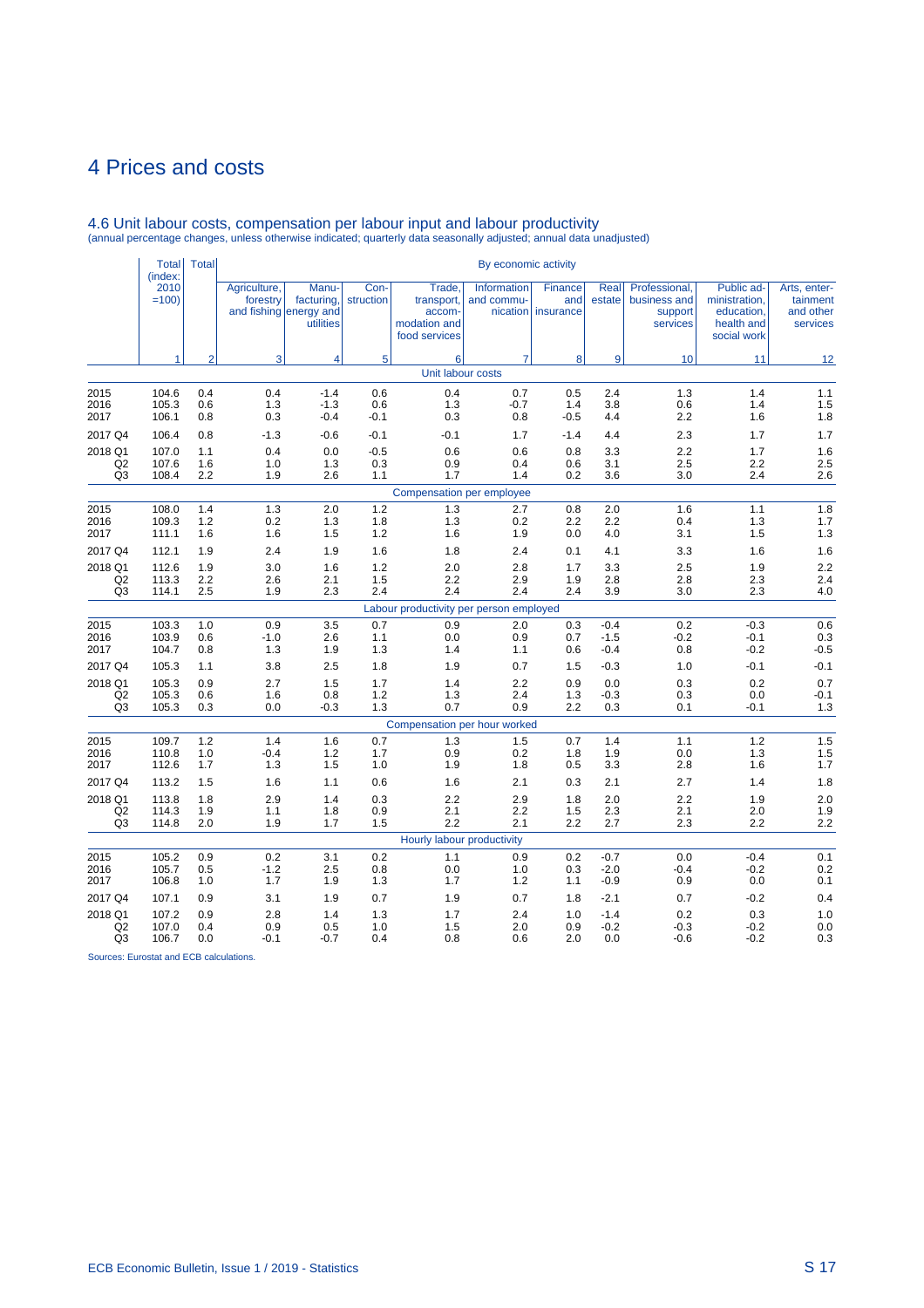5.1 Monetary aggregates 1) (EUR billions and annual growth rates; seasonally adjusted; outstanding amounts and growth rates at end of period; transactions during period)

|                                                        | M <sub>3</sub>                                                 |                                                                |                                                                |                                                                |                                                                            |                                                                |                                                                      |                                                    |                                                          |                                                                        |                                                          |                                                                            |  |
|--------------------------------------------------------|----------------------------------------------------------------|----------------------------------------------------------------|----------------------------------------------------------------|----------------------------------------------------------------|----------------------------------------------------------------------------|----------------------------------------------------------------|----------------------------------------------------------------------|----------------------------------------------------|----------------------------------------------------------|------------------------------------------------------------------------|----------------------------------------------------------|----------------------------------------------------------------------------|--|
|                                                        |                                                                |                                                                |                                                                | M <sub>2</sub>                                                 |                                                                            |                                                                |                                                                      |                                                    |                                                          | M3-M2                                                                  |                                                          |                                                                            |  |
|                                                        |                                                                | M1                                                             |                                                                |                                                                | M2-M1                                                                      |                                                                |                                                                      |                                                    |                                                          |                                                                        |                                                          |                                                                            |  |
|                                                        | Currency<br>in<br>circulation                                  | Overnight<br>deposits                                          |                                                                | <b>Deposits</b><br>agreed<br>maturity<br>of up to<br>2 years   | <b>Deposits</b><br>with an redeemable<br>at notice<br>of up to<br>3 months |                                                                |                                                                      | <b>Repos</b>                                       | <b>Money</b><br>market<br>fund<br>shares                 | <b>Debt</b><br>securities<br>with<br>a maturity<br>of up to<br>2 years |                                                          |                                                                            |  |
|                                                        | 1                                                              | $\overline{2}$                                                 | 3                                                              | 4                                                              | 5                                                                          | 6                                                              | 7                                                                    | 8                                                  | 9                                                        | 10                                                                     | 11                                                       | 12                                                                         |  |
|                                                        |                                                                |                                                                |                                                                |                                                                |                                                                            | <b>Outstanding amounts</b>                                     |                                                                      |                                                    |                                                          |                                                                        |                                                          |                                                                            |  |
| 2015<br>2016<br>2017                                   | 1,037.3<br>1,075.3<br>1,111.6                                  | 5,574.7<br>6,082.8<br>6,637.7                                  | 6,612.0<br>7,158.1<br>7,749.3                                  | 1,445.6<br>1,330.6<br>1,197.0                                  | 2,159.4<br>2,221.0<br>2,260.8                                              | 3,605.0<br>3,551.5<br>3,457.7                                  | 10,217.0<br>10,709.6<br>11,207.0                                     | 73.7<br>69.6<br>74.7                               | 488.6<br>523.1<br>512.0                                  | 69.2<br>86.6<br>71.6                                                   | 631.6<br>679.2<br>658.3                                  | 10,848.5<br>11,388.8<br>11,865.4                                           |  |
| 2017 Q4<br>2018 Q1<br>Q <sub>2</sub><br>Q <sub>3</sub> | 1,111.6<br>1,116.9<br>1,133.6<br>1,150.5                       | 6,637.7<br>6,744.0<br>6,892.4<br>7,010.1                       | 7,749.3<br>7,860.9<br>8,025.9<br>8,160.6                       | 1,197.0<br>1,170.3<br>1,178.1<br>1,126.6                       | 2,260.8<br>2,259.8<br>2,270.8<br>2,285.0                                   | 3,457.7<br>3,430.1<br>3,448.8<br>3,411.6                       | 11,207.0<br>11,291.1<br>11,474.8<br>11,572.2                         | 74.7<br>71.4<br>73.7<br>71.4                       | 512.0<br>511.4<br>507.8<br>495.4                         | 71.6<br>61.5<br>65.5<br>61.3                                           | 658.3<br>644.3<br>647.1<br>628.2                         | 11,865.4<br>11,935.3<br>12,121.8<br>12,200.4                               |  |
| 2018 June<br>July<br>Aug.<br>Sep.<br>Oct.<br>Nov. (p)  | 1,133.6<br>1,137.3<br>1,143.8<br>1,150.5<br>1,154.4<br>1,158.2 | 6,892.4<br>6,916.3<br>6,951.5<br>7,010.1<br>7,045.0<br>7,090.8 | 8,025.9<br>8,053.5<br>8,095.3<br>8,160.6<br>8,199.4<br>8,248.9 | 1,178.1<br>1,155.9<br>1,140.1<br>1,126.6<br>1,138.0<br>1,127.1 | 2,270.8<br>2,277.2<br>2,281.1<br>2,285.0<br>2,290.1<br>2,295.1             | 3,448.8<br>3,433.0<br>3,421.2<br>3,411.6<br>3,428.1<br>3,422.1 | 11,474.8<br>11,486.5<br>11,516.5<br>11,572.2<br>11,627.5<br>11,671.1 | 73.7<br>68.5<br>71.8<br>71.4<br>72.0<br>73.7       | 507.8<br>508.4<br>501.7<br>495.4<br>506.2<br>500.4       | 65.5<br>62.0<br>65.6<br>61.3<br>62.4<br>59.9                           | 647.1<br>638.9<br>639.1<br>628.2<br>640.6                | 12,121.8<br>12,125.5<br>12,155.6<br>12,200.4<br>12,268.2<br>634.0 12,305.1 |  |
|                                                        |                                                                |                                                                |                                                                |                                                                |                                                                            | <b>Transactions</b>                                            |                                                                      |                                                    |                                                          |                                                                        |                                                          |                                                                            |  |
| 2015<br>2016<br>2017                                   | 66.5<br>38.1<br>36.4                                           | 565.9<br>541.7<br>591.2                                        | 632.4<br>579.8<br>627.6                                        | $-132.2$<br>$-106.1$<br>$-110.5$                               | 12.3<br>16.1<br>34.1                                                       | $-119.9$<br>$-90.0$<br>$-76.4$                                 | 512.5<br>489.7<br>551.2                                              | $-47.2$<br>$-4.3$<br>6.6                           | 50.6<br>34.3<br>$-10.9$                                  | $-28.9$<br>18.2<br>$-18.4$                                             | $-25.4$<br>48.2<br>$-22.7$                               | 487.1<br>538.0<br>528.5                                                    |  |
| 2017 Q4                                                | 7.7                                                            | 119.8                                                          | 127.5                                                          | $-18.7$                                                        | 9.5                                                                        | $-9.2$                                                         | 118.2                                                                | 7.6                                                | $-19.0$                                                  | $-9.6$                                                                 | $-21.0$                                                  | 97.2                                                                       |  |
| 2018 Q1<br>Q <sub>2</sub><br>Q3                        | 5.3<br>16.6<br>16.0                                            | 103.0<br>137.8<br>115.9                                        | 108.4<br>154.4<br>131.9                                        | $-25.0$<br>4.5<br>$-51.7$                                      | 7.6<br>10.2<br>14.2                                                        | $-17.4$<br>14.7<br>$-37.6$                                     | 90.9<br>169.1<br>94.3                                                | $-3.1$<br>$-0.9$<br>$-2.4$                         | $-0.6$<br>$-3.2$<br>$-12.6$                              | $-9.1$<br>2.3<br>$-3.8$                                                | $-12.8$<br>$-1.8$<br>$-18.8$                             | 78.2<br>167.3<br>75.5                                                      |  |
| 2018 June<br>July<br>Aug.<br>Sep.<br>Oct.<br>Nov. (p)  | 4.9<br>2.7<br>6.5<br>6.8<br>3.9<br>3.7                         | 47.3<br>24.8<br>33.7<br>57.4<br>31.4<br>46.9                   | 52.3<br>27.5<br>40.3<br>64.2<br>35.3<br>50.6                   | 13.7<br>$-21.2$<br>$-16.4$<br>$-14.1$<br>9.4<br>$-10.8$        | 3.9<br>6.4<br>3.9<br>3.9<br>5.3<br>5.0                                     | 17.6<br>$-14.8$<br>$-12.5$<br>$-10.2$<br>14.7<br>$-5.8$        | 69.9<br>12.7<br>27.7<br>53.9<br>50.0<br>44.8                         | 1.9<br>$-5.1$<br>3.2<br>$-0.5$<br>0.4<br>1.7       | 1.4<br>0.4<br>$-6.7$<br>$-6.2$<br>10.7<br>$-5.8$         | 2.4<br>$-3.3$<br>3.4<br>$-3.9$<br>$-0.1$<br>$-2.6$                     | 5.7<br>$-8.1$<br>$-0.1$<br>$-10.6$<br>11.0<br>$-6.6$     | 75.6<br>4.6<br>27.6<br>43.4<br>61.0<br>38.3                                |  |
|                                                        |                                                                |                                                                |                                                                |                                                                |                                                                            | <b>Growth rates</b>                                            |                                                                      |                                                    |                                                          |                                                                        |                                                          |                                                                            |  |
| 2015<br>2016<br>2017                                   | 6.9<br>3.7<br>3.4                                              | 11.3<br>9.7<br>9.7                                             | 10.6<br>8.8<br>8.8                                             | $-8.4$<br>$-7.4$<br>$-8.4$                                     | 0.6<br>0.7<br>1.5                                                          | $-3.2$<br>$-2.5$<br>$-2.2$                                     | 5.3<br>4.8<br>5.2                                                    | $-39.0$<br>$-5.8$<br>9.5                           | 11.5<br>7.0<br>$-2.1$                                    | $-28.4$<br>26.0<br>$-21.4$                                             | $-3.9$<br>7.6<br>$-3.3$                                  | 4.7<br>5.0<br>4.6                                                          |  |
| 2017 Q4                                                | 3.4                                                            | 9.7                                                            | 8.8                                                            | $-8.4$                                                         | 1.5                                                                        | $-2.2$                                                         | 5.2                                                                  | 9.5                                                | $-2.1$                                                   | $-21.4$                                                                | $-3.3$                                                   | 4.6                                                                        |  |
| 2018 Q1<br>Q <sub>2</sub><br>Q <sub>3</sub>            | 2.5<br>3.5<br>4.1                                              | 8.4<br>8.1<br>7.3                                              | 7.5<br>7.4<br>6.8                                              | $-8.9$<br>$-5.6$<br>$-7.5$                                     | 1.6<br>1.7<br>1.8                                                          | $-2.2$<br>$-0.9$<br>$-1.4$                                     | 4.3<br>4.7<br>4.3                                                    | $-1.6$<br>5.3<br>2.0                               | $-4.7$<br>$-1.4$<br>$-6.7$                               | $-27.2$<br>$-16.3$<br>$-25.0$                                          | $-7.0$<br>$-2.4$<br>$-8.0$                               | 3.6<br>4.3<br>3.6                                                          |  |
| 2018 June<br>July<br>Aug.<br>Sep.<br>Oct.<br>Nov. (p)  | 3.5<br>3.6<br>3.9<br>4.1<br>4.1<br>4.3                         | 8.1<br>7.6<br>7.0<br>7.3<br>7.3<br>7.1                         | 7.4<br>7.0<br>6.5<br>6.8<br>6.8<br>6.7                         | $-5.6$<br>$-6.5$<br>$-7.6$<br>$-7.5$<br>$-6.2$<br>$-6.6$       | 1.7<br>1.9<br>1.8<br>1.8<br>1.8<br>2.0                                     | $-0.9$<br>$-1.1$<br>$-1.5$<br>$-1.4$<br>$-1.0$<br>$-1.0$       | 4.7<br>4.4<br>4.0<br>4.3<br>4.4<br>4.3                               | 5.3<br>$-1.8$<br>$-2.5$<br>2.0<br>$-0.6$<br>$-8.1$ | $-1.4$<br>$-1.5$<br>$-3.6$<br>$-6.7$<br>$-3.7$<br>$-3.7$ | $-16.3$<br>$-19.8$<br>$-10.5$<br>$-25.0$<br>$-14.9$<br>$-19.8$         | $-2.4$<br>$-3.7$<br>$-4.2$<br>$-8.0$<br>$-4.6$<br>$-6.0$ | 4.3<br>4.0<br>3.5<br>3.6<br>3.9<br>3.7                                     |  |

Source: ECB. 1) Data refer to the changing composition of the euro area.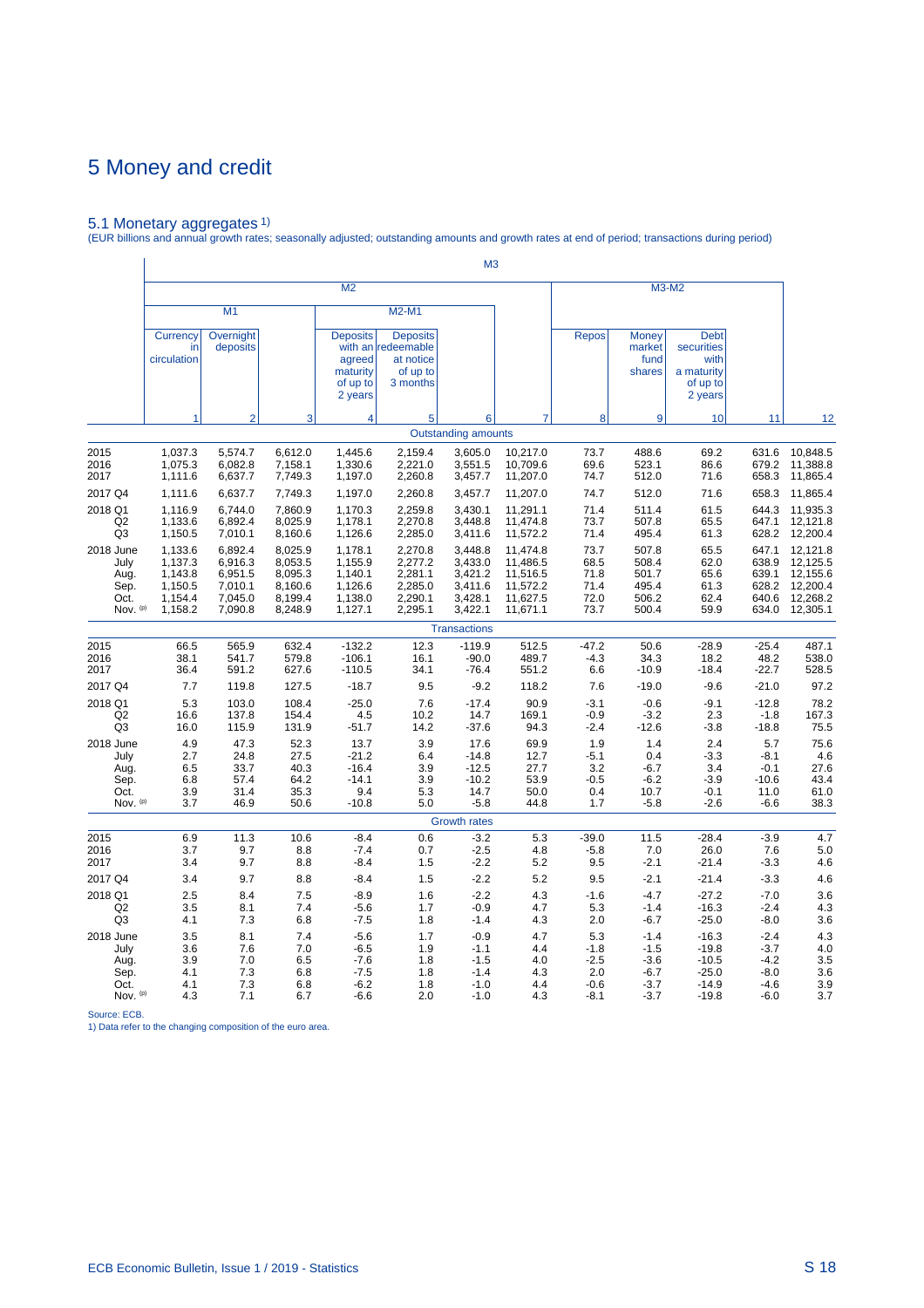5.2 Deposits in M3 1) (EUR billions and annual growth rates; seasonally adjusted; outstanding amounts and growth rates at end of period; transactions during period)

|                |              |                | Non-financial corporations <sup>2)</sup>             |                                                      |              |         |                                 | Households <sup>3)</sup>                             |                                                      |              | <b>Financial</b><br>corpor-                                    | Insurance<br>corpor-              | Other<br>general              |
|----------------|--------------|----------------|------------------------------------------------------|------------------------------------------------------|--------------|---------|---------------------------------|------------------------------------------------------|------------------------------------------------------|--------------|----------------------------------------------------------------|-----------------------------------|-------------------------------|
|                | <b>Total</b> | Overnight      | With an<br>agreed<br>maturity<br>of up to<br>2 years | Redeem-<br>able<br>at notice<br>of up to<br>3 months | <b>Repos</b> |         | <b>Total   Overnight  </b>      | With an<br>agreed<br>maturity<br>of up to<br>2 years | Redeem-<br>able<br>at notice<br>of up to<br>3 months | <b>Repos</b> | ations<br>other than<br><b>MFIs and</b><br>ICPFs <sup>2)</sup> | ations<br>and<br>pension<br>funds | govern-<br>ment <sup>4)</sup> |
|                | 1            | $\overline{2}$ | 3                                                    | 4                                                    | 5            | 6       | 7<br><b>Outstanding amounts</b> | 8                                                    | 9                                                    | 10           | 11                                                             | 12                                | 13                            |
|                |              |                |                                                      |                                                      |              |         |                                 |                                                      |                                                      |              |                                                                |                                   |                               |
| 2015           | 1,960.9      | 1,512.5        | 323.5                                                | 116.9                                                | 8.1          | 5,753.0 | 3,061.3                         | 695.3                                                | 1,993.5                                              | 2.9          | 946.9                                                          | 226.7                             | 365.9                         |
| 2016           | 2,093.3      | 1,630.4        | 295.1                                                | 159.6                                                | 8.2          | 6,055.5 | 3,402.3                         | 644.9                                                | 2,006.3                                              | 2.1          | 971.8                                                          | 199.5                             | 383.8                         |
| 2017           | 2,255.7      | 1,801.7        | 285.8                                                | 159.1                                                | 9.1          | 6,305.0 | 3,698.8                         | 561.9                                                | 2,043.6                                              | 0.7          | 994.3                                                          | 204.0                             | 411.1                         |
| 2017 Q4        | 2,255.7      | 1,801.7        | 285.8                                                | 159.1                                                | 9.1          | 6,305.0 | 3,698.8                         | 561.9                                                | 2,043.6                                              | 0.7          | 994.3                                                          | 204.0                             | 411.1                         |
| 2018 Q1        | 2,260.5      | 1,821.6        | 274.0                                                | 157.2                                                | 7.6          | 6,376.4 | 3,787.5                         | 543.5                                                | 2,043.8                                              | 1.6          | 983.2                                                          | 210.4                             | 415.1                         |
| Q2             | 2,296.8      | 1,855.2        | 277.9                                                | 156.7                                                | 7.0          | 6,462.3 | 3,870.1                         | 535.2                                                | 2,055.9                                              | 1.1          | 1,010.5                                                        | 219.8                             | 425.6                         |
| Q3             | 2,323.7      | 1,891.5        | 268.0                                                | 157.4                                                | 6.8          | 6,538.7 | 3,945.4                         | 524.6                                                | 2,067.6                                              | 1.1          | 982.2                                                          | 211.8                             | 436.8                         |
| 2018 June      | 2,296.8      | 1,855.2        | 277.9                                                | 156.7                                                | 7.0          | 6,462.3 | 3,870.1                         | 535.2                                                | 2,055.9                                              | 1.1          | 1,010.5                                                        | 219.8                             | 425.6                         |
| July           | 2,296.6      | 1,860.7        | 272.0                                                | 156.6                                                | 7.4          | 6,490.0 | 3,894.7                         | 532.0                                                | 2,061.5                                              | 1.8          | 989.9                                                          | 216.0                             | 425.2                         |
| Aug.           | 2,305.8      | 1,872.8        | 268.8                                                | 157.5                                                | 6.7          | 6,515.4 | 3,921.6                         | 528.2                                                | 2,063.8                                              | 1.8          | 974.8                                                          | 214.3                             | 434.2                         |
| Sep.           | 2,323.7      | 1,891.5        | 268.0                                                | 157.4                                                | 6.8          | 6,538.7 | 3,945.4                         | 524.6                                                | 2,067.6                                              | 1.1          | 982.2                                                          | 211.8                             | 436.8                         |
| Oct.           | 2,316.8      | 1,892.3        | 271.4                                                | 147.1                                                | 5.9          | 6,587.2 | 3,984.1                         | 520.8                                                | 2,081.1                                              | 1.1          | 992.6                                                          | 208.3                             | 440.3                         |
| Nov. (p)       | 2,323.3      | 1,892.3        | 276.4                                                | 146.5                                                | 8.1          | 6,610.0 | 4,004.6                         | 517.6                                                | 2,086.6                                              | 1.1          | 1,002.5                                                        | 207.7                             | 443.1                         |
|                |              |                |                                                      |                                                      |              |         | <b>Transactions</b>             |                                                      |                                                      |              |                                                                |                                   |                               |
| 2015           | 90.3         | 127.8          | $-31.4$                                              | 4.9                                                  | $-11.1$      | 196.1   | 304.7                           | $-109.6$                                             | 1.4                                                  | $-0.4$       | 83.4                                                           | $-1.1$                            | 30.1                          |
| 2016           | 131.8        | 156.6          | $-25.2$                                              | 0.3                                                  | 0.1          | 300.7   | 334.2                           | $-46.5$                                              | 13.9                                                 | $-0.9$       | 24.2                                                           | $-28.4$                           | 19.1                          |
| 2017           | 178.5        | 181.3          | $-3.1$                                               | $-0.7$                                               | 1.0          | 254.7   | 304.4                           | $-81.6$                                              | 33.2                                                 | $-1.3$       | 55.2                                                           | 6.2                               | 26.9                          |
| 2017 Q4        | 37.6         | 32.5           | 0.4                                                  | 0.9                                                  | 3.8          | 53.0    | 67.4                            | $-20.4$                                              | 7.2                                                  | $-1.2$       | 29.4                                                           | 2.9                               | $-4.7$                        |
| 2018 Q1        | 7.7          | 22.0           | $-10.9$                                              | $-2.0$                                               | $-1.4$       | 73.6    | 81.9                            | $-18.1$                                              | 9.0                                                  | 0.9          | $-9.3$                                                         | 6.7                               | 3.8                           |
| Q <sub>2</sub> | 28.8         | 29.0           | 1.1                                                  | $-0.7$                                               | $-0.7$       | 83.6    | 81.7                            | $-9.1$                                               | 11.6                                                 | $-0.5$       | 20.1                                                           | 9.0                               | 10.0                          |
| Q <sub>3</sub> | 26.4         | 36.0           | $-10.0$                                              | 0.6                                                  | $-0.2$       | 76.4    | 75.4                            | $-10.7$                                              | 11.6                                                 | 0.0          | $-29.8$                                                        | $-8.1$                            | 11.1                          |
| 2018 June      | 2.8          | $-3.4$         | 6.1                                                  | 0.0                                                  | 0.1          | 27.3    | 25.5                            | $-1.6$                                               | 3.6                                                  | $-0.2$       | 25.6                                                           | 5.3                               | 5.8                           |
| July           | 0.9          | 6.2            | $-5.6$                                               | $-0.1$                                               | 0.4          | 28.1    | 24.8                            | $-3.1$                                               | 5.6                                                  | 0.8          | $-20.1$                                                        | $-3.7$                            | $-0.3$                        |
| Aug.           | 8.4          | 11.6           | $-3.5$                                               | 0.9                                                  | $-0.7$       | 25.0    | 26.7                            | $-3.9$                                               | 2.3                                                  | 0.0          | $-16.2$                                                        | $-1.8$                            | 9.0                           |
| Sep.           | 17.2         | 18.2           | $-1.0$                                               | $-0.1$                                               | 0.1          | 23.2    | 23.9                            | $-3.7$                                               | 3.8                                                  | $-0.8$       | 6.5                                                            | $-2.6$                            | 2.4                           |
| Oct.           | 3.3          | 1.7            | 2.5                                                  | 0.0                                                  | $-0.9$       | 38.3    | 37.4                            | $-4.2$                                               | 5.0                                                  | 0.1          | 6.2                                                            | $-3.8$                            | 2.4                           |
| Nov. (p)       | 7.0          | 0.3            | 5.4                                                  | $-0.9$                                               | 2.2          | 23.3    | 20.6                            | $-3.1$                                               | 5.8                                                  | 0.0          | 10.3                                                           | $-1.0$                            | 3.1                           |
|                |              |                |                                                      |                                                      |              |         | <b>Growth rates</b>             |                                                      |                                                      |              |                                                                |                                   |                               |
| 2015           | 4.8          | 9.2            | $-8.8$                                               | 4.4                                                  | $-58.0$      | 3.5     | 11.1                            | $-13.6$                                              | 0.1                                                  | $-12.2$      | 9.7                                                            | $-0.5$                            | 9.0                           |
| 2016           | 6.8          | 10.4           | $-7.9$                                               | 0.3                                                  | 1.4          | 5.2     | 10.9                            | $-6.7$                                               | 0.7                                                  | $-29.3$      | 2.5                                                            | $-12.5$                           | 5.2                           |
| 2017           | 8.6          | 11.2           | $-1.1$                                               | $-0.5$                                               | 12.5         | 4.2     | 9.0                             | $-12.7$                                              | 1.7                                                  | $-65.5$      | 5.8                                                            | 3.2                               | 7.0                           |
| 2017 Q4        | 8.6          | 11.2           | $-1.1$                                               | $-0.5$                                               | 12.5         | 4.2     | 9.0                             | $-12.7$                                              | 1.7                                                  | $-65.5$      | 5.8                                                            | 3.2                               | 7.0                           |
| 2018 Q1        | 5.2          | 8.0            | $-7.8$                                               | $-0.6$                                               | 19.2         | 4.0     | 8.3                             | $-12.5$                                              | 1.6                                                  | $-42.0$      | 4.3                                                            | 10.3                              | 5.3                           |
| Q <sub>2</sub> | 4.8          | 7.1            | $-5.5$                                               | $-1.2$                                               | 7.0          | 4.4     | 8.6                             | $-10.9$                                              | 1.8                                                  | $-53.9$      | 5.8                                                            | 12.8                              | 5.8                           |
| Q <sub>3</sub> | 4.5          | 6.8            | $-6.8$                                               | $-0.7$                                               | 27.4         | 4.6     | 8.4                             | $-10.0$                                              | 1.9                                                  | $-45.8$      | 1.0                                                            | 5.2                               | 4.9                           |
| 2018 June      | 4.8          | 7.1            | $-5.5$                                               | $-1.2$                                               | 7.0          | 4.4     | 8.6                             | $-10.9$                                              | 1.8                                                  | $-53.9$      | 5.8                                                            | 12.8                              | 5.8                           |
| July           | 4.5          | 6.8            | $-6.5$                                               | $-1.0$                                               | 20.4         | 4.6     | 8.7                             | $-10.4$                                              | 1.9                                                  | $-13.6$      | 2.0                                                            | 11.6                              | 3.8                           |
| Aug.           | 4.2          | 6.5            | $-7.2$                                               | $-0.7$                                               | 13.8         | 4.6     | 8.6                             | $-10.4$                                              | 1.9                                                  | $-10.7$      | $-1.7$                                                         | 8.1                               | 4.7                           |
| Sep.           | 4.5          | 6.8            | $-6.8$                                               | $-0.7$                                               | 27.4         | 4.6     | 8.4                             | $-10.0$                                              | 1.9                                                  | $-45.8$      | 1.0                                                            | 5.2                               | 4.9                           |
| Oct.           | 4.1          | 6.0            | $-4.6$                                               | $-1.1$                                               | 5.7          | 4.7     | 8.4                             | $-9.6$                                               | 2.0                                                  | $-45.3$      | 3.0                                                            | 2.8                               | 5.1                           |
| Nov. (p)       | 3.7          | 5.3            | $-3.2$                                               | $-1.8$                                               | 0.4          | 4.9     | 8.5                             | $-9.1$                                               | 2.2                                                  | $-42.6$      | 0.5                                                            | 1.3                               | 6.8                           |

Source: ECB.

1) Data refer to the changing composition of the euro area.

2) In accordance with the ESA 2010, in December 2014 holding companies of non-financial groups were reclassified from the non-financial corporations sector to the financial<br>- corporations sector. These entities are include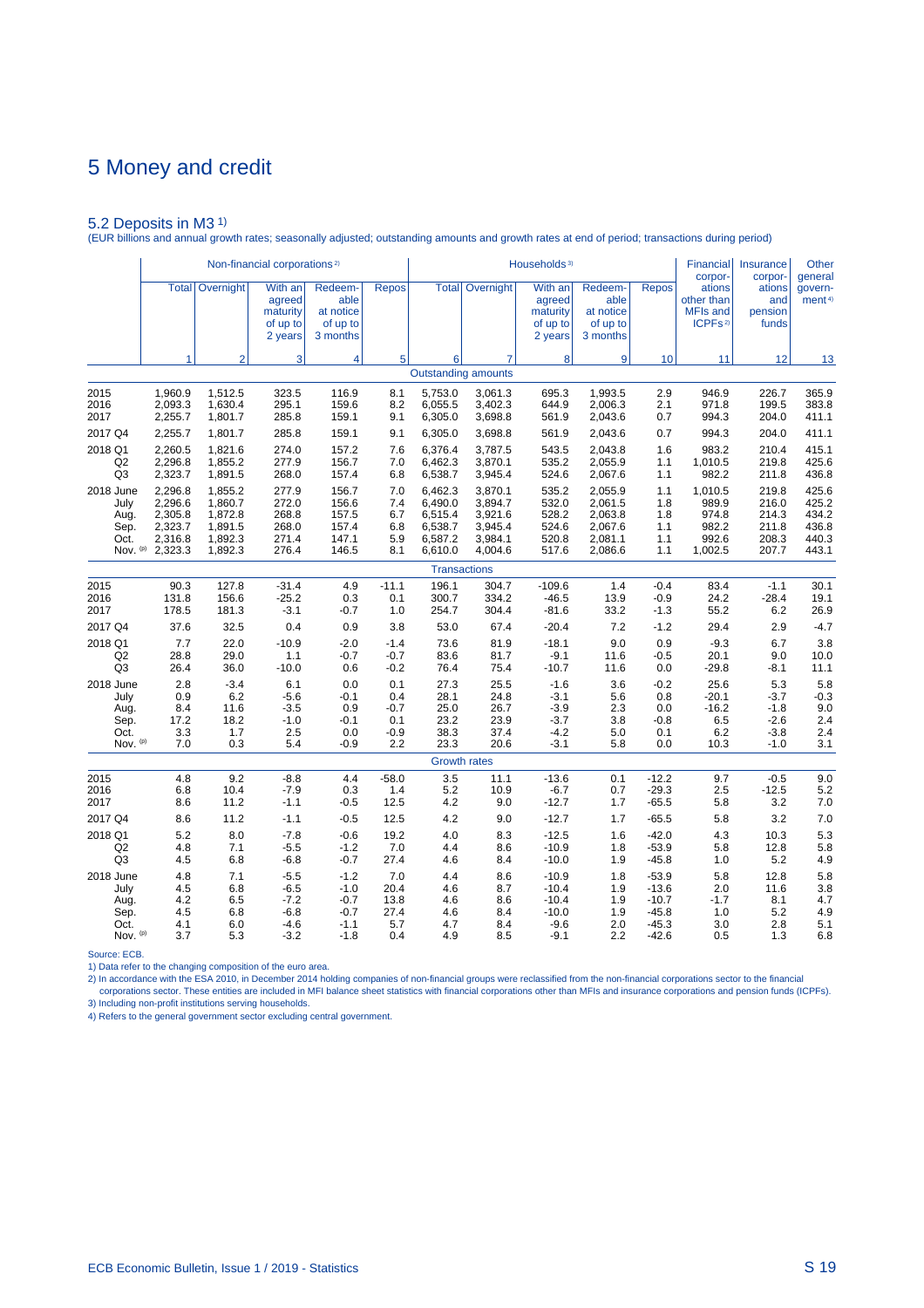## 5.3 Credit to euro area residents 1)

(EUR billions and annual growth rates; seasonally adjusted; outstanding amounts and growth rates at end of period; transactions during period)

|                                                       | Credit to general government                                   |                                                                |                                                                |                                                                      |                                                                      |                                                                      |                                                                |                                                                | Credit to other euro area residents                                               |                                                      |                                                                |                                                          |
|-------------------------------------------------------|----------------------------------------------------------------|----------------------------------------------------------------|----------------------------------------------------------------|----------------------------------------------------------------------|----------------------------------------------------------------------|----------------------------------------------------------------------|----------------------------------------------------------------|----------------------------------------------------------------|-----------------------------------------------------------------------------------|------------------------------------------------------|----------------------------------------------------------------|----------------------------------------------------------|
|                                                       | <b>Total</b>                                                   | Loans                                                          | <b>Debt</b><br>securities                                      | <b>Total</b>                                                         |                                                                      |                                                                      |                                                                | Loans                                                          |                                                                                   |                                                      | <b>Debt</b><br>securities                                      | <b>Equity and</b><br>non-money                           |
|                                                       |                                                                |                                                                |                                                                |                                                                      |                                                                      | <b>Total</b><br><b>Adjusted</b><br>loans <sup>2)</sup>               | To non-<br>financial<br>corpor-<br>ations <sup>3)</sup>        | To house-                                                      | To financial<br>holds <sup>4)</sup> corporations<br>other than<br><b>MFIs and</b> | To insurance<br>corporations<br>and pension<br>funds |                                                                | market fund<br>investment<br>fund shares                 |
|                                                       | 1                                                              | $\overline{2}$                                                 | 3                                                              | 4                                                                    | 5                                                                    | 6                                                                    | $\overline{7}$                                                 | 8                                                              | ICPFs <sup>3)</sup><br>9                                                          | 10 <sup>1</sup>                                      | 11                                                             | 12                                                       |
|                                                       |                                                                |                                                                |                                                                |                                                                      |                                                                      | <b>Outstanding amounts</b>                                           |                                                                |                                                                |                                                                                   |                                                      |                                                                |                                                          |
| 2015<br>2016<br>2017                                  | 3,898.4<br>4,389.4<br>4,625.9                                  | 1,114.1<br>1,084.1<br>1,033.3                                  | 2,781.8<br>3,292.1<br>3,578.7                                  | 12,601.6<br>12,881.0<br>13,116.8                                     | 10,510.6<br>10,710.9<br>10,874.4                                     | 10,806.0<br>10,981.6<br>11,170.9                                     | 4,287.1<br>4,311.4<br>4,326.4                                  | 5,309.7<br>5,449.4<br>5,599.1                                  | 789.3<br>836.5<br>839.2                                                           | 124.5<br>113.5<br>109.6                              | 1,309.4<br>1,387.5<br>1,442.6                                  | 781.5<br>782.6<br>799.8                                  |
| 2017 Q4                                               | 4,625.9                                                        | 1,033.3                                                        | 3,578.7                                                        | 13,116.8                                                             | 10,874.4                                                             | 11,170.9                                                             | 4,326.4                                                        | 5,599.1                                                        | 839.2                                                                             | 109.6                                                | 1,442.6                                                        | 799.8                                                    |
| 2018 Q1<br>Q <sub>2</sub><br>Q <sub>3</sub>           | 4,605.0<br>4,603.1<br>4,627.4                                  | 1,023.1<br>1,017.7<br>1,003.5                                  | 3,568.0<br>3.571.2<br>3,609.9                                  | 13,196.4<br>13,276.3<br>13,363.2                                     | 10,941.2<br>10.990.7<br>11,064.5                                     | 11,233.7<br>11,328.2<br>11,398.2                                     | 4,343.7<br>4.358.0<br>4,396.9                                  | 5,633.0<br>5.659.7<br>5,701.3                                  | 851.7<br>853.2<br>841.9                                                           | 112.8<br>119.8<br>124.4                              | 1,467.7<br>1.496.9<br>1,513.8                                  | 787.5<br>788.8<br>784.8                                  |
| 2018 June<br>July<br>Aug.<br>Sep.<br>Oct.<br>Nov. (p) | 4,603.1<br>4,621.6<br>4,612.1<br>4,627.4<br>4,611.9<br>4,619.4 | 1,017.7<br>1,010.4<br>1.004.0<br>1,003.5<br>1,000.6<br>1,003.4 | 3,571.2<br>3,596.8<br>3,593.9<br>3,609.9<br>3,597.4<br>3,594.4 | 13,276.3<br>13,325.6<br>13,352.9<br>13,363.2<br>13,387.6<br>13,405.4 | 10,990.7<br>11,023.4<br>11.054.9<br>11,064.5<br>11,090.0<br>11,111.8 | 11,328.2<br>11,351.6<br>11.383.1<br>11,398.2<br>11,423.2<br>11,444.7 | 4,358.0<br>4,381.8<br>4.394.3<br>4,396.9<br>4,404.0<br>4,419.7 | 5,659.7<br>5,674.6<br>5,693.2<br>5,701.3<br>5,716.0<br>5,731.4 | 853.2<br>846.6<br>847.2<br>841.9<br>849.2<br>839.9                                | 119.8<br>120.4<br>120.2<br>124.4<br>120.8<br>120.7   | 1,496.9<br>1,512.2<br>1,515.4<br>1,513.8<br>1,524.8<br>1,517.5 | 788.8<br>790.1<br>782.6<br>784.8<br>772.9<br>776.2       |
|                                                       |                                                                |                                                                |                                                                |                                                                      |                                                                      | <b>Transactions</b>                                                  |                                                                |                                                                |                                                                                   |                                                      |                                                                |                                                          |
| 2015<br>2016<br>2017                                  | 294.1<br>486.0<br>289.6                                        | $-21.2$<br>$-34.4$<br>$-43.0$                                  | 315.0<br>520.3<br>332.0                                        | 84.9<br>319.4<br>361.5                                               | 57.9<br>235.7<br>273.4                                               | 77.4<br>259.6<br>315.3                                               | $-11.4$<br>82.5<br>83.0                                        | 97.2<br>121.1<br>173.5                                         | $-22.3$<br>43.2<br>20.4                                                           | $-5.6$<br>$-11.0$<br>$-3.6$                          | 25.8<br>80.1<br>64.6                                           | 1.1<br>3.6<br>23.6                                       |
| 2017 Q4                                               | 87.7                                                           | $-14.0$                                                        | 101.6                                                          | 89.2                                                                 | 76.1                                                                 | 93.9                                                                 | 31.8                                                           | 48.1                                                           | $-2.0$                                                                            | $-1.8$                                               | 8.5                                                            | 4.6                                                      |
| 2018 Q1<br>Q <sub>2</sub><br>Q <sub>3</sub>           | $-30.6$<br>34.7<br>47.9                                        | $-9.7$<br>$-6.0$<br>$-16.1$                                    | $-20.8$<br>40.3<br>64.2                                        | 112.3<br>86.0<br>105.3                                               | 94.5<br>55.9<br>91.3                                                 | 94.4<br>104.2<br>88.3                                                | 38.1<br>17.0<br>49.0                                           | 39.4<br>35.2<br>49.9                                           | 13.7<br>$-3.2$<br>$-12.1$                                                         | 3.2<br>6.9<br>4.5                                    | 27.7<br>29.6<br>18.4                                           | $-9.9$<br>0.5<br>$-4.4$                                  |
| 2018 June<br>July<br>Aug.<br>Sep.<br>Oct.<br>Nov. (p) | 11.6<br>26.6<br>14.5<br>6.7<br>$-9.9$<br>$-1.1$                | $-6.2$<br>$-5.8$<br>$-6.5$<br>$-3.7$<br>$-3.3$<br>2.8          | 17.8<br>32.4<br>21.1<br>10.7<br>$-6.6$<br>$-11.6$              | $-11.2$<br>51.5<br>29.9<br>23.8<br>26.6<br>26.6                      | $-8.7$<br>37.6<br>31.1<br>22.5<br>21.6<br>29.6                       | 35.5<br>28.4<br>30.5<br>29.4<br>20.7<br>32.4                         | $-20.8$<br>26.0<br>13.6<br>9.4<br>5.3<br>21.7                  | 13.7<br>17.0<br>18.0<br>14.9<br>15.4<br>17.6                   | $-1.8$<br>$-5.9$<br>$-0.3$<br>$-6.0$<br>4.7<br>$-9.7$                             | 0.2<br>0.5<br>$-0.2$<br>4.2<br>$-3.7$<br>0.0         | 7.5<br>15.1<br>4.3<br>$-1.0$<br>12.5<br>$-5.9$                 | $-10.0$<br>$-1.2$<br>$-5.5$<br>2.3<br>$-7.6$<br>2.9      |
|                                                       |                                                                |                                                                |                                                                |                                                                      |                                                                      | <b>Growth rates</b>                                                  |                                                                |                                                                |                                                                                   |                                                      |                                                                |                                                          |
| 2015<br>2016<br>2017                                  | 8.2<br>12.4<br>6.6                                             | $-1.9$<br>$-3.1$<br>$-4.0$                                     | 12.7<br>18.7<br>10.2                                           | 0.7<br>2.5<br>2.8                                                    | 0.6<br>2.3<br>2.6                                                    | 0.7<br>2.4<br>2.9                                                    | $-0.3$<br>1.9<br>1.9                                           | 1.9<br>2.3<br>3.2                                              | $-2.7$<br>5.5<br>2.5                                                              | $-4.3$<br>$-8.9$<br>$-3.2$                           | 2.0<br>6.1<br>4.7                                              | 0.1<br>0.5<br>3.0                                        |
| 2017 Q4                                               | 6.6                                                            | $-4.0$                                                         | 10.2                                                           | 2.8                                                                  | 2.6                                                                  | 2.9                                                                  | 1.9                                                            | 3.2                                                            | 2.5                                                                               | $-3.2$                                               | 4.7                                                            | 3.0                                                      |
| 2018 Q1<br>Q <sub>2</sub><br>Q3                       | 3.9<br>4.0<br>3.1                                              | $-3.9$<br>$-3.9$<br>$-4.4$                                     | 6.4<br>6.4<br>5.3                                              | 2.6<br>2.8<br>3.0                                                    | 2.6<br>2.9<br>2.9                                                    | 3.0<br>3.5<br>3.4                                                    | 2.3<br>2.5<br>3.2                                              | 3.0<br>3.0<br>3.1                                              | 1.9<br>3.0<br>$-0.4$                                                              | $-0.4$<br>6.8<br>11.6                                | 4.0<br>4.8<br>5.9                                              | $-0.1$<br>$-1.3$<br>$-1.1$                               |
| 2018 June<br>July<br>Aug.<br>Sep.<br>Oct.<br>Nov. (p) | 4.0<br>3.8<br>3.3<br>3.1<br>2.7<br>2.2                         | $-3.9$<br>$-3.9$<br>$-4.4$<br>$-4.4$<br>$-4.2$<br>$-3.8$       | 6.4<br>6.2<br>5.6<br>5.3<br>4.8<br>3.8                         | 2.8<br>3.0<br>3.0<br>3.0<br>3.0<br>2.8                               | 2.9<br>3.0<br>3.0<br>2.9<br>2.8<br>2.7                               | 3.5<br>3.4<br>3.4<br>3.4<br>3.3<br>3.3                               | 2.5<br>3.0<br>3.1<br>3.2<br>2.8<br>2.9                         | 3.0<br>3.3<br>3.2<br>3.1<br>3.2<br>3.2                         | 3.0<br>1.3<br>0.8<br>$-0.4$<br>$-0.5$<br>$-1.7$                                   | 6.8<br>5.5<br>4.6<br>11.6<br>7.3<br>5.0              | 4.8<br>4.9<br>6.1<br>5.9<br>7.2<br>6.7                         | $-1.3$<br>$-1.1$<br>$-1.8$<br>$-1.1$<br>$-2.3$<br>$-2.6$ |
|                                                       |                                                                |                                                                |                                                                |                                                                      |                                                                      |                                                                      |                                                                |                                                                |                                                                                   |                                                      |                                                                |                                                          |

Source: ECB.

1) Data refer to the changing composition of the euro area.

2) Adjusted for loan sales and securitisation (resulting in derecognition from the MFI statistical balance sheet) as well as for positions arising from notional cash pooling services provided by MFIs.

3) In accordance with the ESA 2010, in December 2014 holding companies of non-financial groups were reclassified from the non-financial corporations sector to the financial<br>Corporations sector. These entities are included 4) Including non-profit institutions serving households.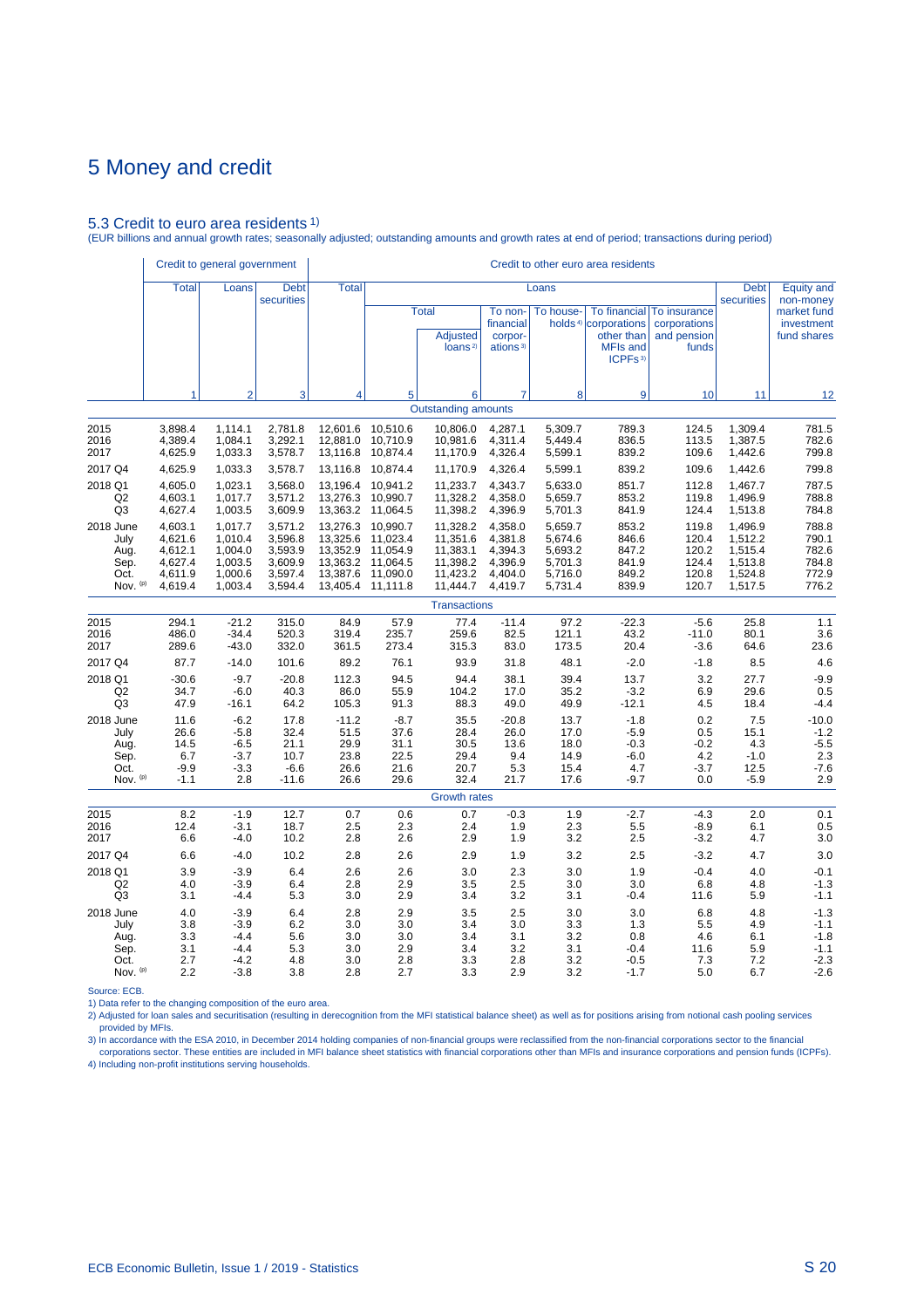|                                                                |                                                                |                                                        | Non-financial corporations <sup>2)</sup>           |                                                                |                                                                |                                                                | Households <sup>3)</sup>                           |                                                                |                                                          |
|----------------------------------------------------------------|----------------------------------------------------------------|--------------------------------------------------------|----------------------------------------------------|----------------------------------------------------------------|----------------------------------------------------------------|----------------------------------------------------------------|----------------------------------------------------|----------------------------------------------------------------|----------------------------------------------------------|
|                                                                | <b>Adjusted</b><br>loans <sup>4)</sup>                         | Up to 1 year                                           | Over <sub>1</sub><br>and up to<br>5 years          | Over 5 years                                                   |                                                                | <b>Adjusted</b><br>loans <sup>4)</sup>                         | Loans for<br>consumption                           | Loans for<br>house<br>purchase                                 | <b>Other loans</b>                                       |
| 1                                                              | $\overline{2}$                                                 | 3                                                      | 4                                                  | 5                                                              | 6                                                              | $\overline{7}$                                                 | 8                                                  | 9                                                              | 10                                                       |
|                                                                |                                                                |                                                        |                                                    |                                                                |                                                                |                                                                |                                                    |                                                                |                                                          |
| 4,287.1<br>4,311.4<br>4,326.4                                  | 4,266.9<br>4,308.9<br>4,364.4                                  | 1,051.8<br>1,013.5<br>987.7                            | 760.7<br>795.6<br>820.3                            | 2,474.6<br>2,502.4<br>2,518.5                                  | 5,309.7<br>5,449.4<br>5,599.1                                  | 5,643.5<br>5,728.6<br>5,865.6                                  | 595.3<br>615.9<br>654.4                            | 3,949.1<br>4,082.8<br>4,216.5                                  | 765.3<br>750.6<br>728.1                                  |
| 4,326.4                                                        | 4,364.4                                                        | 987.7                                                  | 820.3                                              | 2,518.5                                                        | 5,599.1                                                        | 5,865.6                                                        | 654.4                                              | 4,216.5                                                        | 728.1                                                    |
| 4,343.7<br>4,358.0<br>4,396.9                                  | 4,381.1<br>4,424.9<br>4,464.4                                  | 997.8<br>986.0<br>1,000.2                              | 820.6<br>828.0<br>836.9                            | 2,525.4<br>2,544.0<br>2,559.9                                  | 5,633.0<br>5,659.7<br>5,701.3                                  | 5.904.6<br>5,940.5<br>5,978.6                                  | 663.6<br>670.1<br>678.3                            | 4,243.6<br>4,272.9<br>4,310.4                                  | 725.8<br>716.7<br>712.7                                  |
| 4,358.0<br>4,381.8<br>4,394.3<br>4,396.9<br>4,404.0<br>4,419.7 | 4,424.9<br>4.441.9<br>4.453.8<br>4,464.4<br>4,469.6<br>4,484.4 | 986.0<br>997.6<br>1,001.0<br>1,000.2<br>985.5<br>989.3 | 828.0<br>833.2<br>835.0<br>836.9<br>844.1<br>849.9 | 2,544.0<br>2,551.0<br>2,558.4<br>2,559.9<br>2,574.4<br>2,580.6 | 5,659.7<br>5.674.6<br>5,693.2<br>5,701.3<br>5,716.0<br>5,731.4 | 5,940.5<br>5,954.4<br>5,972.2<br>5,978.6<br>5,996.4<br>6,010.2 | 670.1<br>673.9<br>677.6<br>678.3<br>681.6<br>685.1 | 4,272.9<br>4,285.4<br>4,300.2<br>4,310.4<br>4,323.6<br>4,335.3 | 716.7<br>715.3<br>715.4<br>712.7<br>710.8<br>711.0       |
|                                                                |                                                                |                                                        |                                                    |                                                                |                                                                |                                                                |                                                    |                                                                |                                                          |
| $-11.4$<br>82.5<br>83.0                                        | 24.1<br>100.2<br>132.9                                         | $-50.5$<br>$-14.5$<br>$-0.1$                           | 32.0<br>43.0<br>38.1                               | 7.0<br>54.0<br>45.0                                            | 97.2<br>121.1<br>173.5                                         | 75.3<br>113.8<br>165.8                                         | 21.2<br>24.1<br>45.1                               | 80.1<br>105.3<br>134.2                                         | $-4.1$<br>$-8.3$<br>$-5.8$                               |
| 31.8                                                           | 51.8                                                           | 10.8                                                   | 10.8                                               | 10.2                                                           | 48.1                                                           | 44.5                                                           | 12.3                                               | 36.8                                                           | $-1.0$                                                   |
| 38.1<br>17.0<br>49.0                                           | 38.6<br>48.0<br>48.1                                           | 16.7<br>$-12.2$<br>16.5                                | 5.6<br>10.2<br>10.3                                | 15.8<br>19.0<br>22.2                                           | 39.4<br>35.2<br>49.9                                           | 45.6<br>44.8<br>48.5                                           | 11.2<br>10.6<br>10.5                               | 27.5<br>29.1<br>40.5                                           | 0.7<br>$-4.5$<br>$-1.1$                                  |
| $-20.8$<br>26.0<br>13.6<br>9.4<br>5.3                          | 13.3<br>18.4<br>12.5<br>17.2<br>3.4                            | $-19.7$<br>12.7<br>3.5<br>0.3<br>$-16.6$               | 3.5<br>6.0<br>1.9<br>2.4<br>7.3                    | $-4.5$<br>7.3<br>8.2<br>6.7<br>14.6                            | 13.7<br>17.0<br>18.0<br>14.9<br>15.4                           | 16.2<br>16.5<br>17.3<br>14.8<br>19.0                           | 2.6<br>4.3<br>4.1<br>2.1<br>3.6                    | 13.9<br>13.3<br>13.9<br>13.3<br>11.9                           | $-2.9$<br>$-0.7$<br>0.0<br>$-0.5$<br>$-0.1$<br>0.8       |
|                                                                |                                                                |                                                        |                                                    |                                                                |                                                                |                                                                |                                                    |                                                                |                                                          |
| $-0.3$<br>1.9<br>1.9                                           | 0.6<br>2.4<br>3.1                                              | $-4.5$<br>$-1.4$<br>0.0                                | 4.4<br>5.7<br>4.8                                  | 0.3<br>2.2<br>1.8                                              | 1.9<br>2.3<br>3.2                                              | 1.4<br>2.0<br>2.9                                              | 3.7<br>4.1<br>7.3                                  | 2.1<br>2.7<br>3.3                                              | $-0.5$<br>$-1.1$<br>$-0.8$                               |
| 1.9                                                            | 3.1                                                            | 0.0                                                    | 4.8                                                | 1.8                                                            | 3.2                                                            | 2.9                                                            | 7.3                                                | 3.3                                                            | $-0.8$                                                   |
| 2.3<br>2.5<br>3.2                                              | 3.3<br>4.1<br>4.3                                              | 2.6<br>1.3<br>3.3                                      | 4.5<br>5.4<br>4.6                                  | 1.4<br>2.1<br>2.7                                              | 3.0<br>3.0<br>3.1                                              | 2.9<br>3.0<br>3.2                                              | 7.2<br>7.2<br>6.9                                  | 3.0<br>3.1<br>3.2                                              | $-0.4$<br>$-1.1$<br>$-0.8$                               |
| 2.5<br>3.0<br>3.1<br>3.2<br>2.8                                | 4.1<br>4.1<br>4.2<br>4.3<br>3.9                                | 1.3<br>2.7<br>3.0<br>3.3<br>0.6                        | 5.4<br>5.5<br>5.3<br>4.6<br>4.9                    | 2.1<br>2.3<br>2.4<br>2.7<br>2.9                                | 3.0<br>3.3<br>3.2<br>3.1<br>3.2                                | 3.0<br>3.0<br>3.1<br>3.2<br>3.2                                | 7.2<br>7.2<br>7.2<br>6.9<br>7.1                    | 3.1<br>3.4<br>3.2<br>3.2<br>3.3                                | $-1.1$<br>$-0.8$<br>$-0.8$<br>$-0.8$<br>$-0.7$<br>$-0.7$ |
|                                                                | <b>Total</b><br>21.7<br>2.9                                    | 22.2<br>4.0                                            | 5.4<br>1.2                                         | 7.3<br>5.1                                                     | <b>Transactions</b><br>9.0<br><b>Growth rates</b><br>2.9       | <b>Outstanding amounts</b><br>17.6<br>3.2                      | <b>Total</b><br>17.7<br>3.3                        | 3.8<br>6.7                                                     | 13.0<br>3.3                                              |

## 5.4 MFI loans to euro area non-financial corporations and households 1) (EUR billions and annual growth rates; seasonally adjusted; outstanding amounts and growth rates at end of period; transactions during period)

Source: ECB.<br>2) Data refer to the changing composition of the euro area.<br>2) In accordance with the ESA 2010, in December 2014 holding companies of non-financial groups were reclassified from the non-financial corporations 3) Including non-profit institutions serving households.

4) Adjusted for loan sales and securitisation (resulting in derecognition from the MFI statistical balance sheet) as well as for positions arising from notional cash pooling services provided by MFIs.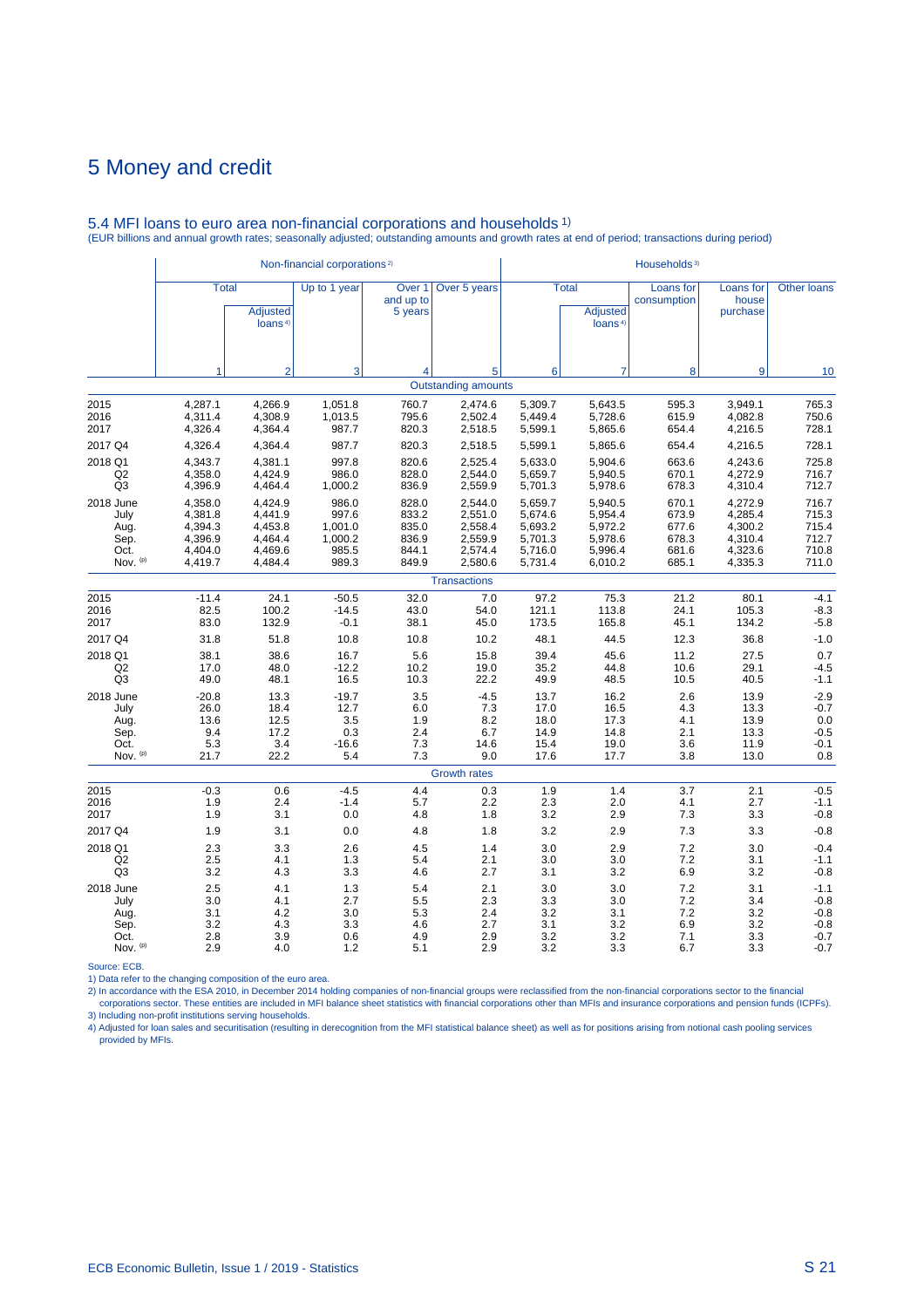# 5.5 Counterparts to M3 other than credit to euro area residents 1) (EUR billions and annual growth rates; seasonally adjusted; outstanding amounts and growth rates at end of period; transactions during period)

|                                                       |                                                    |                                                                | <b>MFI</b> liabilities                                                 |                                                                       |                                                                |                                                                |                                                      | <b>MFI</b> assets                                  |                                                                                   |                                                                            |
|-------------------------------------------------------|----------------------------------------------------|----------------------------------------------------------------|------------------------------------------------------------------------|-----------------------------------------------------------------------|----------------------------------------------------------------|----------------------------------------------------------------|------------------------------------------------------|----------------------------------------------------|-----------------------------------------------------------------------------------|----------------------------------------------------------------------------|
|                                                       | Central<br>government                              |                                                                |                                                                        | Longer-term financial liabilities vis-à-vis other euro area residents |                                                                |                                                                | Net external<br>assets                               |                                                    | Other                                                                             |                                                                            |
|                                                       | holdings <sup>2)</sup>                             | <b>Total</b>                                                   | <b>Deposits</b><br>with an<br>agreed<br>maturity<br>of over<br>2 years | <b>Deposits</b><br>redeemable<br>at notice<br>of over<br>3 months     | <b>Debt</b><br>with a<br>maturity<br>of over<br>2 years        | Capital<br>securities and reserves                             |                                                      |                                                    | <b>Total</b><br><b>Repos</b><br>with central<br>counter-<br>parties <sup>3)</sup> | <b>Reverse</b><br>repos to<br>central<br>counter-<br>parties <sup>3)</sup> |
|                                                       |                                                    | $\overline{2}$                                                 | 3                                                                      | $\overline{\mathbf{4}}$                                               | 5                                                              | 6                                                              | $\overline{7}$                                       | 8                                                  | 9                                                                                 | 10                                                                         |
|                                                       |                                                    |                                                                |                                                                        |                                                                       | <b>Outstanding amounts</b>                                     |                                                                |                                                      |                                                    |                                                                                   |                                                                            |
| 2015<br>2016<br>2017                                  | 282.8<br>307.7<br>343.4                            | 6,999.4<br>6,955.7<br>6,768.5                                  | 2,119.6<br>2,089.3<br>1,968.3                                          | 79.5<br>70.9<br>59.7                                                  | 2,255.5<br>2,145.9<br>2,014.1                                  | 2,544.9<br>2,649.7<br>2,726.3                                  | 1,349.2<br>1,128.7<br>935.5                          | 281.7<br>253.2<br>299.1                            | 205.9<br>205.9<br>143.5                                                           | 135.6<br>121.6<br>92.5                                                     |
| 2017 Q4                                               | 343.4                                              | 6,768.5                                                        | 1,968.3                                                                | 59.7                                                                  | 2,014.1                                                        | 2,726.3                                                        | 935.5                                                | 299.1                                              | 143.5                                                                             | 92.5                                                                       |
| 2018 Q1<br>Q2<br>Q <sub>3</sub>                       | 340.8<br>330.4<br>403.4                            | 6.745.7<br>6,708.9<br>6,693.5                                  | 1.952.7<br>1,950.6<br>1,934.7                                          | 59.4<br>58.4<br>56.9                                                  | 2.015.0<br>2,025.9<br>2,048.5                                  | 2.718.5<br>2,674.0<br>2,653.4                                  | 903.7<br>858.9<br>882.1                              | 316.7<br>422.7<br>424.7                            | 135.9<br>174.1<br>177.3                                                           | 86.2<br>183.8<br>183.0                                                     |
| 2018 June<br>July<br>Aug.<br>Sep.<br>Oct.<br>Nov. (p) | 330.4<br>354.8<br>391.6<br>403.4<br>398.2<br>390.4 | 6,708.9<br>6,695.1<br>6,676.5<br>6,693.5<br>6,789.0<br>6,781.6 | 1,950.6<br>1,951.4<br>1,942.9<br>1,934.7<br>1,936.3<br>1,929.1         | 58.4<br>57.7<br>57.3<br>56.9<br>56.6<br>55.7                          | 2,025.9<br>2,018.6<br>2,016.2<br>2,048.5<br>2,104.5<br>2,098.3 | 2,674.0<br>2,667.3<br>2,660.2<br>2,653.4<br>2,691.6<br>2,698.5 | 858.9<br>844.7<br>847.6<br>882.1<br>995.2<br>1,034.2 | 422.7<br>383.5<br>411.1<br>424.7<br>460.6<br>418.0 | 174.1<br>184.1<br>181.4<br>177.3<br>167.1<br>196.1                                | 183.8<br>192.4<br>189.0<br>183.0<br>174.3<br>204.1                         |
|                                                       |                                                    |                                                                |                                                                        |                                                                       | <b>Transactions</b>                                            |                                                                |                                                      |                                                    |                                                                                   |                                                                            |
| 2015<br>2016<br>2017                                  | 6.2<br>22.0<br>39.4                                | $-216.0$<br>$-122.9$<br>$-76.8$                                | $-106.3$<br>$-71.3$<br>$-83.6$                                         | $-13.5$<br>$-8.6$<br>$-6.6$                                           | $-210.7$<br>$-118.7$<br>$-71.8$                                | 114.5<br>75.8<br>85.2                                          | $-88.6$<br>$-278.2$<br>$-92.6$                       | $-13.1$<br>$-90.1$<br>$-67.3$                      | 21.4<br>12.8<br>$-60.9$                                                           | $-4.0$<br>$-12.0$<br>$-27.6$                                               |
| 2017 Q4<br>2018 Q1<br>Q2<br>Q3                        | $-11.8$<br>$-2.7$<br>$-10.4$<br>76.4               | $-29.6$<br>8.4<br>$-12.8$<br>29.6                              | $-17.5$<br>$-15.2$<br>$-5.3$<br>$-16.0$                                | $-1.8$<br>$-1.4$<br>$-1.1$<br>$-1.5$                                  | $-12.9$<br>9.5<br>$-15.0$<br>18.9                              | 2.6<br>15.5<br>8.6<br>28.3                                     | $-60.6$<br>53.2<br>$-62.7$<br>39.6                   | $-60.4$<br>$-51.0$<br>86.2<br>$-11.2$              | 3.2<br>$-7.6$<br>16.4<br>3.2                                                      | 7.9<br>$-6.3$<br>19.4<br>$-0.8$                                            |
| 2018 June<br>July<br>Aug.<br>Sep.<br>Oct.<br>Nov. (p) | $-5.7$<br>24.3<br>36.7<br>15.4<br>$-5.5$<br>$-8.0$ | $-7.3$<br>8.5<br>$-6.6$<br>27.7<br>8.0<br>$-1.8$               | $-0.4$<br>1.4<br>$-9.0$<br>$-8.4$<br>0.1<br>$-6.8$                     | $-0.4$<br>$-0.7$<br>$-0.4$<br>$-0.5$<br>$-0.3$<br>$-0.9$              | $-3.6$<br>$-3.4$<br>$-5.8$<br>28.1<br>4.6<br>$-2.8$            | $-3.0$<br>11.2<br>8.6<br>8.5<br>3.6<br>8.7                     | 20.4<br>0.2<br>$-5.8$<br>45.3<br>20.9<br>41.0        | 41.9<br>$-40.9$<br>19.1<br>10.7<br>25.9<br>$-38.1$ | $-3.2$<br>10.0<br>$-2.6$<br>$-4.1$<br>$-10.2$<br>29.0                             | $-2.8$<br>8.6<br>$-3.5$<br>$-6.0$<br>$-8.7$<br>29.7                        |
|                                                       |                                                    |                                                                |                                                                        |                                                                       | <b>Growth rates</b>                                            |                                                                |                                                      |                                                    |                                                                                   |                                                                            |
| 2015<br>2016<br>2017                                  | 2.5<br>7.8<br>12.7                                 | $-3.0$<br>$-1.7$<br>$-1.1$                                     | $-4.8$<br>$-3.4$<br>$-4.0$                                             | $-14.5$<br>$-10.9$<br>$-9.7$                                          | $-8.6$<br>$-5.3$<br>$-3.4$                                     | 4.6<br>2.9<br>3.3                                              | ÷,<br>$\overline{a}$<br>ż                            | ÷.<br>ä,                                           | 11.6<br>6.3<br>$-29.7$                                                            | $-2.9$<br>$-9.0$<br>$-22.7$                                                |
| 2017 Q4                                               | 12.7                                               | $-1.1$                                                         | $-4.0$                                                                 | $-9.7$                                                                | $-3.4$                                                         | 3.3                                                            |                                                      |                                                    | $-29.7$                                                                           | $-22.7$                                                                    |
| 2018 Q1<br>Q2<br>Q <sub>3</sub>                       | 12.0<br>6.7<br>14.5                                | $-0.8$<br>$-1.0$<br>$-0.1$                                     | $-4.0$<br>$-3.2$<br>$-2.7$                                             | $-9.8$<br>$-10.8$<br>$-9.3$                                           | $-1.5$<br>$-2.5$<br>0.0                                        | 2.6<br>2.2<br>2.1                                              | ÷                                                    |                                                    | $-25.6$<br>$-3.6$<br>7.7                                                          | $-22.2$<br>$-18.0$<br>4.9                                                  |
| 2018 June<br>July<br>Aug.<br>Sep.<br>Oct.<br>Nov. (p) | 6.7<br>10.3<br>16.4<br>14.5<br>18.3<br>24.9        | $-1.0$<br>$-0.7$<br>$-0.8$<br>$-0.1$<br>0.4<br>0.4             | $-3.2$<br>$-2.5$<br>$-2.7$<br>$-2.7$<br>$-1.7$<br>$-2.1$               | $-10.8$<br>$-10.4$<br>$-9.9$<br>$-9.3$<br>$-8.8$<br>$-9.2$            | $-2.5$<br>$-2.7$<br>$-2.6$<br>0.0<br>0.6<br>0.8                | 2.2<br>2.5<br>2.2<br>2.1<br>2.0<br>2.2                         |                                                      |                                                    | $-3.6$<br>22.7<br>24.6<br>7.7<br>$-9.9$<br>$-0.1$                                 | $-18.0$<br>$23.3$<br>$34.2$<br>4.9<br>$-22.0$<br>$-24.7$                   |

Source: ECB.<br>1) Data refer to the changing composition of the euro area.<br>2) Comprises central government holdings of deposits with the MFI sector and of securities issued by the MFI sector.<br>3) Not adjusted for seasonal eff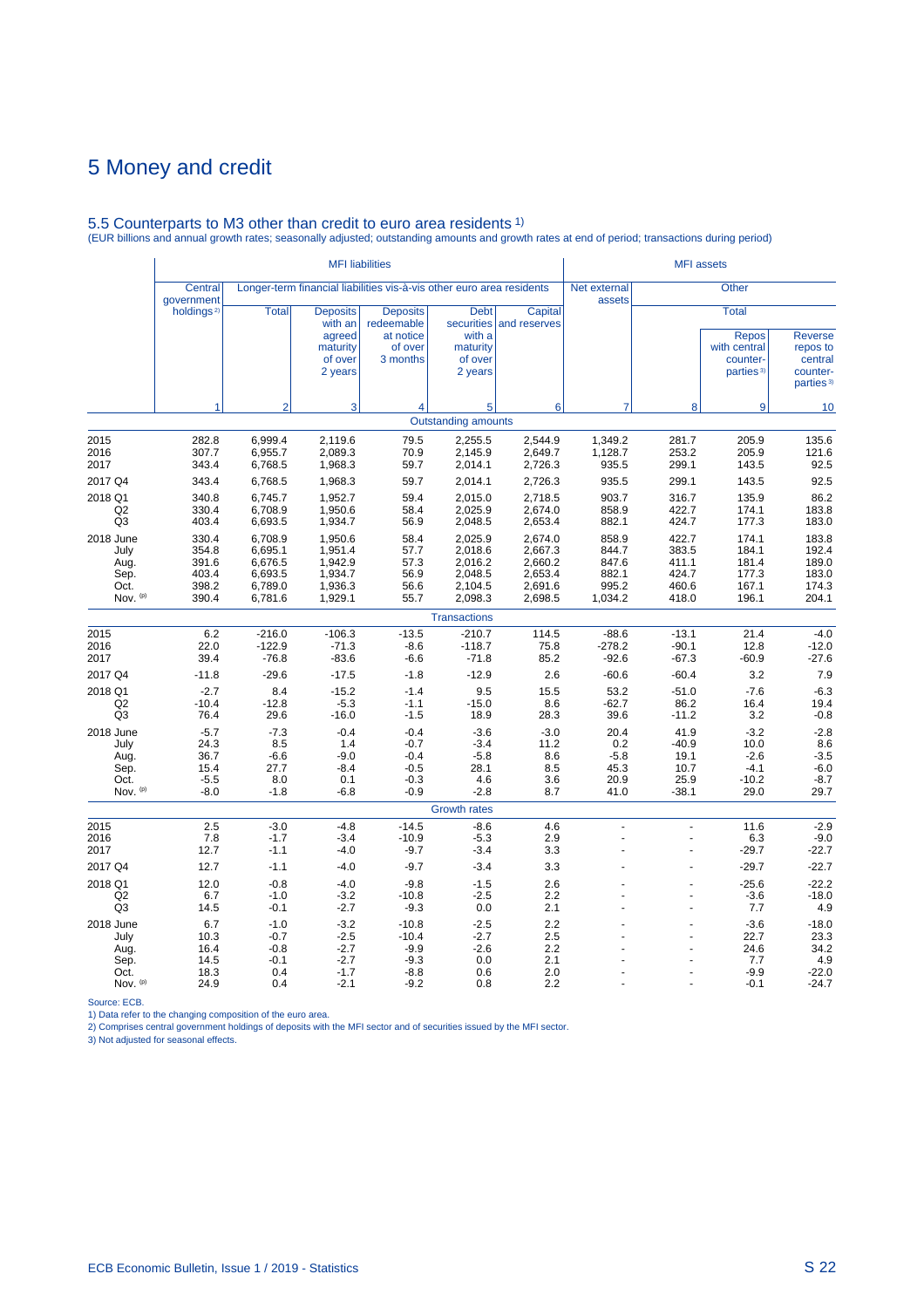# 6 Fiscal developments

6.1 Deficit/surplus (as a percentage of GDP; flows during one-year period)

|         |              |                       | Deficit (-)/surplus (+)    |                     |                             | Memo item:<br>Primary         |
|---------|--------------|-----------------------|----------------------------|---------------------|-----------------------------|-------------------------------|
|         | <b>Total</b> | Central<br>qovernment | <b>State</b><br>government | Local<br>government | Social<br>security<br>funds | deficit (-)/<br>surplus $(+)$ |
|         |              | 2                     | 3                          | 4                   | 5                           | 6                             |
| 2014    | $-2.5$       | $-2.1$                | $-0.2$                     | 0.0                 | $-0.1$                      | 0.1                           |
| 2015    | $-2.0$       | $-1.9$                | $-0.2$                     | 0.1                 | $-0.1$                      | 0.3                           |
| 2016    | $-1.6$       | $-1.7$                | $-0.1$                     | 0.2                 | 0.0                         | 0.6                           |
| 2017    | $-1.0$       | $-1.3$                | 0.0                        | 0.2                 | 0.1                         | 1.0                           |
| 2017 Q4 | $-1.0$       | $\mathbf{r}$          |                            |                     |                             | 1.0                           |
| 2018 Q1 | $-0.8$       | $\mathbf{r}$          |                            | $\cdot$             |                             | 1.2                           |
| Q2      | $-0.5$       |                       |                            |                     |                             | 1.4                           |
| Q3      | $-0.4$       | ٠                     |                            |                     |                             | 1.5                           |

Sources: ECB for annual data; Eurostat for quarterly data.

6.2 Revenue and expenditure (as a percentage of GDP; flows during one-year period)

|                                 |                              |                              |                              | Revenue                      |                              |                          |                              |                              |                                   | <b>Expenditure</b>          |                          |                              |                          |
|---------------------------------|------------------------------|------------------------------|------------------------------|------------------------------|------------------------------|--------------------------|------------------------------|------------------------------|-----------------------------------|-----------------------------|--------------------------|------------------------------|--------------------------|
|                                 | <b>Total</b>                 |                              |                              | <b>Current revenue</b>       |                              | Capital<br>revenue       | <b>Total</b>                 |                              |                                   | <b>Current expenditure</b>  |                          |                              | Capital<br>expenditure   |
|                                 |                              |                              | <b>Direct</b><br>taxes       | <b>Indirect</b><br>taxes     | Net social<br>contributions  |                          |                              |                              | Compen-<br>sation of<br>employees | Intermediate<br>consumption | Interest                 | Social<br>benefits           |                          |
|                                 |                              | ื                            | 3                            |                              | 5                            | 6                        |                              | 8                            | 9                                 | 10                          | 11                       | 12                           | 13                       |
| 2014<br>2015<br>2016<br>2017    | 46.7<br>46.2<br>46.0<br>46.1 | 46.2<br>45.7<br>45.5<br>45.7 | 12.5<br>12.5<br>12.6<br>12.8 | 13.1<br>13.0<br>12.9<br>12.9 | 15.4<br>15.2<br>15.2<br>15.2 | 0.5<br>0.5<br>0.5<br>0.4 | 49.1<br>48.3<br>47.5<br>47.0 | 45.2<br>44.4<br>44.0<br>43.3 | 10.2<br>10.0<br>9.9<br>9.8        | 5.3<br>5.2<br>5.2<br>5.1    | 2.6<br>2.3<br>2.1<br>2.0 | 23.0<br>22.7<br>22.7<br>22.5 | 3.9<br>3.9<br>3.6<br>3.8 |
| 2017 Q4                         | 46.1                         | 45.7                         | 12.8                         | 12.9                         | 15.2                         | 0.4                      | 47.0                         | 43.3                         | 9.8                               | 5.1                         | 2.0                      | 22.5                         | 3.8                      |
| 2018 Q1<br>Q <sub>2</sub><br>Q3 | 46.1<br>46.1<br>46.2         | 45.7<br>45.7<br>45.8         | 12.9<br>12.9<br>12.9         | 12.9<br>12.9<br>12.9         | 15.2<br>15.2<br>15.2         | 0.4<br>0.4<br>0.4        | 46.9<br>46.6<br>46.6         | 43.1<br>43.0<br>43.0         | 9.8<br>9.8<br>9.8                 | 5.1<br>5.1<br>5.1           | 1.9<br>1.9<br>1.9        | 22.4<br>22.3<br>22.3         | 3.7<br>3.7<br>3.6        |

Sources: ECB for annual data; Eurostat for quarterly data.

## 6.3 Government debt-to-GDP ratio

(as a percentage of GDP; outstanding amounts at end of period)

|                              | <b>Total</b>                 | <b>Financial instrument</b> |                              |                              |                              | <b>Holder</b>                |                                                     | Original maturity        |                              |                              | <b>Residual maturity</b>                          |                              | Currency                               |                          |
|------------------------------|------------------------------|-----------------------------|------------------------------|------------------------------|------------------------------|------------------------------|-----------------------------------------------------|--------------------------|------------------------------|------------------------------|---------------------------------------------------|------------------------------|----------------------------------------|--------------------------|
|                              |                              | Currency<br>and<br>deposits | Loans                        | <b>Debt</b><br>securities    |                              | <b>MFIs</b>                  | <b>Resident creditors Non-resident</b><br>creditors | Up to<br>year            | Over<br>vear                 | Up to<br>year                | Over <sup>1</sup><br>and up to 5 years<br>5 years | Over                         | Euro or<br>participating<br>currencies | Other<br>curren-<br>cies |
|                              |                              |                             | 3                            | 4                            | 5                            | 6                            |                                                     | 8                        | 9                            | 10                           |                                                   | 12                           | 13                                     | 14                       |
| 2014<br>2015<br>2016<br>2017 | 91.8<br>89.9<br>89.1<br>86.8 | 2.7<br>2.8<br>2.7<br>2.6    | 17.1<br>16.2<br>15.4<br>14.2 | 71.9<br>70.9<br>71.0<br>70.0 | 43.9<br>44.1<br>46.6<br>47.3 | 25.8<br>27.3<br>30.5<br>31.9 | 47.9<br>45.7<br>42.5<br>39.5                        | 9.8<br>9.1<br>8.8<br>8.0 | 82.0<br>80.8<br>80.3<br>78.8 | 18.8<br>17.5<br>17.1<br>15.9 | 31.8<br>31.2<br>29.9<br>28.8                      | 41.1<br>41.2<br>42.1<br>42.2 | 89.7<br>87.8<br>87.0<br>85.0           | 2.1<br>2.1<br>2.1<br>1.8 |
| 2017 Q4                      | 86.8                         | 2.6                         | 14.2                         | 70.0                         |                              |                              |                                                     |                          |                              |                              |                                                   |                              |                                        |                          |
| 2018 Q1<br>Q2<br>Q3          | 86.9<br>86.3<br>86.1         | 2.6<br>2.6<br>2.6           | 14.0<br>13.7<br>13.5         | 70.3<br>70.0<br>70.0         |                              |                              |                                                     |                          |                              | $\cdot$<br>$\cdot$           |                                                   |                              |                                        |                          |

Sources: ECB for annual data; Eurostat for quarterly data.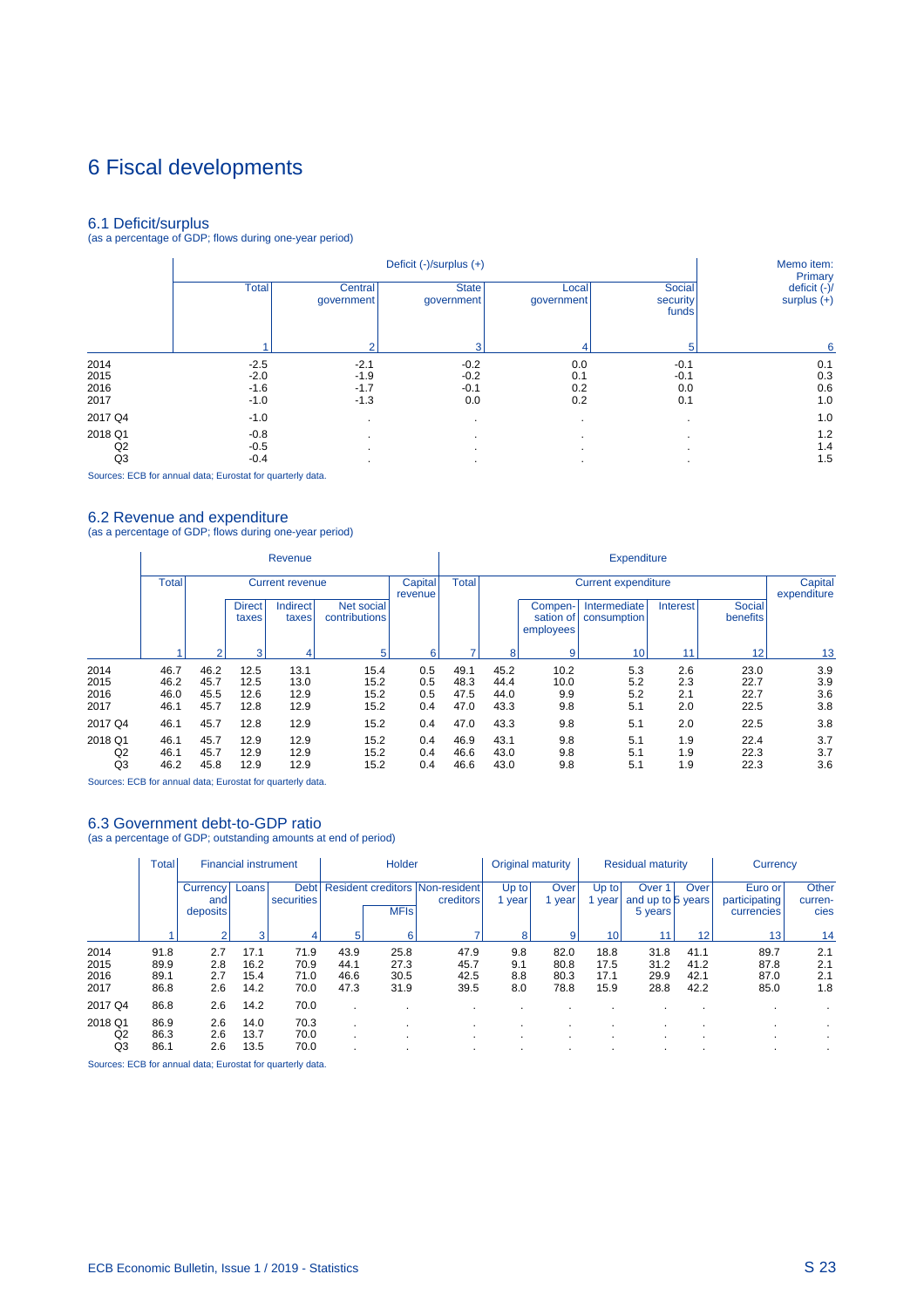## 6 Fiscal developments

### 6.4 Annual change in the government debt-to-GDP ratio and underlying factors 1) (as a percentage of GDP; flows during one-year period)

|                | Change in<br>debt-to-   | Primary<br>deficit $(+)/$ |              |              |                             |        | Deficit-debt adjustment               |                                         |                                   |        | Interest-<br>growth | Memo item:<br><b>Borrowing</b> |
|----------------|-------------------------|---------------------------|--------------|--------------|-----------------------------|--------|---------------------------------------|-----------------------------------------|-----------------------------------|--------|---------------------|--------------------------------|
|                | GDP ratio <sup>2)</sup> | surplus (-)               | <b>Total</b> |              |                             |        | Transactions in main financial assets |                                         | <b>Revaluation</b><br>effects     | Other  | differential        | requirement                    |
|                |                         | $\Omega$                  |              | <b>Total</b> | Currency<br>and<br>deposits | Loans  | <b>Debt</b><br>securities             | Equity and<br>investment<br>fund shares | and other<br>changes in<br>volume |        |                     |                                |
|                |                         |                           | 3            | 4            | 5                           | 6      |                                       | 8                                       | $\overline{9}$                    | 10     | 11                  | 12 <sup>2</sup>                |
| 2014           | 0.2                     | $-0.1$                    | $-0.2$       | $-0.4$       | 0.2                         | $-0.4$ | $-0.3$                                | 0.0                                     | 0.1                               | 0.2    | 0.5                 | 2.3                            |
| 2015           | $-1.9$                  | $-0.3$                    | $-0.8$       | $-0.5$       | 0.2                         | $-0.3$ | $-0.3$                                | $-0.1$                                  | 0.0                               | $-0.4$ | $-0.8$              | 1.2                            |
| 2016           | $-0.8$                  | $-0.6$                    | 0.1          | 0.2          | 0.3                         | $-0.1$ | 0.0                                   | 0.1                                     | 0.0                               | $-0.1$ | $-0.3$              | 1.6                            |
| 2017           | $-2.2$                  | $-1.0$                    | $-0.2$       | 0.3          | 0.5                         | 0.0    | $-0.2$                                | 0.1                                     | $-0.1$                            | $-0.3$ | $-1.0$              | 0.9                            |
| 2017 Q4        | $-2.2$                  | $-1.0$                    | $-0.2$       | 0.4          | 0.5                         | 0.0    | $-0.2$                                | 0.1                                     | $-0.1$                            | $-0.4$ | $-1.0$              | 0.9                            |
| 2018 Q1        | $-2.4$                  | $-1.2$                    | $-0.1$       | 0.5          | 0.5                         | 0.0    | $-0.1$                                | 0.1                                     | $-0.1$                            | $-0.4$ | $-1.1$              | 0.8                            |
| Q <sub>2</sub> | $-2.9$                  | $-1.4$                    | $-0.2$       | 0.3          | 0.2                         | $-0.1$ | $-0.1$                                | 0.2                                     | $-0.1$                            | $-0.3$ | $-1.3$              | 0.5                            |
| Q <sub>3</sub> | $-2.1$                  | $-1.5$                    | 0.5          | 0.8          | 0.6                         | 0.0    | 0.0                                   | 0.2                                     | $-0.1$                            | $-0.2$ | $-1.1$              | 1.0                            |

Sources: ECB for annual data; Eurostat for quarterly data.

1) Intergovernmental lending in the context of the financial crisis is consolidated except in quarterly data on the deficit-debt adjustment.<br>2) Calculated as the difference between the government debt-to-GDP ratios at the

### 6.5 Government debt securities 1)

(debt service as a percentage of GDP; flows during debt service period; average nominal yields in percentages per annum)

|                                   |                              |                              | Debt service due within 1 year <sup>2)</sup> |                          |                                           | Average<br>residual       |                          |                          |                                      |                          | Average nominal yields <sup>4)</sup>                         |                          |                            |
|-----------------------------------|------------------------------|------------------------------|----------------------------------------------|--------------------------|-------------------------------------------|---------------------------|--------------------------|--------------------------|--------------------------------------|--------------------------|--------------------------------------------------------------|--------------------------|----------------------------|
|                                   | <b>Total</b>                 |                              | Principal                                    |                          | <b>Interest</b>                           | maturity<br>in years $3)$ |                          |                          | Outstanding amounts                  |                          |                                                              |                          | <b>Transactions</b>        |
|                                   | 14.6                         |                              | <b>Maturities</b><br>of up to 3<br>months    |                          | <b>Maturities</b><br>of up to 3<br>months |                           | <b>Total</b>             | <b>Floating</b>          | Zero<br>rate   coupon                |                          | <b>Fixed rate</b><br><b>Maturities</b><br>of up to 1<br>year |                          | <b>Issuance Redemption</b> |
|                                   |                              | $\overline{2}$               | 3                                            | 4                        | 5                                         | 6                         |                          | 8                        | 9                                    | 10                       | 11                                                           | 12                       | 13                         |
| 2015<br>2016<br>2017              | 14.1<br>12.9                 | 12.8<br>12.4<br>11.2         | 4.3<br>4.6<br>4.2                            | 1.9<br>1.7<br>1.7        | 0.5<br>0.4<br>0.4                         | 6.6<br>6.9<br>7.1         | 2.9<br>2.6<br>2.4        | 1.4<br>1.2<br>1.1        | 0.1<br>$-0.1$<br>$-0.2$              | 3.3<br>3.0<br>2.8        | 3.0<br>2.9<br>2.3                                            | 0.4<br>0.2<br>0.3        | 1.2<br>1.2<br>1.1          |
| 2017 Q3<br>Q4                     | 13.0<br>12.9                 | 11.3<br>11.2                 | 3.7<br>4.2                                   | 1.7<br>1.7               | 0.4<br>0.4                                | 7.1<br>7.1                | 2.5<br>2.4               | 1.1<br>1.1               | $-0.2$<br>$-0.2$                     | 2.9<br>2.8               | 2.5<br>2.3                                                   | 0.2<br>0.3               | 1.1<br>1.1                 |
| 2018 Q1<br>Q2                     | 12.9<br>12.8                 | 11.3<br>11.2                 | 4.2<br>3.6                                   | 1.6<br>1.6               | 0.4<br>0.4                                | 7.2<br>7.3                | 2.4<br>2.4               | 1.1<br>1.1               | $-0.2$<br>$-0.2$                     | 2.8<br>2.8               | 2.5<br>2.5                                                   | 0.4<br>0.4               | 1.1<br>0.9                 |
| 2018 July<br>Aug.<br>Sep.<br>Oct. | 12.8<br>12.8<br>13.1<br>13.3 | 11.3<br>11.2<br>11.5<br>11.8 | 3.7<br>3.8<br>3.8<br>3.6                     | 1.6<br>1.6<br>1.6<br>1.6 | 0.4<br>0.4<br>0.4<br>0.4                  | 7.3<br>7.2<br>7.3<br>7.3  | 2.3<br>2.3<br>2.3<br>2.3 | 1.1<br>1.1<br>1.1<br>1.1 | $-0.2$<br>$-0.2$<br>$-0.1$<br>$-0.1$ | 2.7<br>2.7<br>2.7<br>2.7 | 2.4<br>2.5<br>2.6<br>2.5                                     | 0.4<br>0.4<br>0.4<br>0.4 | 1.0<br>1.0<br>0.9<br>1.0   |
| Nov.<br>Dec.                      | 13.5<br>13.0                 | 11.9<br>11.5                 | 3.7<br>3.9                                   | 1.6<br>1.5               | 0.4<br>0.4                                | 7.3<br>7.3                | 2.3<br>2.3               | 1.1<br>1.1               | $-0.1$<br>$-0.1$                     | 2.7<br>2.7               | 2.5<br>2.5                                                   | 0.5<br>0.4               | 1.0<br>0.9                 |

Source: ECB.

1) At face value and not consolidated within the general government sector.

2) Excludes future payments on debt securities not yet outstanding and early redemptions. 3) Residual maturity at the end of the period. 4) Outstanding amounts at the end of the period; transactions as 12-month average.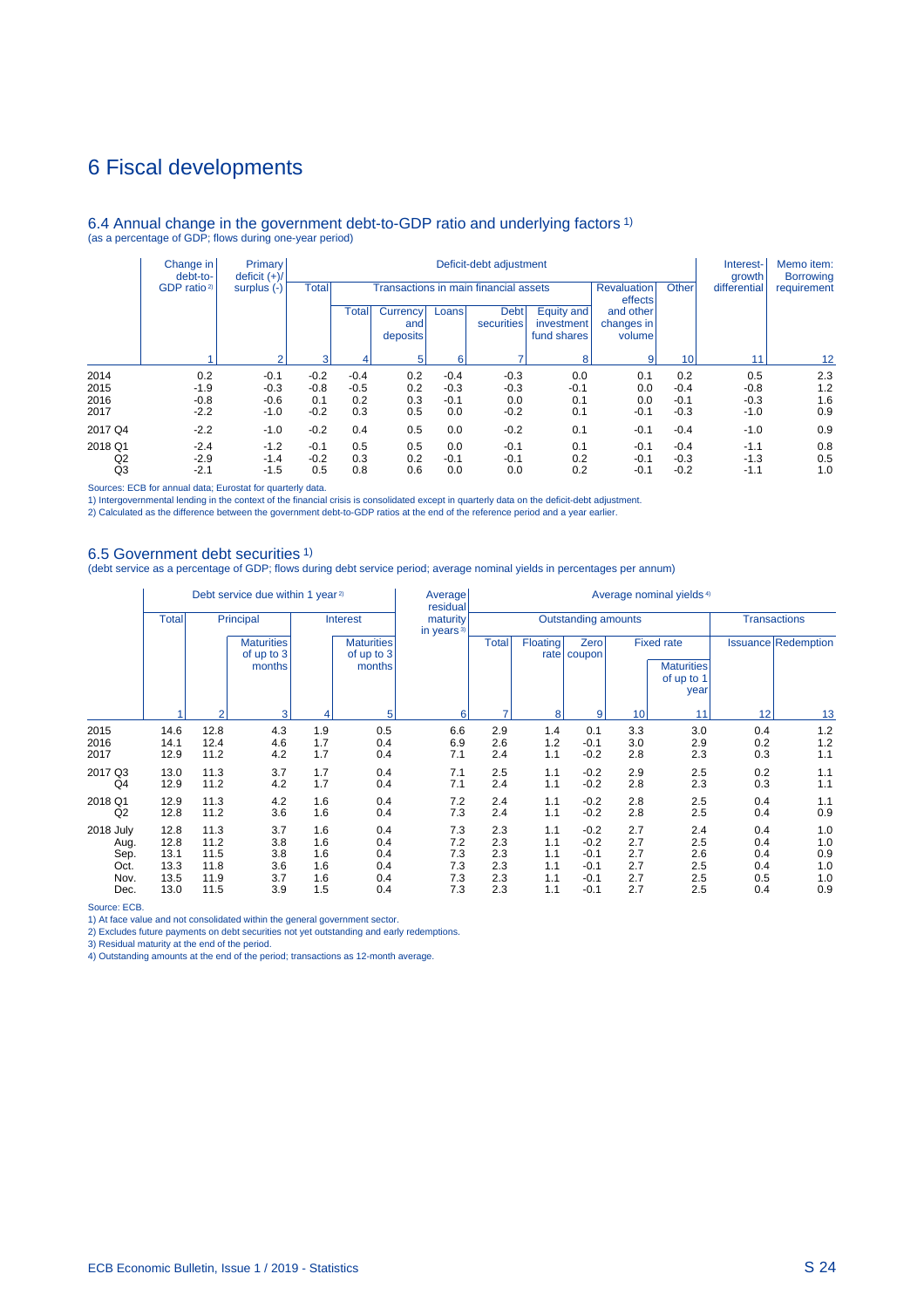# 6 Fiscal developments

|                | <b>Belgium</b> | Germany        | Estonia    | <b>Ireland</b>                     |                    | Greece          | Spain    | France         | Italy    | <b>Cyprus</b> |
|----------------|----------------|----------------|------------|------------------------------------|--------------------|-----------------|----------|----------------|----------|---------------|
|                |                | $\overline{2}$ | 3          |                                    | $\overline{4}$     | 5               | 6        | $\overline{7}$ | 8        | 9             |
|                |                |                |            | Government deficit (-)/surplus (+) |                    |                 |          |                |          |               |
| 2014           | $-3.1$         | 0.6            | 0.7        |                                    | $-3.6$             | $-3.6$          | $-6.0$   | $-3.9$         | $-3.0$   | $-9.0$        |
| 2015           | $-2.5$         | 0.8            | 0.1        |                                    | $-1.9$             | $-5.6$          | $-5.3$   | $-3.6$         | $-2.6$   | $-1.3$        |
| 2016           | $-2.4$         | 0.9            | $-0.3$     |                                    | $-0.5$             | 0.5             | $-4.5$   | $-3.5$         | $-2.5$   | 0.3           |
| 2017           | $-0.9$         | 1.0            | $-0.4$     |                                    | $-0.2$             | 0.8             | $-3.1$   | $-2.7$         | $-2.4$   | 1.8           |
| 2017 Q4        | $-0.9$         | 1.0            | $-0.4$     |                                    | $-0.2$             | 0.8             | $-3.1$   | $-2.7$         | $-2.4$   | 1.8           |
| 2018 Q1        | $-0.9$         | 1.3            | $-0.6$     |                                    | $-0.3$             | 1.1             | $-2.9$   | $-2.7$         | $-2.2$   | 2.5           |
| Q2             | $-0.3$         | 1.9            | $-0.2$     |                                    | $-0.3$             | 0.9             | $-2.7$   | $-2.8$         | $-1.9$   | 3.0           |
| Q <sub>3</sub> | $-0.1$         | 1.9            | 0.0        |                                    | $-0.1$             | 0.8             | $-2.7$   | $-2.7$         | $-1.8$   | $-4.0$        |
|                |                |                |            |                                    | Government debt    |                 |          |                |          |               |
| 2014           | 107.6          | 74.5           | 10.5       | 104.1                              |                    | 178.9           | 100.4    | 94.9           | 131.8    | 108.0         |
| 2015           | 106.5          | 70.8           | 9.9        |                                    | 76.8               | 175.9           | 99.3     | 95.6           | 131.6    | 108.0         |
| 2016           | 106.1          | 67.9           | 9.2        |                                    | 73.4               | 178.5           | 99.0     | 98.2           | 131.4    | 105.5         |
| 2017           | 103.4          | 63.9           | 8.7        |                                    | 68.4               | 176.1           | 98.1     | 98.5           | 131.2    | 96.1          |
| 2017 Q4        | 103.4          | 63.9           | 8.7        |                                    | 68.4               | 176.1           | 98.1     | 98.5           | 131.2    | 96.1          |
| 2018 Q1        | 106.4          | 62.7           | 8.5        |                                    | 69.3               | 177.9           | 98.7     | 99.4           | 132.8    | 93.4          |
| Q2             | 105.9          | 61.5           | 8.3        |                                    | 69.2               | 177.4           | 98.1     | 99.1           | 133.1    | 104.0         |
| Q3             | 105.4          | 61.0           | 8.0        |                                    | 68.8               | 182.2           | 98.3     | 99.5           | 133.0    | 110.9         |
|                | Latvia         | Lithuania      | Luxembourg | <b>Malta</b>                       | <b>Netherlands</b> | Austria         | Portugal | Slovenia       | Slovakia | Finland       |
|                | 10             | 11             | 12         | 13                                 | 14                 | 15 <sup>1</sup> | 16       | 17             | 18       | 19            |
|                |                |                |            | Government deficit (-)/surplus (+) |                    |                 |          |                |          |               |
| 2014           | $-1.5$         | $-0.6$         | 1.3        | $-1.7$                             | $-2.2$             | $-2.7$          | $-7.2$   | $-5.5$         | $-2.7$   | $-3.2$        |
| 2015           | $-1.4$         | $-0.3$         | 1.3        | $-1.0$                             | $-2.0$             | $-1.0$          | $-4.4$   | $-2.8$         | $-2.6$   | $-2.8$        |
| 2016           | 0.1            | 0.3            | 1.6        | 0.9                                | 0.0                | $-1.6$          | $-2.0$   | $-1.9$         | $-2.2$   | $-1.7$        |
| 2017           | $-0.6$         | 0.5            | 1.4        | 3.5                                | 1.2                | $-0.8$          | $-3.0$   | 0.1            | $-0.8$   | $-0.7$        |
| 2017 Q4        | $-0.6$         | 0.5            | 1.4        | 3.5                                | 1.2                | $-0.8$          | $-3.0$   | 0.1            | $-0.8$   | $-0.7$        |
| 2018 Q1        | 0.0            | 0.4            | 1.4        | 3.1                                | 1.6                | $-0.6$          | $-0.7$   | 0.5            | $-0.7$   | $-0.7$        |
| Q2             | 0.3            | 0.7            | 1.5        | 3.9                                | 1.9                | 0.2             | $-1.0$   | 0.6            | $-0.7$   | $-0.9$        |
| Q <sub>3</sub> | 0.0            | 0.6            | 1.9        | 3.6                                | 2.1                | 0.1             | 0.0      | 0.7            | $-0.7$   | $-0.8$        |
|                |                |                |            |                                    | Government debt    |                 |          |                |          |               |
| 2014           | 40.9           | 40.5           | 22.7       | 63.7                               | 67.9               | 84.0            | 130.6    | 80.4           | 53.5     | 60.2          |
| 2015           | 36.8           | 42.6           | 22.2       | 58.6                               | 64.6               | 84.8            | 128.8    | 82.6           | 52.2     | 63.6          |
| 2016           | 40.3           | 39.9           | 20.7       | 56.3                               | 61.9               | 83.0            | 129.2    | 78.7           | 51.8     | 63.0          |

2017 40.0 39.4 23.0 50.9 57.0 78.3 124.8 74.1 50.9 61.3 2017 Q4 40.0 39.4 23.0 50.2 57.0 78.3 124.8 74.1 50.9 61.3 2018 Q1 35.5 36.0 22.2 49.8 55.1 77.2 125.4 75.5 50.9 59.9 Q2 36.9 35.0 22.0 49.0 54.0 76.5 125.0 72.7 51.9 59.6 Q3 37.1 35.0 21.7 45.9 52.9 75.6 125.0 71.0 51.5 58.8

## 6.6 Fiscal developments in euro area countries

(as a percentage of GDP; flows during one-year period and outstanding amounts at end of period)

Source: Eurostat.